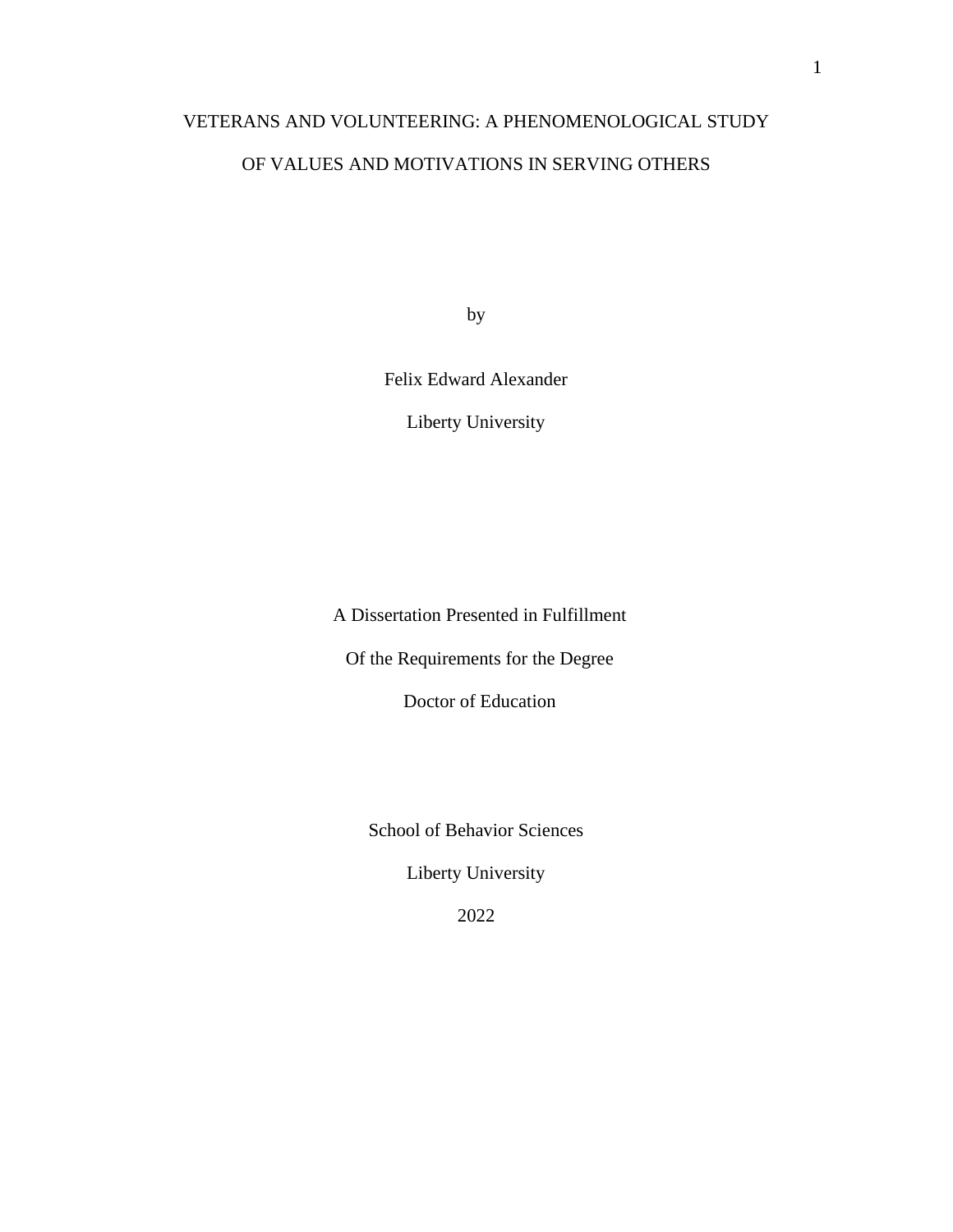# VETERANS AND VOLUNTEERING: A PHENOMENOLOGICAL STUDY

# OF VALUES AND MOTIVATIONS IN SERVING OTHERS

by

Felix Edward Alexander

Liberty University

A Dissertation Presented in Fulfillment

Of the Requirements for the Degree

Doctor of Education

School of Behavior Sciences

Liberty University

2022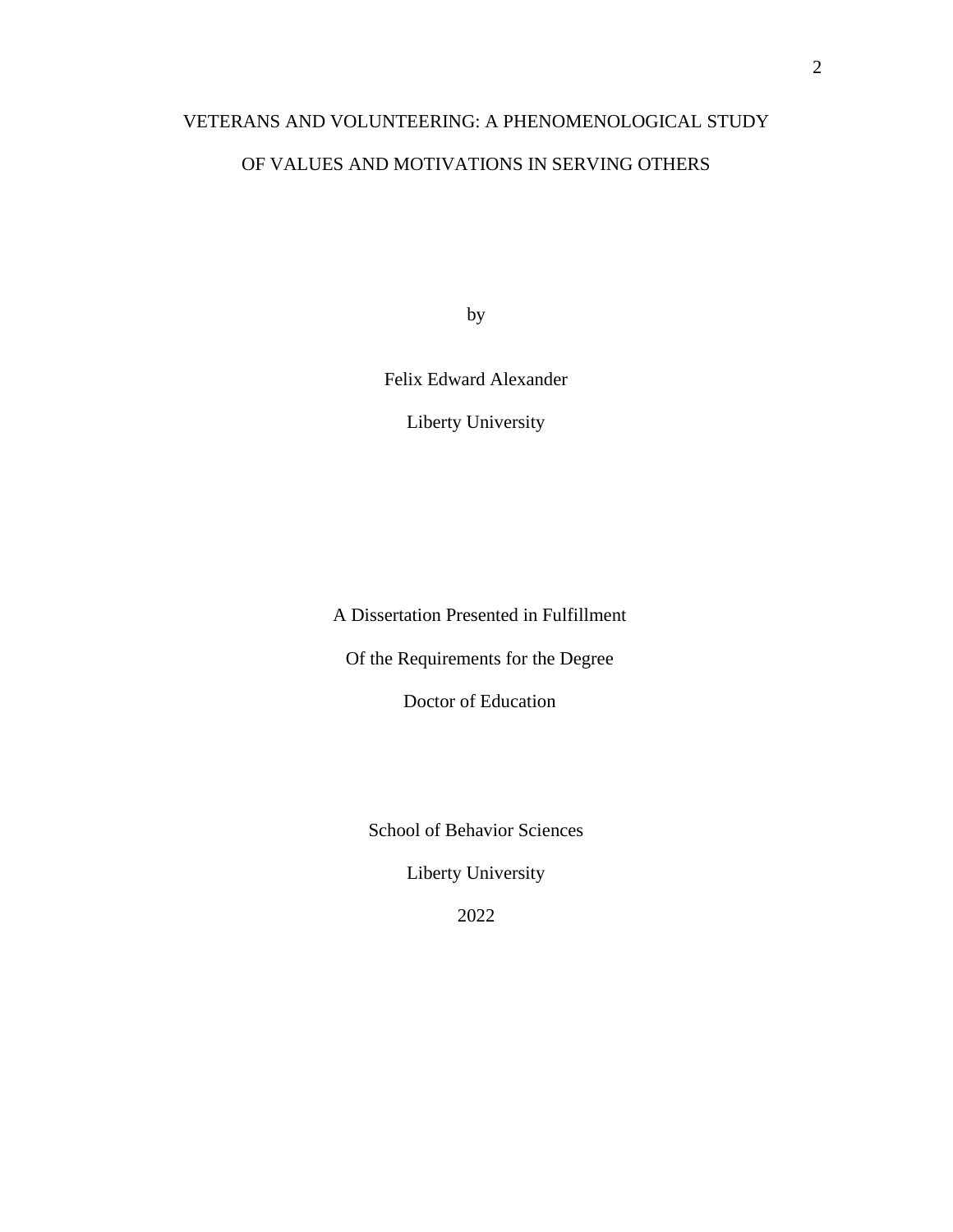# VETERANS AND VOLUNTEERING: A PHENOMENOLOGICAL STUDY

# OF VALUES AND MOTIVATIONS IN SERVING OTHERS

by

Felix Edward Alexander

Liberty University

A Dissertation Presented in Fulfillment

Of the Requirements for the Degree

Doctor of Education

School of Behavior Sciences

Liberty University

2022

APPROVED BY:

Dr. Thomas Hudgins

Dr. Krystal Clemons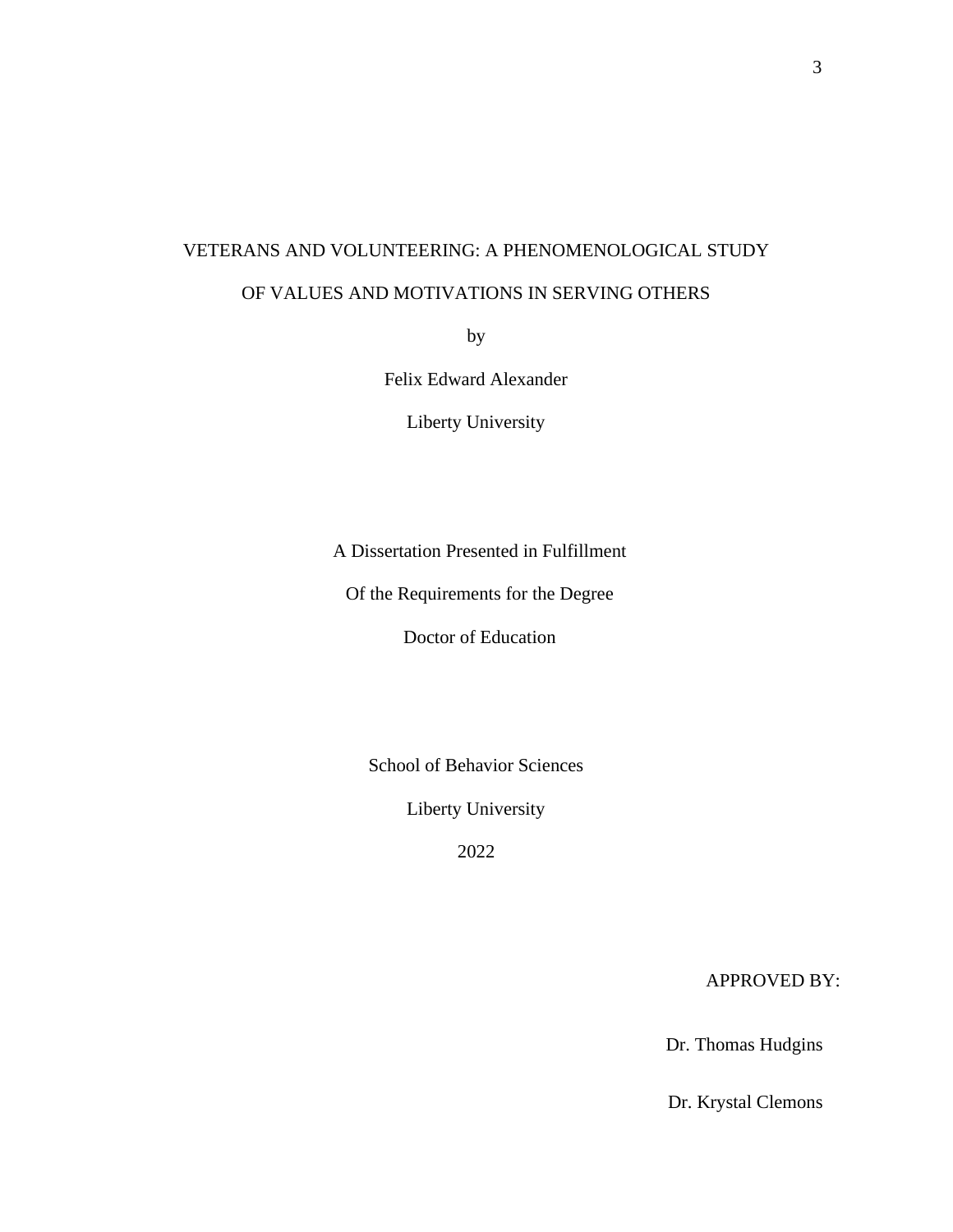#### ABSTRACT

The purpose of this phenomenological qualitative study is to understand and describe veterans' perspectives of volunteering, including their values and motivation. Veterans are internally motivated and committed to helping others. Approximately 92% of veterans regard community service to be extremely important. Some researchers link military service with future volunteering in the community. Veterans possess essential skills and resources that are needed in the community. Current research affirms that social ties, religious involvement, and recruitment contacts promote volunteering. Scholars believe volunteering serves one of three purposes: sociability, self-interest, and/or altruism. It is an individual and collective empowerment with the public good, community spirit and inclusiveness, and a sense of well-being. The promotion of and reliance on volunteering validates an important and urgent need. More research is required on constituting and regulating volunteerism. The theories guiding this study are both Self-Determination Theory and Volunteer Functions Approach. The Self-Determination Theory aligns motivation on a continuum, and the Volunteer Functions Approach addresses volunteers' motivations with respect to their reasons, purposes, plans, and goals. Both the proposed data collection and data analysis strategies are interviews and observations.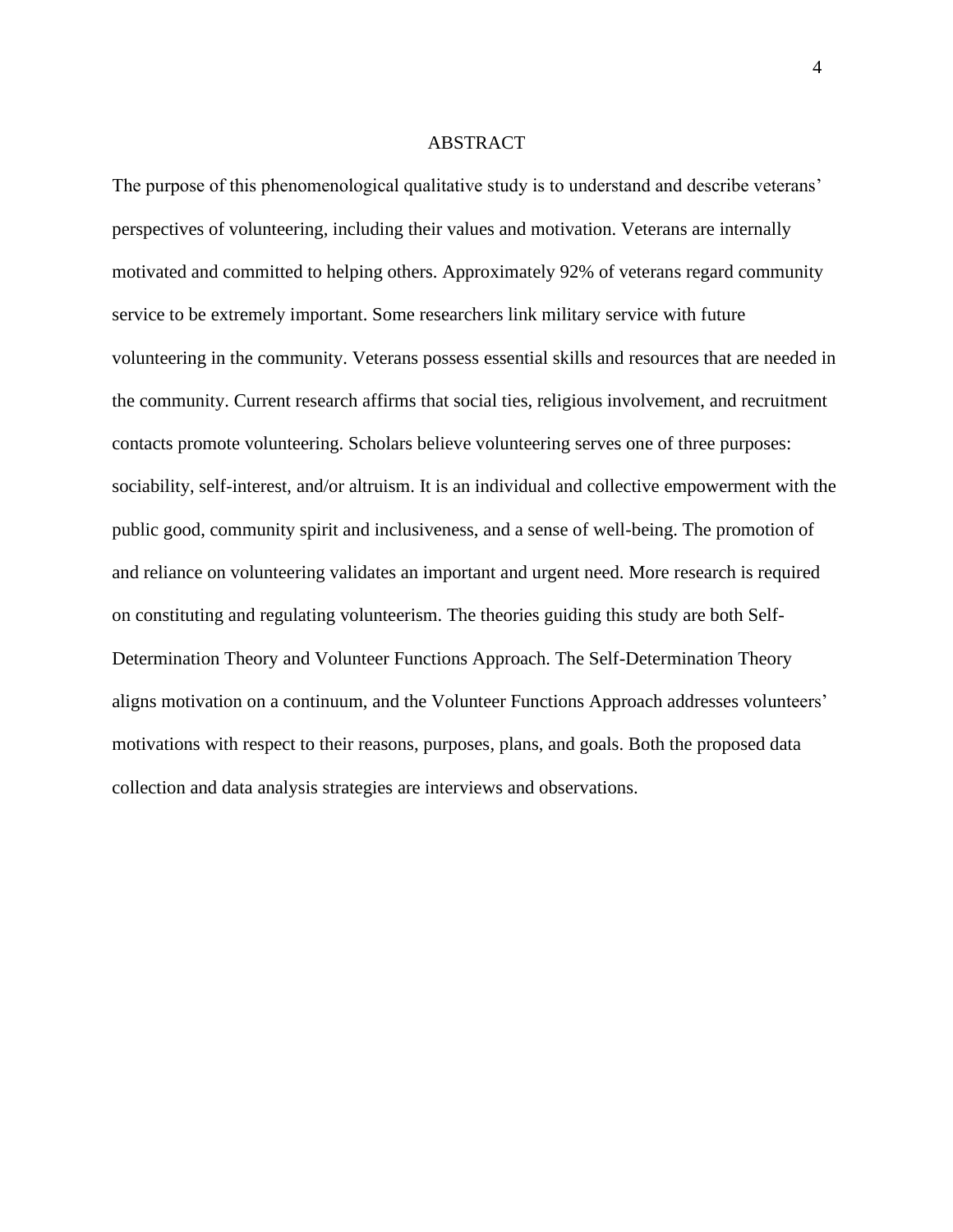© 2022, Felix E. Alexander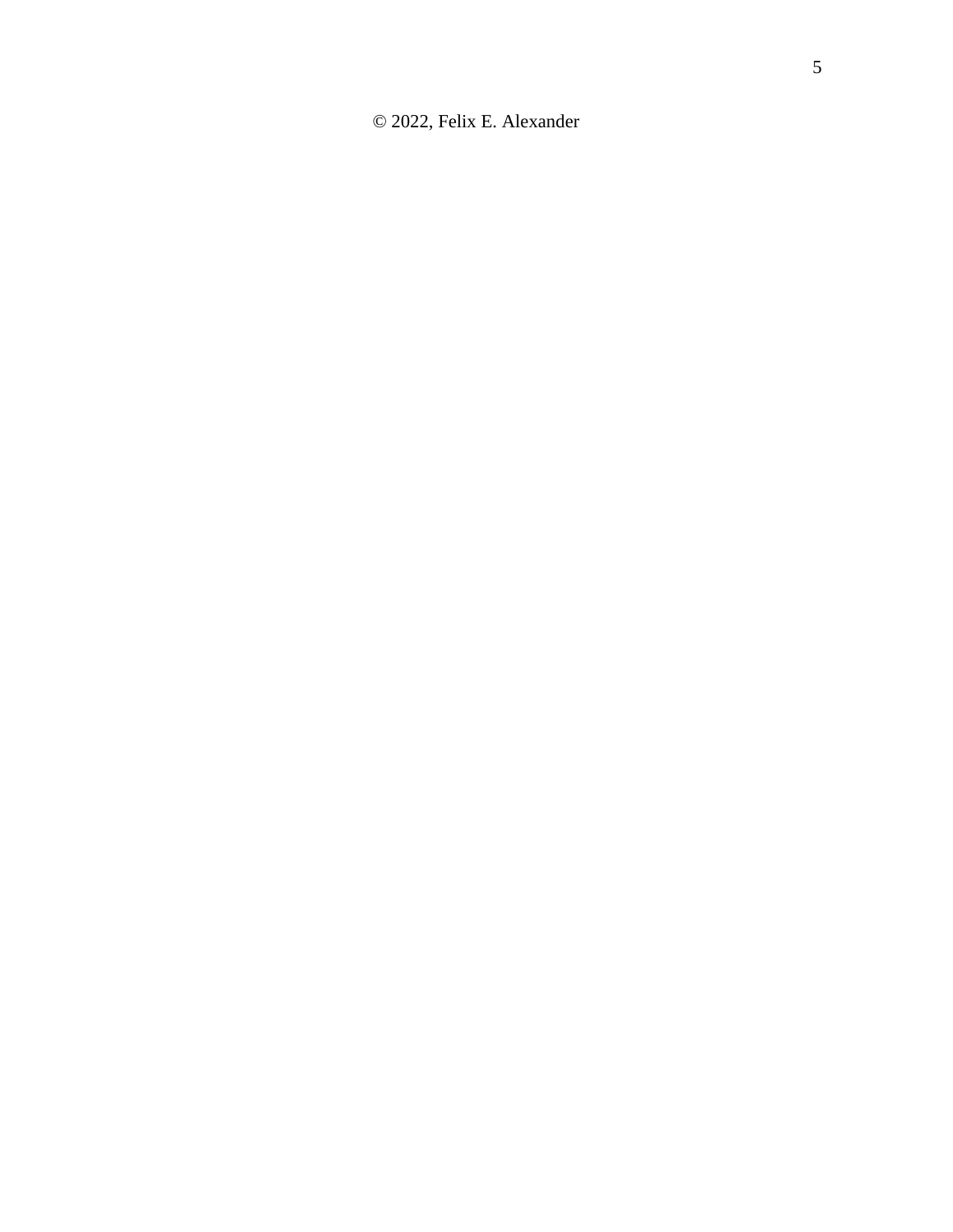# **Dedication**

I give honor to God, our Father, Jesus Christ, my Lord and Savior, and the Holy Spirit, my leader and guide. I dedicate this dissertation my family and dear friends. A special feeling of gratitude to my loving wife, Violet whose words of encouragement and push for tenacity ring in my ears. My daughters Latavia and Jasmin who have consistently believed in and supported me throughout the process. Each of you are my cheerleaders.

I also dedicate my dissertation work to my brothers and sisters in Christ and dear friends. My brothers and sisters in Christ consistently interceded for me in prayer. My dear friends were both accountability partners and sources of encouragement and strength throughout the dissertation process. You all have been and continue to be a sense of inspiration. I am grateful and blessed because of your love and kindness.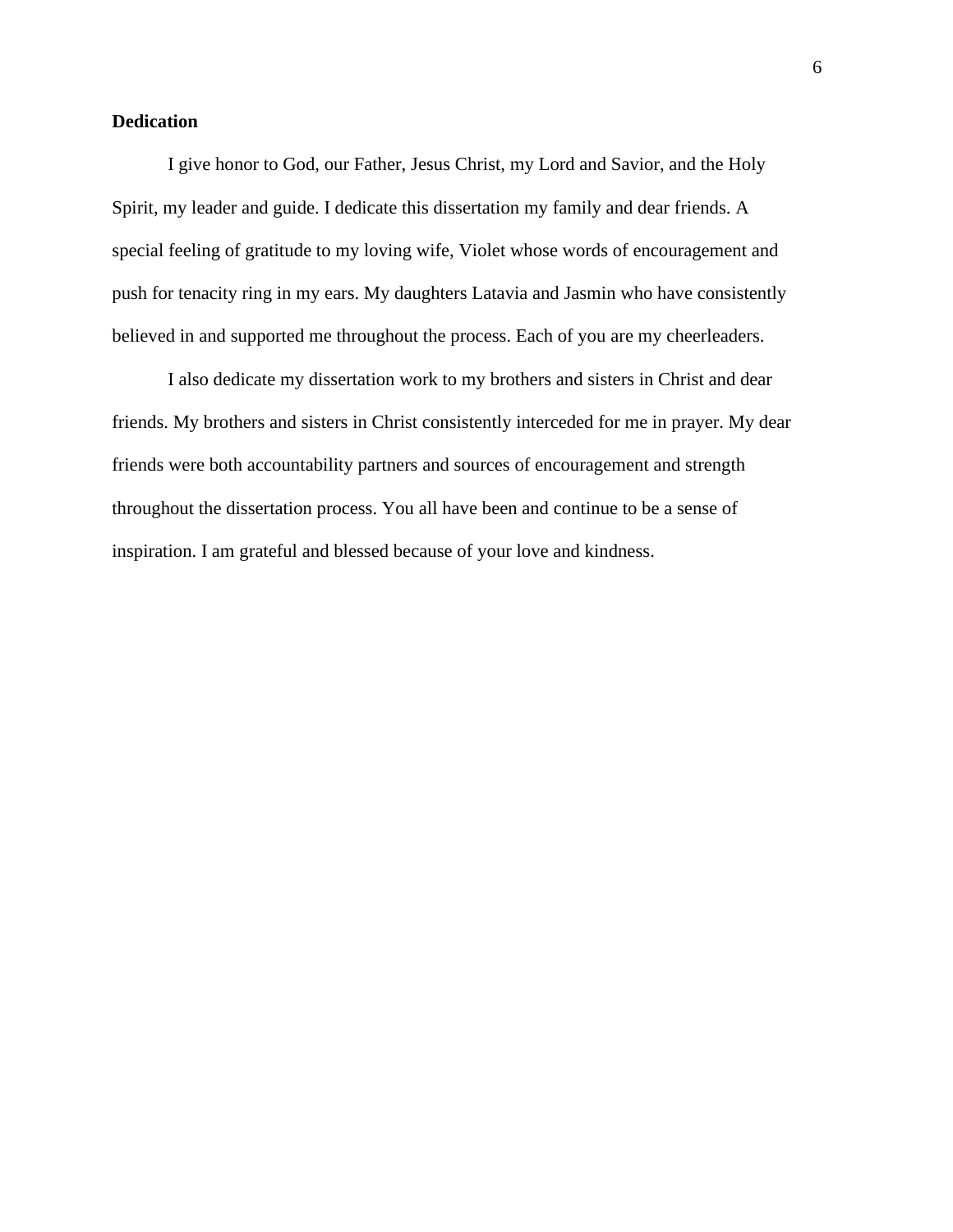## <span id="page-6-0"></span>**Acknowledgments**

The acknowledgments page provides the opportunity for the candidate to acknowledge individuals who influenced the writing and completion of the dissertation. This page is optional.

This work would not have been possible without the support and encouragement of academic professionals, family, and friends. I am grateful to all of those with whom I have had the pleasure to work during this dissertation. The members of my Dissertation Committee have provided me extensive personal and professional guidance and taught me a great deal about research. I would especially like to thank Dr. Thomas Hudgins, the chairman of my committee. As my teacher and mentor, he has taught me more than I could ever give him credit for here. He has shown me, by his example, what a good researcher should be. I would also like to thank, Krystal Clemons, my reader, who provided great insight and guidance and kept me steered in the right direction. I am also grateful to Dr. Marti, my professional editor, who stepped in and provided much needed assistance. Thank you for your diligence and commitment to complete the task in a timely manner.

Nobody has been more important to me in the pursuit of this project than the members of my family. I would like to thank my wife, whose love and support are with me in whatever I pursue. She is a blessing. Most importantly, I wish to thank my daughters Latavia and Jasmin, who provide unending encouragement, support, and inspiration. I love and adore each of you.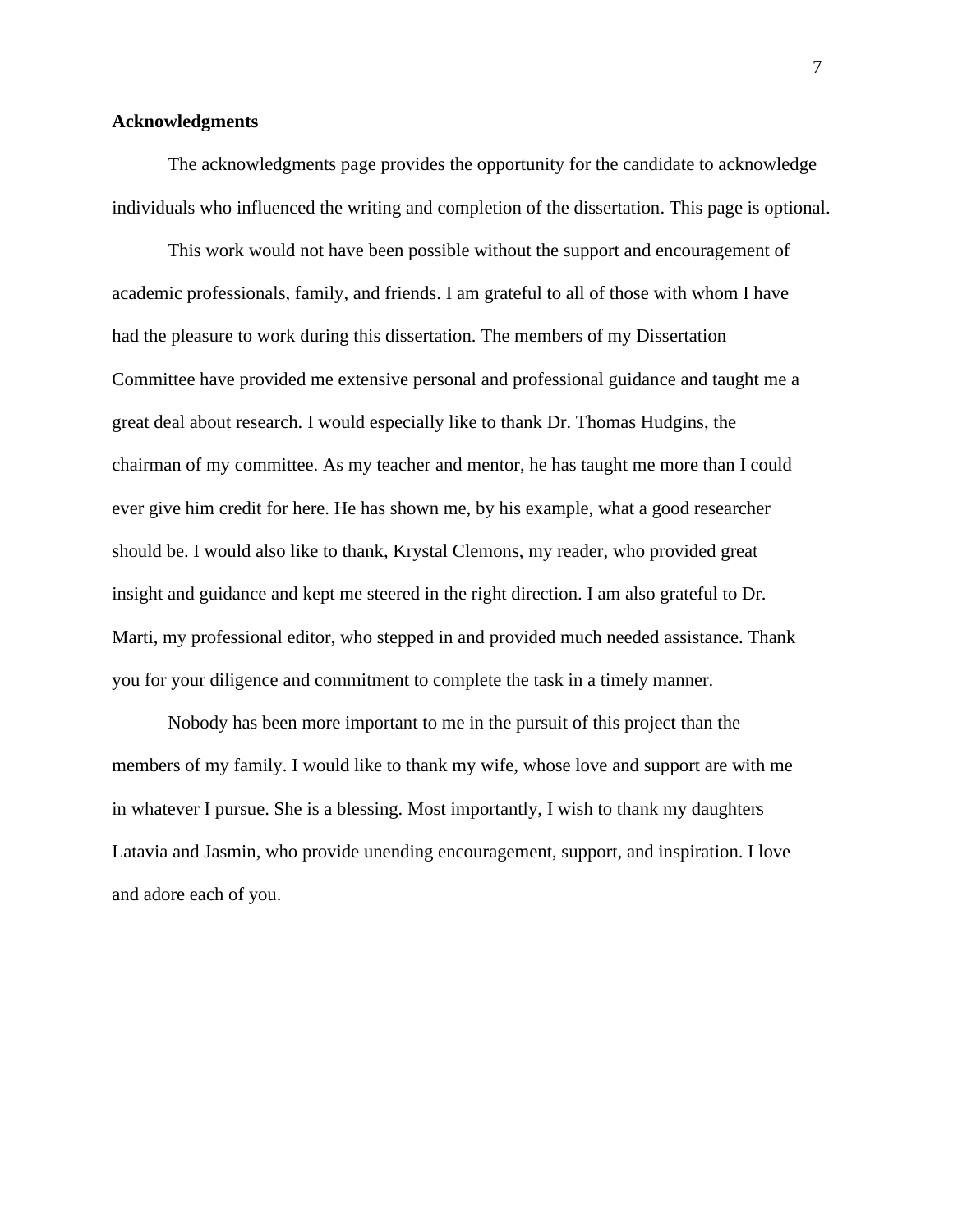# **List of Tables**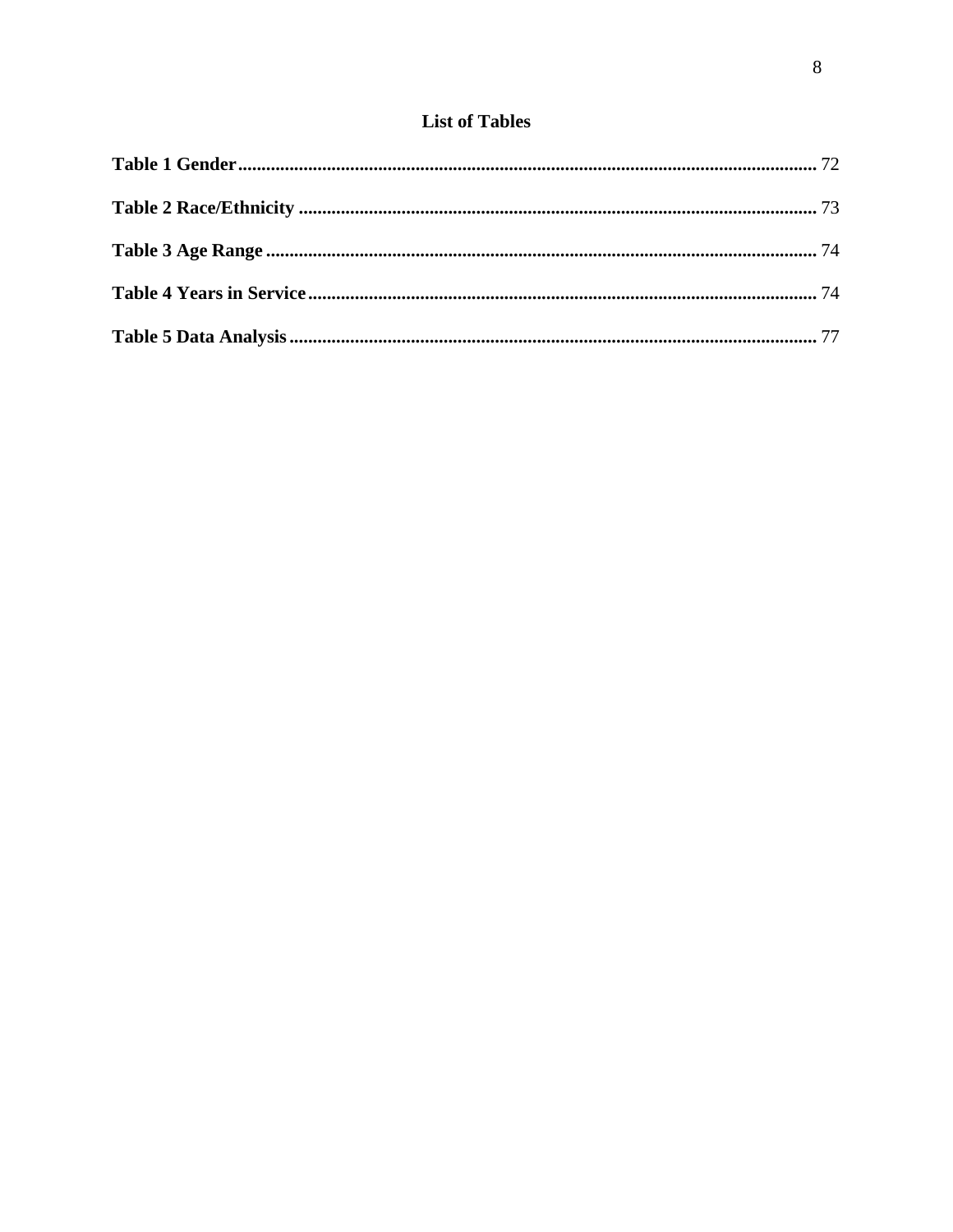# **Table of Contents**

| Benefits to Volunteering | 34 |
|--------------------------|----|
|                          |    |
|                          |    |
|                          |    |
|                          |    |
|                          |    |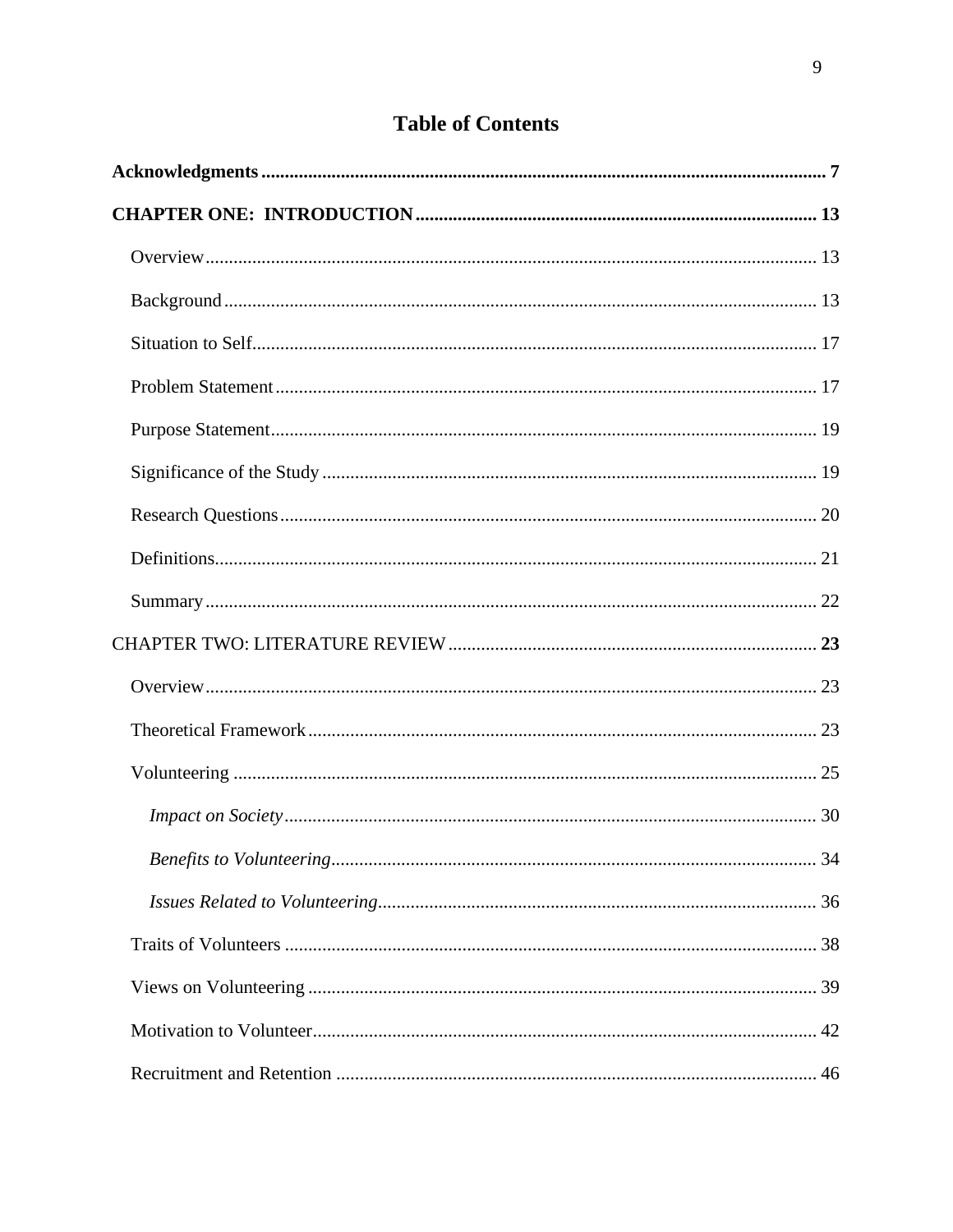| $\mathbf{r}$ $\mathbf{r}$ $\mathbf{r}$ |  |
|----------------------------------------|--|
|                                        |  |
|                                        |  |
|                                        |  |
|                                        |  |
|                                        |  |
|                                        |  |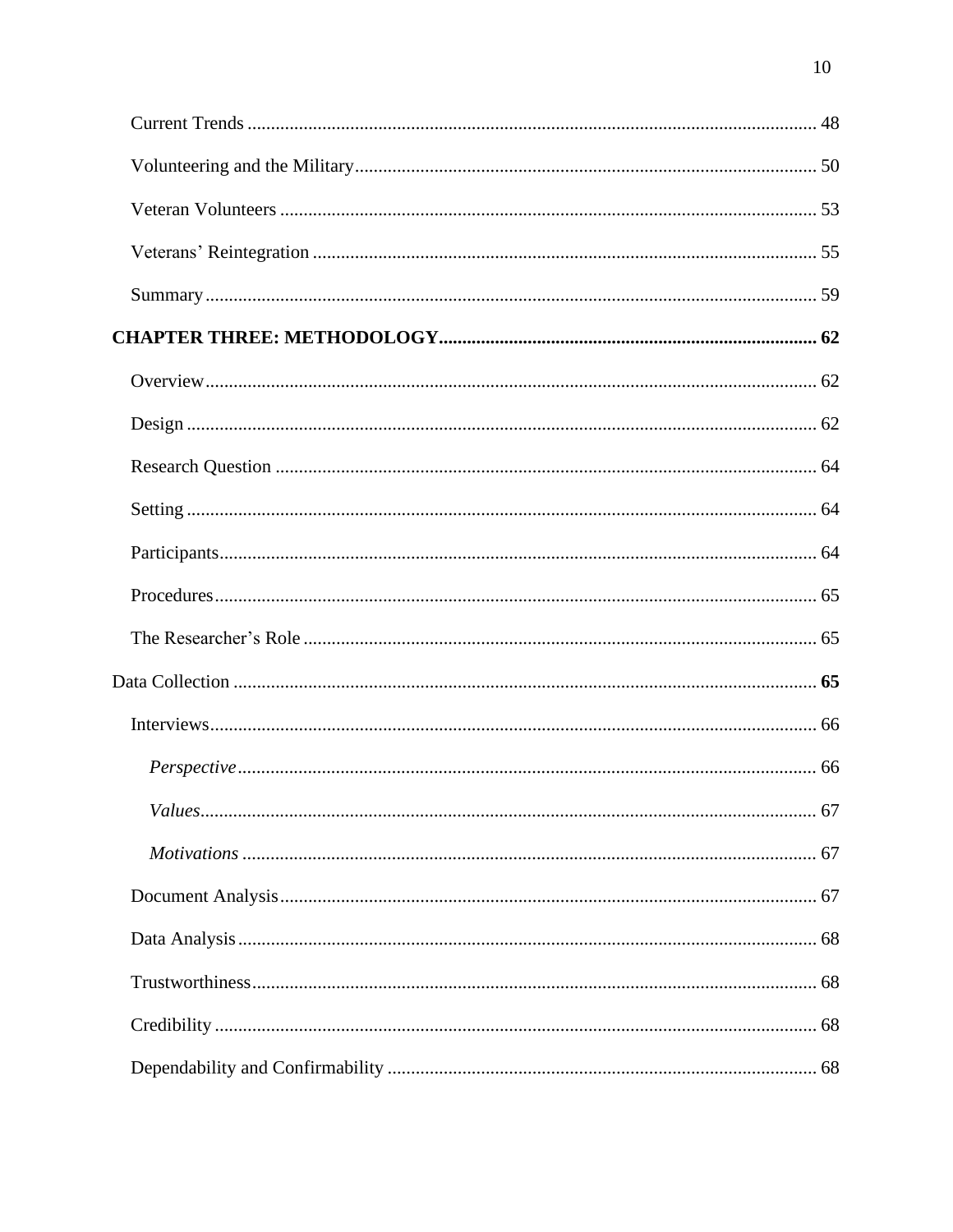$11\,$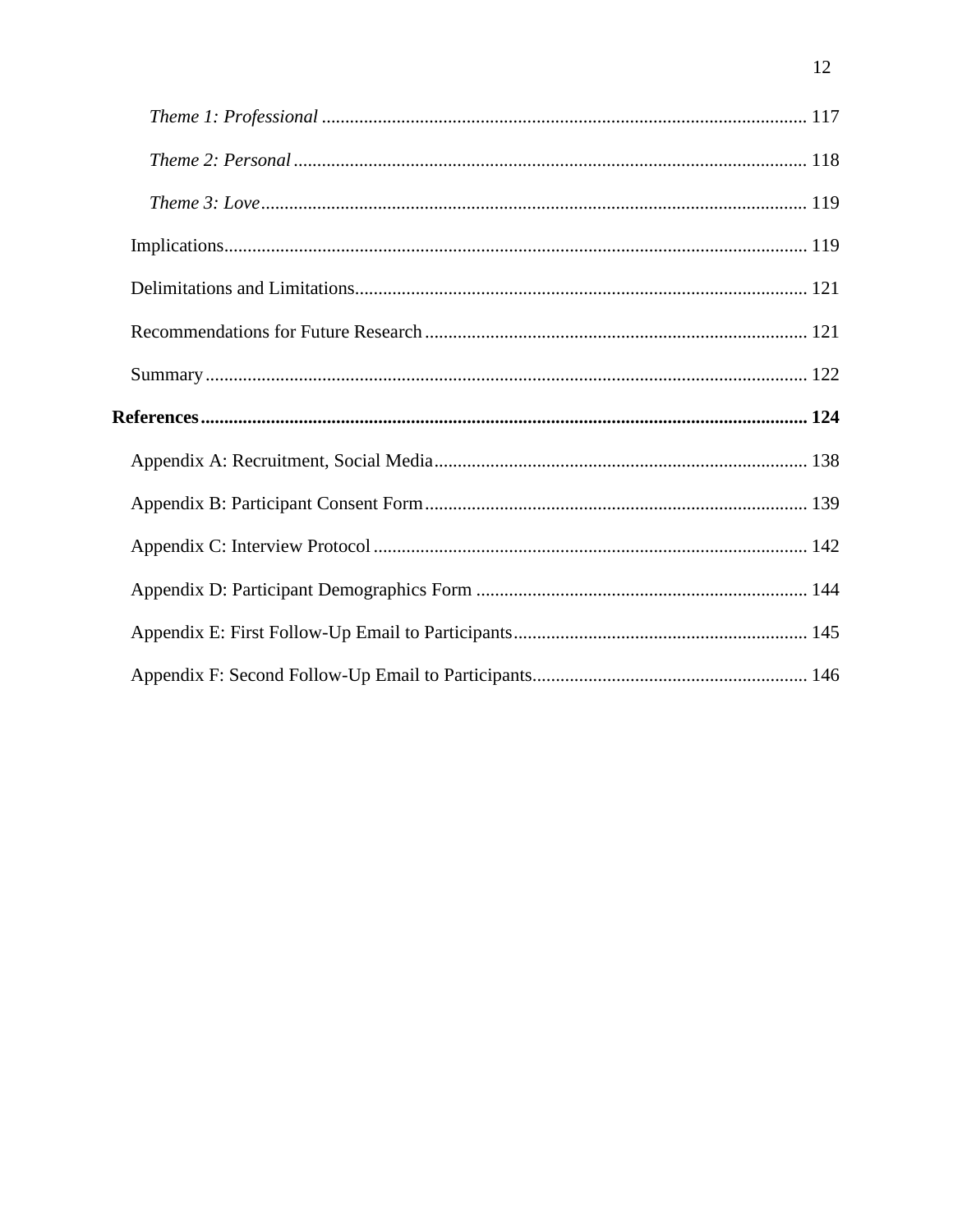#### **CHAPTER ONE: INTRODUCTION**

# <span id="page-12-1"></span><span id="page-12-0"></span>**Overview**

Volunteering has become an international phenomenon in the 21st Century (Krajnakova et al., 2018). Volunteers in America annually provide services worth more than \$275 billion (Matthieu et al., 2018). Subsequently, most service-providing organizations cannot function effectively without volunteers. Some volunteers attribute their motivation to strengthening their family and/or their local communities by helping those in need and enhancing their relationship with God. They are not focused on self-centered goals such as being successful and/or fulfilling personal desires, but are service motivated, focused on helping others, and have a firm belief in their social responsibilities. Potolo and Wilson (2016) stressed the importance of social equality and tolerance of others and are more interested in serving the needs or interests of individuals and community organizations. This is especially true of veterans, particularly those who have retired from the military after 20 plus years of service. Most of them have a strong motivation to continue serving.

## <span id="page-12-2"></span>**Background**

Volunteering is any activity that involves giving unpaid time and doing something that benefits individuals, groups, and/or the environment (Peachey et al., 2014). Volunteering is an integral part of Western cultures, especially the American culture. Volunteering includes individuals of all ages who willingly assist in social causes, establish connections with others, and provide community, local, statewide, national, and international services to assist those in need (Wei et al., 2012). Volunteering is an essential duty and responsibility that facilitates problem-solving and provides much-needed support to individuals, groups, communities, and organizations worldwide through non-compulsory and unpaid services (Gaber et al., 2020).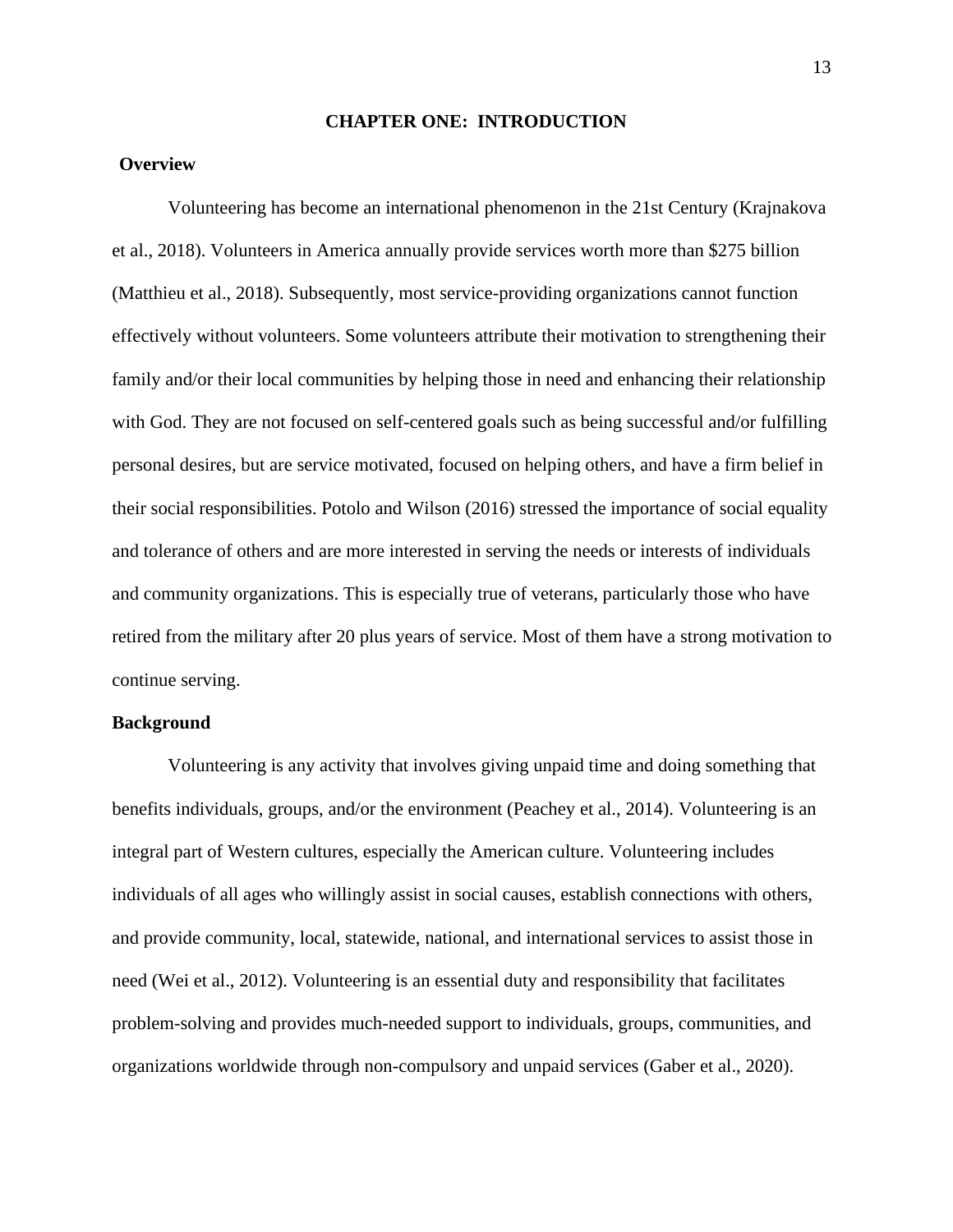Volunteering dates from the 16th and 19th centuries, i.e., the cathedral almsmen and the Victorian philanthropy, divided into paid and unpaid workers termed volunteers. From an American perspective, Kelemen (2017) asserted that volunteering has been an integral part of citizenship since World War II. For approximately 35 years, the emphasis has shifted to benefits, and personal enjoyment and satisfaction, especially among older adults focused on staying active in their later years (Greenfield & Marks, 2004).

Whereas one scholar defined volunteering as spending unpaid time doing something that helps people and/or groups that may or may not be tied to one another or the environment is an unpaid activity (Peachey et al., 2014). Another one defines it as a unique phenomenon (Khvoostianov & Remennick, 2017). Volunteering is a collective action with a collective good that is not linked to formal organizations and has an informal character (Metteberger & Kupper, 2019). Hogg (2016) said volunteering involves giving time and effort without compensation to help individuals, groups, and organizations and normally takes place in the public sphere and frequently alongside paid workers. Volunteering is exclusive because it involves freely committing to certain obligations in activities and engaging in community work. Although there is no financial compensation, volunteers acquire valuable experience (Krajnakova et al., 2018). Additionally, volunteering encourages and promotes community engagement, personal satisfaction, and positive self-worth (Wood et al., 2019).

Tyler et al. (2018) believed that some individuals perceived volunteering as merely assisting individuals of lower socioeconomic status. they are reluctant to help. They stated that volunteering benefits individuals from every socio-economic level regardless of their emotional, financial, mental, political, religious, or social status. Tyler et al. affirmed that individuals benefit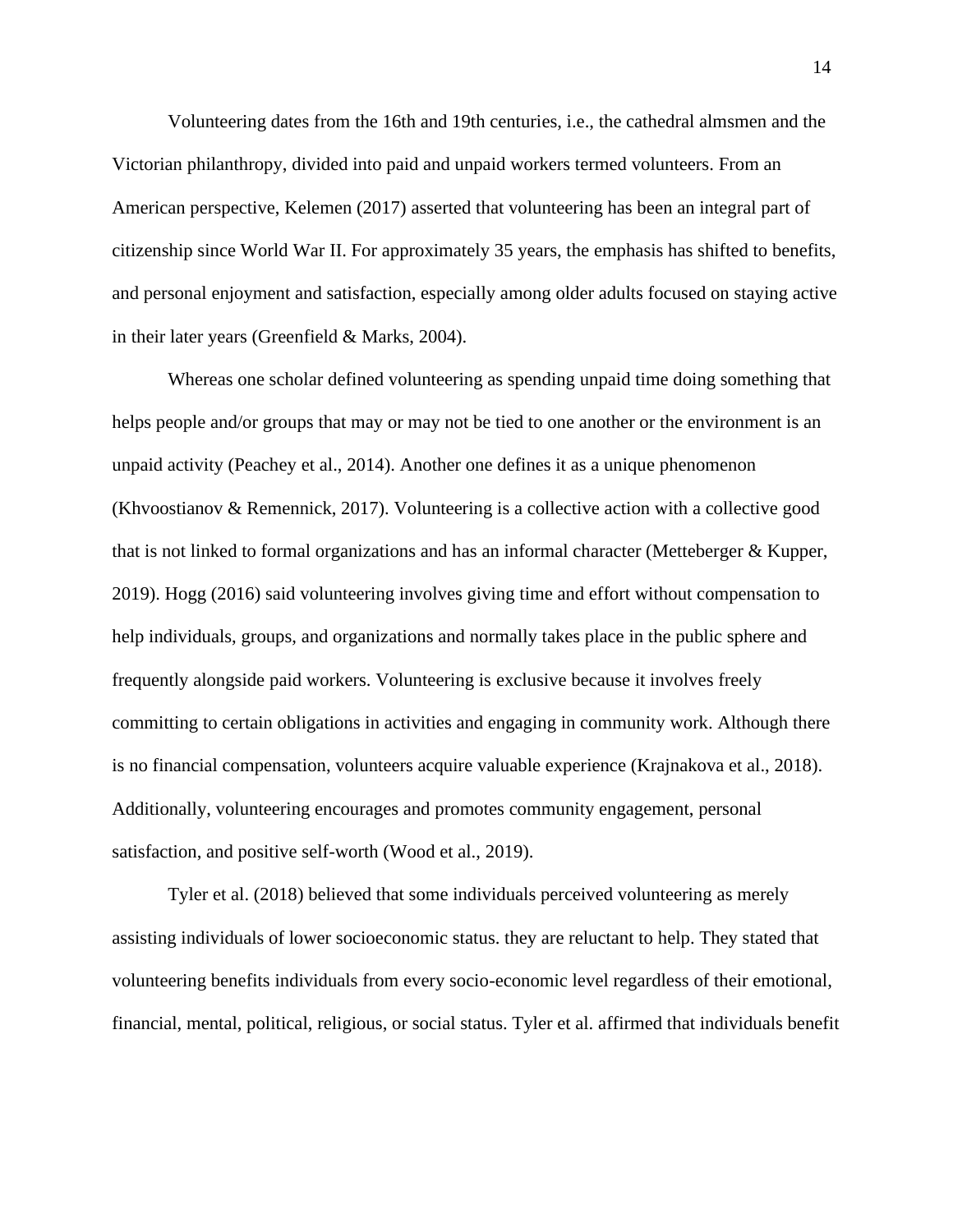from volunteers in numerous ways, including academics, communications, emergencies, health care, management, teamwork, personal satisfaction, and politics.

One of the primary objectives of volunteering is to fulfill the needs of individuals and organizations, both profit and non-profit, who would benefit from the selflessness of volunteers (Morrow-Howell et al., 2014). Volunteering is a major participant worldwide and is unanimously perceived as the willingness to assist and help others without material benefits or monetary compensation. Individuals of all ages and different levels of society willingly volunteer. Krajnakova et al. (2018) perceived volunteering as a selfless act of kindness that builds trust, encourages social interaction, enhances civic development, and strengthens communities. It plays a key role in critical judgment, independent thinking, making decisions, and realizing dreams. It enhances an individual's ability to acquire and adapt to various forms and methods of helping.

Volunteers work with public service and non-profit organizations, contributing their time, skills, knowledge, and abilities to assist others in both formal and informal manners. Matthieu et al. (2018) believed that the bulk of volunteers come from middle-class families. A small percentage of lower-class families help in informal manners. Volunteers, especially those from the public sector, have different motivations and values. They are internally motivated and committed to helping others they can personally identify with who are less fortunate than themselves (Potolo & Wilson, 2016).

Veterans who volunteer share similar sentiments. Shinners et al. (2018) believed veterans could personally identify with the challenges and struggles of others. They receive overwhelming gratitude from individuals, families, groups such as medical professionals, organizations, and other veterans. They also re-experience what it means to lead and undertake a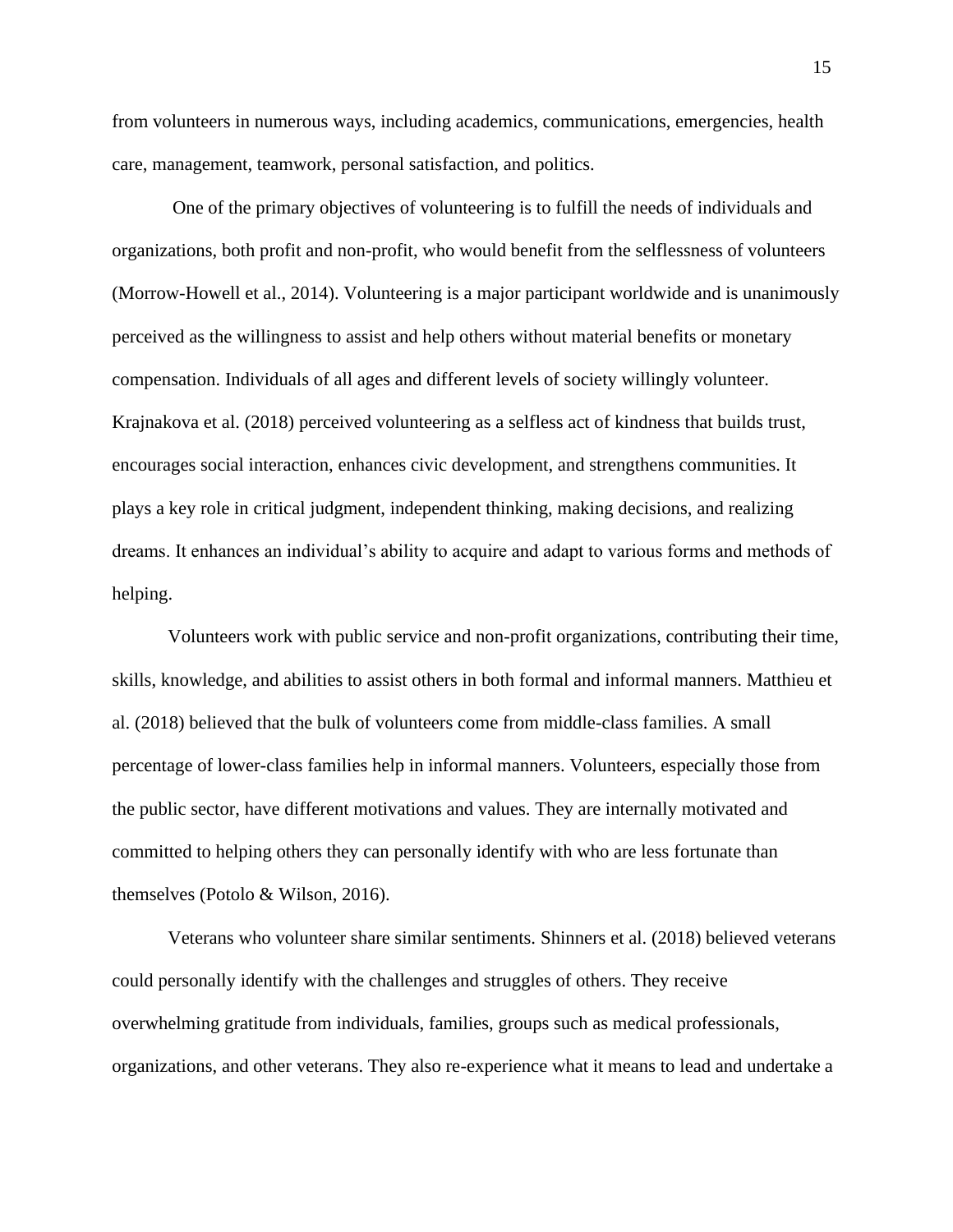mission that truly helps others. Veterans desire a successful transition. It is a time of readjustment, reconnection, and reintegration (Matthieu et al., 2019). They are reassessing their lives and goals. Many are dealing with various issues such as family life, financial well-being, mental and physical health, relationship challenges, social functioning, and spirituality (Matthieu et al.). Their behavioral and medical health is integrated into their holistic and person-centered concerns. Subsequently, participating in volunteer work often benefits their mental and physical health and social interactions (Matthieu et al.).

Veteran volunteers have reported substantial outcomes like better health, reduced depression, increased life satisfaction, fewer functional limitations, and lower mortality (Gaber et al., 2020). Approximately 70% of veteran volunteers reported experiencing a sense of well-being by volunteering, including happiness, life satisfaction, self-esteem, and decreased anxiety and depression (Matthieu et al., 2019). Subsequently, a veteran volunteer is ideal for assisting transition and reintegration into civilian life. Most veterans are motivated to re-engage in their communities. Approximately 92% of veterans regard community service as extremely important (Usbeck, 2018). Some researchers have linked military service with future volunteering in the community because most veterans believe that the military has provided them with essential skills and resources needed in the community. Many of them want to give back and have a desire to volunteer. They believe volunteering can help others and improve communities (Matthieu et al.).

Two veteran volunteer organizations that help with reintegration, Mission Continues and Team Rubicon, encourage civic engagement, community, and social therapy. They stress the importance of veterans transforming their military experience into community service that uses civic engagement to help them readjust to the civilian world (Usbeck, 2018). From a literature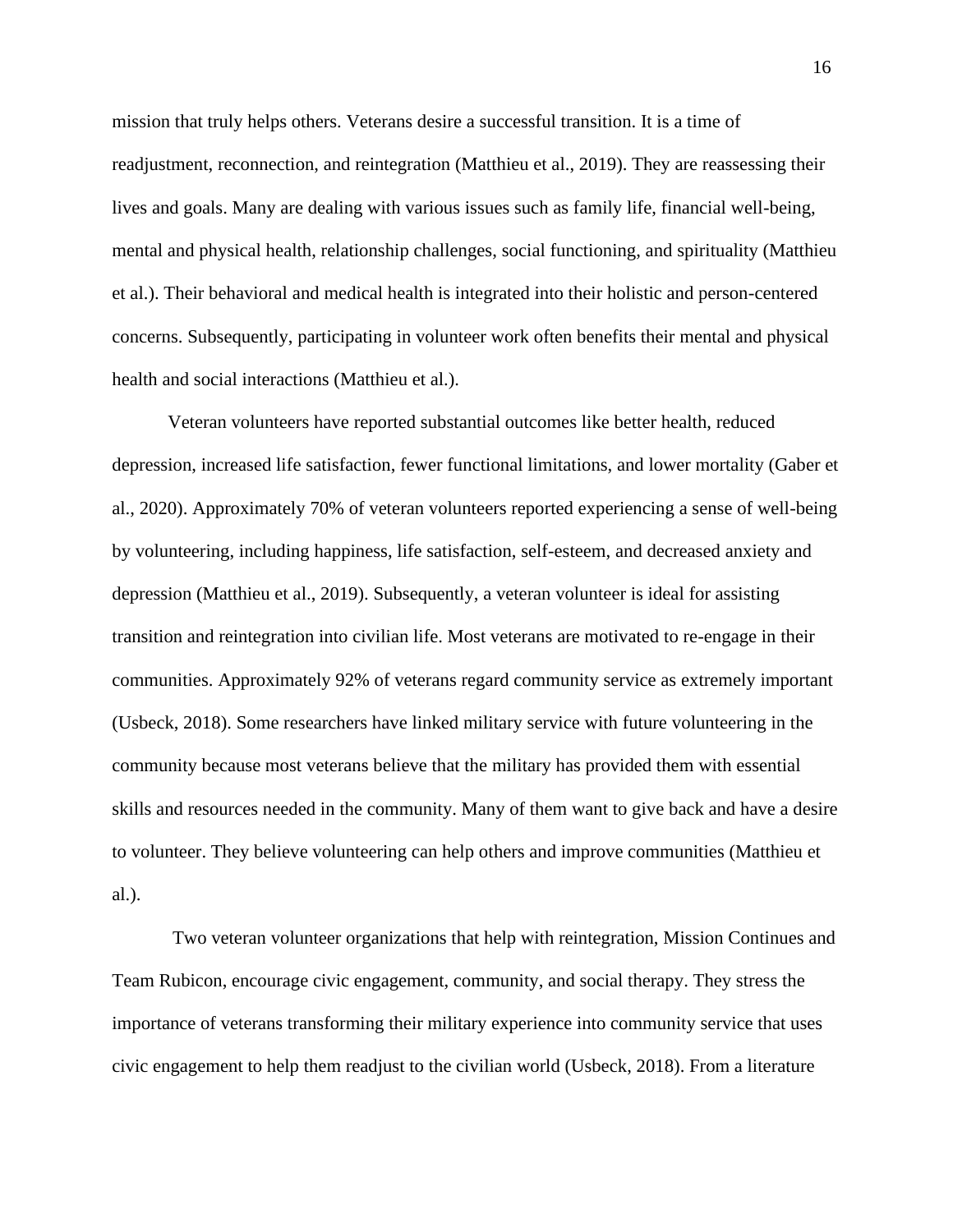perspective, significant historical research on veterans' volunteering specifically addresses barriers, benefits, motivational factors, and various volunteering perspectives. There is also a host of other research covering various issues and topics related to volunteering, all covered in Chapter Two.

#### <span id="page-16-0"></span>**Situation to Self**

The researcher is a 20-year retired Air Force officer. He started volunteering as a teenager, working in his neighborhood to assist senior citizens. He volunteered throughout high school and college. He also volunteered while on active duty and continued after retiring. He believes that volunteering is a part of his calling. He firmly believes that his military experiences further equipped him to be a more effective volunteer. He also believes that other veterans are willing to volunteer provided they are appropriately approached, properly treated, and respected. Veterans can be a catalyst for other veterans to volunteer. They are invaluable and often underutilized human resources (Pickell et al., 2020). He is a veteran with a passion for volunteering. Veterans have been blessed with knowledge, skills, and abilities while serving on active duty, and many want to give back to the community through voluntary service (Nesbit & Reingold, 2011). I am biased regarding volunteering. However, my bias, assumptions, and expectations as a researcher are appropriately documented via bracketing, memos, and reflexive journaling.

# <span id="page-16-1"></span>**Problem Statement**

Little research describes how military veterans perceive volunteering, what motivates them to volunteer, why they continue volunteering, and/or why they choose not to volunteer. The current volunteer rate is the lowest since 2002 (Hurst et al., 2017). There has been a gradual decline in retired military volunteers since 2008, even though veterans, especially those who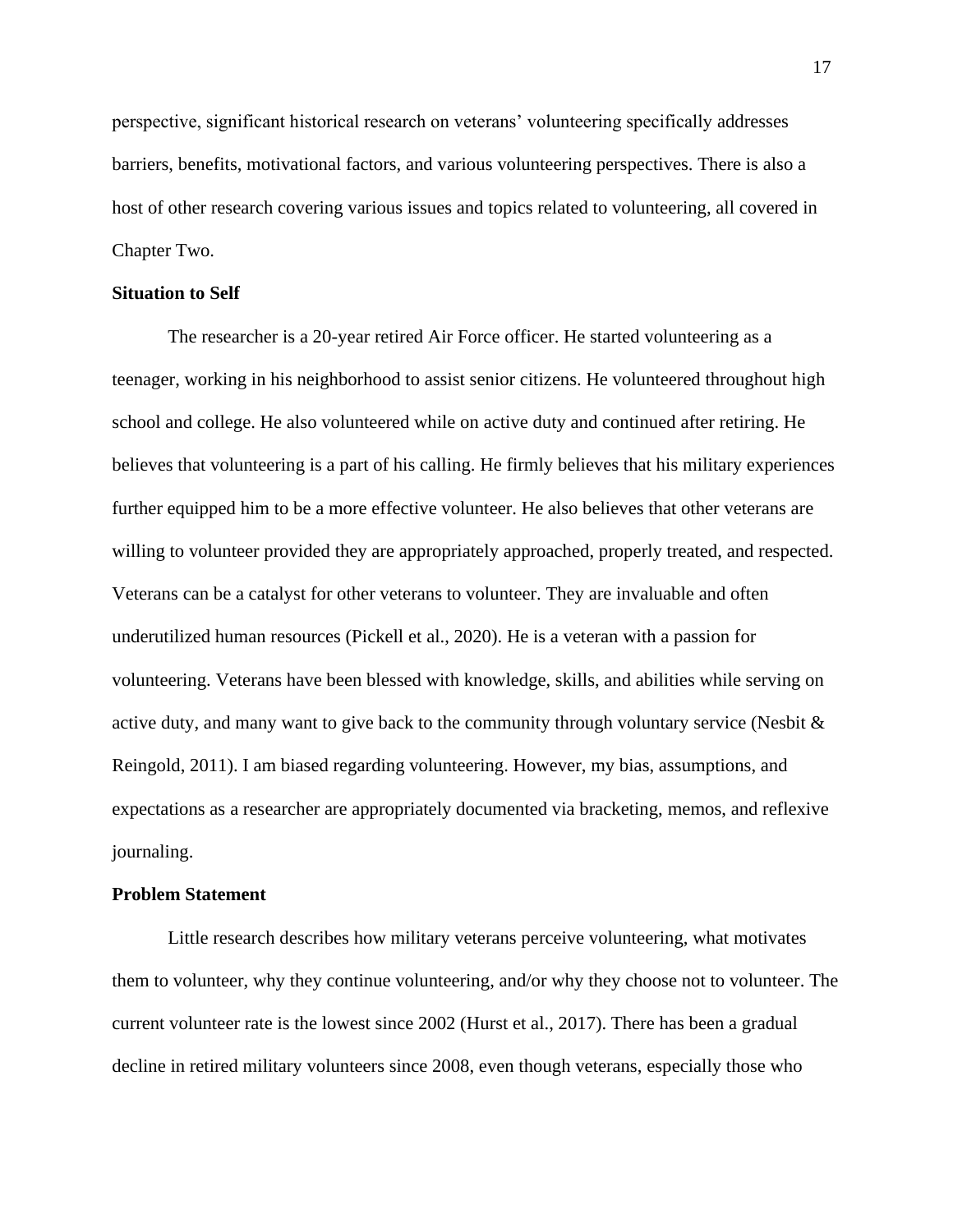retired from active duty, have a strong desire to continue serving (Hurst; Shinners et al., 2018). It is important to know and understand why there is a decline, but it is equally important to acknowledge and recognize how they have positively impacted local and military communities. Veterans, who volunteer in local communities and on military installations, are an integral part of American society and play a significant role in the lives of other veterans (Shinners et al.). Veterans can be invaluable resources in the local communities (Pickell et al., 2020).

Volunteering provides a window of opportunity to continue serving and give back to the local community (Shinners et al., 2018). There is a large, retired military population in Fayetteville, North Carolina (NC). These veterans are more than likely to voluntarily participate in various activities and service projects, especially in Fayetteville and the surrounding communities. However, there is limited literature on the veterans' perspectives of volunteering. Additional research could describe how veterans perceive volunteering and provide guidance on the recruitment and retention of veteran volunteers.

Current literature addresses what collaboratives, philanthropies, policymakers, and service providers have done to service veterans. More effort needs to be directed toward veterans' struggles with accessing Veteran services, and unique health care needs, especially among women veterans. There are also issues with transitioning, reintegrating and feeling culturally isolated from the civilian society (Van Slyke & Armstrong, 2019). There is limited research on veterans' perspectives of volunteering. Much has been written about veterans' motivations and benefits from a third person's perspective (Van Slyke & Armstrong). This phenomenological transcendental qualitative study will address transition and reintegration, including attitudes, barriers, benefits, and other related topics regarding volunteering. Veterans were interviewed to obtain their perspectives on volunteering and answer the following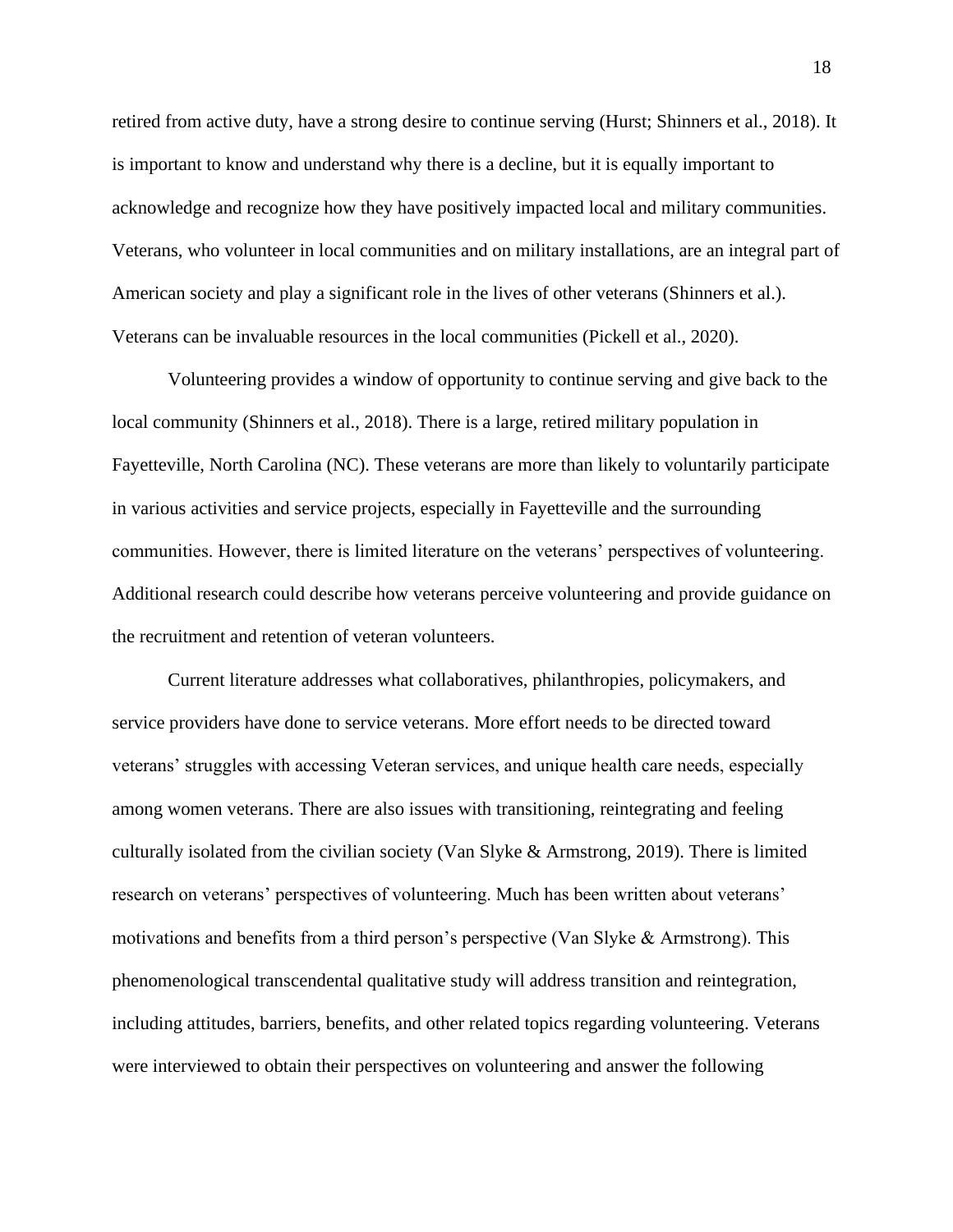questions: RQ1: How do military veterans perceive volunteering? SQA: What encourages/discourages their willingness to volunteer. SQB: What is considered an ideal volunteer assignment?

#### <span id="page-18-0"></span>**Purpose Statement**

The purpose of this qualitative phenomenological study is to describe how military veterans perceive volunteering, what motivates them to volunteer, why they continue volunteering, and/or why do they choose not to volunteer? This insight will facilitate developing models and procedures to encourage and promote more military veterans to volunteer and facilitate the training and retention of veteran volunteers. The study primarily targeted veterans in Fayetteville, NC, and the surrounding communities. Fort Bragg Army Post, located in Fayetteville, is the home of the 82<sup>nd</sup> Airborne and the Special Operations Commands. Fort Bragg is the second largest Army installation in the United States and the largest employer in Fayetteville. Additionally, given the constraints of COVID-19, the study was opened virtually to other veterans via social media.

## <span id="page-18-1"></span>**Significance of the Study**

There is a slow decline in individuals volunteering, especially among military veterans. Despite the wealth of information about volunteering, there is a limited understanding of the organizational and social aspects. Specifically, the processes individuals learn, the job internalizes organizational goals/values and positively impacts the organization by becoming an effective and actively involved volunteer (Haski-Leventhal & Bargal, 2008). Additionally, no studies examine veterans' perspectives, values, and motivation for volunteering.

Volunteering is linked to community involvement because volunteers have a tangible stake in the public good, i.e., parents participating in Parent Teacher Associations. Volunteering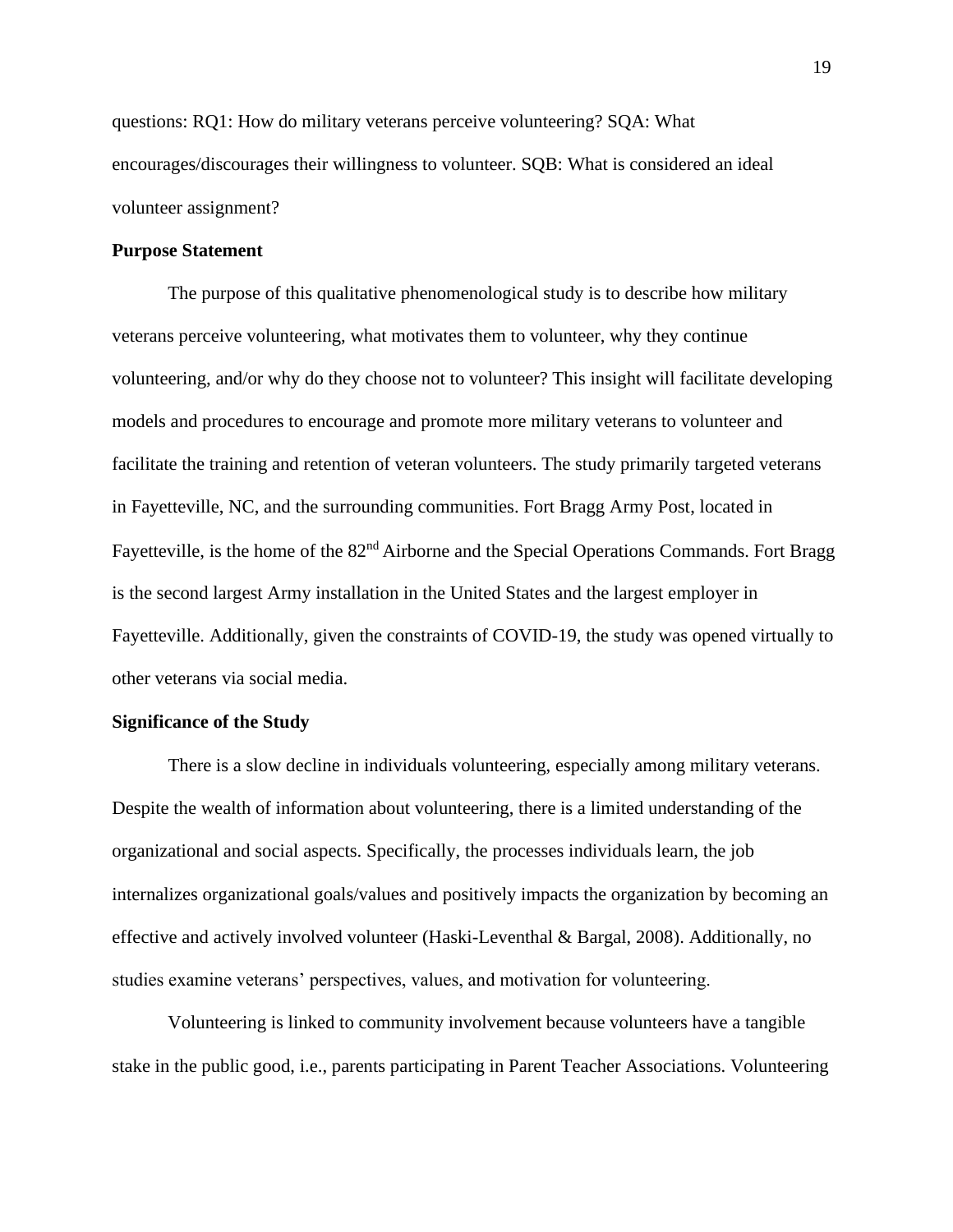is connected and facilitated by social interactions with others because of face-to-face social ties (Jones, 2006). Increased social connection is associated with increased volunteering. Individuals are more likely to volunteer when requested by a family member or friend, particularly if they acquired a habit as a kid from a parent or other authority figure. Individuals' willingness to offer their time is strongly influenced by the links that promote communal integration. Individuals who spend a significant amount of time with family and friends, who are members of frequent groups and/or hold civic memberships, are inspired and encouraged to volunteer (Jones, 2006).

Individuals with strong social ties tend to volunteer more frequently than individuals who attend church regularly. Frequent church attendees are often involved in religious activities, which leaves little time to volunteer in the community (Jones, 2006). Community-based involvement is tied to active participation in public life, which encourages and stresses social interaction (Jones). Voluntary activity traditionally comes from civic organizations such as church groups and civic movements. Many of these organizations are steadily under fire, and volunteer participation is declining (Jones). If the turmoil continues, it will inevitably erode the social capital in local communities where both funding and human capital are scarce.

The aim was to acknowledge a viable source of human capital. Military veterans expressed appreciation/gratitude and understood their perspectives, motivations, and barriers regarding volunteering. Acknowledging, recognizing, and respecting veterans as viable human capital helped create a concept or plan that brought together local, state, and voluntary organizations to sustain invaluable human capital with limited resources (Halsall et al., 2016).

# **Research Questions**

<span id="page-19-0"></span>The study is designed to answer the following question:

#### *RQ1. What are veterans' perspectives on volunteering?*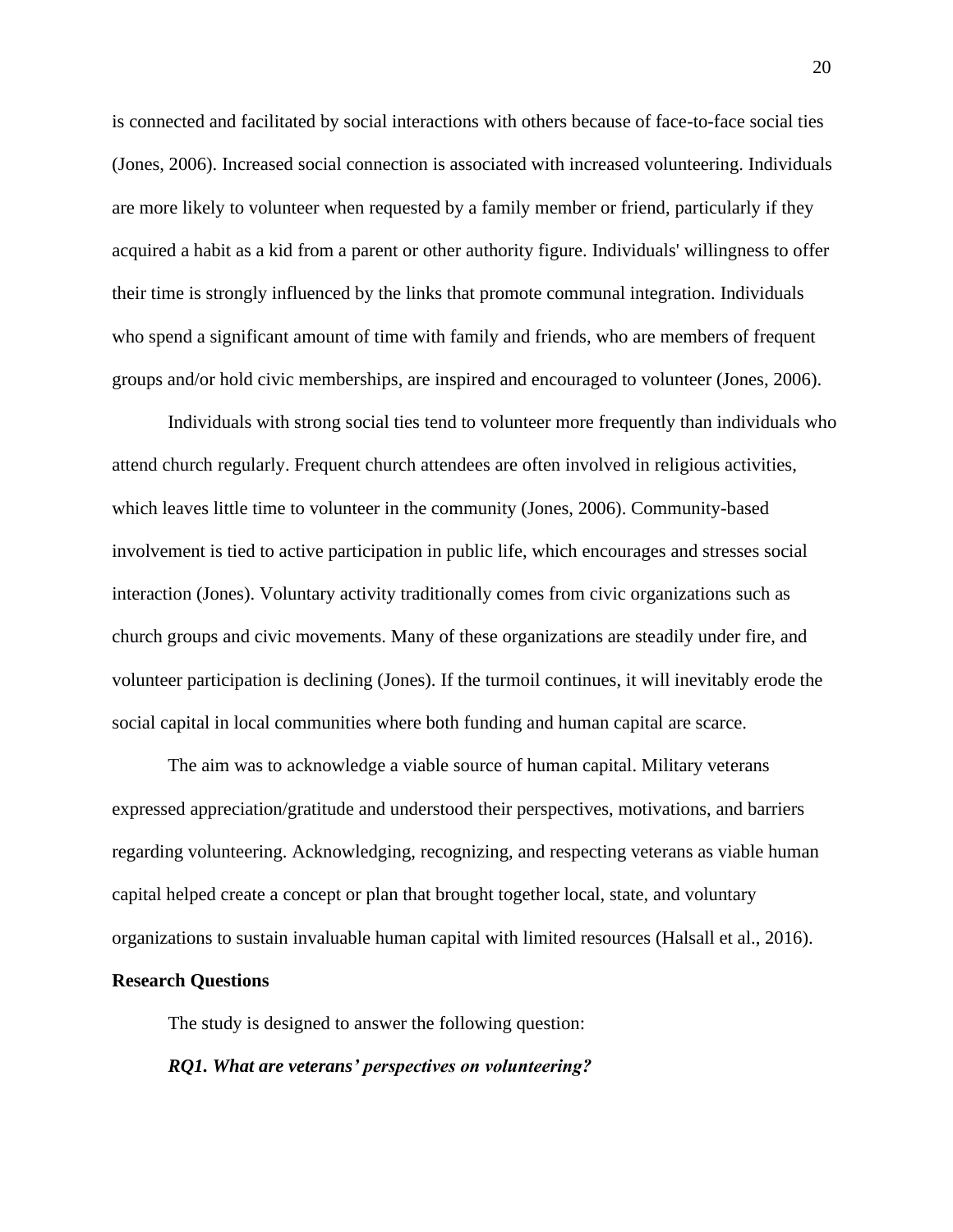**SQ1**: What do veterans value regarding volunteering?

**SO2**: What drives and/or motivates veterans to volunteer?

# <span id="page-20-0"></span>**Definitions**

The definitions are as follows:

*Burnout*: the occupational stress that results from demanding work-related tasks and relationships (Allen & Mueller, 2013).

*Re-integration*: transitioning back into civilian life after separating or retiring from military service (Hawkins et al., 2015).

*Resilience:* positive adaptation in the face of disturbing experiences, i.e., maintaining or recovering positive physical or mental health (Gonzalez-Mendez et al., 2020).

*Volunteering*: freely and willfully providing services without financial compensation (Yanay-Ventura, 2019).

*Volunteer Retention*: the length of time an individual continues to willingly donate their time, skills, and abilities to the same organization (Senses-Ozyurt & Villicana-Reyna, 2016).

*Volunteer Satisfaction:* a pleasurable emotional state that comes from fulfilling important individual values (Greenfield & Marks, 2004).

*Volunteerism:* any activity that involves spending time, unpaid, doing something that aims to benefit individuals and groups, other than or in addition to close relatives, or for the benefit of the environment (Peachey et al., 2014).

*Supper Volunteer:* an individual who volunteers at least 10 hours per week with a single organization (Einolf & Yung, 2018).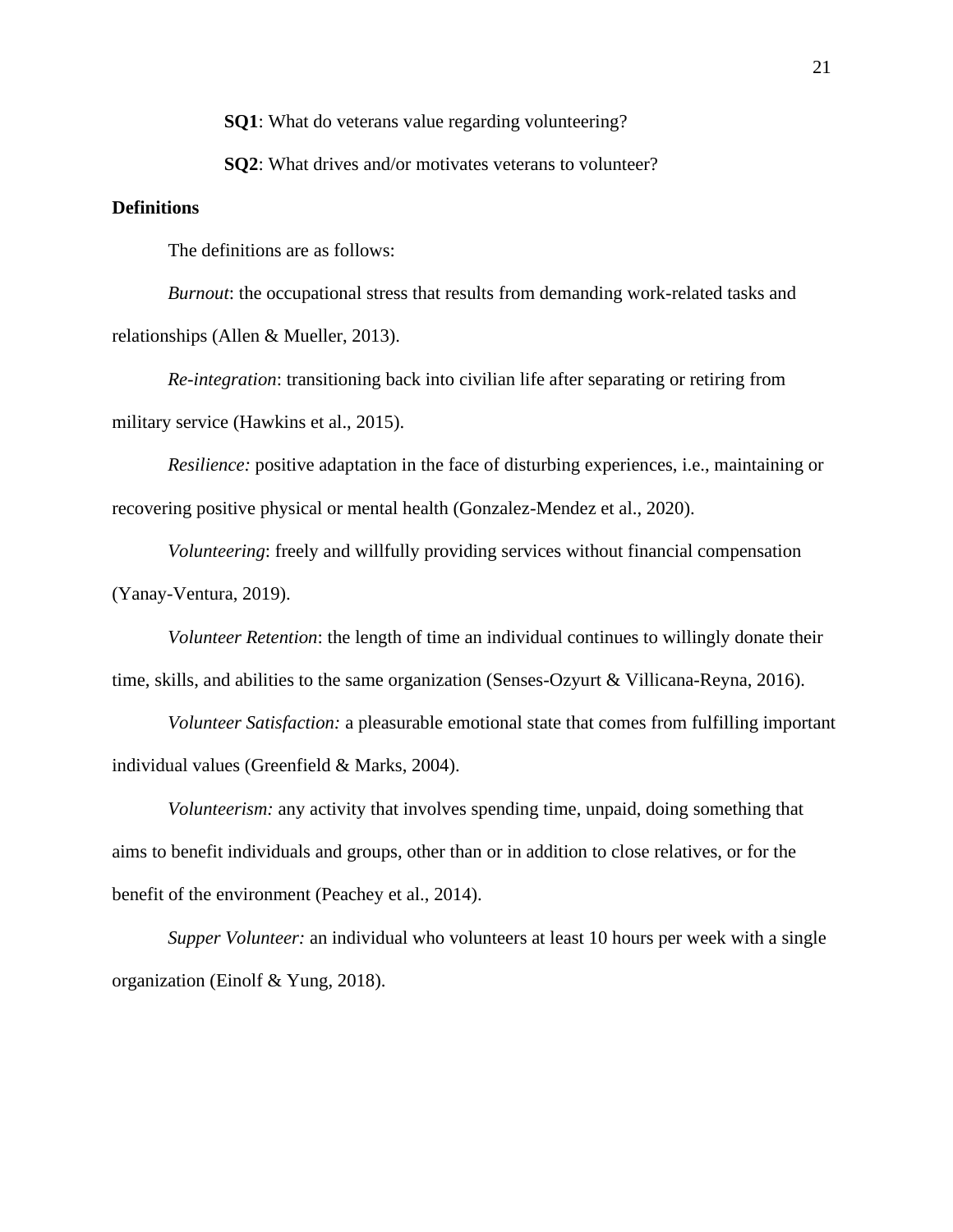## <span id="page-21-0"></span>**Summary**

This qualitative phenomenological study described veterans' volunteer experiences in Fayetteville, NC, and the surrounding communities. The study assessed veterans' perspectives of volunteering concerning their motivations and values. It also described the common meaning of volunteering for veterans and their lived experiences of a phenomenon (Creswell & Poth, 2018). The worldview relates to the Good Samaritan parable (International, 2014, Luke 10:25-37) "Give, and it shall be given unto you; good measure, pressed down and shaken together, and running over shall men give into your bosom. For with the same measure that you use, it shall be measured to you again." (International, 2014, Luke 6:38).

While there is literature on veterans' reintegrations and retentions and mental health benefits, there is little to no literature discussing veterans' perspectives, values, and motivations. This is important because most veterans desire to continue servicing in some capacity. They have knowledge, skills, and abilities that could greatly benefit local communities. This study provided information on how veterans perceive volunteering and highlighted their motivations and values. This study could be used to enhance the recruitment and retention of veterans.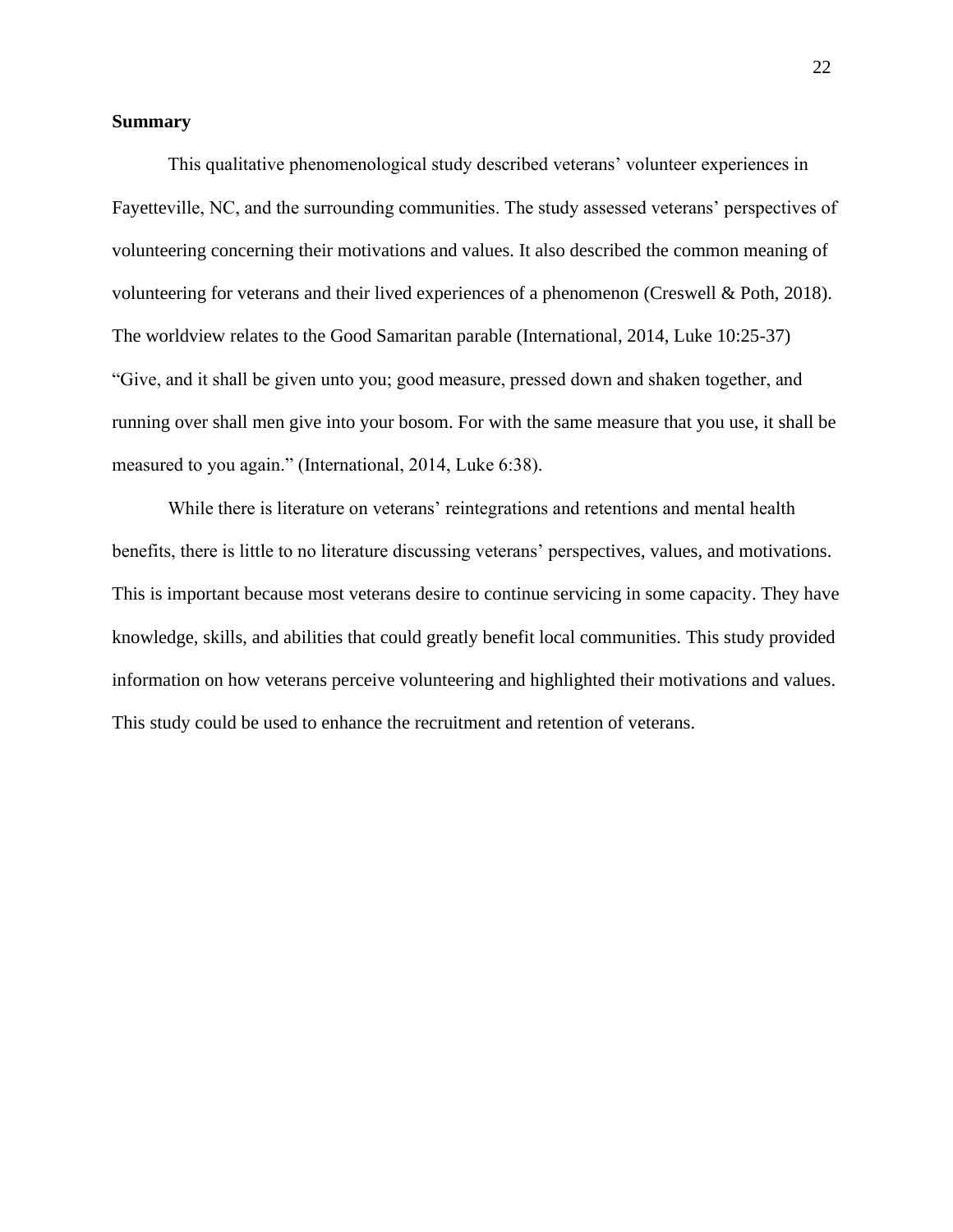#### **CHAPTER TWO: LITERATURE REVIEW**

# <span id="page-22-1"></span><span id="page-22-0"></span>**Overview**

Volunteering is any activity that involves giving unpaid time and doing something that benefits individuals, groups, and/or the environment (Peachey et al., 2014). Volunteering is freely giving time and deliberately helping others in need. The relationship between motivation, perspectives, and values are important determinants of volunteering (Perry et al., 2008). Research indicated that they are useful in predicting or determining important outcomes for society and public organizations (Niebuur et al., 2018). Volunteering is inversely related to depression, functional limitations, and mortality and is positively related to self-rated health. Systematic reviews on volunteers and volunteer work contribute immensely to volunteering factors. Most studies on volunteering and volunteers focus primarily on benefits, roles, responsibilities, recruitment, and retention (Oh, 2019). There is limited research on volunteers' perspectives, especially among military veterans.

#### <span id="page-22-2"></span>**Theoretical Framework**

The theory that led to this research is phenomenological. The study was conducted to describe veterans' common meaning (i.e., motivations, perspectives, and values) of their lived experiences (Creswell & Poth, Qualitative inquiry  $\&$  research design, Choosing among five approaches (4th ed.), 2018). The worldview that shaped this study was biblically based on both the parable of the Good Samaritan (Luke 10:25-37) and Luke 6:38, "Give, and it shall be given unto you; good measure, pressed down, and shaken together, and running over, shall men give into your bosom. For with the same measure that ye mete withal, it shall be measured to you again (International, The Holy Bible, King James Version, 2014)." Giving is highly encouraged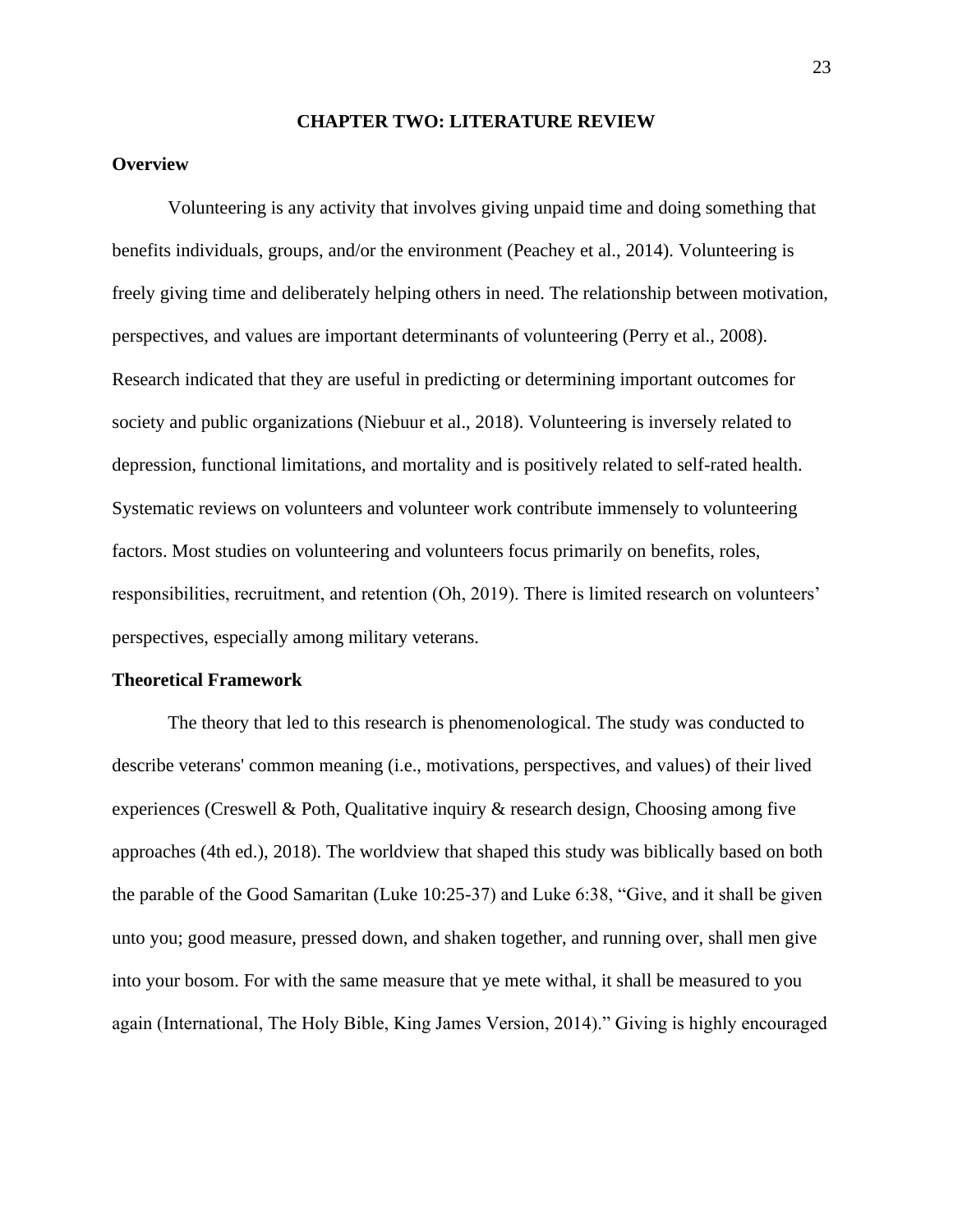from a biblical perspective, yet it is not mandatory. Veterans choose to volunteer or voluntarily give various reasons for volunteering, which ultimately benefit others and themselves.

Two theoretical approaches were used: Self-Determination Theory and Volunteer Functions Approach. The Self-Determination Theory (SDT) aligns motivation on a continuum from self-determination to control. Self-determined motivation acts on free will and has a sense of choice, whereas controlled motivation acts are done with pressure and forced to engage in actions. The SDT deals with individual attitudes, internalized external values, and regulatory structure (Van Schie et al., 2015). The Volunteer Functions Approach is a broad and common theory that addresses volunteers' motivation concerning their reasons, purposes, plans, and goals related to volunteering (Yanay-Ventura, 2019). The results of the study could be used to facilitate the recruitment and retention of other veterans (Matthieu & Carbone, 2020).

The personal and professional assumptions, concepts, theories, and prior research provides a better understanding of the topic (Maxwell, 2005). Interviews with military veterans helped to understand their voluntary actions. Specifically, their perspectives, values, and motivations for volunteering were conducted. Prior research on volunteering revealed that cultural, personal, and social resources and demographics directly impact the number of hours volunteered and the type of volunteer organization. Prior research regarding veteran volunteers examined reintegration, retention, and mental health (Senses-Ozyurt & Villicana-Reyna, 2016). General counseling literature discussed benefits to volunteers, such as positive impacts on depression, life satisfaction, self-reported physical health, social support, learning, and mortality (Dolovich et al., 2020). There is a gap in the literature concerning veterans' perspectives regarding volunteering.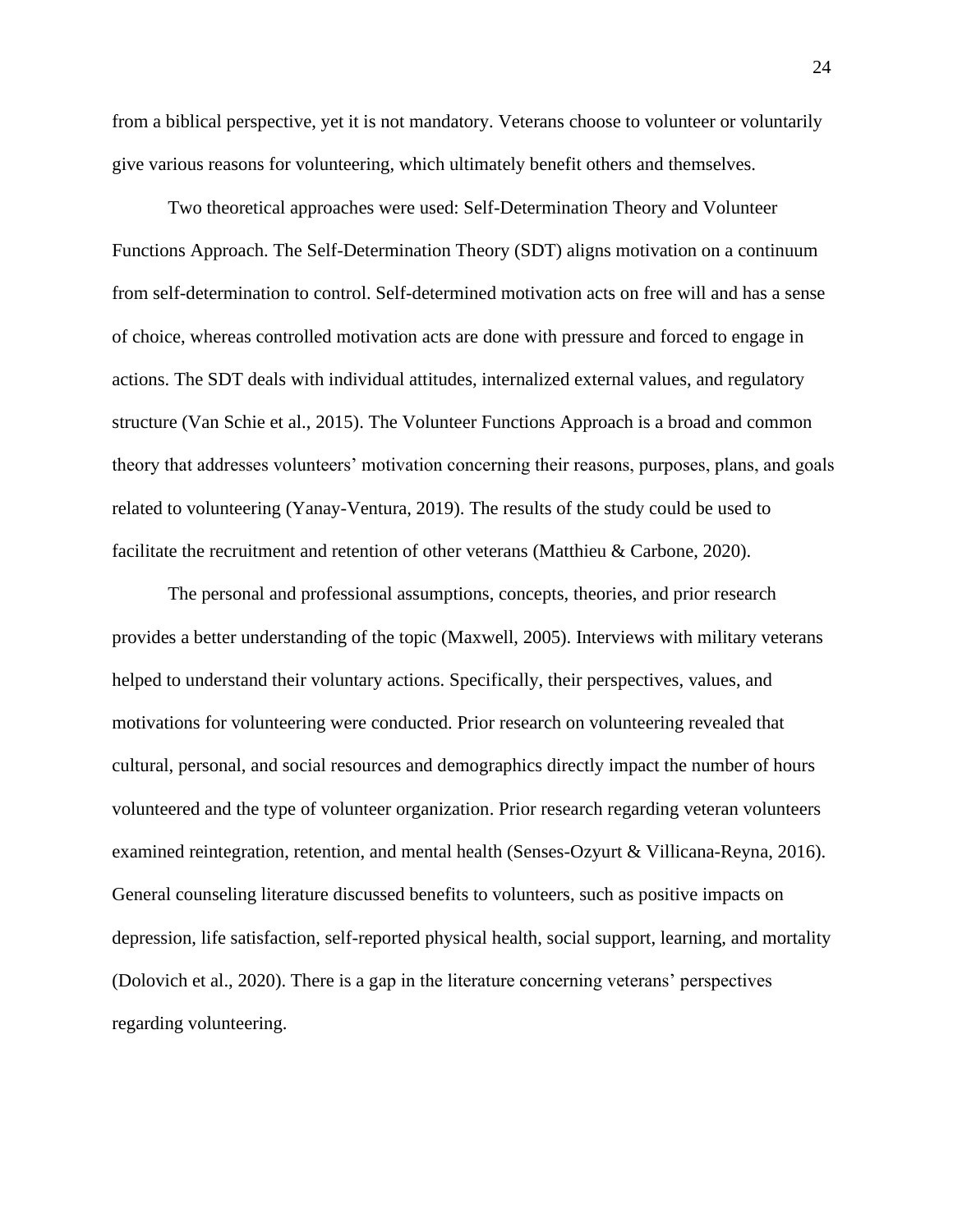Like other volunteers, veterans who are satisfied with their work environment tend to perform their duties and responsibilities without complaining. They are normally more willing to continue volunteering and frequently donate more time than originally intended, especially if they feel valued and useful (Senses-Ozyurt & Villicana-Reyna, 2016).

## <span id="page-24-0"></span>**Volunteering**

Volunteering involves various activities and initiatives, including activist campaign work, leisure, mutual aid, service, and social (Bedford, 2015). Definitions of volunteering normally include an altruistic focus, a balance between work and volunteer activity, limited volunteer leadership/management control or power, and minimal barriers to participation (Steimel, 2018). Formal volunteering, which is time given without financial compensation, is beneficial for individuals with limited social roles and ties (Chambre & Netting, 2018) and provides services for organizations or others outside their homes (Niebuur et al., 2018). Older volunteers engage in formal volunteering because it contributes to their well-being and reduces the probability of cognitive decline, higher life satisfaction, and better health (Chambre & Netting). For example, education is an environmental factor that could potentially trigger volunteering (Son & Wilson, 2009).

Volunteering is an interesting and unique phenomenon. Although it is work, it is not considered a form of work (Krajnakova et al., 2018). Volunteering does not provide compensation but has invaluable benefits for those receiving and providing the services. Volunteering is a free-will gesture often influenced by cultural, personal, and religious desires to serve others (Krajnakova et al.). Volunteering provides opportunities to both help and care for others. Approximately 50% of Americans volunteer, with nearly 70% giving their wealth and 47% contributing time and money to support charities. Volunteering is a direct engagement with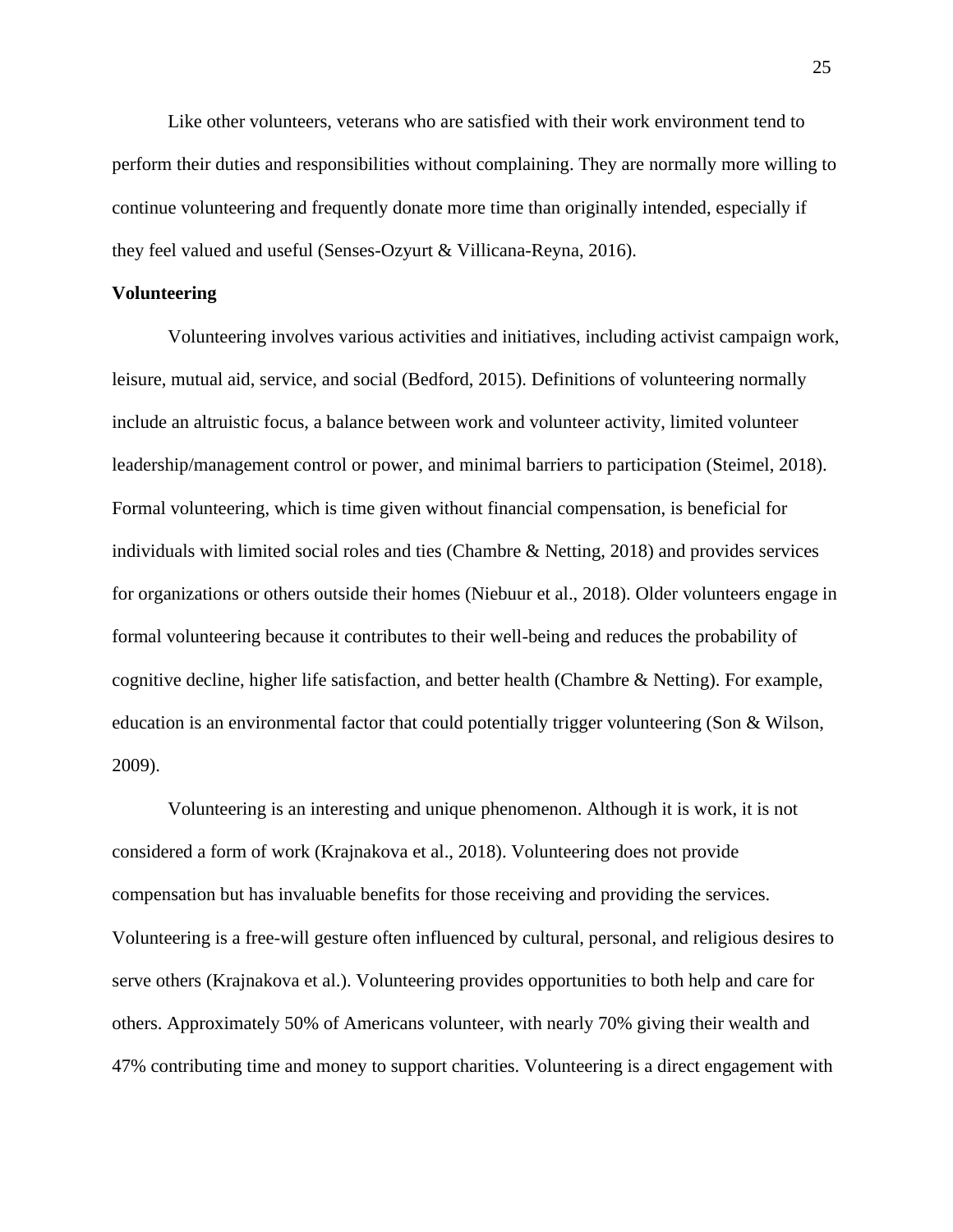communities and organizations and demonstrates an interest in public concerns by supporting the actions of others (Jones, 2006).

Volunteering is either individualistic or collectivistic. Several variations involve acts of generosity that groups initiate, inspire, and oversee (Eckstein, 2001). Volunteering has an individualistic root and a middle-class base centered on compassion and commitment. Compassion centers on the caregiver, not the relationships, whereas commitment is a private affair; both are essential to volunteering (Eckstein). Individuals, who want to make a difference, are willing to work even if they must develop their niche or start something new. For example, Pobanz and Gonzales started in 2016 with trucks. They knew individuals who had furniture to donate and veterans who did not have furniture (Gonzalez-Mendez et al., 2020). Their engagement in community service facilitated their social interaction and helped develop both support networks and new relationships (Holdsworth, 2010). Nonprofit organizations (NPO)s can benefit immensely from promoting policies to expand educational opportunities and foster civil engagement, religious participation, and social interaction. Diversity in friendships and education, formal group involvement, informal social networking, and intense religious beliefs increase the likelihood and level of volunteering (Forbes & Zampelli, 2014).

Volunteering involves voluntarily giving time and talents to deliver services or perform tasks without financial compensation (Allen & Mueller, 2013). As previously stated, volunteering involves free-will behavior with no monetary rewards aimed at helping others on a long-term basis or in a formal setting. Volunteering could be viewed as any activity involving unpaid time doing something that benefits individuals, groups, and/or the environment (Peachey et al., 2014). Volunteering is a complex and prevalent form of prosocial action. It is planned, non-obligated behavior that targets community improvement and engages established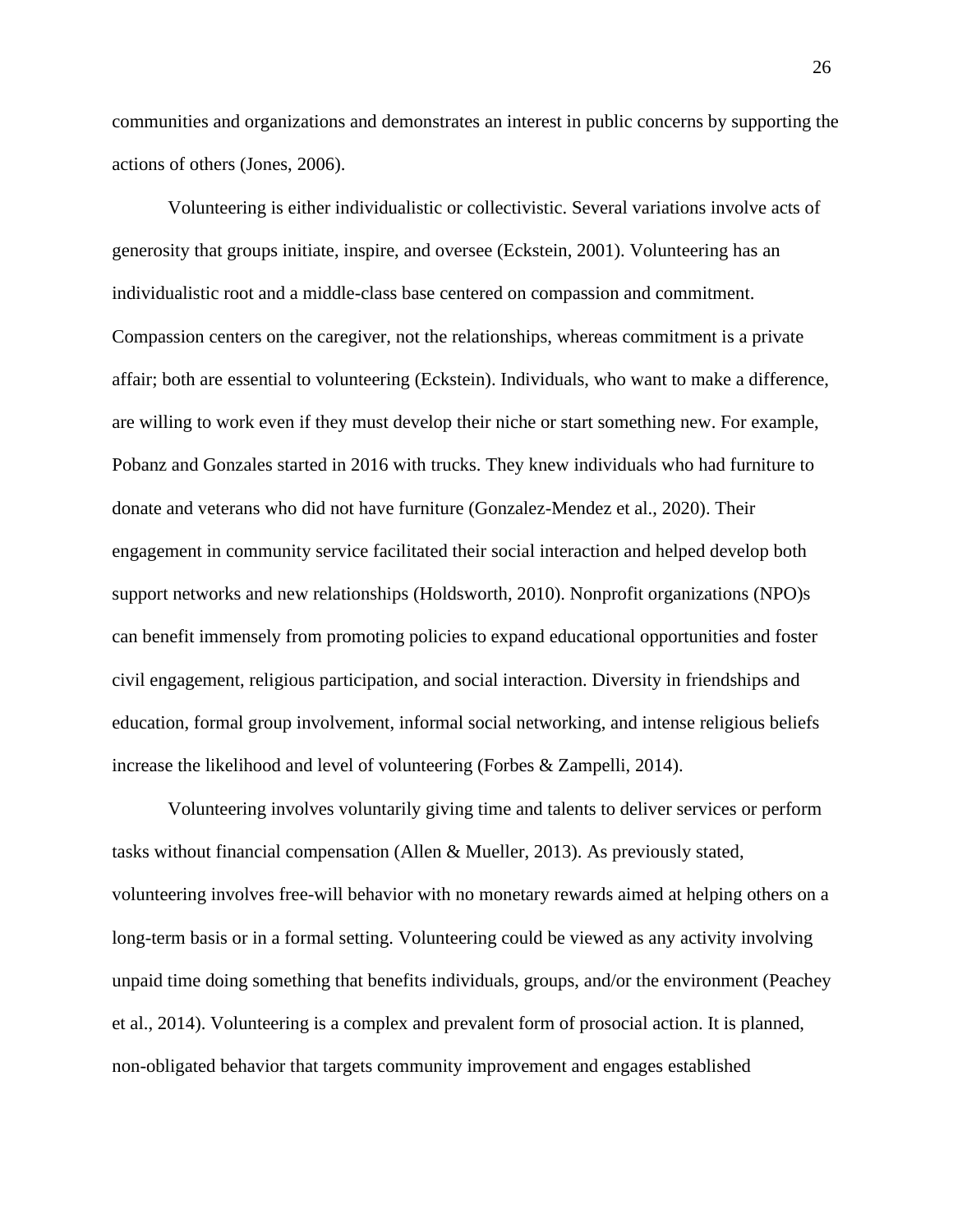community organizations with no expected payment to the volunteer (Maki & Snyder, 2017; Weerts et al., 2010).

Volunteering is also an integral part of the American and Western cultures that involves individuals of all ages who freely and willfully serve their communities, establish connections with other people, and contribute to social causes (Wei et al., 2012). It encompasses a wide range of distinct actions to help individuals and communities better society. Volunteering involves a diverse set of behaviors and responsibilities that targets different social issues and elicits distinctive thoughts, feelings, and experiences from the volunteer (Maki & Snyder, 2017). It is often linked to religiosity because faith-based organizations provide numerous avenues to volunteer (Weerts et al., 2010).

## **Importance of Volunteering**

Volunteering encompasses a myriad of activities, motivations, and organizational issues. Three schools of thought that accurately describe volunteering are the 1) nature of activities, i.e., active, passive, compulsory, or discretionary; 2) the purpose of volunteering, based on the nature of the activities undertaken; and 3) the temporal aspect, whether long or short term. It often resembles paid employment because it incorporates active and planned activities. However, volunteering is characterized by the freedom to choose whether to continue or quit, making it discretionary (Kelemen et al., 2017).

Most scholars believe that volunteering serves one of three purposes: sociability, selfinterest, and altruism. In contrast, others view it as an individual and collective empowerment with the public good, community spirit and inclusiveness, and a sense of well-being (Kelemen et al., 2017). Past volunteer researchers focused on the giving characteristic of the middle class entrenched in the heart's individualistic habits. They asserted that individual volunteering was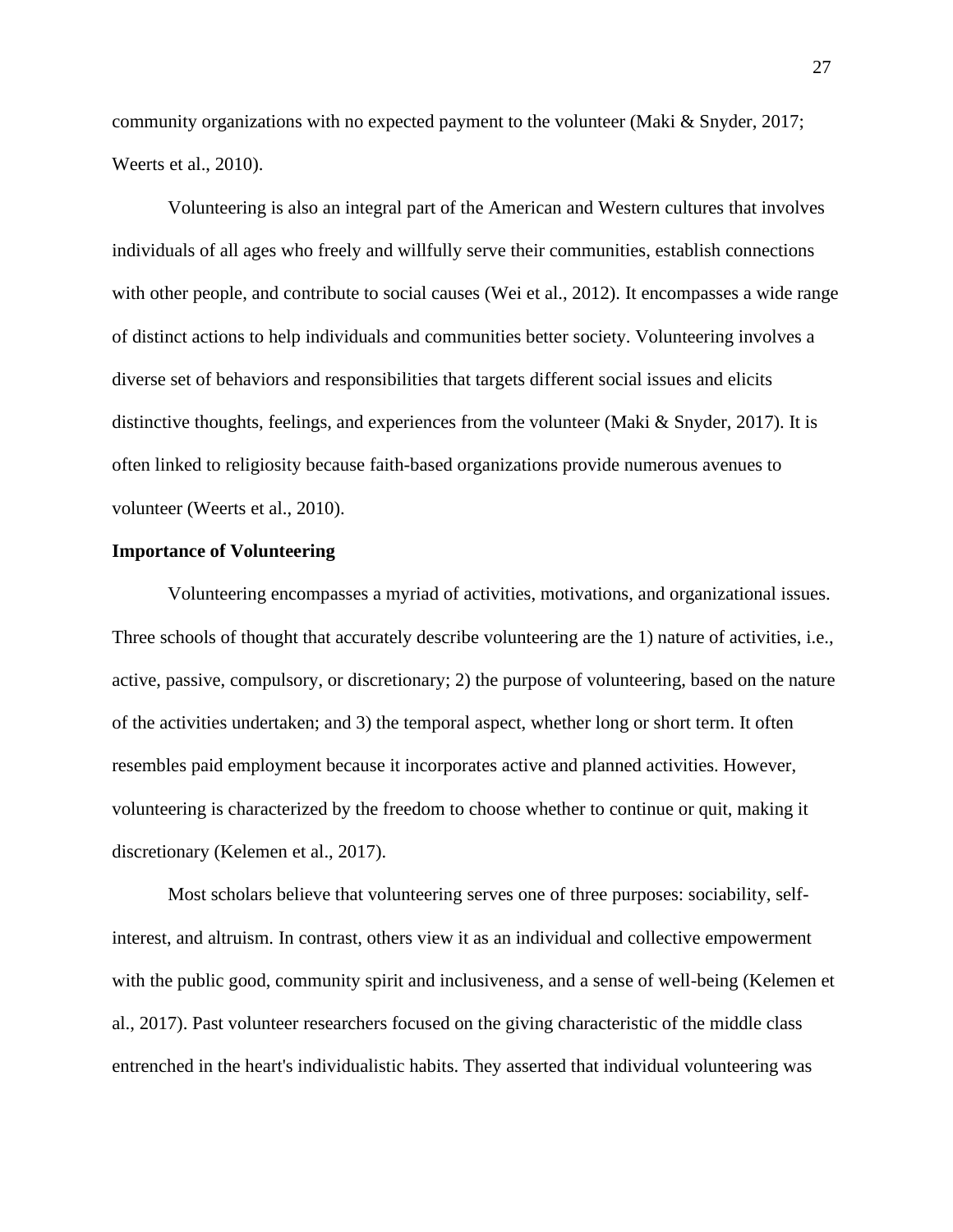fragile and sporadic, while group members are more apt to volunteer and give because volunteering, joining, and giving, are mutually supportive. Individuals who join groups are 10 times more likely to give their time and money (Eckstein, 2001).

As a social activity, volunteering is often referred to as participation, engagement, and/or capital (Maes, 2012). Some scholars believe an individual's involvement is influenced by genes and the environment (Son  $\&$  Wilson, 2009). It was once perceived as a middle-class phenomenon. However, there are numerous motivations for today's volunteers, such as health, knowledge, opportunities, relationships, religious beliefs, and remuneration (Maes). Volunteering provides services and critical infrastructure that agencies and organizations could not otherwise afford. The stipulations for the services are no financial compensation, free will, and benefits to the organization (Steimel, 2018).

Volunteering is associated with a higher quality of life and social adjustments and was once more common among higher social classes. A typical volunteer was young, well-educated, healthy, economically secure, and displayed a higher level of trust. According to the social capital model, involvement in social networks was the primary reason demographic features like age, education, and gender correlated with volunteerism, why people of higher socioeconomic status are more active, and why ethnic minorities are less likely to volunteer than whites (Vecina & Fernando, 2013). The model asserts that individuals with greater personal resources share with others and display gratification from nonmaterial rewards, which is why they volunteer. Nevertheless, volunteering also empowers disadvantaged individuals. Those who cannot find work because of age, disability, or ill health escape from stigmas attached to these statuses by performing volunteer work (Khvoostianov & Remennick, 2017). Volunteering is an active and willing type of social participation that provides status, social support, identity, and a sense of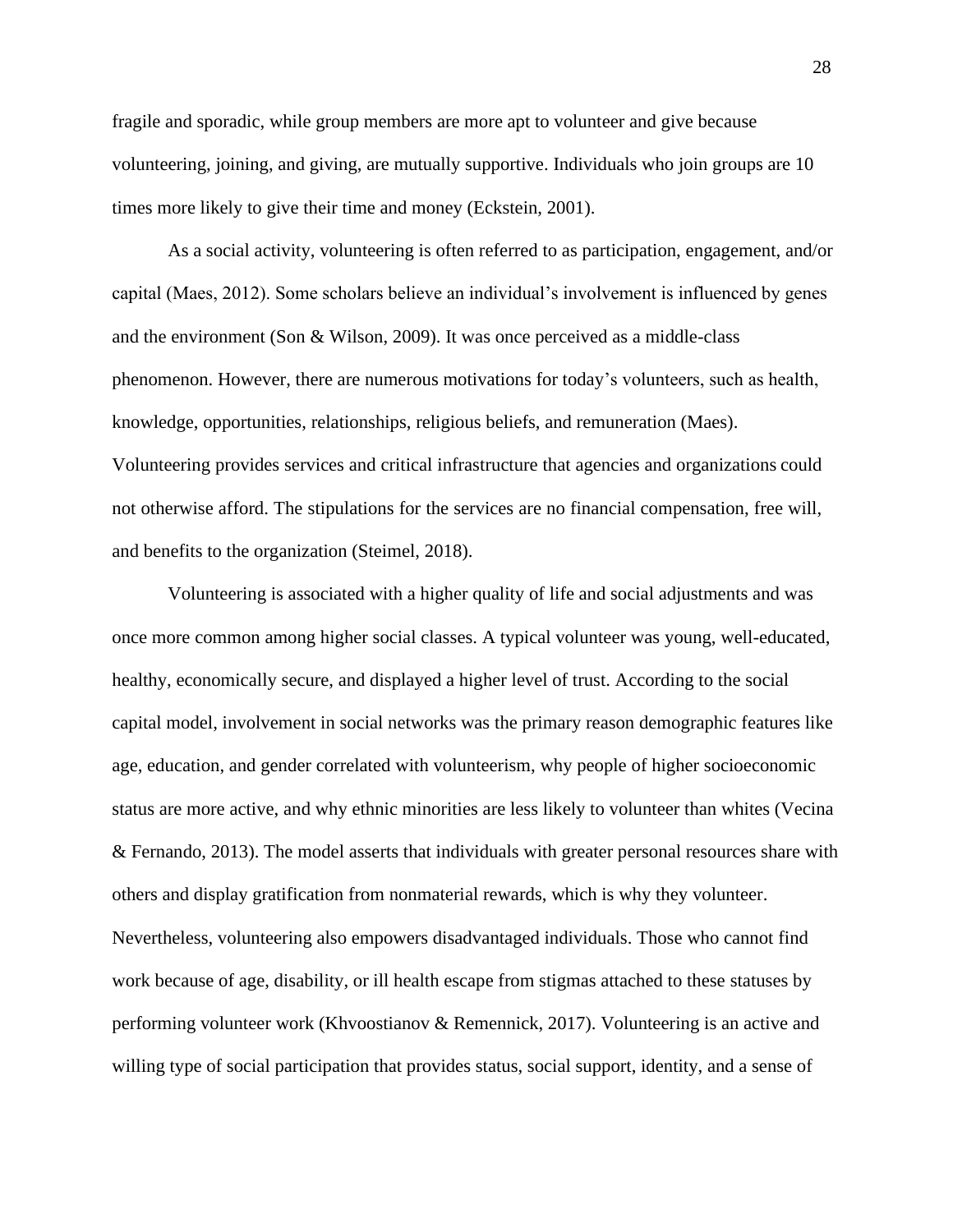community. Volunteering helps those in need and those who provide the help with intangible results such as life purpose and satisfaction, perceived state of better health, positive emotions, psychological well-being, reduction in mortality, and self-acceptance (Vecina & Fernando).

Individuals who are structured and well-organized tend to be driven by self-interest instead of altruism (Metteberger & Kupper, 2019). Volunteering meets the needs of groups such as non-profit and public organizations and individuals, including the volunteer. Individuals of all ages engage in volunteer activities as a means and an end. It is positively related to improved health and well-being among civilians, military retirees, and older adults. It is positively associated with mental and physical health and psychosocial factors, including depression, life satisfaction, mortality, and self-rated health (Lawrence et al., 2017).

Altruistically speaking, volunteering is positively related to consistency over time and participation diversity, significantly related to self-reported health and well-being. Volunteering boosts freely chosen activities that increase physical health and psychological well-being (Piliavin & Siegel, 2007). Some researchers consider volunteering as a purposive leisure. Individuals who volunteer have a specific goal or purpose. Their motivation may range from developing leadership skills and finding balance to enhancing their socialization skills and strengthening their family (Palmer et al., 2007). Volunteering has been perceived as merely helping people in need. Subsequently, some non-profit organizations find it extremely difficult to obtain support. Research has found benefits in academic and clinical skills, communications and teamwork, experience and dignity, management and policy, and personal satisfaction and interest (Tyler et al., 2018).

Volunteering is often promoted as an avenue to increase employment prospects. Advocates of civic engagement assert that volunteering is a powerful technique for job seekers.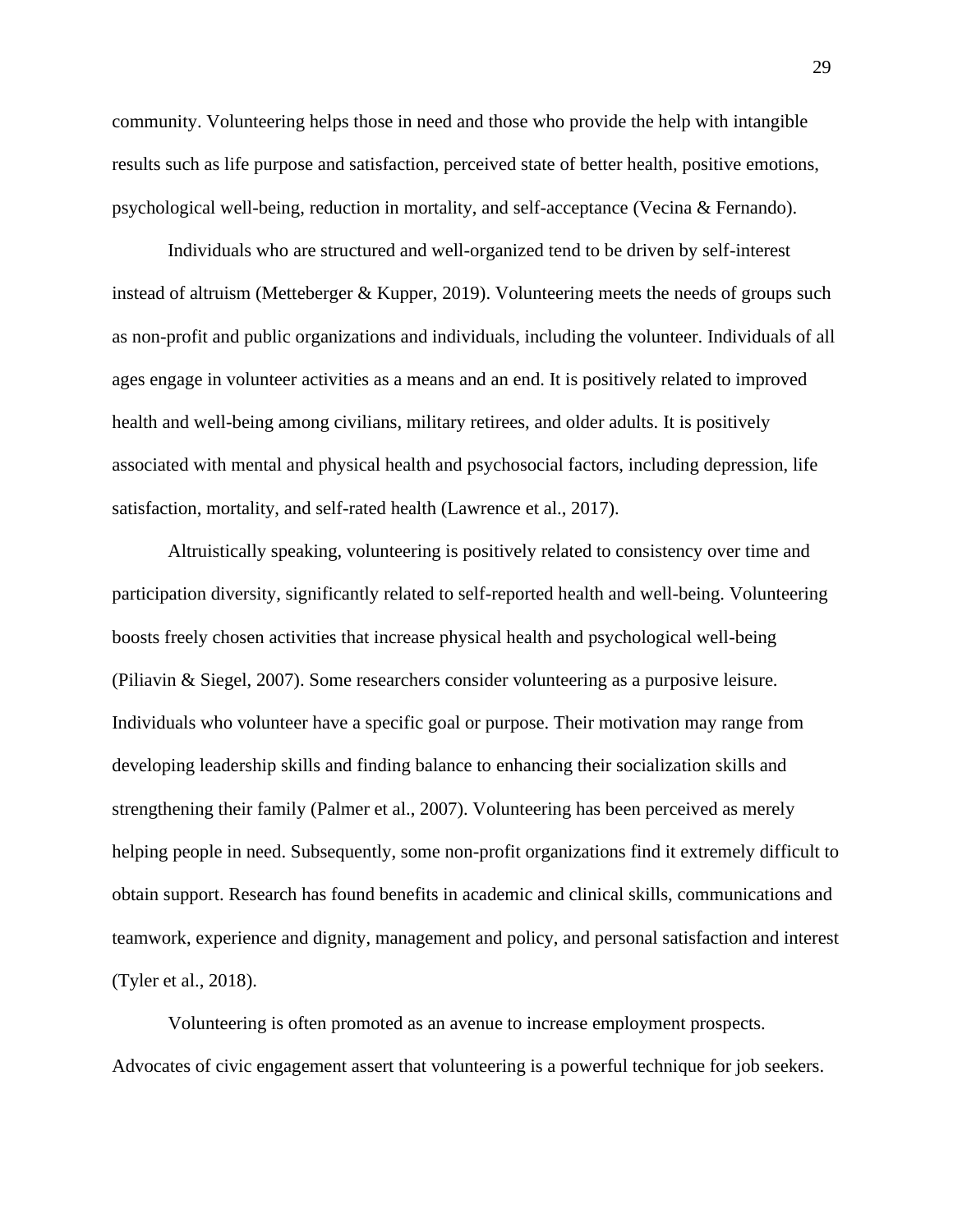Volunteering is a viable and successful strategy that supports reemployment (Spera et al., 2015). Volunteering is an important prerequisite for collective action, a subset of civic engagement involving individuals or organizations working to advance shared interests (Matthieu & Carbone, 2020). It is also a vehicle for creative and independent activity and an alternative form of employment, especially for individuals with a disability. Volunteering enhances volunteers' quality of life and encourages social interaction through establishing ties with the local community (Yanay-Ventura, 2019).

Volunteering provides personal growth and development (Alfes et al., 2017) by gaining professional skills and experience beneficial in obtaining employment. For individuals with mild intellectual deficits, volunteering reinforces their sense of self-worth, improves verbal communication, fits better with family commitments, and empowers and enables them to engage with social networks (Yanay-Ventura, 2019). It provides individuals with opportunities to address ill feelings and personal problems, apply their knowledge and skills, develop new relationships, engage in new ventures, enhance personal growth and development, express concerns, and learn new skills (Forbes & Zampelli, 2014). It also provides a sense of soft support or interactions with individuals or an organization that can help address and overcomes the negative effects of isolation and loneliness (Halsall et al., 2016).

## <span id="page-29-0"></span>*Impact on Society*

Volunteering is a public health intervention that contributes to mental health and survival (Dolovich et al., 2020). It has contributed to improving health among the general population by promoting voluntary activities that fit enjoyment and interest (Held & Lee, 2020). Volunteering in an organizational setting is positively or negatively affected by organizational characteristics. Volunteer administrators must foster and control the volunteer spirit of those who have offered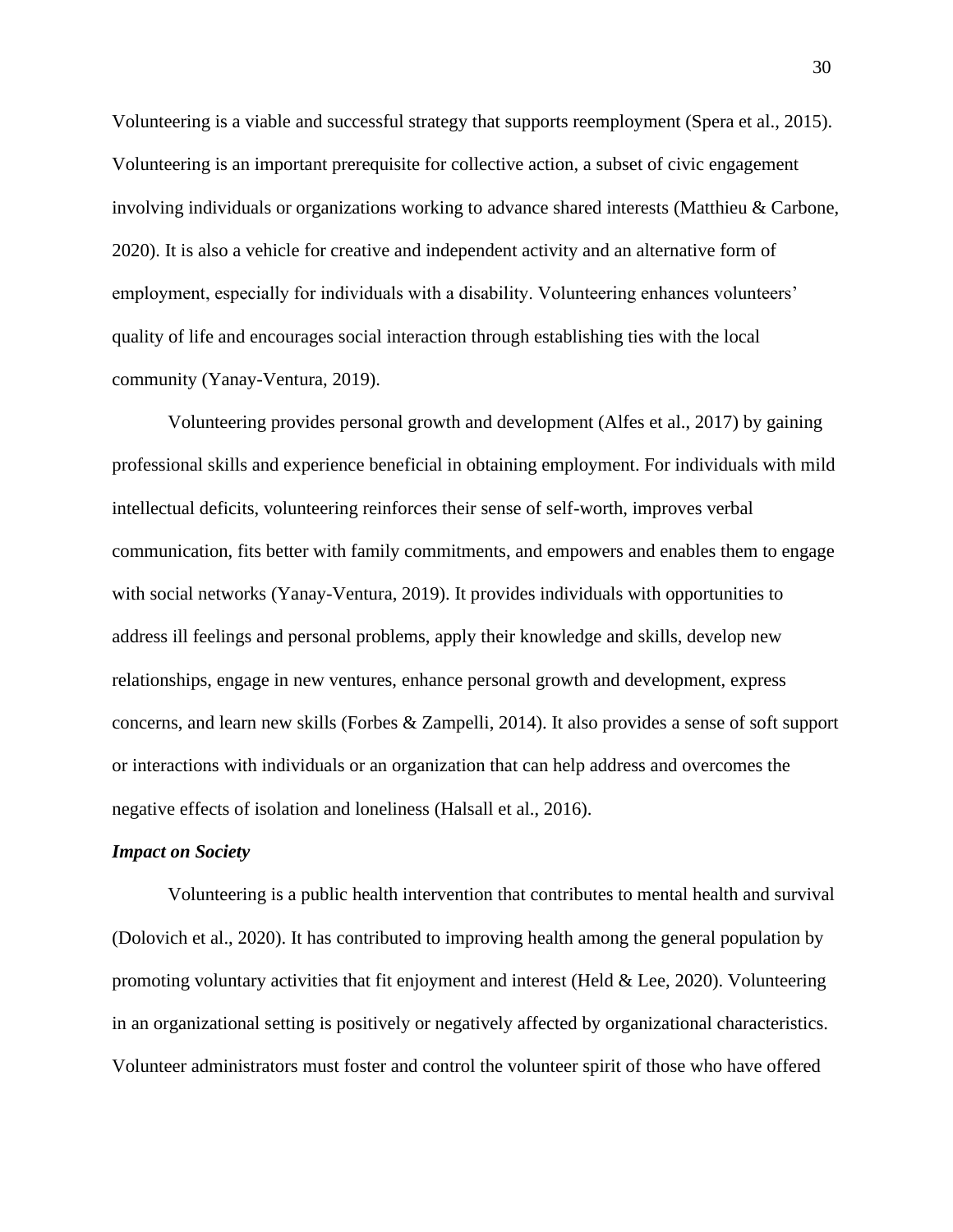their services for free to meet organizational needs. They must learn to balance energizing and disciplining volunteers without trying to control them (Van Schie et al., 2015). It varies by sex, race, ethnicity, and age. For example, Caucasians tend to volunteer more than African Americans and Hispanics (Einolf & Yung, 2018). Volunteering is periodically marketed as a social interaction that promotes mental well-being (Miller et al., 2020). Even though it does not provide financial compensation, it encourages and promotes community connections, positive self-worth, and social interaction, indirectly affecting access to healthcare, cultural and social integration, and mental and physical health (Wood et al., 2019). Volunteering does not protect individuals from the effects of aging but does provide a means for older adults to maintain a purpose in life and help to facilitate a feeling of happiness and joy (Greenfield & Marks, 2004). Volunteer organizations actively recruit older volunteers through marketing strategies that promote volunteering as a pathway to civic and social activities (Morrow-Howell et al., 2014).

Current research reveals that social and associational ties, religious involvement, and recruitment contacts promote volunteering. Social and association ties and the number of those ties facilitate volunteering. Recruitment is a predictor of volunteering, and religious involvement is associated with higher probabilities of volunteering. Their association dictates what is created, either bonding social capital or bridging (Paik & Navarre-Jackson, 2011). Additionally, researchers discovered that education and income are not related to volunteerism, but age and life satisfaction are negatively related to volunteerism. However, materialism, physical health, and subjective well-being are all related (Wei et al., 2012). This data affirms that volunteer research has shifted from asking why people help others without being obliged to examining the benefits of helping (Vecina & Fernando, Volunteering and well-being: Is pleasure-based rather than pressure-based prosocial motivation that which is related to positive effects?, 2013). Views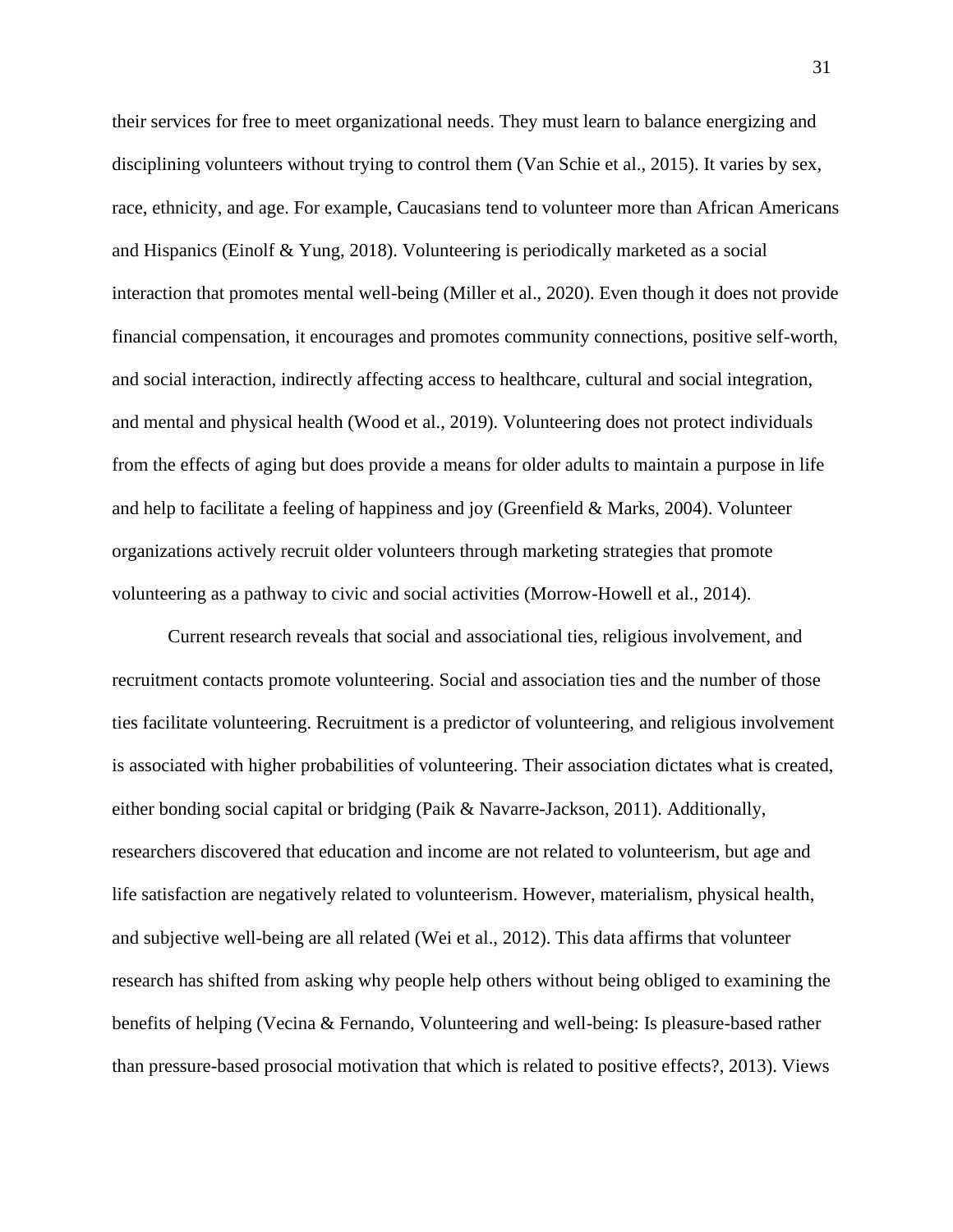of volunteering are also shifting from dedicated and habitual interchange to an episodic, flexible, non-committal, self-directed social interaction (Hustinx, 2010).

Volunteers are an integral part of the labor force. Volunteers donate approximately 8.1 billion hours annually. More than 64.3 million adults volunteer each year in various ways (Dolovich et al., 2020). Volunteers provide a host of services such as consulting, educational knowledge, free business relationships, work experiences, and workforce are invaluable human resources that help attain organizational goals (Senses-Ozyurt & Villicana-Reyna, 2016). Volunteers who serve as health connectors are often fulfilled through learning new skills in communication and interpersonal techniques that can be applied in their personal lives (Dolovich et al., 2020).

Community volunteer organizations recruit volunteers who are appropriate for the organizational role. One size does not fit all because of volunteers' characteristics and the contexts in which they operate. The volunteer role description should be clear, with a detailed breakdown of commitment levels and expectations (Stathi et al., 2021). Researchers suggested that formal community volunteering is extremely beneficial for older adults' well-being. It is directly associated with better self-health ratings, decreased mortality, higher levels of contentment, increased life satisfaction, and lower levels of depressive symptoms and functional dependence (Greenfield & Marks, 2004).

Community and hospital volunteer programs that recruit the elderly (including veterans) have positively impacted decreased hospital admissions, lengths of stay, re-admissions, healthy behavior changes, enhanced coping mechanisms, and greater psychosocial outcomes. Volunteers perform various functions, including health coaching, home visits, patient education, peer counseling, and physical activity programs. Most volunteer services are equally as effective as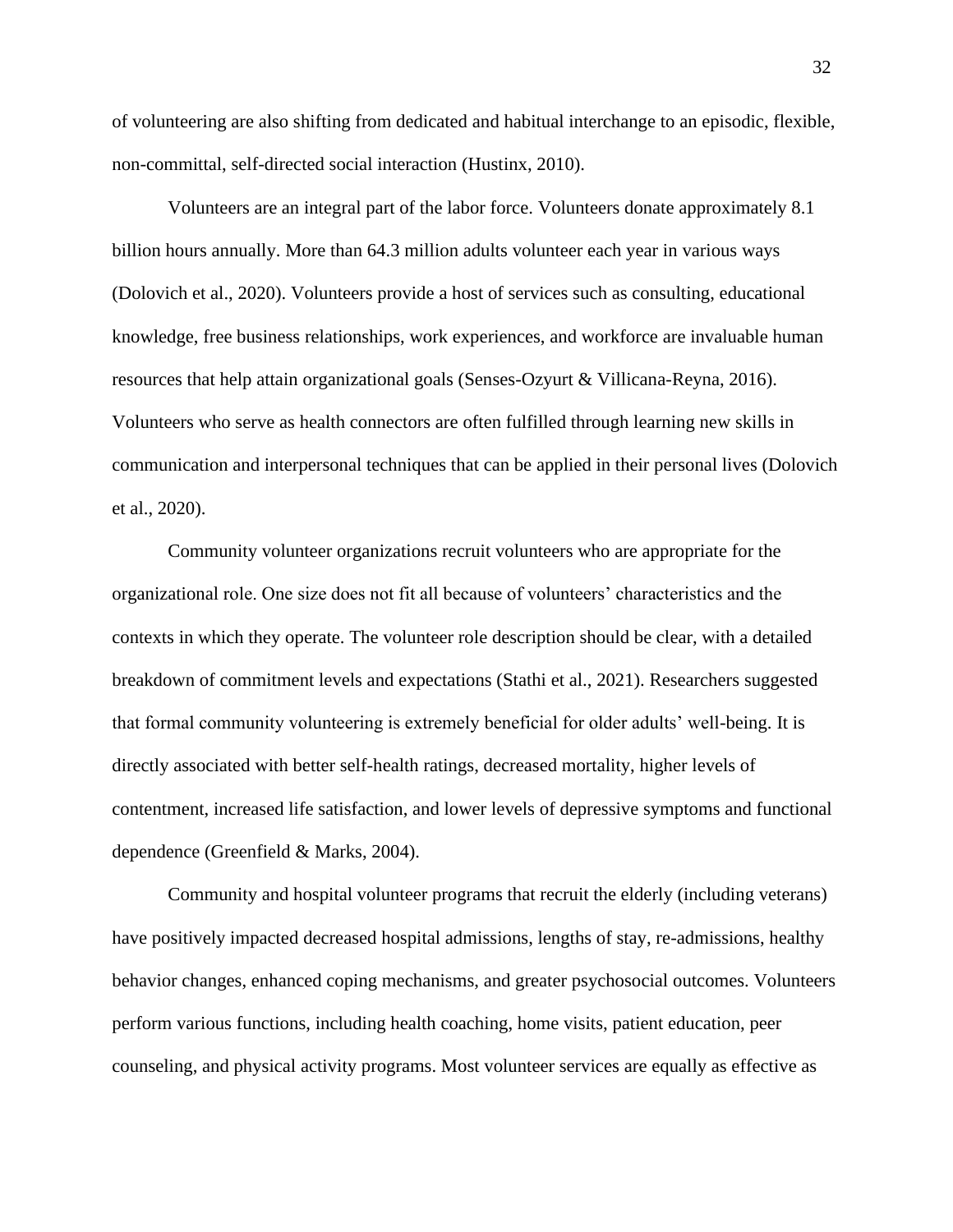those delivered by healthcare professionals (Gaber et al., 2020). In some healthcare facilities, ongoing practice integrates community volunteers with primary healthcare professionals. This practice has greatly enhanced coordinated care, improved personal focus, and strengthened human connections. Volunteers from different age groups working together enhanced the development of practical skills and task completion and provided rich and rewarding experiences for healthcare professionals, patients, and volunteers (Gaber et al.).

Volunteer organizations rely on and benefit from volunteers (Englert et al., 2020; Peachey et al., 2014). The labor and indispensable tasks volunteers perform are the primary reason for organizational success (Englert et al.). For example, over 62 million Americans volunteered between 2009 and 2010 (Peachey et al.). Some of the marketing strategies developed to recruit volunteers to offer trade-offs such as ability and availability to assist others in providing constructive activities and rewarding roles (Greenfield & Marks, 2004). For example, an online video platform was implemented when volunteer services were temporarily postponed during the COVID-19 pandemic. Even though it was not adequate because the volunteer services rendered to patients were crucial, the online video platform did alleviate some pressures on medical professionals, provided a sense of normalcy, and reduced the risk of viral infections for patients and their families (Pickell et al., 2020). This was another way of providing complementary professional services. An online video platform proved cost-effective and a plus in positive patient experiences. The virtual volunteers' efforts greatly contributed to individualized care and vital human companionship for patients dealing with end-of-life care and little or no support without friends or family (Pickell et al.).

Non-profit or not-for-profit organizations (NPOs) daily depend on volunteers. This is why NPOs aggressively recruit and add volunteers to their ranks (Karl et al., 2008). Some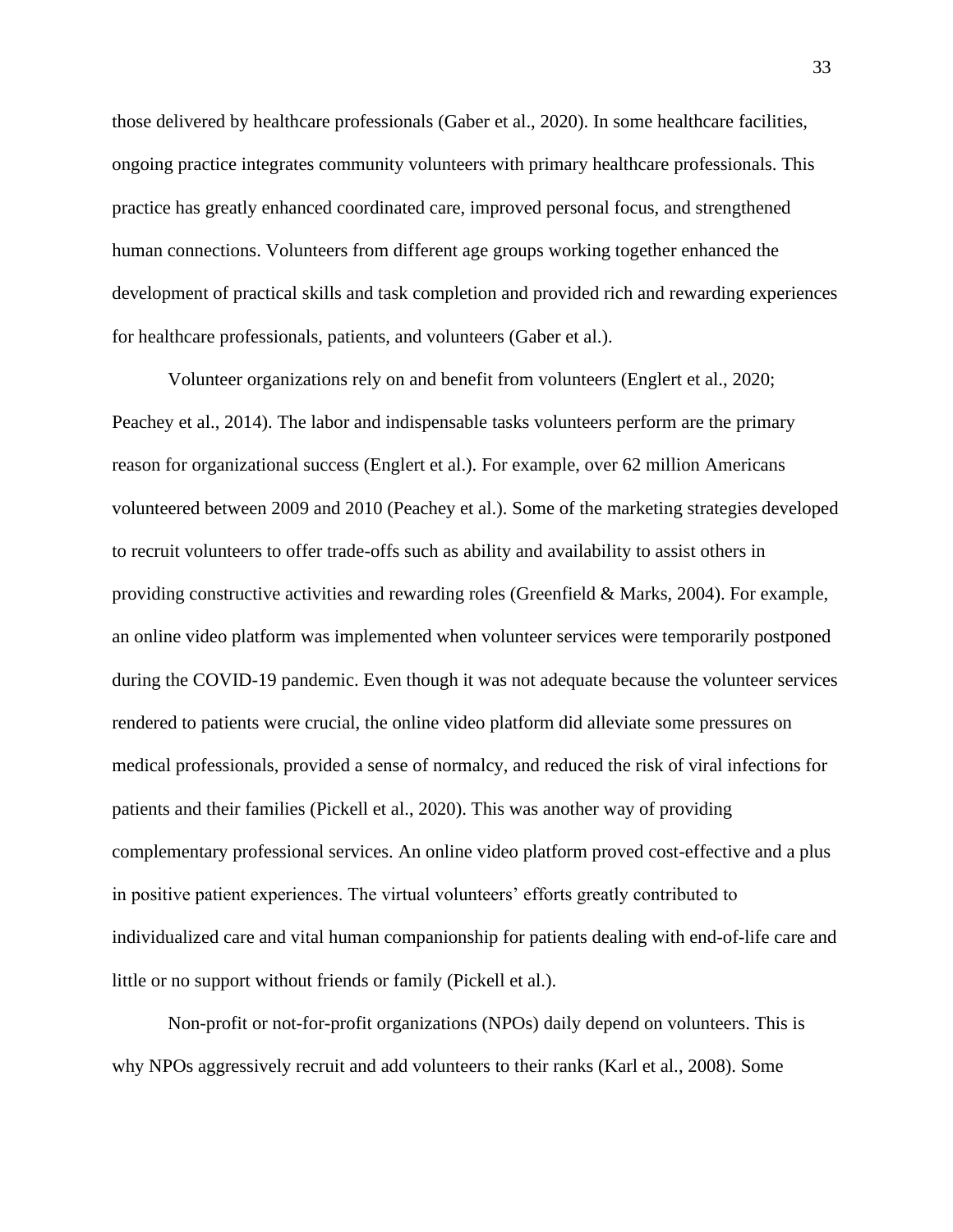volunteers come with leadership and technical skills. NPO managers should encourage and allow the volunteers to be flexible, grow, own what they are doing, and share their knowledge, skills, and abilities (Einolf  $&$  Yung, 2018). Volunteers are not formally bound to organizations; their participation may be based on either affiliative or altruistic motives. NPOs should clearly communicate their vision, values, and mission and create autonomous structures for volunteers that encourage and support responsiveness, recognition, freedom, flexibility, and appreciation (Englert et al., 2020).

Some NPOs use peer volunteers to mobilize community assets and promote active aging, which has become a major emphasis in community aging initiatives. Some peer volunteers are actively engaged in the decision-making of community initiatives and execution, resulting in personal fulfillment, mental and physical well-being, and social interactions (Stathi et al., 2020). They are classified as non-essential personnel. However, they consistently provide essential services to clients and medical staff (Pickell et al., 2020).

## <span id="page-33-0"></span>*Benefits to Volunteering*

Volunteering is beneficial in various ways. It provides opportunities for skill and language development, co-produce social services, access to workforce experience, and exposure to cultural norms (Greenspan et al., 2018). Some volunteers report positive impacts on depression, individual/personal needs, life-satisfaction, mortality, peer support, social support, and well-being (Dolovich et al., 2020). Other benefits of volunteering are decreased mortality and increased mental and physical health (Messias et al., 2005). These benefits have had a substantial economic impact on the health care system. Their overall value tremendously exceeds the cost of operating volunteer programs. Thus, volunteer training is not only essential but also critical in helping to demonstrate self-efficacy and foster protective factors for peer support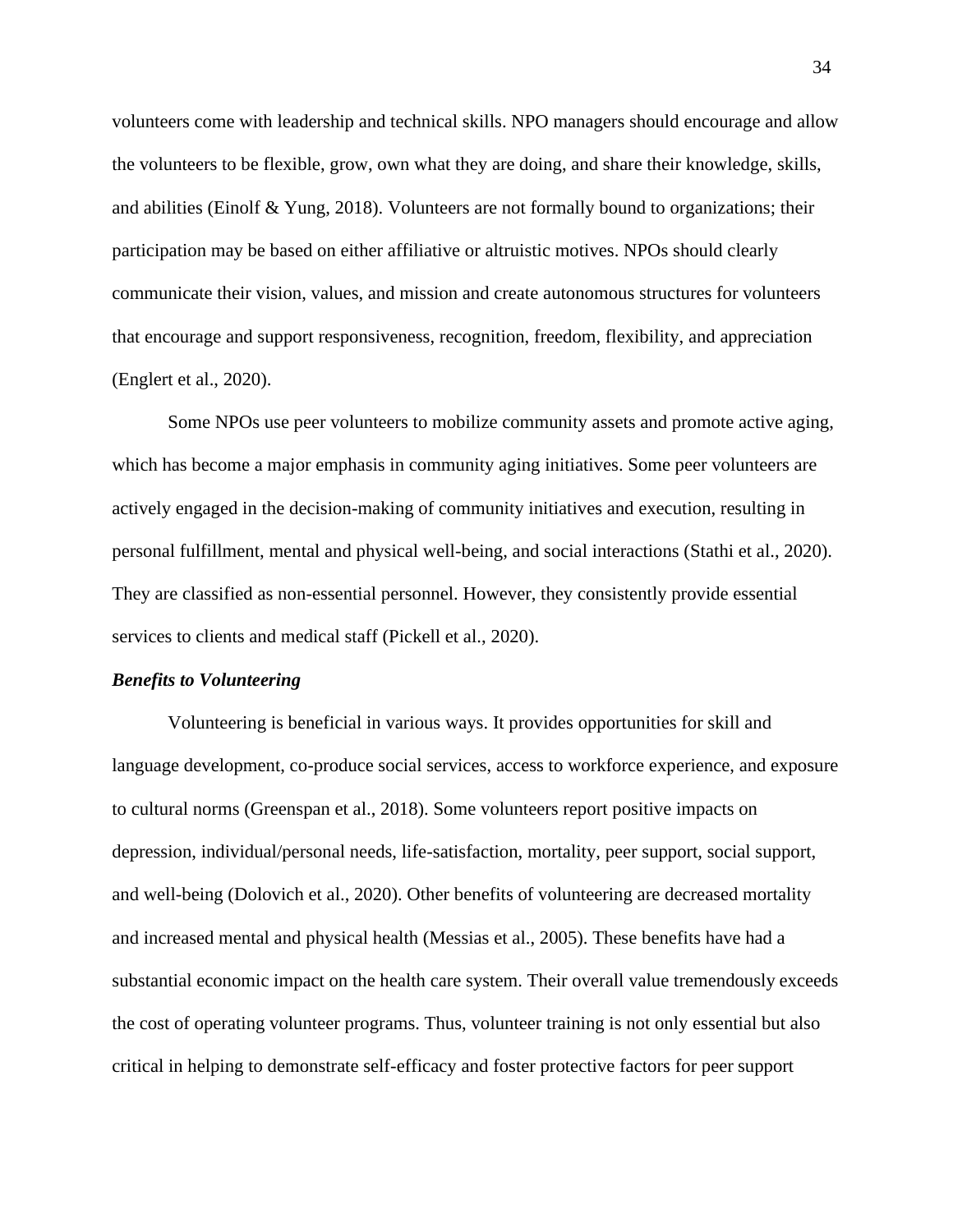volunteers (Gaber et al., 2020). Individuals who volunteer are more vocal in the community. They discover balance and renewal in their lives, experience feelings of accomplishment, help in community development, and learn and develop new skills. They also express feelings of wellbeing and personal growth, and satisfaction (Palmer et al., 2007).

Given these benefits and the importance of retaining volunteers, organizations have recognized their value and have created marketing plans that focus on recruitment, recognition, and retention to increase volunteers' commitments and long-term loyalties (Karl et al., 2008). Some organizations realize that volunteering can create a potential conflict between work and family and provide an opportunity to enrich an individual's life (Cruz & Meisenbach, 2017). For example, community volunteering for seniors is holistic. While potentially taking the elderly away from assumed family support, volunteering helps the elderly achieve self-integration, selfdirected non-coercive nature, and feelings of freedom (Narushima, 2005). It also helps counteract the role loss and provides a productive way to contribute to society. Elderly interest in volunteering increased from 10% in 1974 to 37% in the 1990s (Chambre & Netting, 2018).

Volunteering is periodically marketed as a social interaction that promotes mental wellbeing (Miller et al., 2020). Volunteering encourages and promotes community connections, positive self-worth, and social interactions, which indirectly affects access to healthcare, cultural and social integration, and mental and physical health (Wood et al., 2019). Volunteering does not protect individuals from the effects of aging but does provide a means for older adults to maintain a purpose in life and help to facilitate a feeling of happiness and joy (Greenfield  $\&$ Marks, 2004).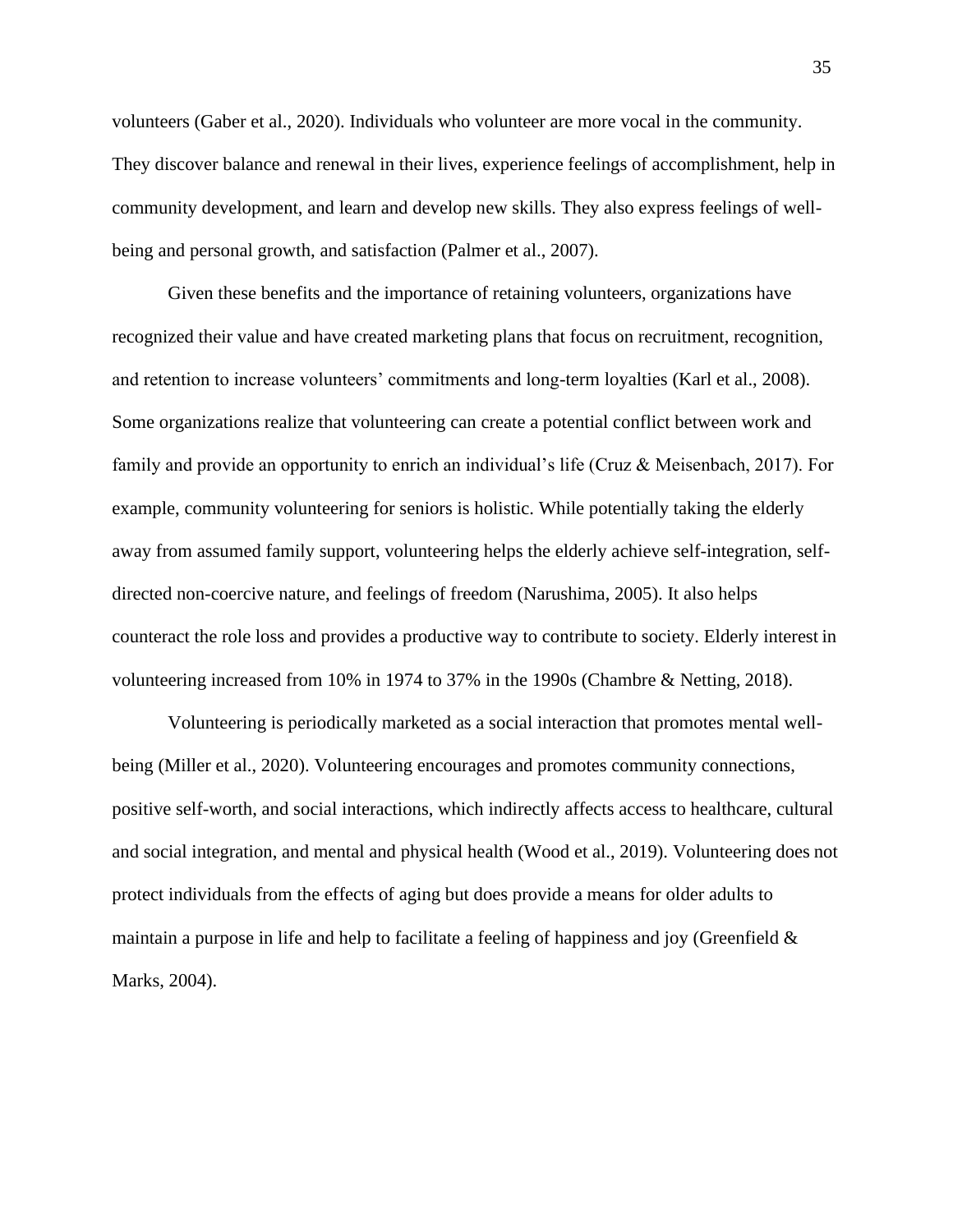## <span id="page-35-0"></span>*Issues Related to Volunteering*

Even though the number of families who volunteered in the US from 1991 to 1998 increased from 22% to 28% (Palmer et al., 2007), family volunteering became an interest of research. Unemployment rates increased in the 21st century (Krajnakova et al., 2019). Fortythree percent of the families surveyed volunteered regularly every three months. However, both volunteers and potential volunteers were confronted with practical and psychological barriers, which created obstacles to volunteering (Krajnakova et al., 2019).

Subsequently, a decrease in volunteering stemmed from external factors such as family commitments and unexpected events, resulting in the re-engagement of paid work (Hogg, 2016). Some traditional volunteer organizations no longer fit with the desires of potential volunteers because volunteering has been negatively impacted by budget and time constraints and structural conditions of rural life (Metteberger & Kupper, 2019). Volunteers want to try new activities and interests and work directly with people (Metteberger & Kupper).

Additionally, despite the positive impact volunteering has on mental health outcomes, it can also potentially trigger mental health responses that may impede post-traumatic growth or reintegration. Volunteering is an opportunity to foster a sense of connectedness and purpose (Weiss, 2020). For example, two potential barriers or challenges associated with volunteering are compassion satisfaction and compassion fatigue which can occur simultaneously (Gonzalez-Mendez et al., 2020).

Compassion satisfaction (happiness or well-being) reduces the risk of burnout (Gonzalez-Mendez et al., 2020). Volunteering is a social commitment that minimizes isolation and encourages community involvement and social interaction. However, several things can hinder volunteer development and participation, such as age, health, lack of information, knowledge,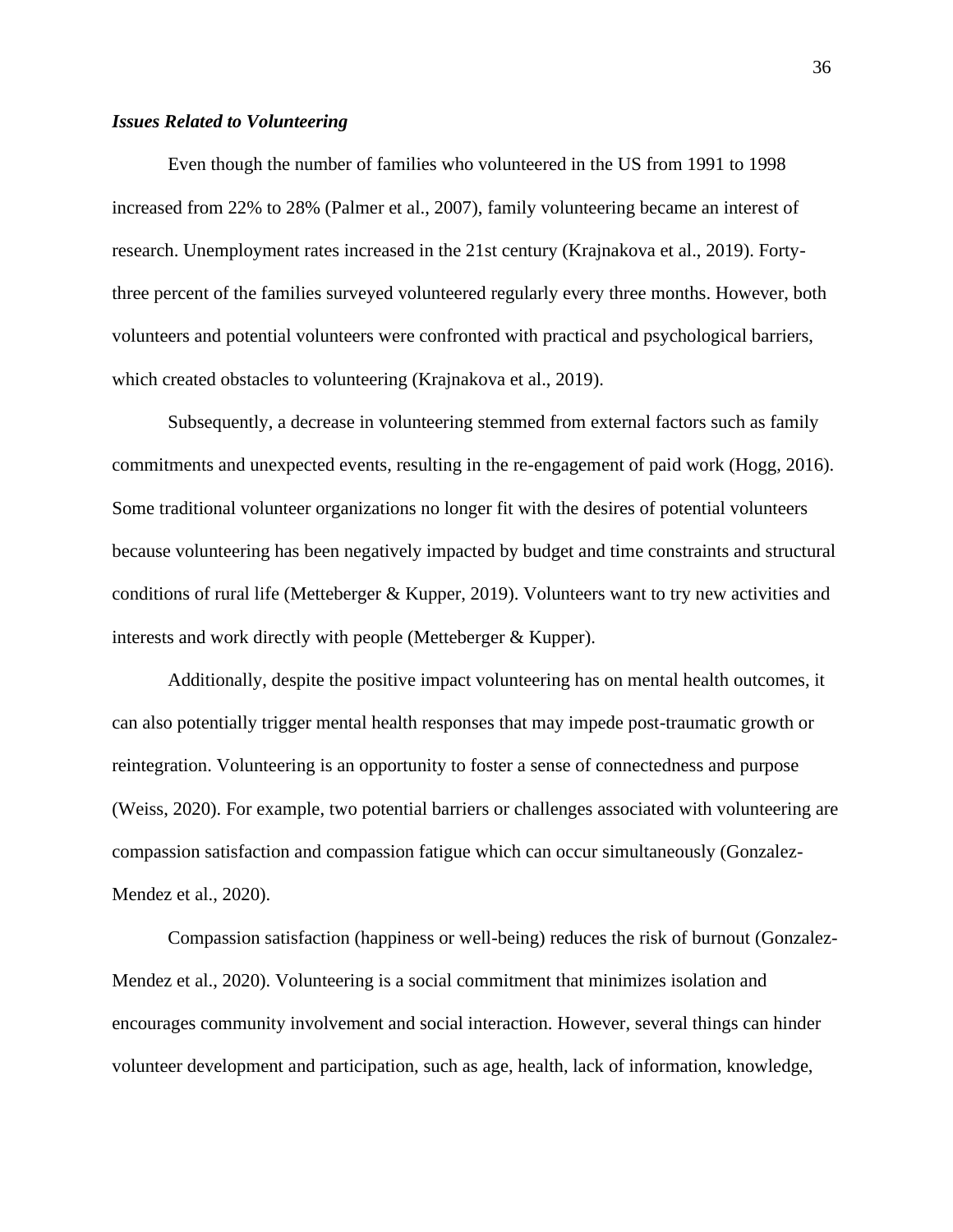and an appreciation for volunteering (Krajnakova et al., 2018). Some individuals have consistently volunteered throughout their life, while others only volunteer during different phases of life. Life obligations can become a barrier and hinder or limit an individual's level of involvement in volunteer activities. Despite a volunteer's commitment, there may be periods when his/her involvement may be somewhat minor. The changes are often a result of external factors such as family commitments, other obligations, and/or unexpected occurrences (Hogg, 2016).

Compassion fatigue and secondary traumatic stress are the costs of caring that occasionally come from working directly with people (Gonzalez-Mendez et al., 2020). There are times when organizational requirements and structure are not compatible with the volunteer's interest or schedule. Their availability and willingness to volunteer are hampered by an inflexible organizational structure and dissimilar interests or values. Other barriers are related to geography, such as rural areas with limited resources and space. Although the need is great, their budget constraints and population size cannot accommodate the required voluntary support (Metteberger & Kupper, 2019). Most external barriers are related to various activities and events, inadequate or inappropriate appreciation, lack of information and skills, and limited financial resources. Some internal barriers are primarily related to age and inadequate individuals (Krajnakova et al., 2018). There are also practical and psychological barriers. For example, some individuals find it difficult to consider volunteering as a form of leisure. They cannot comprehend how doing work, voluntarily or otherwise, is enjoyable and relaxing. They see work as an obligation that requires commitment, energy, and time, often demanding and potentially stressful (Krajnakova et al., 2018).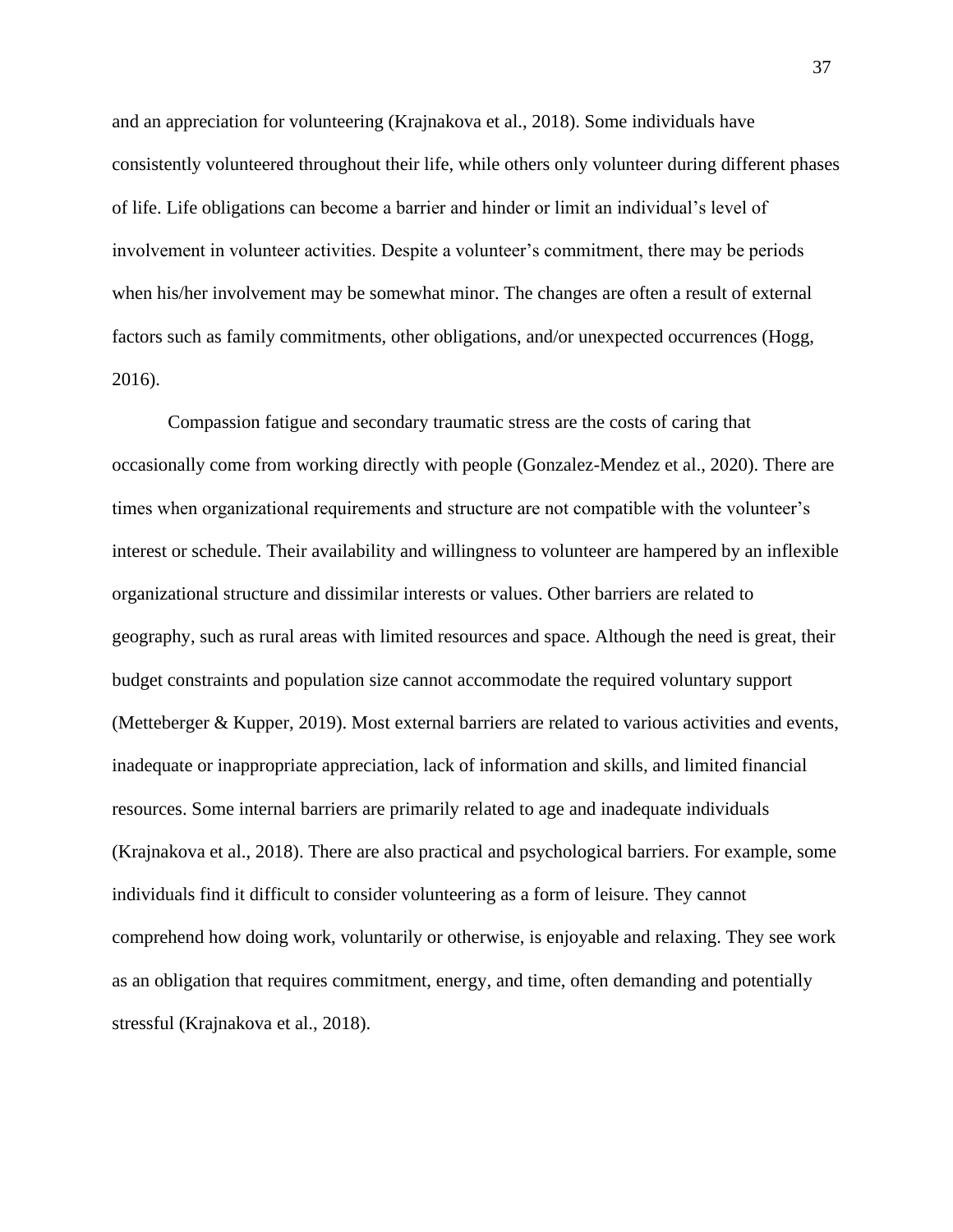Finally, volunteers prefer being valued, respected, included in decision-making, and greeted by their name (Costello et al., 2020). Using their time and talents to help others feel valued enhances self-confidence, self-esteem, and retention (Senses-Ozyurt & Villicana-Reyna, 2016). Volunteers are key human resources components, often the backbone of non-profit organizations and tend to perform their duties out of care and concern for the beneficiaries of NPOs. Non-profits have been using a more professional approach to volunteer management (Alfes et al., 2017).

### **Traits of Volunteers**

Volunteers get to express themselves and feel comfortable and efficient in another area. They are often driven by personality types and social preferences, which are essential features concerning volunteer activities. Volunteer organizations should pay particular attention to character traits and other distinguishing features of individuals willing to give their time without compensation. They should also be mindful of their motives and reasons for volunteering. Some features are consistent in all volunteers, such as availability, desire to help, empathy, enthusiasm, independence, integrity, kindness, openness, tolerance, and trust. Because volunteers are not monetarily compensated, volunteer organizations must engage them in meaningful, purposeful, significant, valuable, and well-organized (Krajnakova et al., 2018).

There are at least three types of volunteers: constant, serial, and trigger (Hogg, 2016). Constant volunteers provide continuous services to individuals, groups, or organizations, often over a lifetime. Serial volunteers give their time and effort during various stages of their life. Trigger volunteers first give their time around the age of 50. Volunteering, for most individuals, is not an isolated occurrence. It normally occurs over time and may include various activities (Hogg). As such, some volunteers' primary motives for volunteering in certain events are to do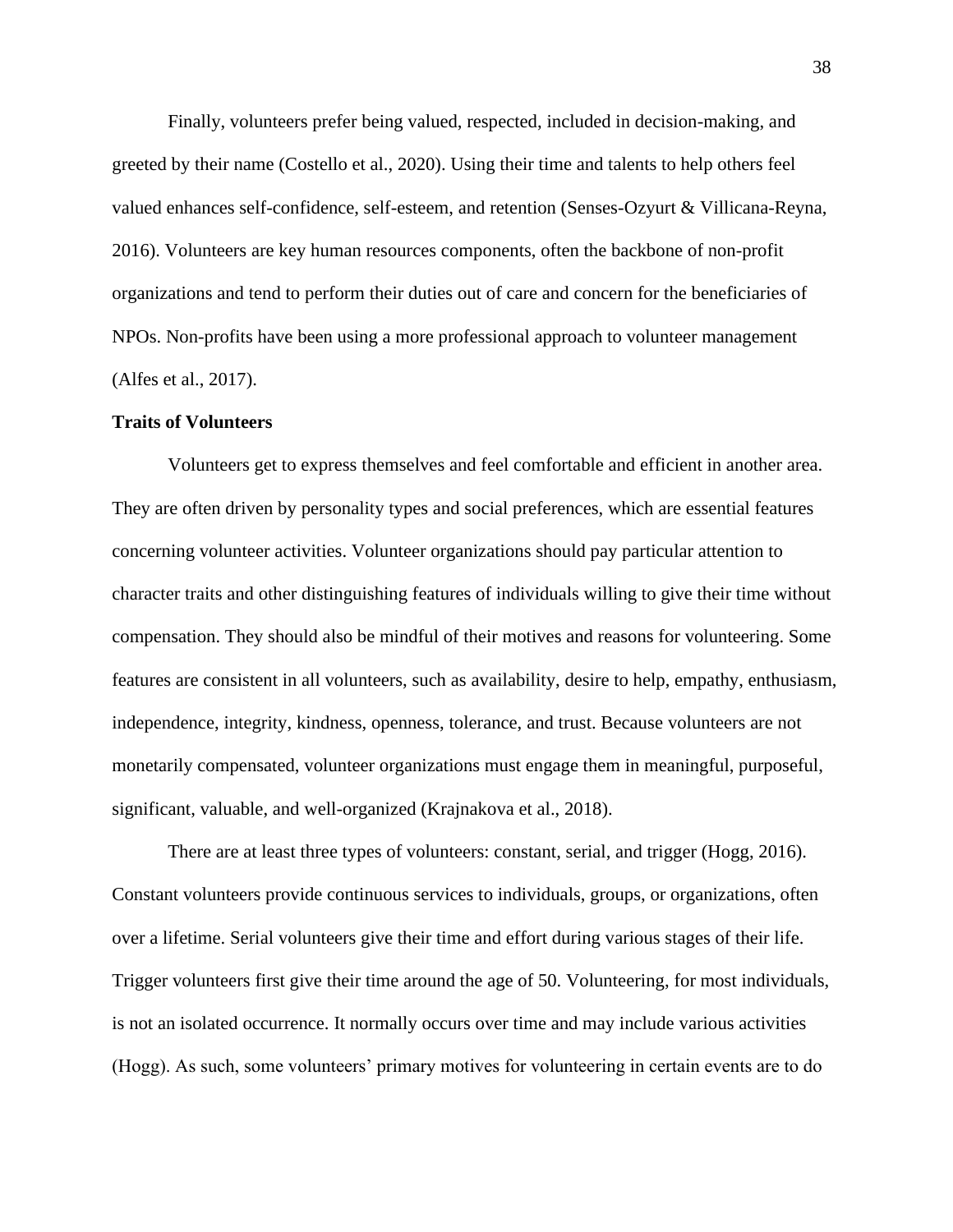something different, experience personal and social gratification, and make a difference in the community and/or in the lives of others (Kodama et al., 2013). For example, 51% of individuals 65 and older want to help, while 42% want to make a difference. Socialization and diversion are their two crucial motivational components; 44% desire social interaction, and 37% want a diversion from daily routines (Metteberger & Kupper, 2019).

Individuals do not volunteer because they were not asked, do not want to, or cannot (Nesbit & Reingold, 2011). Volunteering takes time, participatory skills, and money. Individuals, who do not possess these resources, typically do not volunteer. Subsequently, individuals with higher educational levels and incomes are more likely to volunteer (Nesbit & Reingold). Social status variables such as age, gender, and race also affect volunteering because they impact how much social, human, and cultural capital may be accumulated and later used for volunteer work (Nesbit & Reingold). Social relationships can be extremely important to health outcomes. For example, although some former military members are considered an obstacle to re-integration, there is a strong bond or connection between veterans who served or were deployed together (Hinojosa & Hinojosa, 2011). This relationship could help facilitate the transition from active duty to civilian life. Functional and supportive interactions help minimize and protect against mental health problems (Hinojosa & Hinojosa).

### **Views on Volunteering**

Research reveals that most volunteer coordinators do not link volunteers' purposes, which may have a possible reason why volunteer organizations are still suffering high turnover rates. This fact may also contribute to one of the reasons why the current volunteer rate has been the lowest since 2002 (Hurst et al., 2017). Sound organizational values help to recruit and retain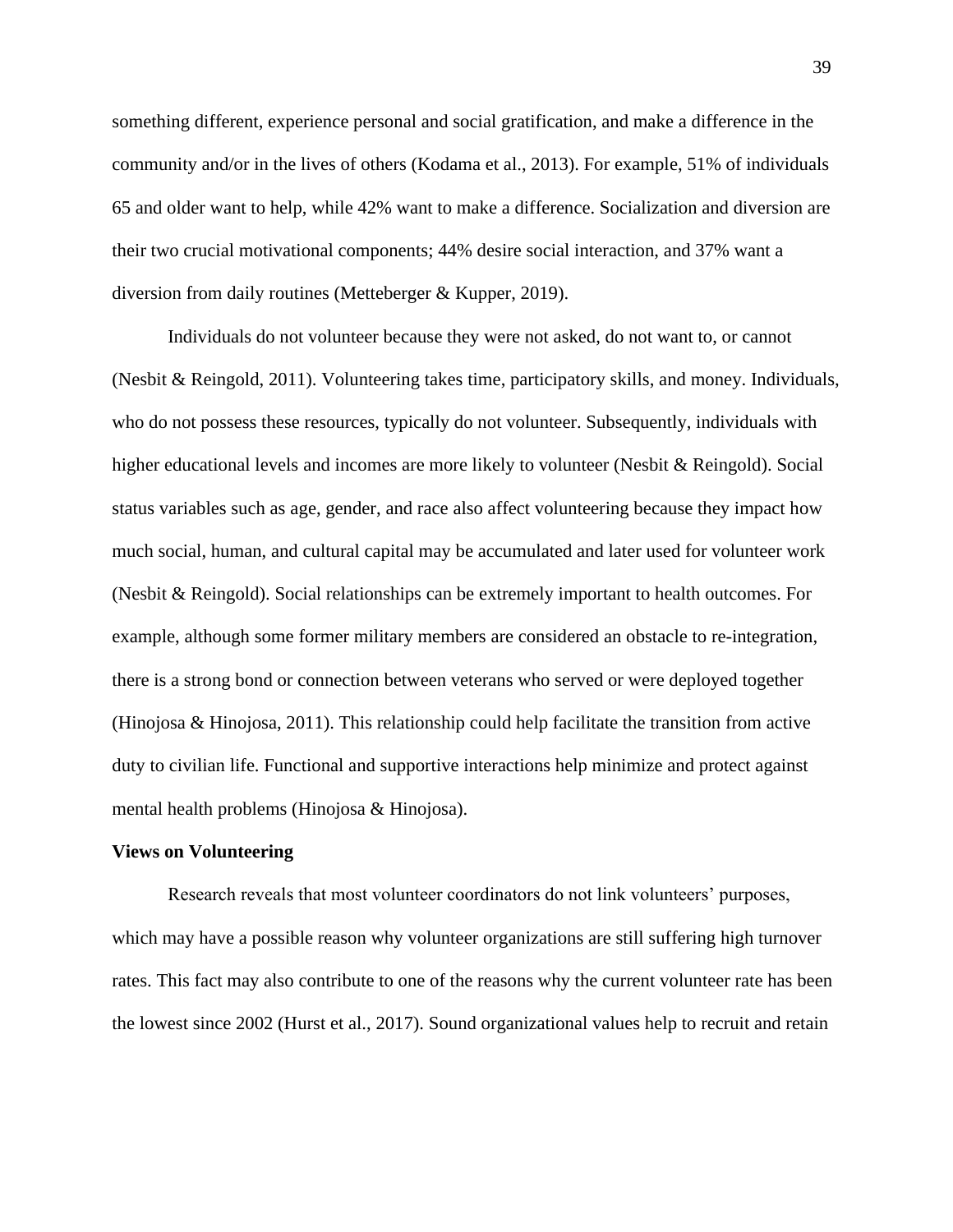volunteers. Volunteer organizations should promote their values and adhere to and enforce them (Einolf & Yung, 2018).

Initially, only individuals who had a significant inheritance and/or were from a whitecollar background volunteered (Youssim et al., 2015). However, volunteering has become an integral part of older adults' lifestyles. Older adults volunteer equally as younger adults and devote significantly more time (Chambre & Netting, 2018). NPOs increase their involvement in welfare provision and call for more formalized partnership relations with the state (Bedford, 2015). Some volunteer coordinators make time commitments clear to would-be volunteers and have succession plans. To successfully recruit veteran volunteers, volunteer coordinators allow flexibility, limit terms of service, and validate that volunteers were assisted and supported (Dolovich et al., 2020).

Organizations are asking volunteers for their time and effort. Given the cyber, episodic, and micro changes in the way individuals volunteer, coordinators must be mindful of their approach when asking volunteers to donate more time or effort (Costello et al., 2020). Volunteer coordinators should encourage and promote staff/volunteer interactions which enhance inclusiveness and provide opportunities for volunteers to learn, embrace, and accept organizational values, norms, and rules (Senses-Ozyurt & Villicana-Reyna, 2016).

Community volunteer organizations are recruiting volunteers who are appropriate for the organizational role. One size does not fit all because of volunteers' characteristics and the contexts in which they operate. The volunteer role description should be clear, with a detailed breakdown of commitment levels and expectations (Stathi et al., 2021). Researchers suggested that formal community volunteering is extremely beneficial for older adults' well-being. It is directly associated with better self-health ratings, decreased mortality rates, higher levels of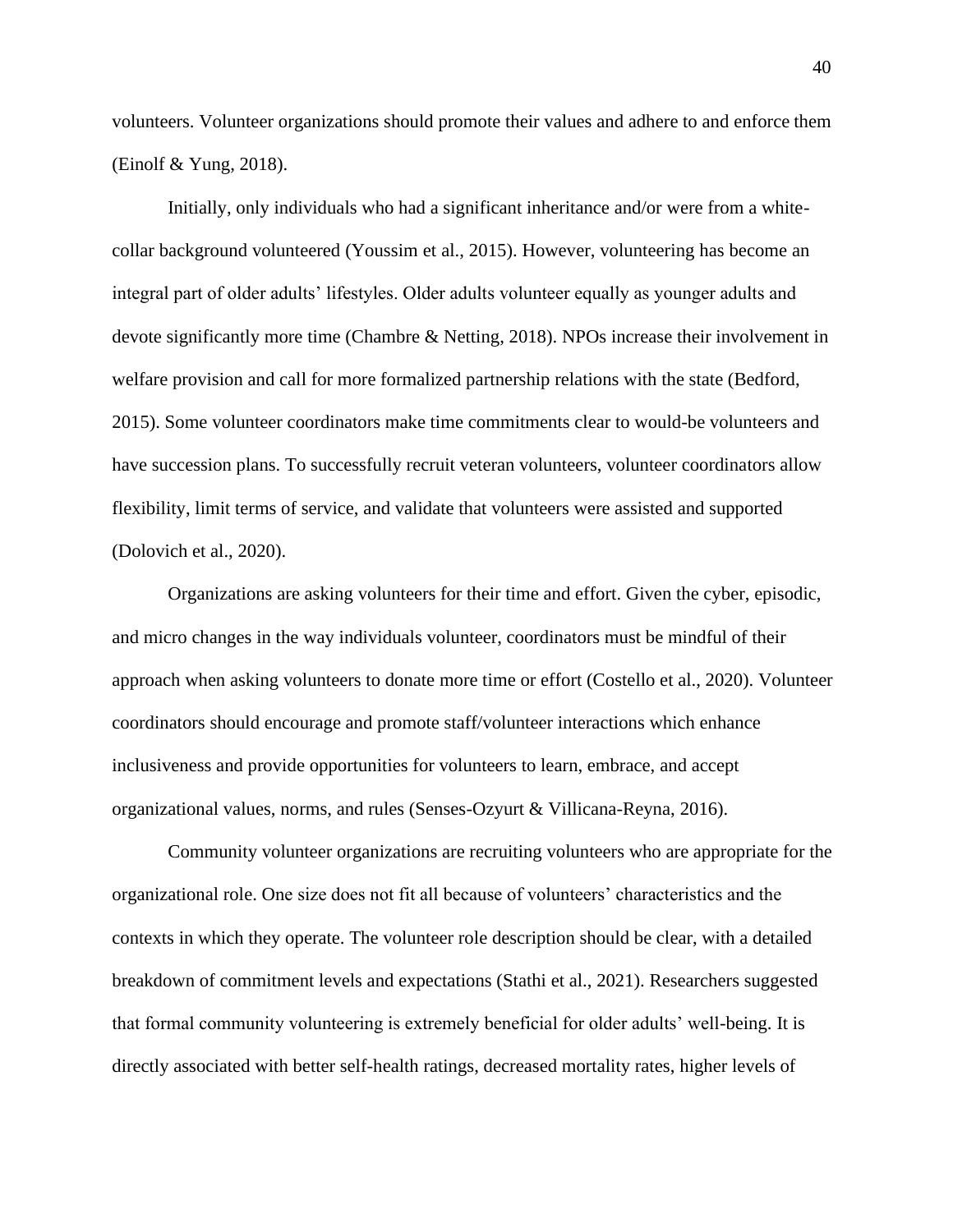contentment, increased life satisfaction, and lower levels of depressive symptoms and functional dependence (Greenfield & Marks, 2004).

Regarding well-being, volunteers' compassion and companionship directly affect patient wellness, including decreased feelings of loneliness, isolation, depression, and anxiety. They also improve efficiency and standards of care by allowing medical professionals to focus on treating the physiological needs of the patients and reduce the cost of hospice care (Pickell et al., 2020). They help bridge the gap between excellent clinical treatment and patient satisfaction by improving mood, increasing adherence to treatments, and providing hope, leading to enhanced patient outcomes (Pickell et al., 2020).

Well-being is a powerful behavior reinforcement (Vecina  $&$  Fernando, 2013) that comes in two forms: hedonic and eudaimonia. Hedonic is subjective well-being that is associated with the presence of pleasure and satisfaction of desires; it is a good feeling. Eudaimonia is feeling better about oneself, and hedonic is just feeling good. It extends well-being beyond pleasure and adopts interpretations such as flourishing or personal growth (Gonzalez-Mendez et al., 2020; Piliavin & Siegel, 2007). Volunteer participation has a direct effect on eudaimonia and hedonic well-being. Researchers reported that good feelings alter bodily functions and positively impact the immune system (Piliavin & Siegel, 2007).

Volunteering, especially in poor communities, is critical. Volunteers make a major difference in these communities by doing things to help change people's lives. They are actively engaged in activities that involve a democratic sense of responsibility, a desire to share with others, a love for people, and parental duties. Their personal and community involvement is a driving force behind health promotion (Messias et al., 2005). They engage in various activities and events such as academics, construction, development, leadership, maintenance, management,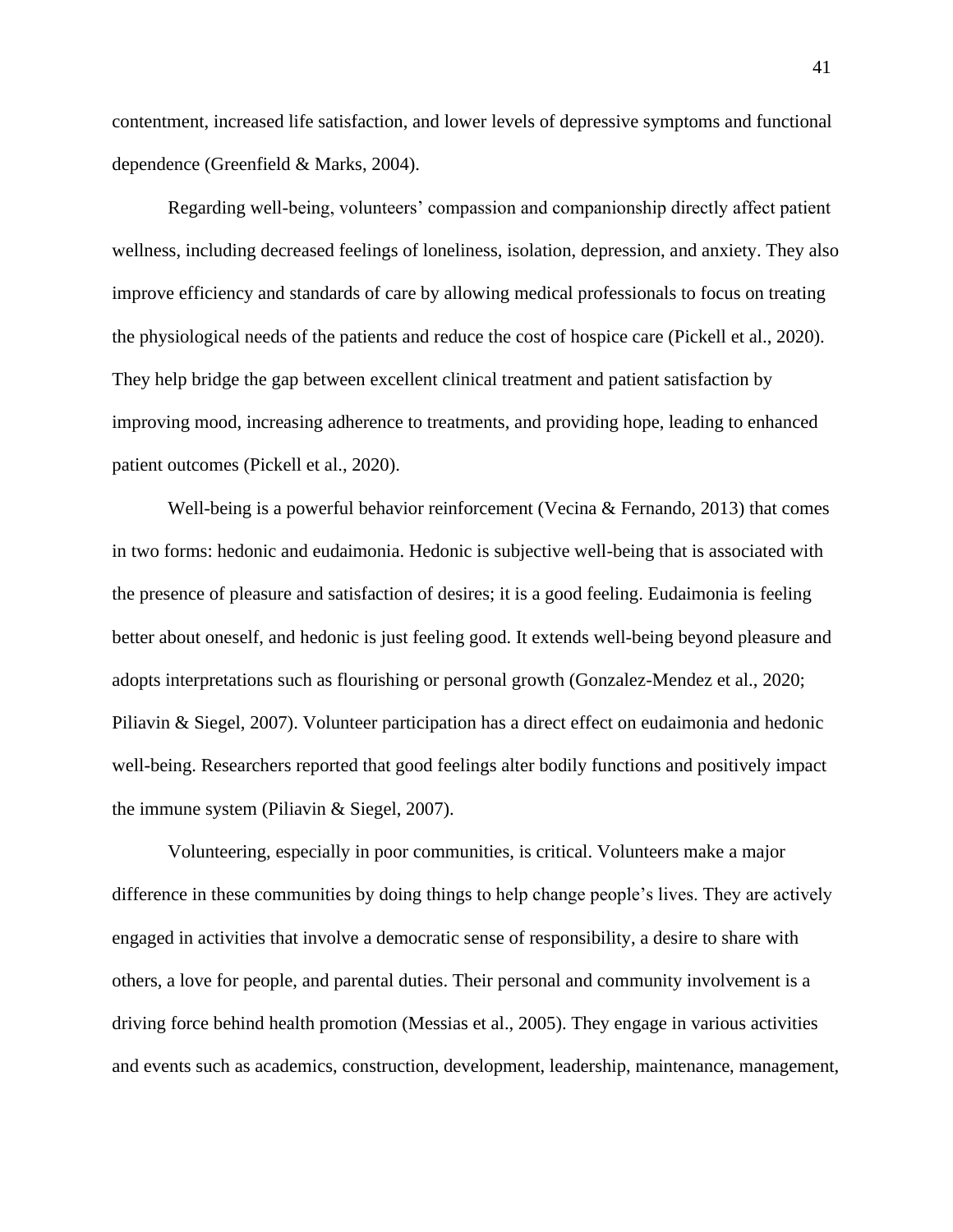research, sports, and training, all designed to assist cities, communities, countries, states, groups, individuals, and nations around the world (Morrow-Howell et al., 2014). For example, volunteers who provide connection, education, and maintenance to encourage conservation and ecological work are invaluable human resources for green infrastructure. These individuals have expressed positive feelings and outcomes (Miller S. , 2019).

Volunteers' compassion and companionship directly affect patient wellness, including decreased feelings of loneliness, isolation, depression, and anxiety. They also improve efficiency and standards of care by allowing medical professionals to focus on treating the physiological needs of the patients and reduce the cost of hospice care (Pickell et al., 2020). They help bridge the gap between excellent clinical treatment and patient satisfaction by improving mood, increasing adherence to treatments, and providing hope, leading to enhanced patient outcomes (Pickell et al.).

Volunteers' helping behaviors have immensely impacted recovery from severe mental illnesses because of their expanded role and attitude towards meaningful work (Firmin et al., 2015). For example, drivers for the Meals on Wheels program provide a sense of comradery which helps to minimize social isolation and facilitates timely problem-solving. Volunteers' willingness to go beyond the expected duties greatly enhances the lives of individuals receiving the services. These results are beneficial in promoting and enhancing volunteer recruitment and retention (Thomas et al., 2020).

#### **Motivation to Volunteer**

Most volunteers have multiple motivations, such as avoiding boredom, diversion of daily routine, gaining recognition from others, and social interaction (Metteberger & Kupper, 2019). Volunteer motivation also includes satisfaction, perceived self-efficacy, integration in the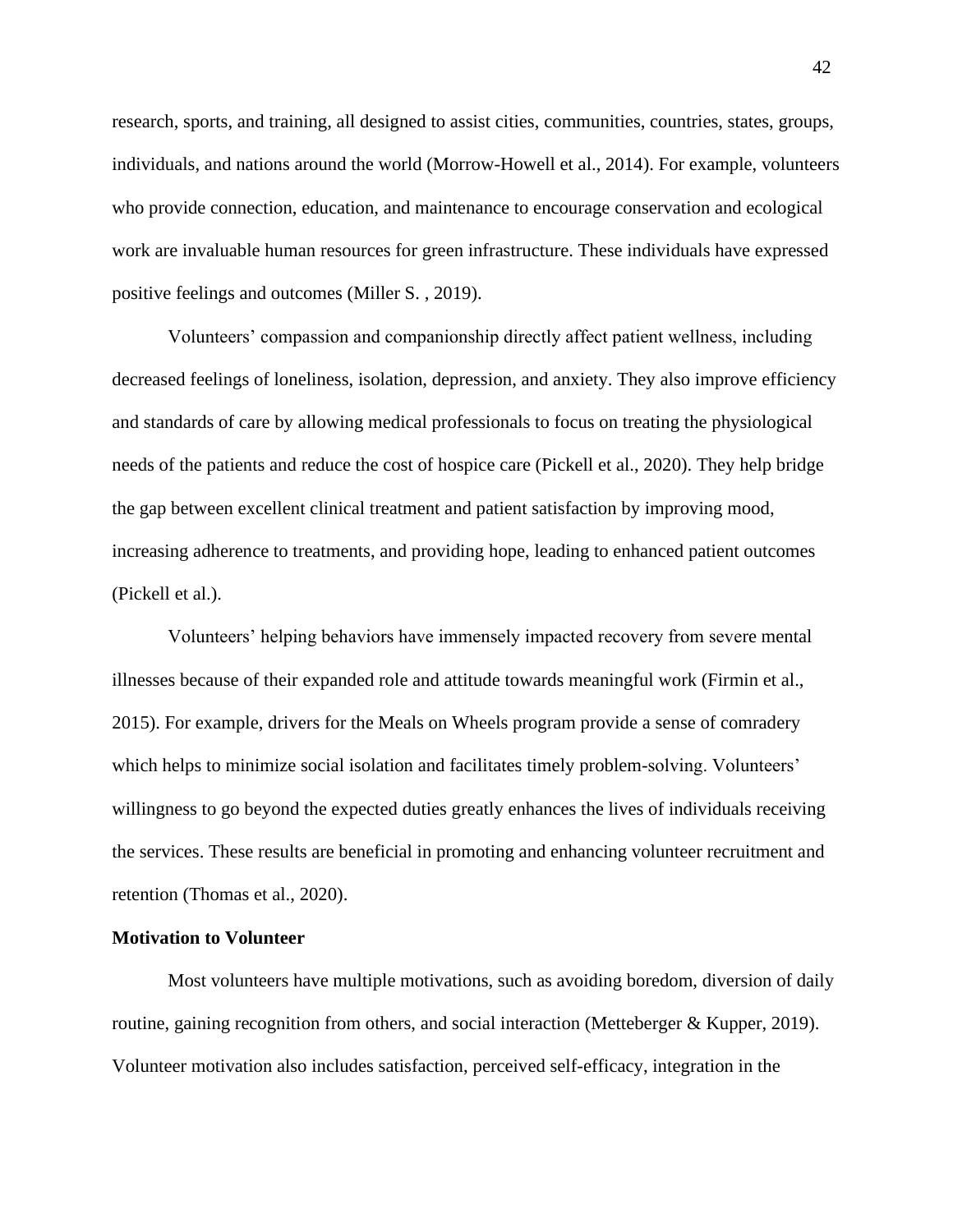organization, and duration of the volunteer activity (Gonzalez-Mendez et al., 2020). For example, retiring from work is one of life's major transitions that significantly change daily routines. Subsequently, most retirees want to transition into areas where they seldom use their professional knowledge, skills, and abilities. Some volunteers have contact-intensive, demanding, and hectic duties and do not want to continue exercising those attributes. However, some encounter conflict and/or experience overwhelming stress to continue and do not want to move in a different direction (Metteberger & Kupper).

Although most volunteers share similar prosocial characteristics such as agreeableness, generative concern, and a sense of obligation to volunteer, every volunteer is unique. They are motivated differently and for different reasons and should be treated accordingly (Einolf & Yung, 2018). Individuals attending religious services frequently volunteer for religious causes because they are embedded in cohesive and dense networks that provide greater volunteer opportunities. However, individuals involved in church-based organizations often engage in nonreligious activities. In short, religious service attendance is associated with bonding social capital, whereas church-based organizations and activities are gateways to other volunteering activities (Paik & Navarre-Jackson, 2011). More informal social networking and formal group involvement, greater diversity in friendships, and greater religious participation and belief increase the likelihood and/or level of volunteerism (Forbes & Zampelli, 2014).

Individuals are motivated to volunteer for different reasons, such as addressing personal problems, expressing or acting on important personal values, gaining career-related experiences, learning more about the world, reducing negative feelings, and/or strengthening their social relationships. Historically, religious institutions have been the hubs of voluntary charity work, which is considered an important moral obligation of believers in all monotheistic faiths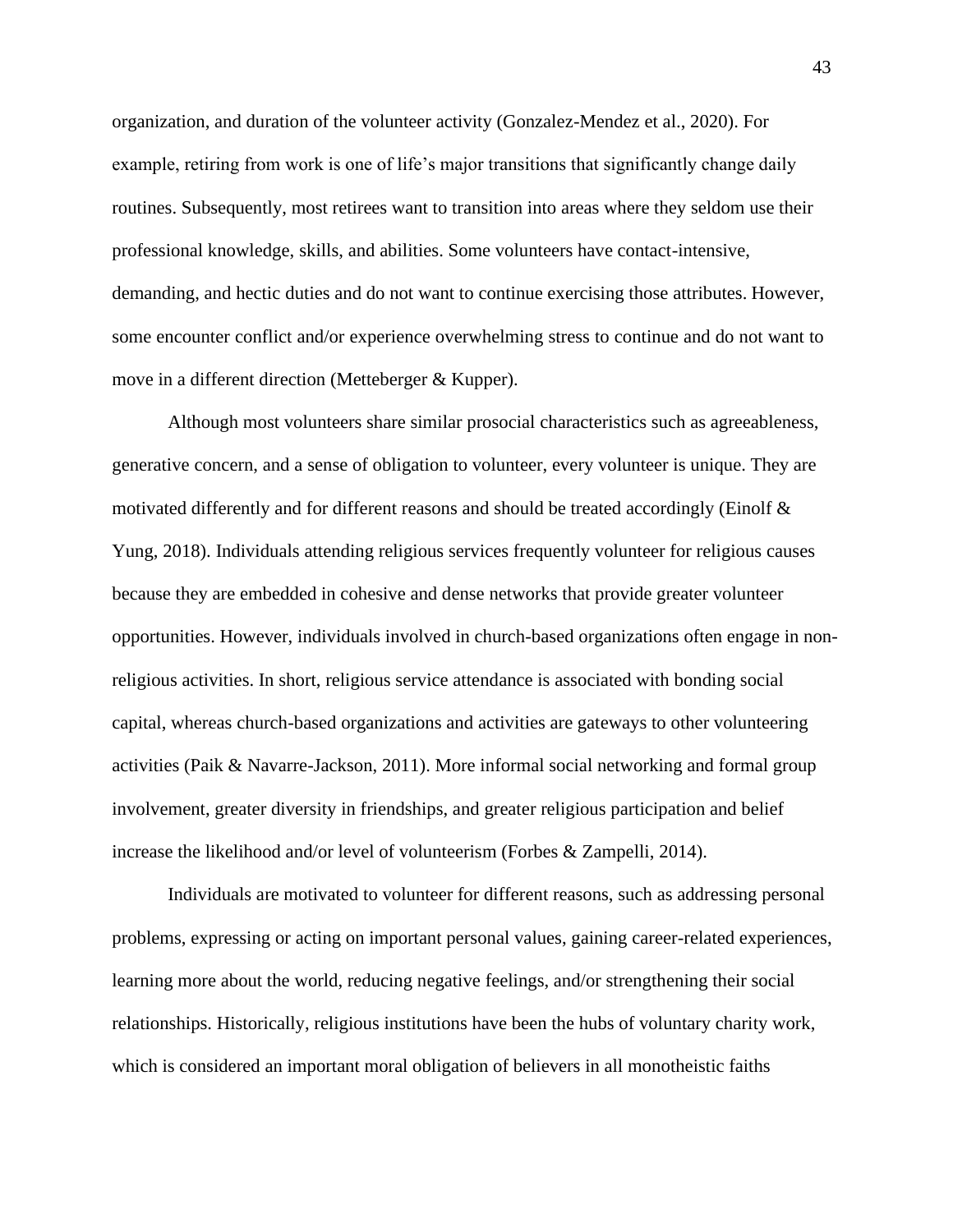(Khvoostianov & Remennick, 2017). Statistically speaking, 95% of individuals volunteer to help a cause, 81% use skills/experience, 69% are personally affected, and 57% explore strengths (Narushima, 2005). Married couples with good church attendance, comfortable socio-economic status, a solid social network, and prior volunteer experience are likely to volunteer. However, individuals with small children and functional limitations are less likely to volunteer (Niebuur et al., 2018). Statistically, roughly 26% of individuals ages 25 and over volunteered at least once a year (Steimel, 2018). Statistics also show that between 7% and 23% of individuals volunteer in areas different from their profession or skill level. In contrast, skills-based volunteers use their professional skills to enhance the organization and refine their skills (Steimel).

The functionalist theory states that individuals are motivated to volunteer to fulfill diverse needs (Kulik et al., 2016). The classic two-dimensional model asserts that volunteering motives are either egoistic (instrumental) or altruistic (ethical). Egoism fills personal needs, and altruism satisfies the need to help others (Kulik et al.). The Integrated Theory of Volunteerism states that volunteer work is an ethically guided productive activity that involves collective action and requires cultural, human, and capital resources (Forbes & Zampelli, 2014). Even though some individuals volunteer for altruistic reasons, they want to know their efforts are making a difference and desire to have a voice in decision-making to stay invested and engaged (Peachey et al., 2014). Motivation, organizational congruence, and leadership support can benefit or hinder work engagement, performance, and job satisfaction (Van Schie et al., 2015). Individuals desire personal growth, life satisfaction, and opportunities of participating in interesting work. They want to associate with other people, feel connected with the community, satisfy personal religious beliefs, and/or wish to accomplish a task (Palmer et al., 2007).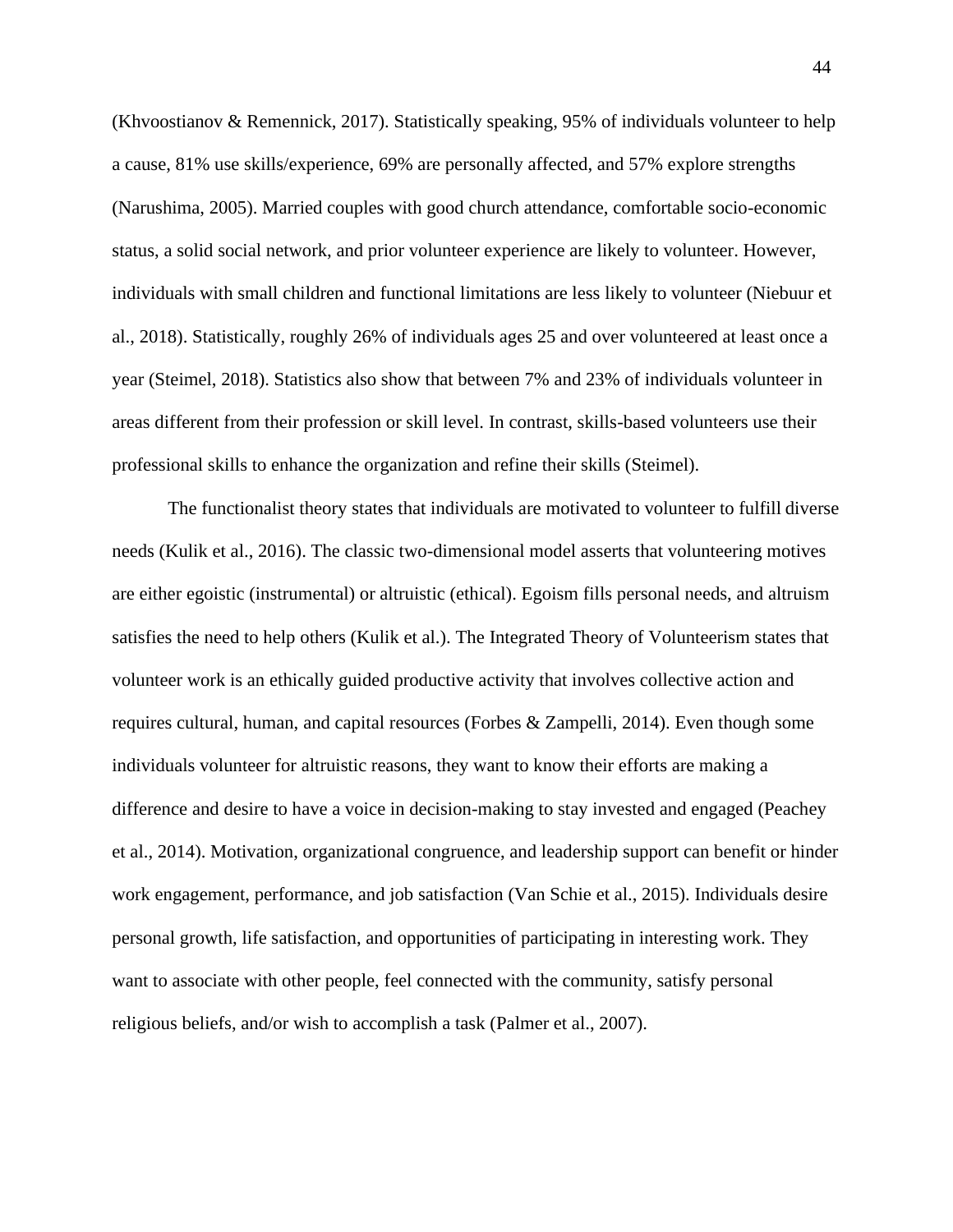Even though volunteers are motivated to satisfy personal and social goals, organizations help shape their attitudes and behaviors, influencing what they consider important regarding volunteering (Nesbit & Reingold, 2011). For example, hospice volunteers are motivated because of a personal experience with death that involved extending compassion, transforming suffering, exploring and growing through grief, and discovering/developing emotional and caring capacities. Hospice volunteers cope with, learn from, and draw on their grief experiences (Baugher, 2015).

Most adults initially volunteer because of family influence and to benefit youth. Approximately 80% volunteered because they were asked by family and/or friends and 90% continued or increased their level of volunteering when their children were involved. Adults frequently volunteer with family members to be good role models, have fun, spend quality time with family members, and transmit positive values to their children (Palmer et al., 2007). Whereas young adults volunteer with businesses, community organizations or schools with the hope of developing decision-making, leadership, and life skills, children volunteer to give back to the community, have fun, spend quality time with family and friends, or for religious reasons (Palmer et al.).

In contrast to adults, young people who participated in volunteer programs such as service-learning activities through schools, community-based organizations, and businesses perceived the benefits of volunteering to develop leadership, decision-making, and life skills. There has also been an increasing trend in families volunteering together. For example, there was an increase in family volunteering from 1991 (22%) to 1997 (28%). Family volunteering is volunteer activities carried out by family members as a joint activity, whether in their local community or another area (Palmer et al., 2007).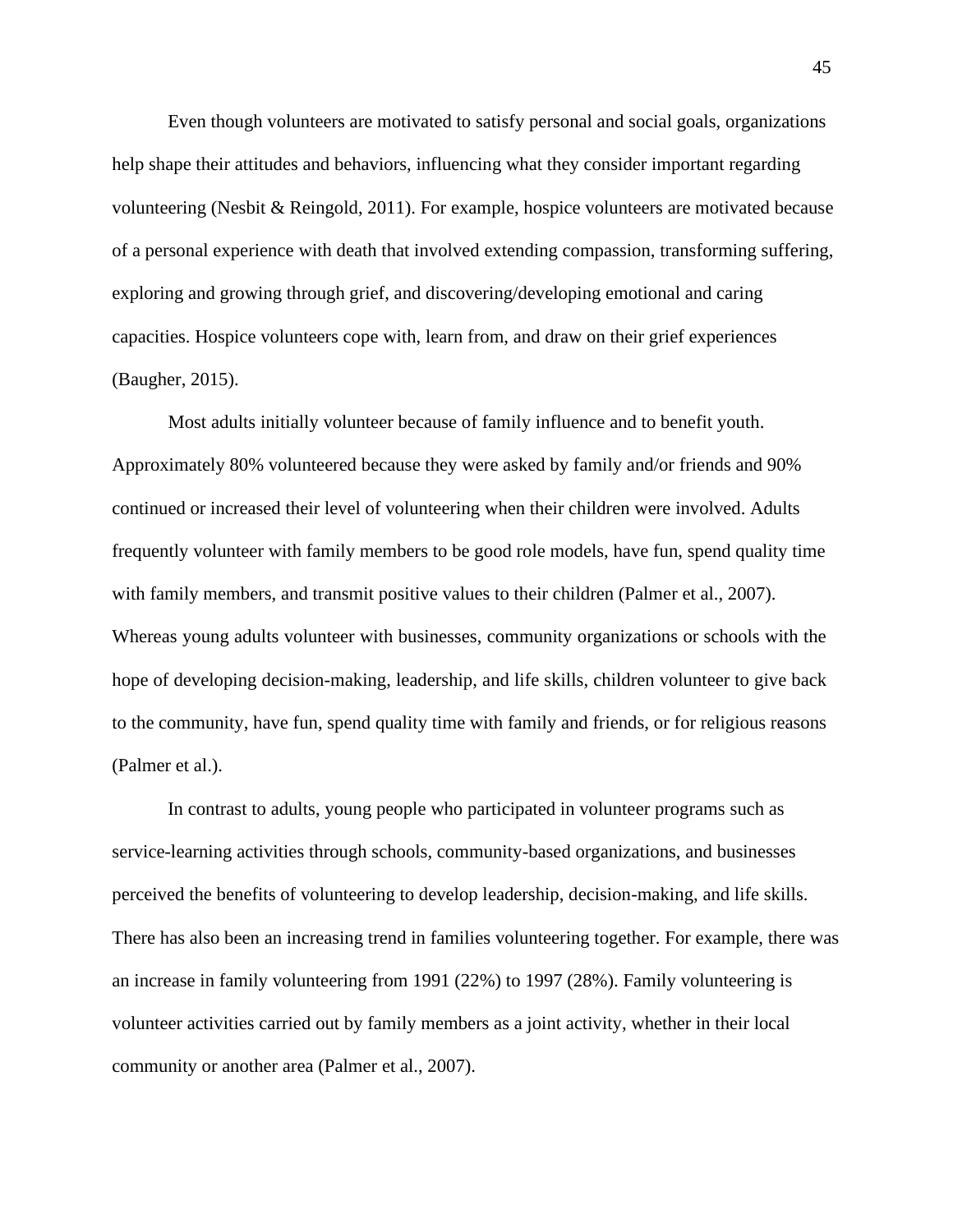From a gender perspective, Kulik et al. (2011) asserted that the main motive for volunteering is social solidarity. However, personal empowerment, volunteer activity, and the willingness to volunteer were higher for men than women. Men tend to volunteer frequently in a similar profession which speaks to stability, commitment, and the distinct role of men. Women are more focused on motives. Einolf (2011) believed women are usually more likely to volunteer than men, but this does not mean they volunteer or give more. There is a relatively small gender difference in volunteering and charitable giving based on the organizations involved (Einolf). For example, men dominate volunteer fire and rescue squads, whereas women volunteer with hospice.

# **Recruitment and Retention**

Volunteering is not popular in some cultures. It is perceived as being unattractive because it is unpaid work. It is regulated and/or discouraged (Greenspan et al., 2018). Creative approaches that focus on membership and communal aspects of volunteering are necessary for volunteer recruitment and oversight (Chambre & Netting, 2018). Sound volunteer recruitment and selection makes identifying, attracting and retaining individuals for a specific task much easier. This is important because most organizations no longer have a consistent and loyal team of volunteers. There is a steady challenge in recruiting and retaining new volunteers (Alfes et al., 2017). Organizations must seek different ways to recruit and retain volunteers, like offering free meals and/or medical services. A reluctance to pay for volunteers' out-of-pocket expenses has negatively affected retention (Alfes et al.).

Current volunteer literature addresses motivation, experiences, and consequences of volunteering, with motivation receiving the greatest attention (O'Toole & Grey, 2016). Individual and social factors are motivations for volunteering. For example, higher education and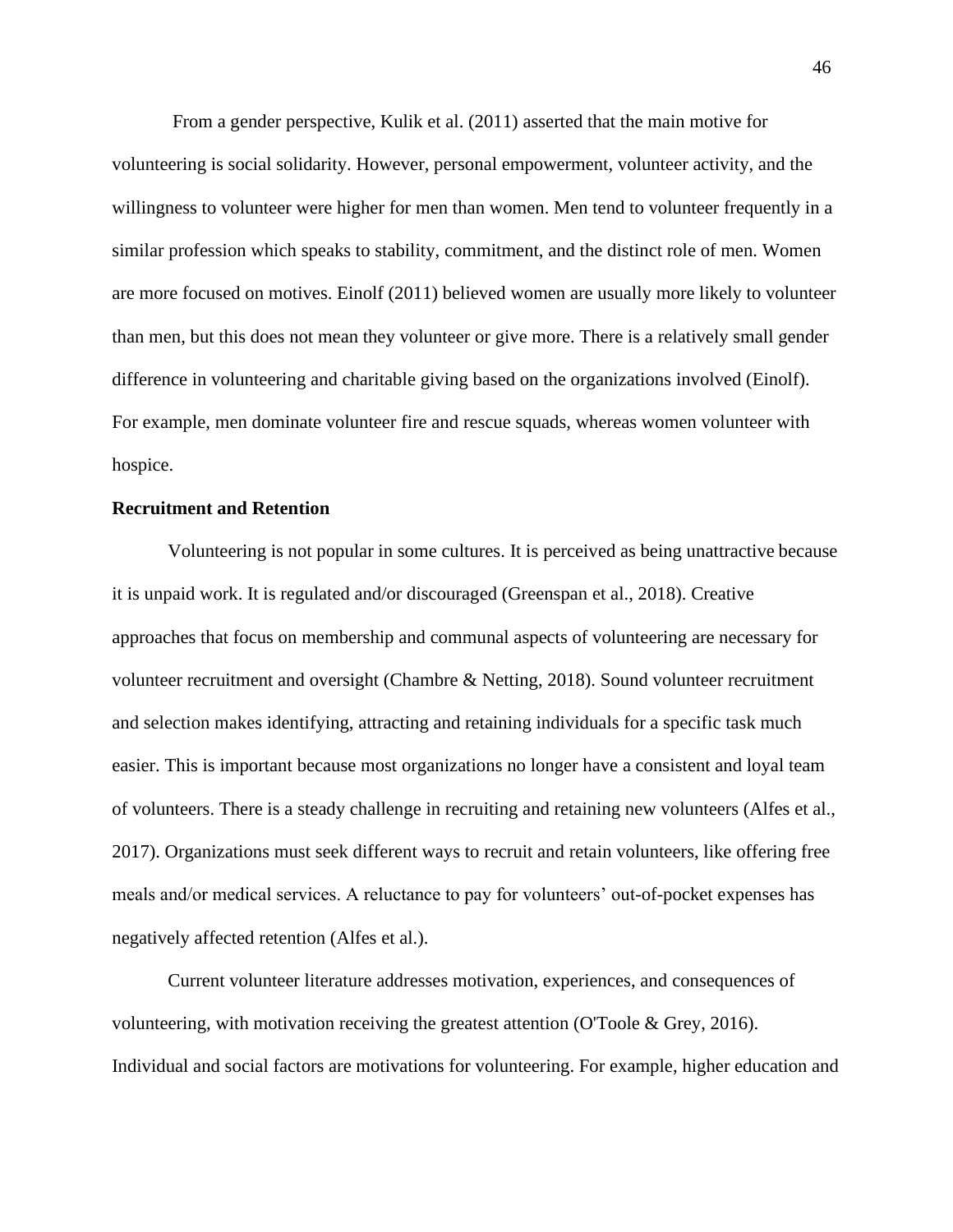sound employment increase the likelihood of volunteering (Becker & Dhingra, 2001). A decision to volunteer is also influenced by the benefits and costs of volunteering and the individual's perspective of themselves (Becker  $\&$  Dhingra). Some scholars perceive that volunteering strictly involves the availability and nature of remuneration, formal organization, free will, and proximity to beneficiaries, whereas most simply view it as free will without financial gain that benefits others (O'Toole & Grey). Scholars commonly measure volunteering effort based on time, conveyed in days or hours. Satisfaction plays a major role in the amount of time an individual volunteers (Costello et al., 2020). Volunteering is unpaid non-compulsory work. Others suggested promoting volunteering to engage community members instead of making a difference. Volunteering is popular among individuals with strong social ties who actively participate in recreational and social activities. Marketing volunteering as a leisure activity is a far more successful recruiting strategy (Chambre & Netting, 2018).

Although there has been an increased awareness of volunteering over the last 20 years, there is limited knowledge and understanding of volunteer organizational socialization or learning the task, internalizing organizational values, and becoming an effective volunteer. Volunteers face ambiguity regarding their task expectations, lack formal training, and gradually learn about organizational culture and technology on the job (Haski-Leventhal & Bargal, The volunteer stages and transitions model: Organizational socialization of volunteers, 2008). Fortunately, some agencies/organizations appreciate and celebrate their volunteer. For example, the United Nations celebrated the Year of the Volunteer in 2001, and the European Volunteer Centre launched a Manifesto for Volunteering in 2006 (Bedford, 2015).

Some volunteers are difficult to retain. One-third quit after the first year, especially if the assignment or tasks are not meaningful, rewarding, and/or satisfying. Volunteers who feel valued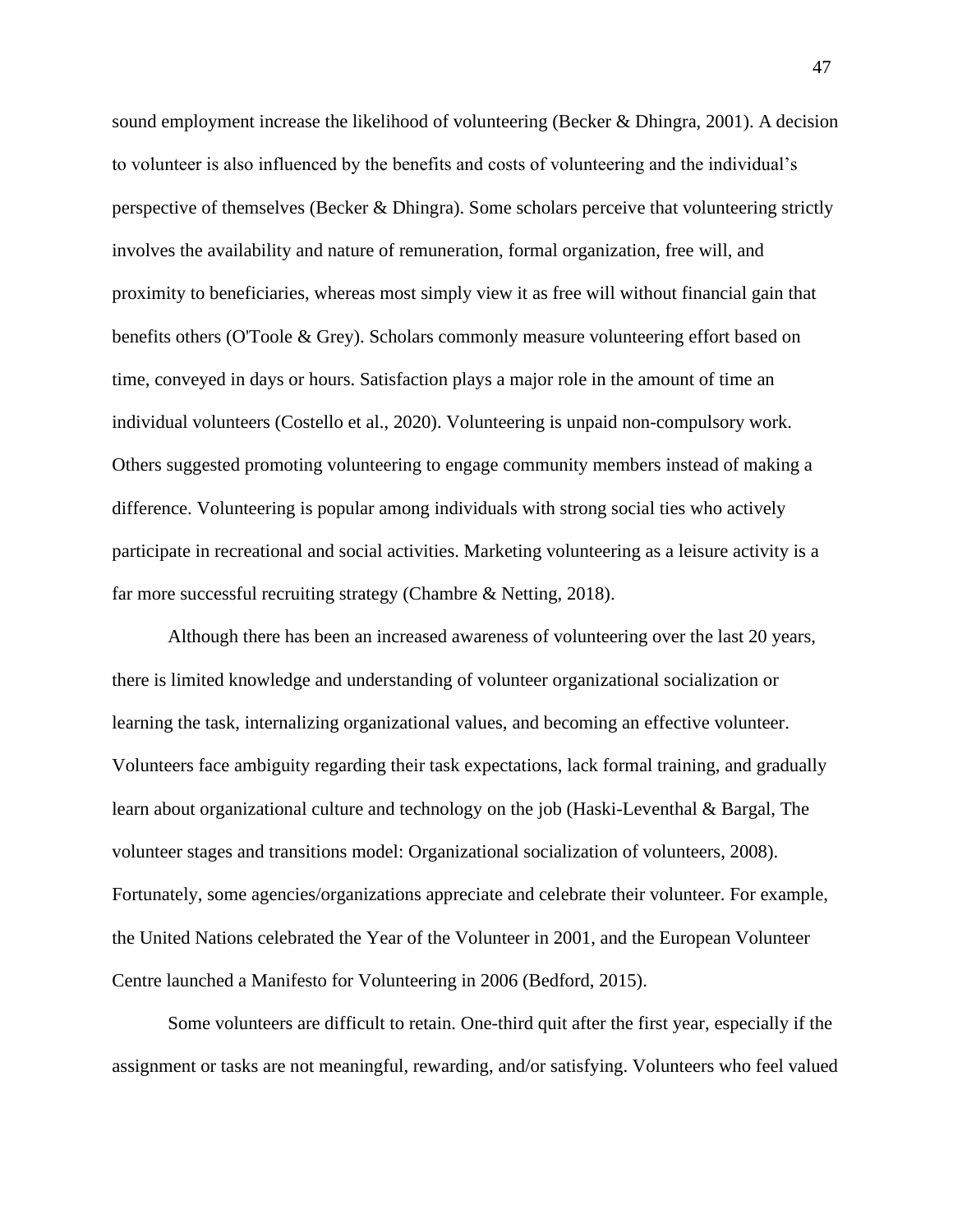and respected tend to continue indefinitely (Senses-Ozyurt & Villicana-Reyna, 2016). Past research revealed that cultural, personal, and social resources and demographics affect the decision to volunteer and the number of hours and organization (Sundeen et., 2007). Religion is also a major influence in an individual's life. Individuals who attend church regularly are more likely to volunteer (Becker & Dhingra, 2001).

## **Current Trends**

Volunteers traditionally come from civic associations such as church groups and civic movements. Many of those associations are declining and negatively impacting the voluntary human capital within communities. It is important to build a bridge that connects groups, individuals, and local and state voluntary organizations to sustain vital volunteer services (Halsall et al., 2016). Approximately 28% of Americans volunteer roughly 52 labor hours a year. Fifty percent claim they volunteered either time and/or money to a cause, and 91% of these volunteers are affiliated with a religion and religious-based organizations (Eckstein, 2001; Paik & Navarre-Jackson, 2011). Since they appear to be extremely committed, they will likely continue volunteering (Cheek et al., 2015).

However, there has been a slow decline in volunteering since 2003, from 26.8% to 24.9% (Einolf & Yung, 2018). Nevertheless, large charitable organizations still rely heavily on volunteers to accomplish their mission (Einolf & Yung). Volunteers serve thousands daily and collaborate to create a working model that stresses spontaneous and improvised behaviors (Gardner, 2013). Volunteers play an integral role in day-to-day operations. Volunteers are invaluable resources who serve and help others achieve their goals and objectives. Effective management, recruitment, and retention are critical, especially for NPOs. NPOs need to develop and maintain a person-fit environment to ensure positive work outcomes. A person-fit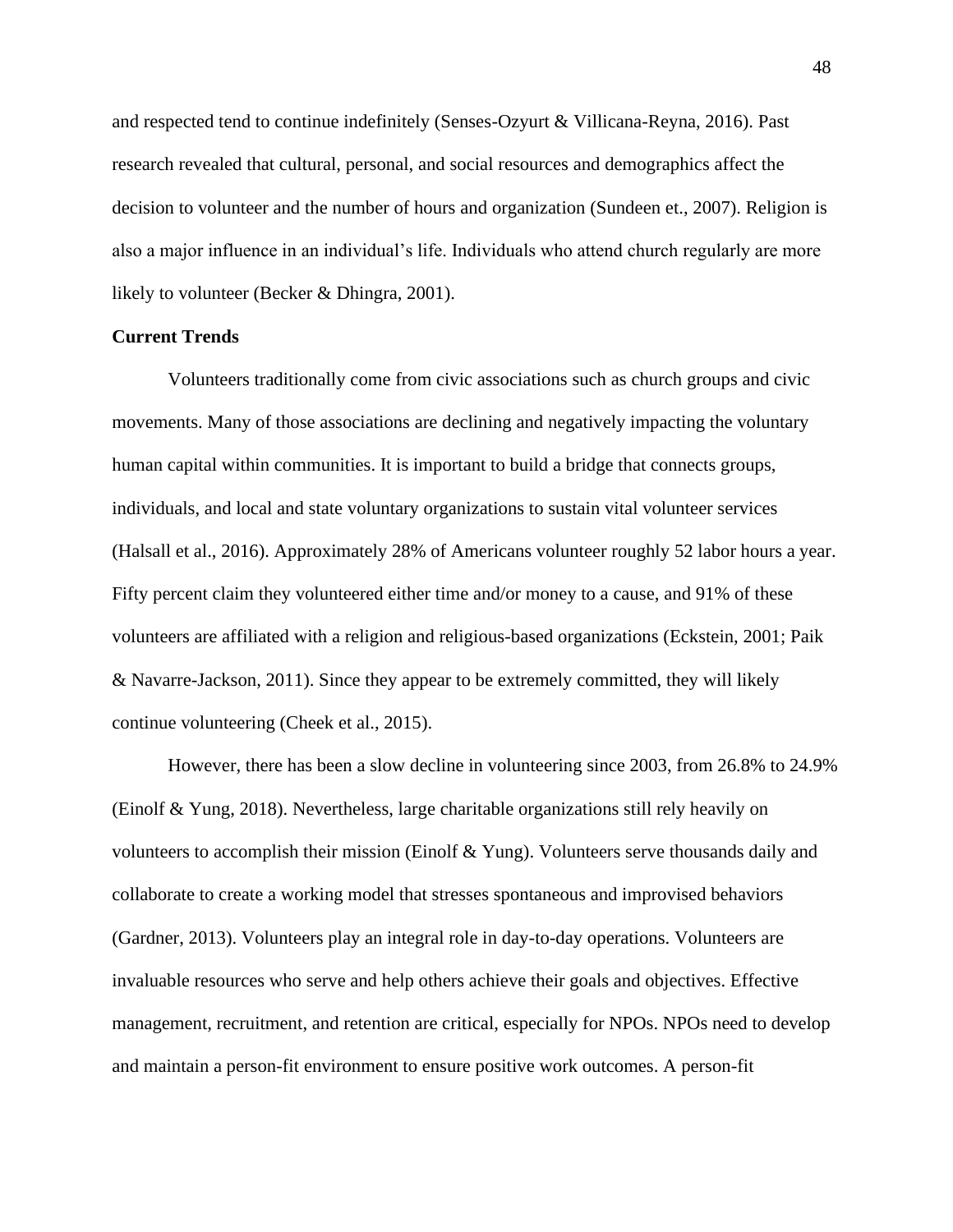environment strives to balance the volunteer and the working environment. A good person-fit environment promotes sound human resource practices and productive employee performances (Englert et al., 2020).

Some volunteers, who are dissatisfied with the volunteer placement and/or experiencing burnout, are becoming either activists or change agents (Yanay-Ventura, 2019). Burnout is occupational stress that results from both demanding work-related tasks and relationships. It is typically characterized by depersonalization, diminished personal accomplishment, and emotional exhaustion. Depersonalization refers to either general personal withdrawal or mental distancing as an individual's energy and resources are depleted (Yanay-Ventura). Diminished personal accomplishment is a negative evaluation of an individual's work that causes feelings of professional failure, low self-esteem, insufficiency, and demotivation. Emotional exhaustion is a source of occupational stress that comes through energy depletion and the draining of emotional resources. Volunteer burnout affects turnover when volunteers leave an organization and need to be replaced. High turnover rates can hinder quality services and resilience (Allen & Mueller, 2013).

Time is essential in volunteer work but not unlimited and is a major issue for commitment and volunteer burnout (Boehm, 2002). Volunteers assert and express their preferences and views, which is uncomfortable for traditional organization structures (Hustinx, 2010). Volunteers donate smaller amounts of their time at irregular intervals. Nonprofit organizations are forced to entertain flexible and shorter hours (Einolf & Yung, 2018). Volunteers not only want to be properly educated and/or trained; they also want to be valued, heard, and given less bureaucratic tasks and more resources and time to complete the assignment (Gonzalez-Mendez et al., 2020). They often deal with human suffering, such as compassion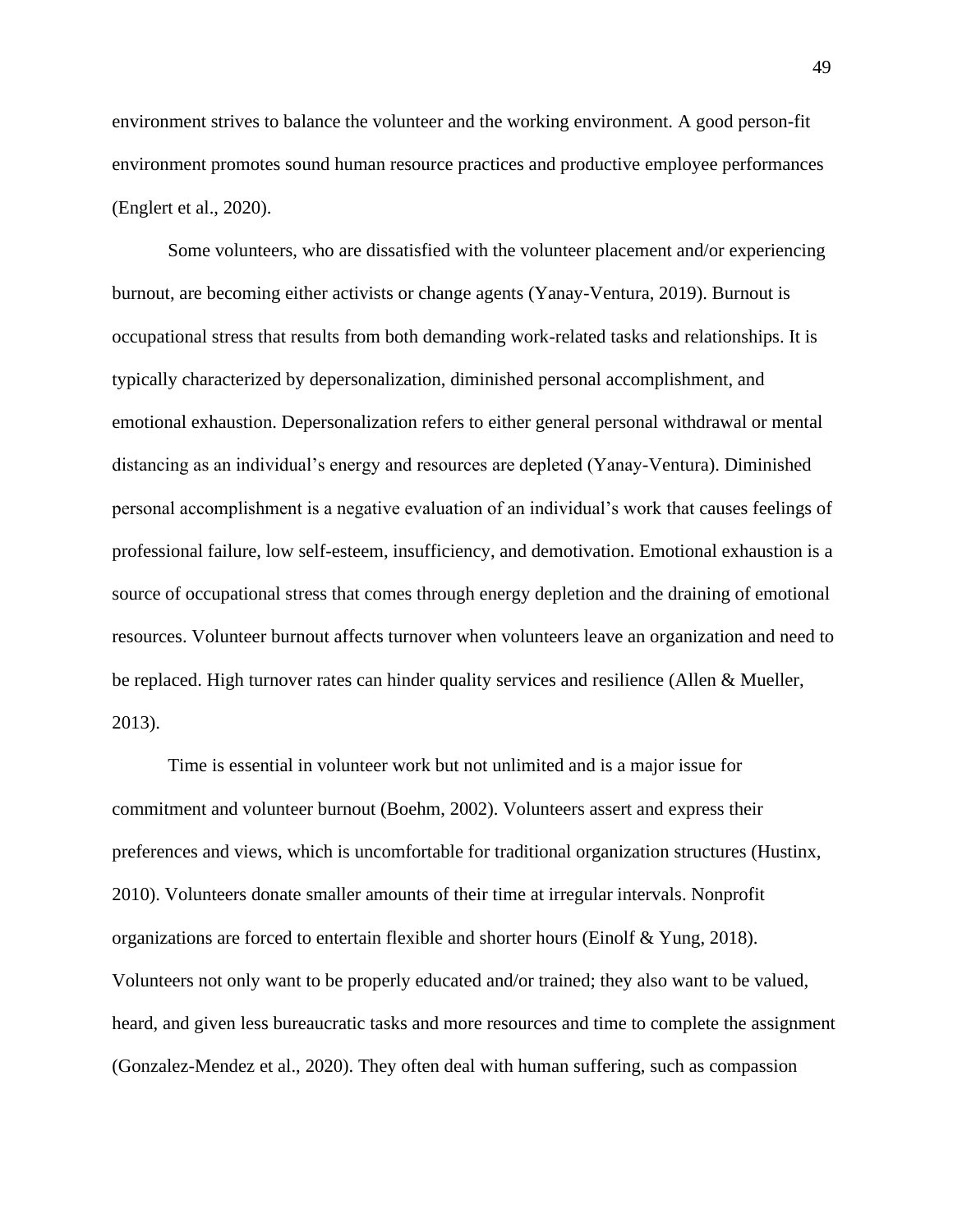fatigue (Gonzalez-Mendez et al.). Volunteers, especially those transitioning from the military, want to be treated with respect and as viable, valued team member (Einolf & Yung).

Support and psychological endurance are significant predictors of resilience outcomes (Gonzalez-Melendez, 2020). Even though volunteering is viewed as a symbolic part of the volunteer's identity, some NPOs are stigmatized for having both challenging and unconventional lifestyles. These organizations should consider using a strategy other than social media for publicity because it may not be advantageous in helping them recruit volunteers (Jeong, 2020). Additionally, volunteer coordinators should link volunteers' purposes to the organizations and be aware of volunteers' motivations and orientations to happiness (Gonzalez-Mendez et al.).

Lastly, most volunteers must sign a one-year written contract that validates their willingness to adhere to organizational rules. However, there is a psychological contract based on their beliefs and expectations, first impressions, former experiences, the organization'simage, and training and promises. If the psychological contract is broken, volunteers are disappointed and often leave the organization (Haski-Leventhal & Bargal, 2008).

#### **Volunteering and the Military**

Volunteering can replace peer support networks, some employment roles and responsibilities when individuals retire. Organizations should ensure volunteers are valued and have an opportunity to experience the prestige and social contact they did while working full time (Einolf & Yung, 2018). Military activists and protagonists tend to draw parallels between wars and portray veterans' reintegration as an ongoing social concern. Activists and protagonists believe that civil society neglects military issues and is responsible for sending soldiers to war on its behalf. As such, activists and protagonists are strong proponents of community and encourage civil society to take responsibility for and assist soldiers with reintegration (Usbeck, 2018).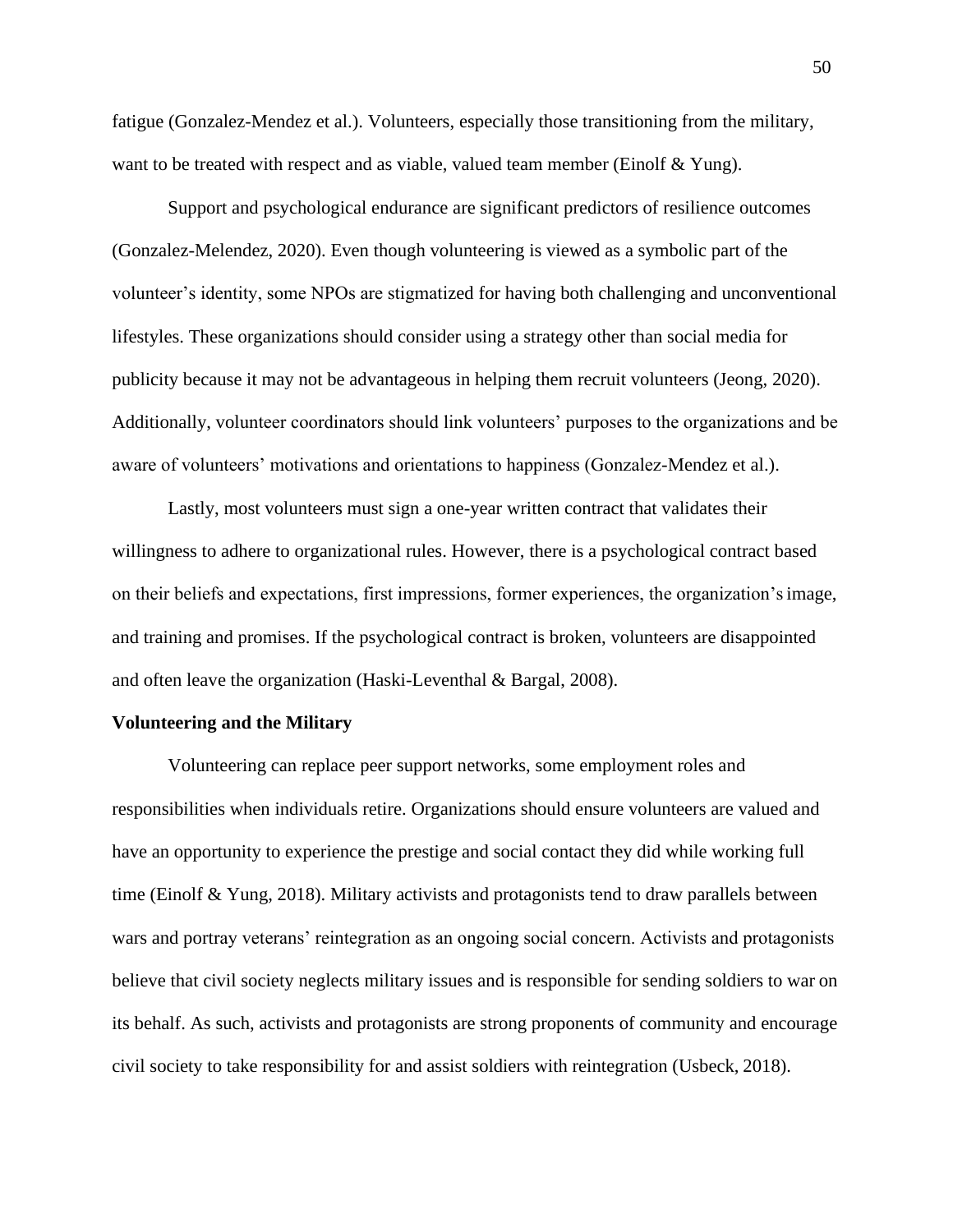Veterans are familiar with disaster operations and embody adaptability, flexibility, and resiliency during crises (Der-Martirosian et al., 2019). Veterans are also familiar with search and rescue operations, disaster medical operations, hazardous material, terrorist incidents, and fire safety. While on active duty, some veterans participated in disaster response efforts such as Hurricanes Katrina (2005) and Florence (2018), the aftermath of the Haiti earthquake in 2010, and the Yutu Typhoon in 2018 (Der-Martirosian et al.). Veterans prefer organizations that provide individual attention, flexibility, and custom-designed positions. Organizations that take a bureaucratic approach to volunteering to maximize professionalism and efficiency are rigid and do not allow for flexibility (Einolf & Yung, 2018). Volunteering and community service involvement enhance the adjustment process, competence, identity development, and learning (Holdsworth, 2010).

Disaster volunteer organizations (such as Mission Continues, Team Red, White, and Blue, and Team Rubicon) are critical, especially during the initial hours and days after major crises (Der-Martirosian et al., 2019). Veterans are underused resources that may be readily available to respond effectively when disasters strike. They are good disaster volunteer candidates because they have communication and leadership skills, a can-do attitude towards tasks, and are comfortable working in teams. Veterans are also action-oriented, self-sufficient, prepared, highly flexible, adaptable, and able to stay calm during times of crisis (Der-Martirosian et al.).

Greitens, an Iraq veteran, founded Mission Continues (MC) in 2007 (Usbeck, 2018). His objective was to institutionalize self-help. MC's 20-hour per week civic service fellowship program integrates veterans in local NPOs for six months, provides a stipend for financial support, and accompanies their work with a leadership development curriculum that offers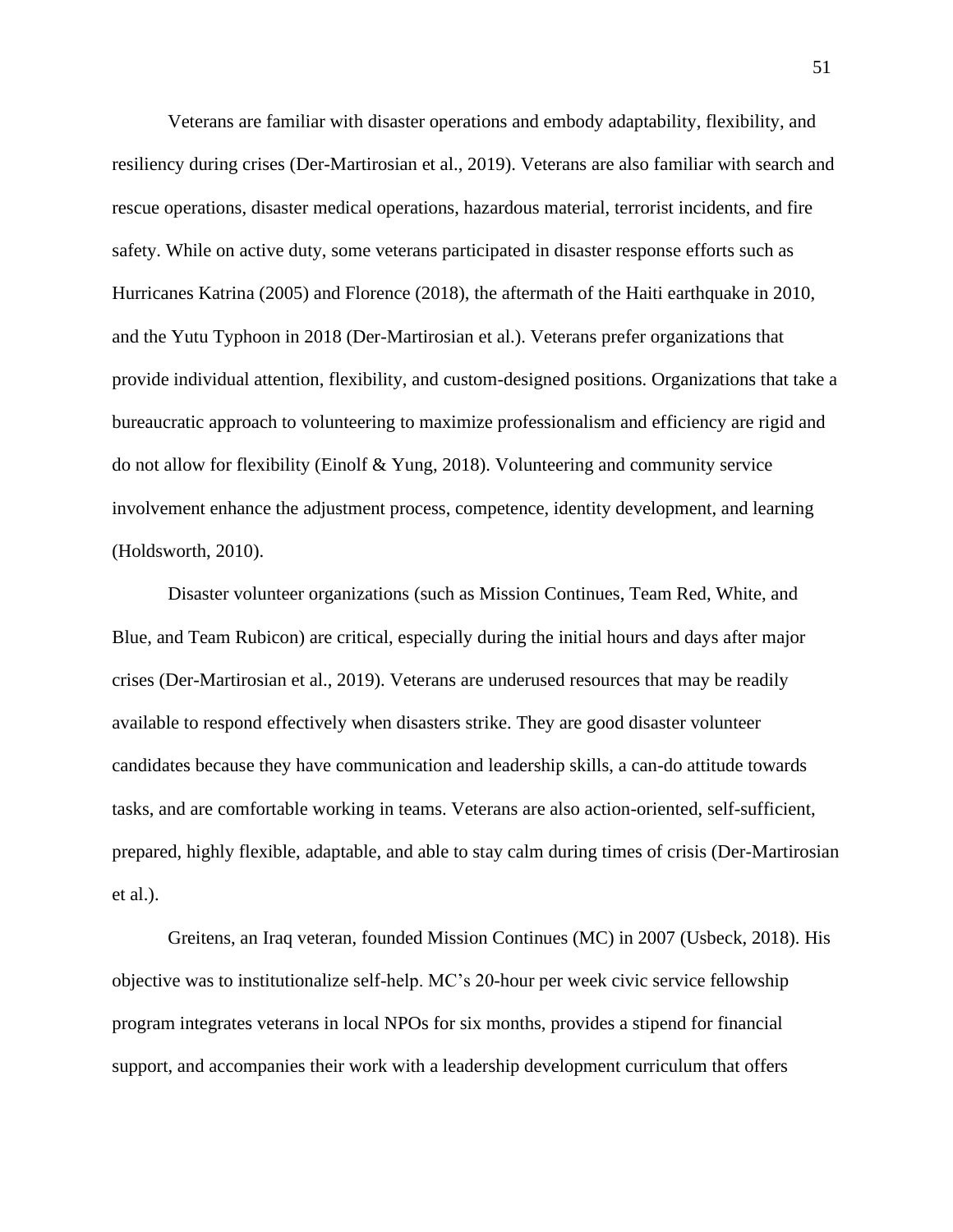vocational guidance and opportunities for developing new skills and networks. MC combines social and mental support for individual veterans with a general drive toward civic engagement and community integration (Usbeck, 2018). Veterans work no more than 26 weeks for an NPO in their hometown and receive a stipend. Veterans often improve social isolation, post-traumatic stress disorder, and loneliness symptoms (Weiss, 2020).

Team Red, White, and Blue (TRWB) is a nonprofit organization comprising over 130,000 volunteers with 210 chapters (Weiss, 2020). TRWB provides physical training and social service activities while instilling renewed feelings of belonging and purpose. This program has been instrumental in enhancing social networks, physical health, life satisfaction, and civilian connections (Weiss). TRWB volunteers provided approximately \$173 billion in services and devoted over 8.1 billion hours to organizations, individuals, and communities (Forbes & Zampelli, 2014). Without the help of volunteers, the volunteer organizations would not have achieved their goals (Allen & Mueller, 2013). Given economic conditions and governmental constraints, there is an ongoing need for volunteers (Forbes & Zampelli).

Team Rubicon (TR), established in 2010 by military veterans, deploys humanitarian aid teams to areas acutely affected by major disasters and consists of more than 25,000 volunteers. Approximately one-third of the volunteers are veterans (Der-Martirosian et al., 2019). TR was founded during the aftermath of Hurricane Tomas in Haiti in 2010. TR is a nonprofit volunteer organization that provides disaster relief to areas and civilians affected by natural disasters. Its membership includes civilians, first responders, and over 30,000 veterans who provide damage and impact assessment, debris management, disaster mapping, work-order management, hazard mitigation, incident management, and medical services. TR also helps veterans transition from the military by encouraging and stressing the importance of community, purpose, and self-worth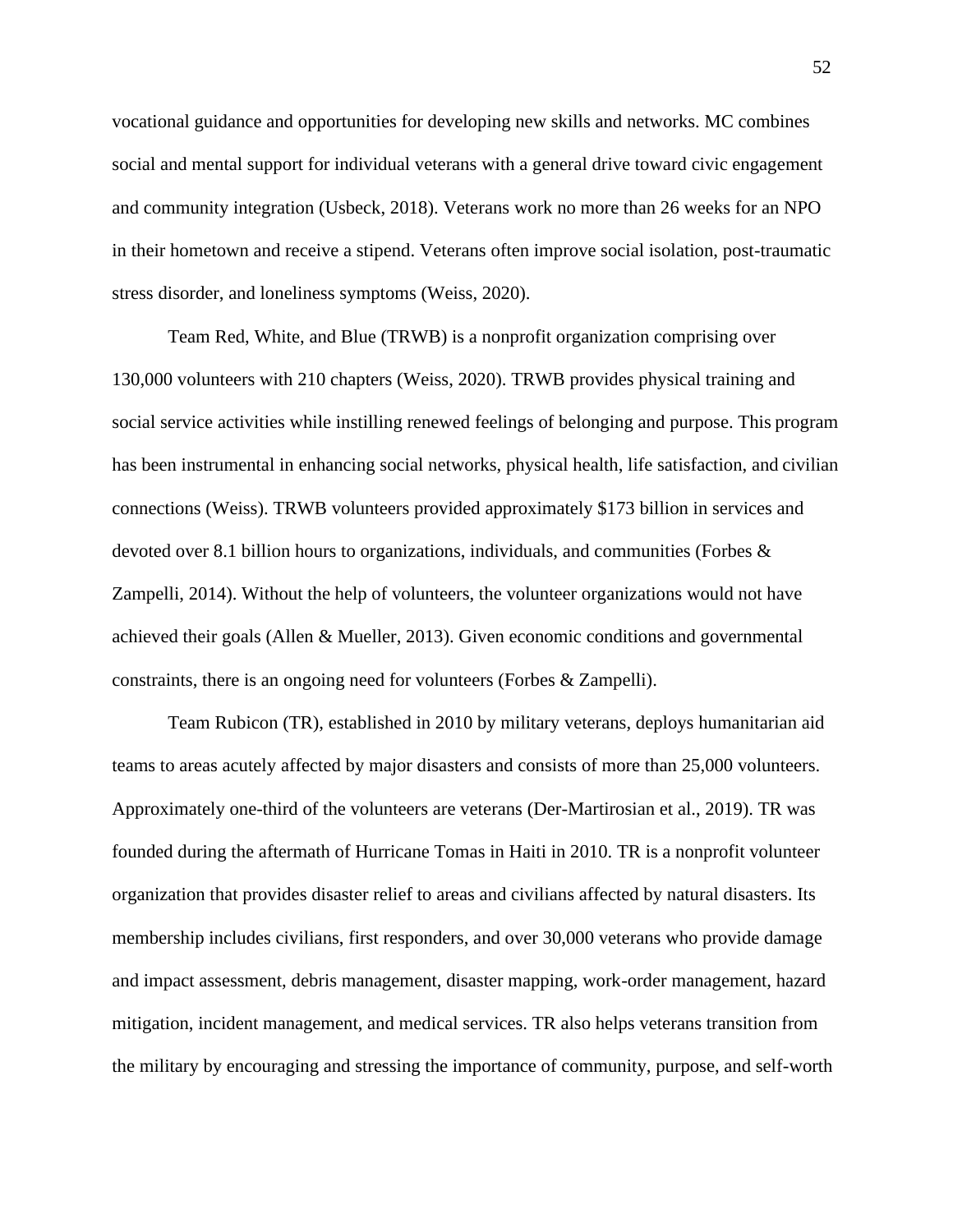(Kranke et al., 2017). TR provides worldwide disaster relief. Veterans' critical military skills and experiences are used to create opportunities for continued service. Blending military culture and organization with altruism in civilian communities facilitates the transformation of military skills for civilian tasks. TR uses disaster relief to bolster veterans' sense of self-worth and gain purpose and community, which is achieved by serving others (Usbeck, 2018). TR, a national and international disaster relief organization, provides disaster relief that parallels serving in combat. TR veterans form social networks with one another. TR volunteers are uniformed, equally valued, and not separated by branch, gender, or rank (Weiss, 2020).

Veterans who participated in Team Rubicon used thought restructuring strategies to promote adaptive and flexible thinking, drastically reducing mental health stigmas. TR is also beneficial in helping veterans address irrational and negative thoughts. This is because veterans have time, space, and location (i.e., disaster setting) to reevaluate their experiences with a different mindset and mission (Kranke et al., 2017).

### **Veteran Volunteers**

Concerning life satisfaction, veterans, like other volunteers, tend to solve problems in one of three ways. These are applying context-sensitive strategies, relying on past experiences to create new strategies or remaining calm in stressful situations. They frequently coordinate with other veteran volunteers to share their knowledge and experiences and support one another, contributing to their effective problem solving and emotional stability (Cheek et al., 2015).

Veteran volunteers appreciate activities and events that bring about enjoyment and help reduce stress. Veterans prefer to be considered a unique group that helps strengthen their relationship with one another (Miller, 2019).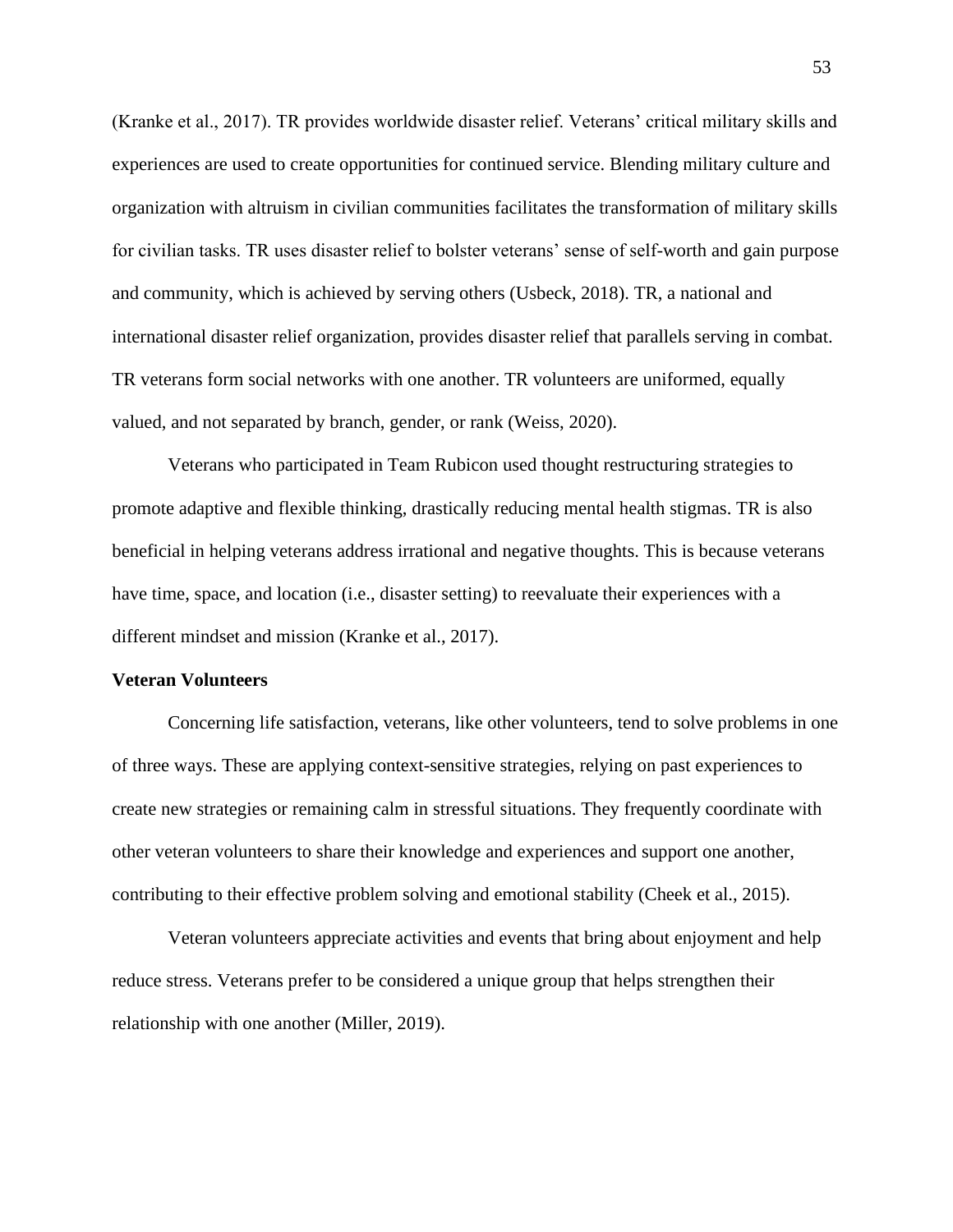Veterans' willingness to continue service beyond deployment and avoid losing purpose after returning are addressed in reintegration programs (Usbeck, 2018). These programs promote veterans' interaction with civilian communities and seek to reintegrate them via their war-related skills. Many of the tasks veterans perform are designed to facilitate personal growth, instill a sense of social responsibility, and strengthen relationships between veterans and their local communities (Usbeck). Veterans experiencing mental health conditions increasingly receive care in non-military facilities (Maiocco et al., 2019). Volunteering can be an adjunct to traditional mental health services and/or a potential alternative for veterans who choose not to seek professional mental health services (Weiss, 2020). Most veteran volunteers choose causes that target fellow veterans, specifically their reintegration and well-being (Khvoostianov & Remennick, 2017).

Additionally, veterans, who engage in voluntary service, have shown positive mental and physical health and social outcomes. A recent study of adults who had volunteered revealed that 40% improved happiness, health, life satisfaction, mastery, and self-esteem and decreased depression. Transitioning and retiring veterans, especially those with disabilities, frequently benefit from civic service (Matthieu et al., 2018). For example, peer support veterans are committed to helping other veterans. They willfully support one another during emergencies, such as an admission to a civilian hospital. They will go beyond to ensure veterans understand hospital procedures and care management practices (Shinners et al., 2018). They also provide emotional encouragement and support because some veterans who struggle with disabilities, either mentally or physically, do not actively seek out support services. This is one of the reasons for the increase in homeless veterans. Peer support volunteers are invaluable in connecting with and providing veterans with an accessible route to essential services (Weir et al., 2017). They are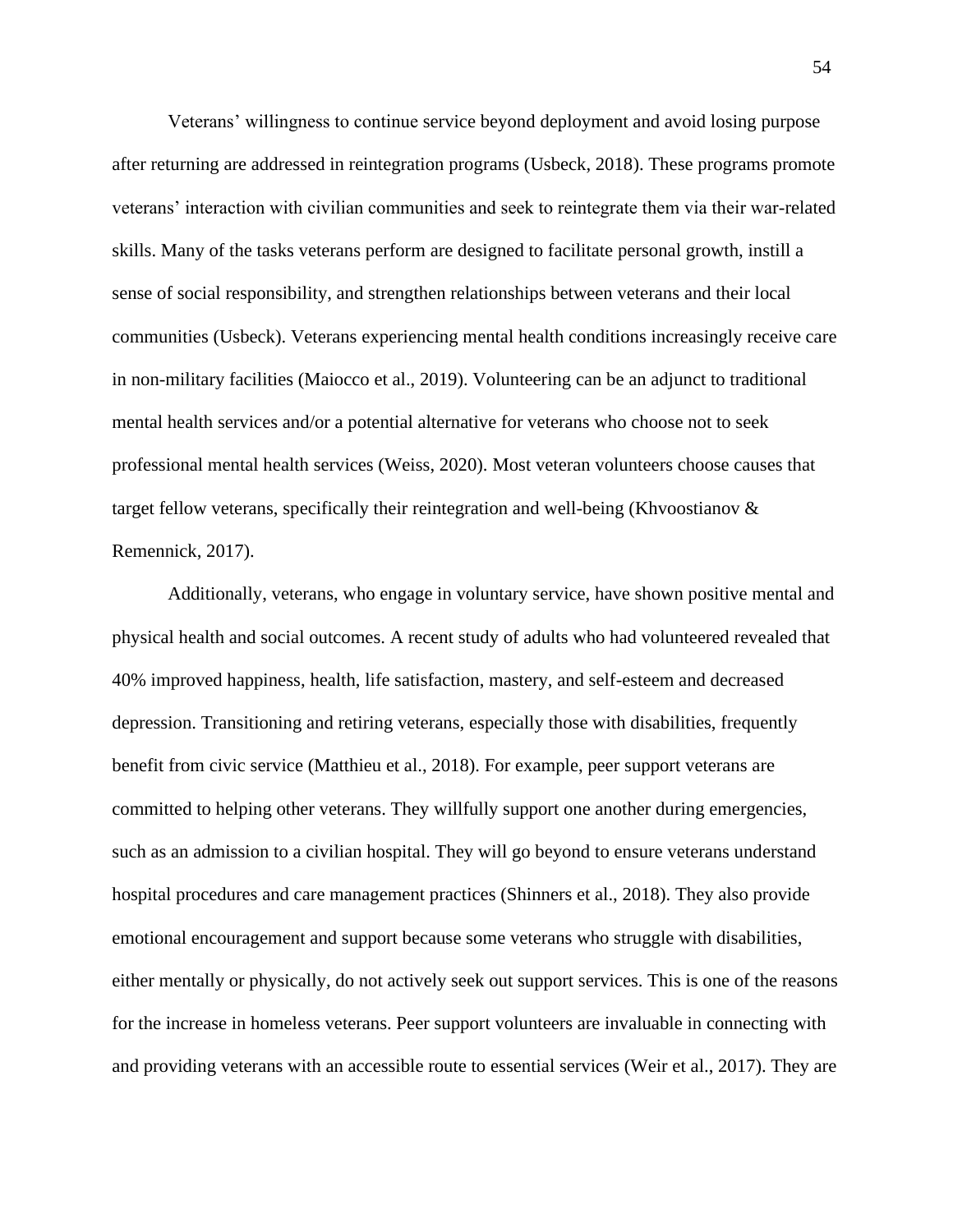willing to work with veteran and non-veteran services, donating their time to provide comfort and manage logistics. Their assistance and support are essential, especially for those veterans who are transitioning and re-integrating into civilian life (Pickell et al., 2020).

### **Veterans' Reintegration**

Reintegrating veterans is a good fit for volunteer programs. Most veterans have reported positive mental, physical, and psychosocial outcomes and life satisfaction (Matthieu & Carbone, 2020). Veterans have completed a professional career and are well-educated. Many of them want to give back in an interesting and challenging manner (Einolf & Yung, 2018). Their training and experiences have equipped veterans with unique characteristics and a transferrable skillset. Veterans and communities can help one another. For example, veterans can help communities prepare and respond during disasters, while communities help successfully reintegrate into civilian life (Der-Martirosian et al., 2019). Most veterans desire to serve again. Volunteering enhances their self-efficacy and mental and physical wellness. Voluntary programs that pair veterans with a shared mission and purpose facilitate social support and strong ties while providing memorable opportunities (Matthieu & Carbone).

Volunteering has proven to be an invaluable re-integration tool for veterans, especially those dealing with self-care, social functioning, productivity, physical and mental health, and community involvement (Lawrence et al., 2017). The transition from military service to civilian life presents various challenges for some veterans, including losing a common military identity, difficulties developing new social support systems, finding meaningful employment, and being at risk for mental health concerns and suicide (Weiss, 2020). Transitioning veterans often feel a loss of purpose and experience difficulties transferring military skills and training into civilian life. Volunteering provides veterans with a sense of satisfaction and camaraderie that facilitates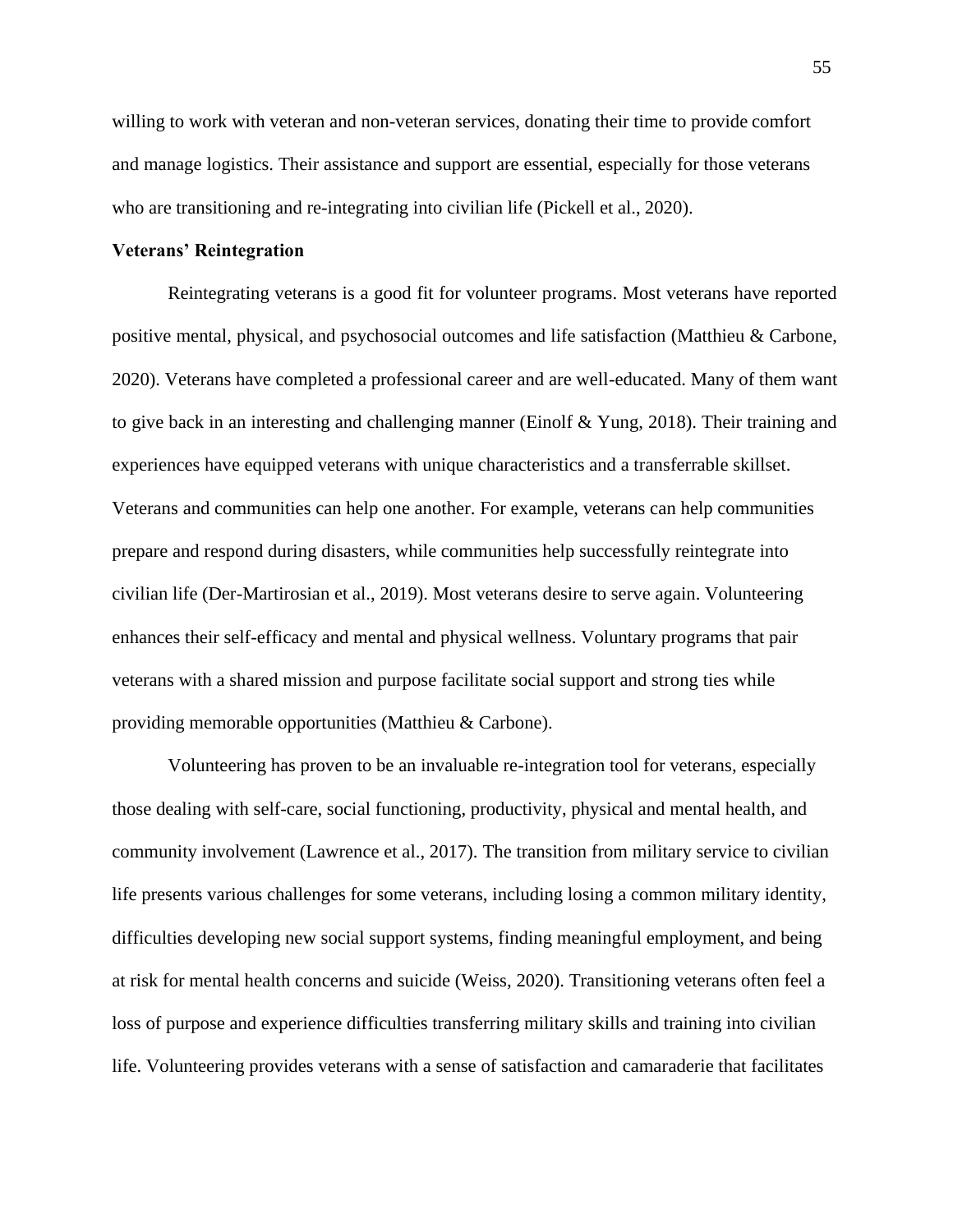re-integration. Providing disaster relief allows veterans to continue serving others while seeking a renewed purpose and connection (Der-Martirosian et al., 2019).

Approximately 55% of veterans have difficulty transitioning and/or reintegrating into civilian life (Perkins et al., 2020). They experience various issues, including continuing education, financial and legal challenges, interpersonal and social relationship issues, obtaining employment, and untreated mental and physical health conditions. Perkins et al. identified a few private and public social services programs that are aware of and understand the veteran reintegration process and are willing to assist. Only the VA is properly equipped and prepared to address veterans with mental health challenges (Nesbit & Reingold, 2011). Other non-VA healthcare programs are needed to help with transition and reintegration.

Veterans' education and training help them develop communication and organizational skills, equipping them to function effectively and efficiently. Additionally, the VA daily interacts with individuals from different racial, religious, and socio-economic backgrounds, facilitates their ability to work with diverse groups, learn teamwork, and develop their professional and interpersonal skills. Their experiences open pathways and make them ideal candidates for volunteering (Nesbit & Reingold, 2011). However, their reintegration into civilian life is challenging because of financial, personal, and professional complications. Nevertheless, volunteering can help veterans overcome these hurdles by providing opportunities and support during reintegration (Lawrence et al., 2017).

Reintegration or transitioning can last a few weeks, several months, or years (Hinojosa & Hinojosa, 2011). It is characterized by hanging on to military friendships and realizing the bond that was developed is not as strong as it once was. However, the bond could be beneficial because of some veterans' experiences during reintegration (Hinojosa & Hinojosa). Nevertheless,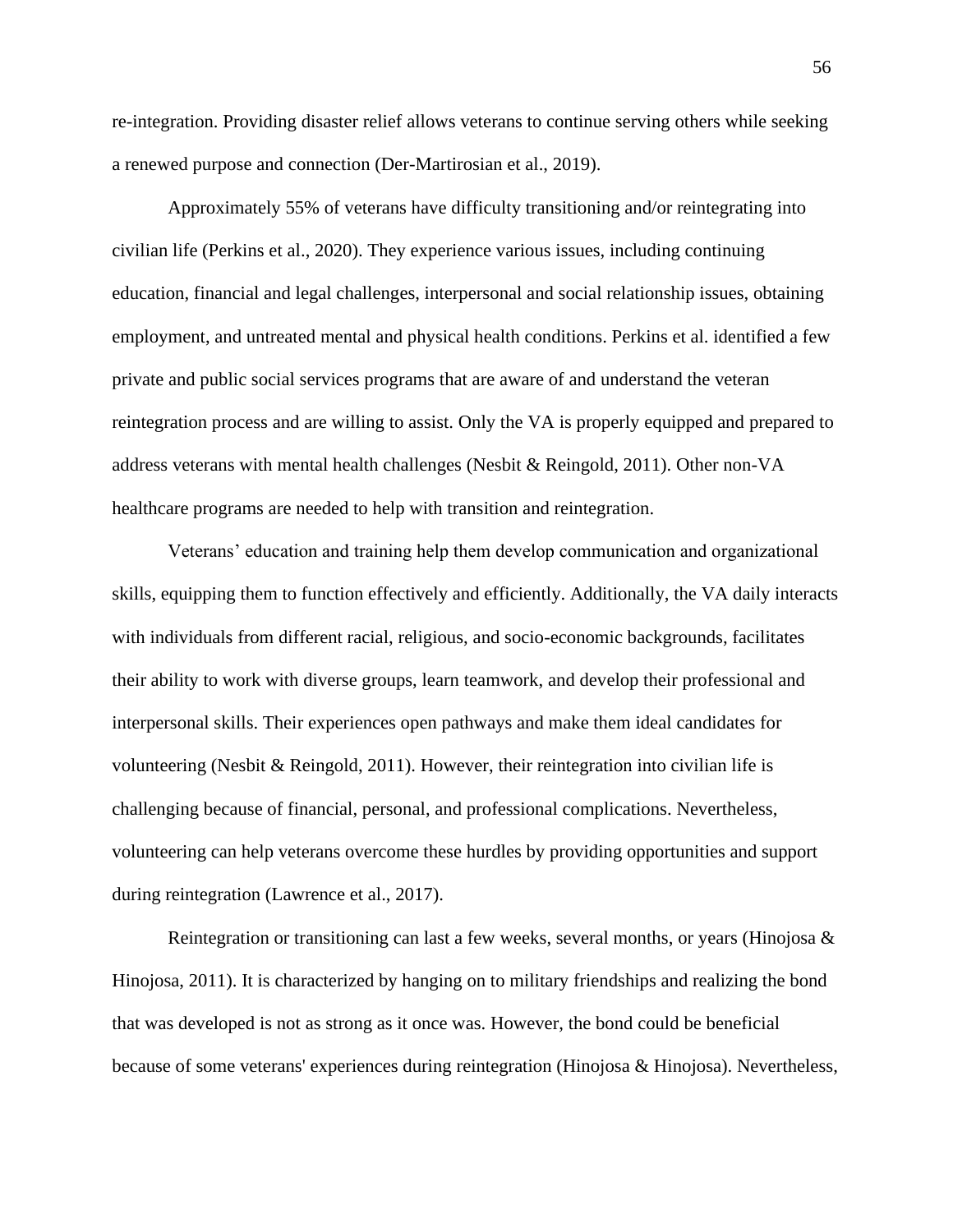veterans are instantly faced with numerous challenges, obstacles, and opportunities when discharged from the military, including re-immersion into the civilian workforce. Major employers aggressively recruit veterans to help ease the transition and facilitate reintegration. (Dexter, 2020).

Civic service, an evidence-based practice, is a formal and structured form of volunteering because it improves veterans' health outcomes and affects their home communities (Matthieu et al., 2018). Military service is indirectly connected to civic engagement because military service motivations are linked to other forms of civic service, such as volunteering. Volunteer organizations help veterans overcome barriers in various ways, such as interacting with civic organizations, making veterans aware of volunteer opportunities, and providing veterans opportunities to use their knowledge, skills, and abilities to assist with community reintegration (Nesbit & Reingold, 2011).

Community reintegration is returning to participation in the community, home, and social engagements after deployment or retirement from military service. Some barriers to community reintegration that directly affect creating social connections, job performance, and maintaining a job are employer's lack of knowledge about mental health issues, lack of social support at work, and mental health stigma (Hawkins et al., 2015). Community reintegration is especially challenging for disabled veterans because of co-occurring mental and physical issues such as anxiety, depression, post-traumatic stress disorder, severe mental illness, and substance abuse. Identifying, preventing, and/or minimizing community re-integration problems is a public health mandate because demobilization and reintegration are challenging, especially for disabled veterans (Resnik et al., 2009).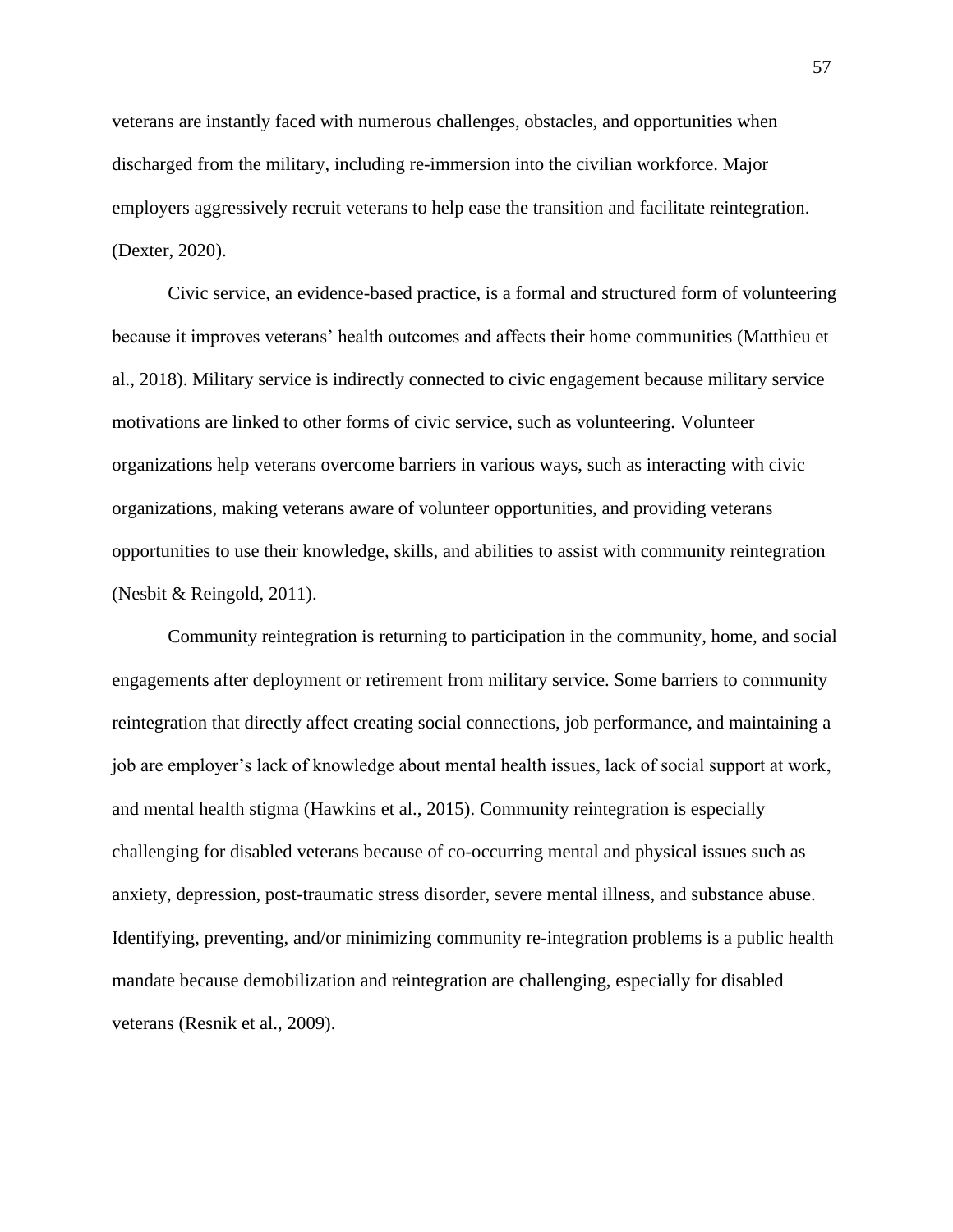#### **Motivation, Perceptions, and Values Related to Volunteering**

Veterans are motivated by the wish to build support networks and overcome transition issues. For some veterans, personal empowerment and community identification are more important (Khvoostianov & Remennick, 2017). Veterans are considered super volunteers because they have more skills, free time, and managerial/supervisory experience (Einolf & Yung, 2018). A super volunteer is an individual who volunteers at least 10 hours per week with a single organization and tends to have more skills and free time. Volunteers with relationally designed roles tend to stay with their organization and volunteer more (Alfes et al., 2015).

Veterans and their families face many challenges when separating/retiring from employment (Van Slyke & Armstrong, 2019). The first three months of separating/retiring from the military is critical because most veterans tend to have difficulty coping with chronic stressors influenced by ecological factors such as community, individual, interpersonal, and societal systems (Perkins et al., 2020). Post-deployment and/or retirement reintegration are stressful for veterans and their families. Subsequently, a dysfunctional family environment can create mental states that contribute to negative mental health outcomes, marital dissolution and divorce, intimate-partner violence, homelessness, and child abuse (Hinojosa & Hinojosa, 2011). There is no unifying definition for a successful transition for veterans returning home from a military deployment or retirement. This transition period is normally a time filled with readjustment and reintegration into civilian life, reassessment of life and goals, and reconnection with family and friends. It occurs after a deployment or during separation or retirement from the military (Matthieu et al., 2018).

Veterans, like most volunteers, tend to solve problems in one of three ways: apply context-sensitive strategies, rely on past experiences to create new strategies, or remain calm in

58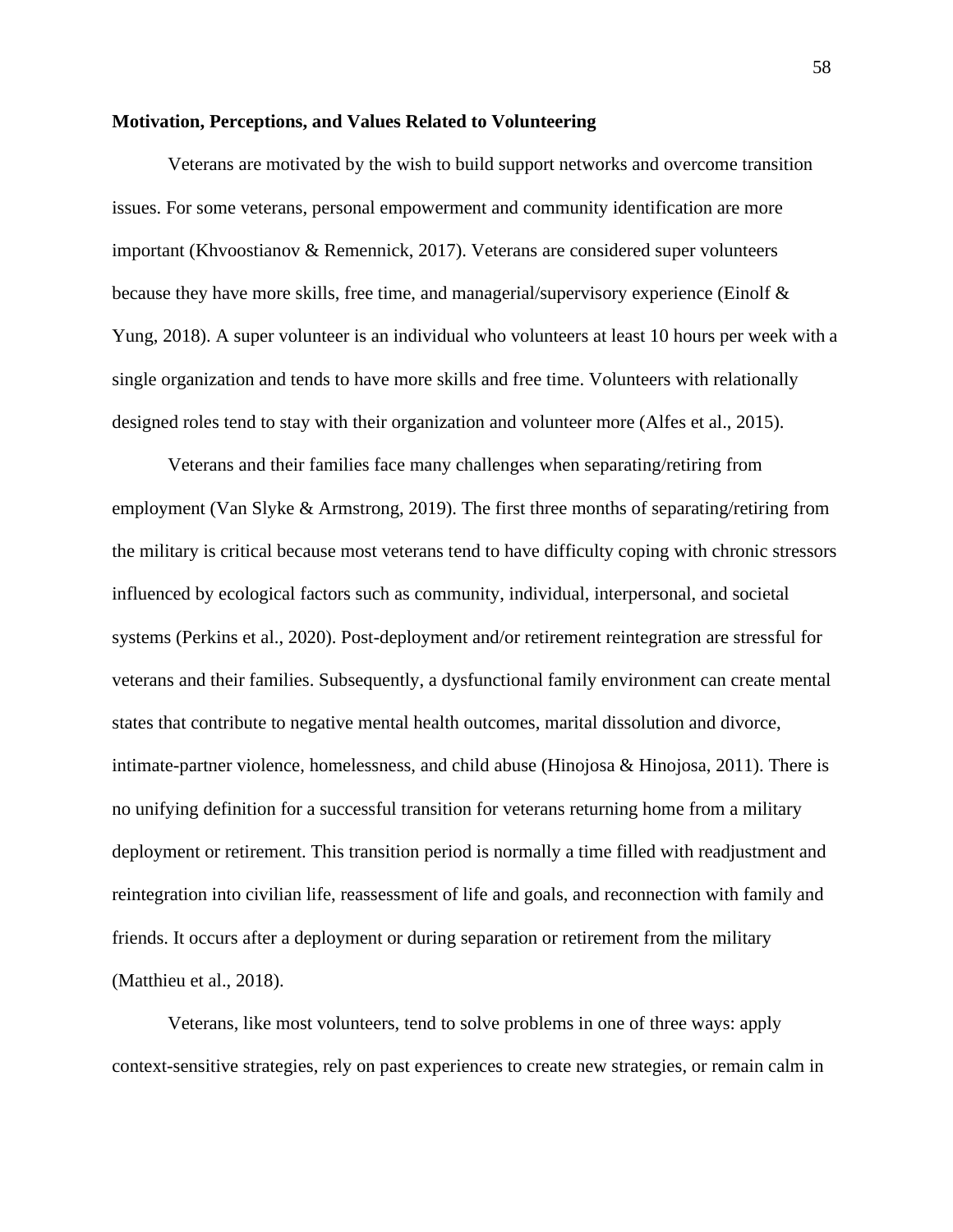stressful situations (Cheek et al., 2015). They frequently coordinate with other volunteers through various organizations to share their knowledge and experiences and support them, contributing immensely to their effective problem solving and emotional stability (Cheek et al.). **Summary**

According to the U.S. Bureau of Labor Statistics (2014), approximately 26% of adults between 55 and 64 and 24% of adults ages 65 and over actively volunteer. Volunteerism has been attributed to their active lifestyles and good health. As middle- and older-aged adults increasingly experience good health for longer periods than in earlier generations, they continue to live active lifestyles well into old. Adults will likely continue volunteering well into their old age (Cheek et al., 2015).

Volunteering is perceived as any activity involving free time to benefit others. It encompasses a myriad of activities, motivations, and organizational issues. It is either individualistic or collectivistic, and there are several variations of each that involves acts of generosity that groups initiate, inspire, and oversee (Eckstein, 2001). Most scholars believe that volunteering serves one of three purposes: sociability, self-interest, and altruism. Current research reveals that social and associational ties, religious involvement, and recruitment contacts promote volunteering (Kelemen et al., 2017). The existing research also addresses motivation, experiences, and consequences of volunteering, with motivation receiving the greatest amount of attention (O'Toole & Grey, 2016).

Volunteering is beneficial in various ways, including providing opportunities for skill and language development, involvement with social services, access to workforce experience, and exposure to cultural norms (Greenspan et al., 2018). The vitality of a society is often determined by the number of hours and individuals that volunteer (Sundeen et al., 2007). Volunteering can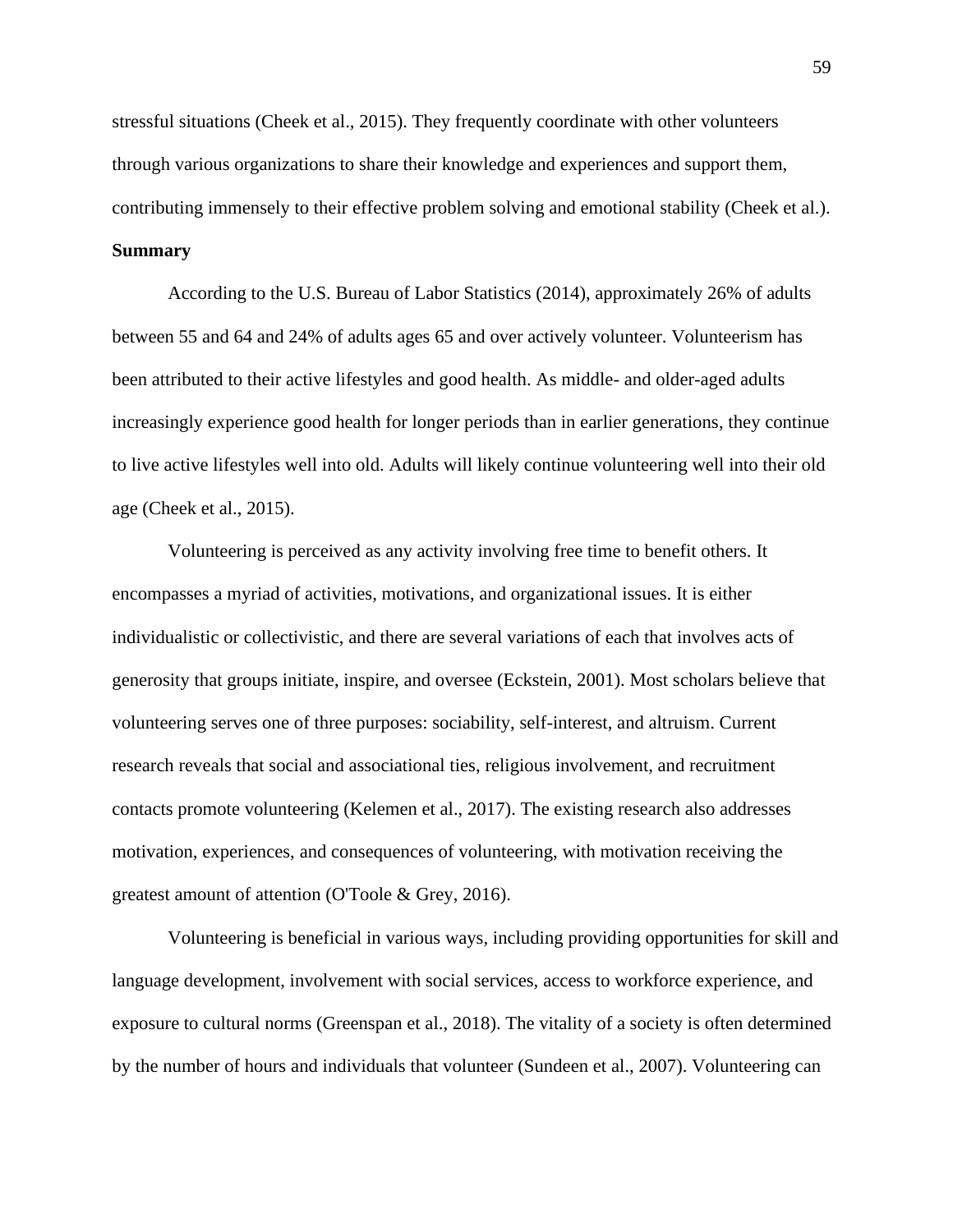serve as a means of character development for young adults. It enhances their prosocial behaviors, social responsibility, and thinking, increases happiness and resilience, and provides a sense of community belonging (Ranapurwala et al., 2016). Subsequently, volunteer organizations target them through offerings of improved conflict resolution, peer mediation, selfcontrol/regulation, and other social skills (Ranapurwala et al.).

Volunteers are considered the backbone of volunteer organizations and civil society, freely giving their time to serve others and organizations with limited resources, knowledge, and high organizational ambiguity (Haski-Leventhal & Bargal, 2008). Volunteers are an integral part of the labor force. For example, in 2005, approximately 65.4 million Americans volunteered at least 50 hours, equating to a dollar value of \$280 billion (Sundeen et al., 2007). On average, volunteers donate approximately 8.1 billion hours annually). They provide immeasurable economic and social values and play a major role in almost every aspect of life. Traditionally, volunteers have come from civic associations such as church groups, civil movements, and others. However, there has been a slow decline in volunteering since 2003, from 26.8% to 24.9%. Volunteers donate smaller amounts of their time at irregular intervals. Nonprofit organizations are forced to entertain volunteers with flexible and shorter hours (Einolf & Yung, 2018).

Researchers suggested that formal community volunteering is extremely beneficial for older adults' well-being. It is directly associated with better self-health ratings, decreased mortality, higher levels of contentment, increased life satisfaction, and lower levels of depressive symptoms and functional dependence (Greenfield  $\&$  Marks, 2004). Volunteering can replace peer support networks and some employment roles and responsibilities when veterans retire. Many veterans are willing to continue servicing beyond retirement and avoid losing purpose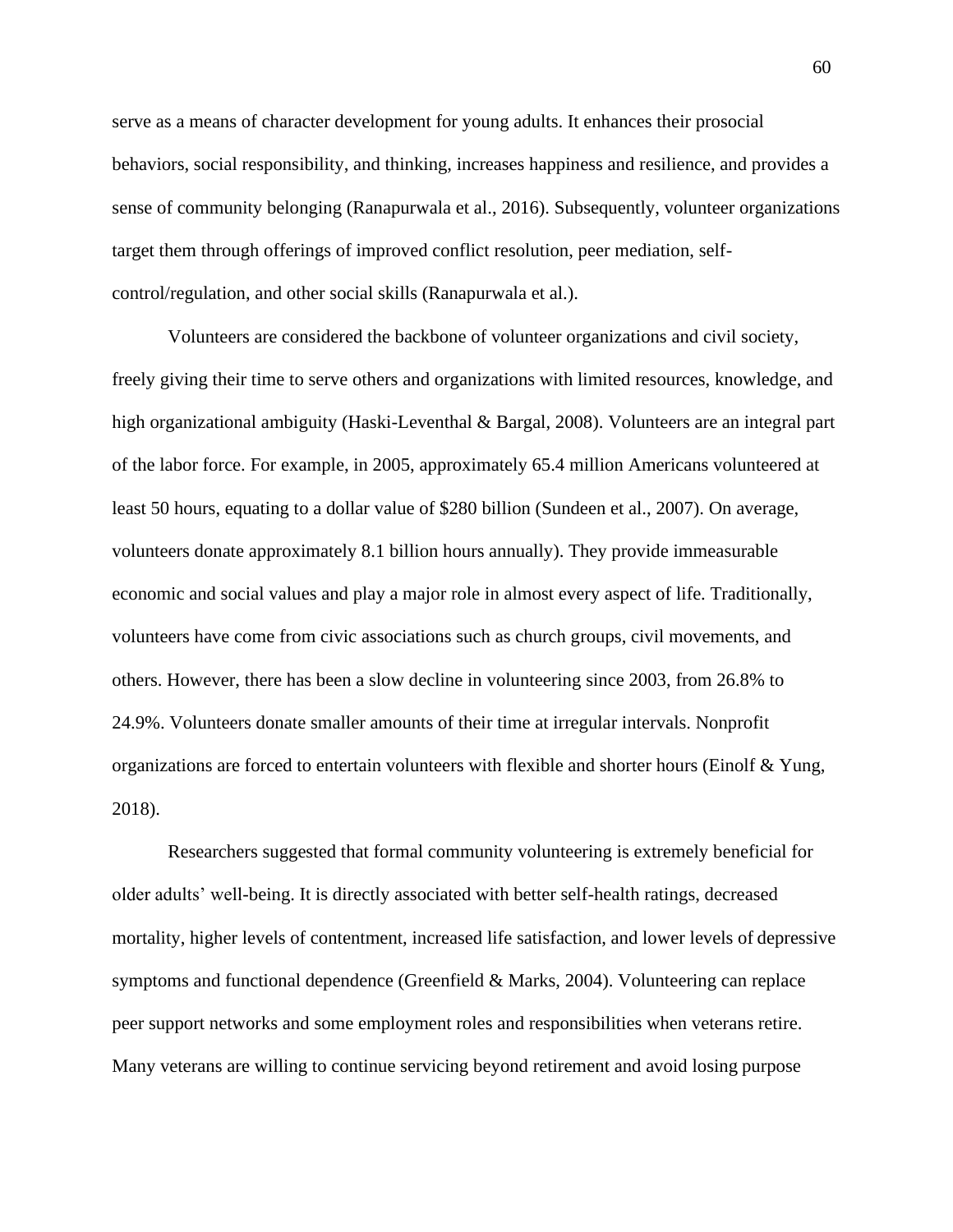(Usbeck, 2018). Reintegrating veterans is a good fit for volunteer programs. Volunteering has proven to be an invaluable re-integration tool for veterans, especially those dealing with selfcare, social functioning, productivity, physical and mental health, and community involvement (Lawrence et al., 2017). Veterans, like most volunteers, have multiple motivations such as avoidance of boredom, diversion of daily routine, gaining recognition of others, and social interaction (Metteberger & Kupper, 2019). Veterans are also motivated by the wish to build support networks and overcome transition issues.

The proliferation and intensity of volunteering are declining even among military veterans. Promoting and reliance on volunteering validates an important and urgent need. More research is required on constituting and regulating volunteerism holistically (Bedford, 2015). This study was designed to interview veteran volunteers to gain their perspectives on volunteering and learn about their motivation and values regarding volunteering. The results of this study may be used to enhance the recruitment and retention of veteran volunteers.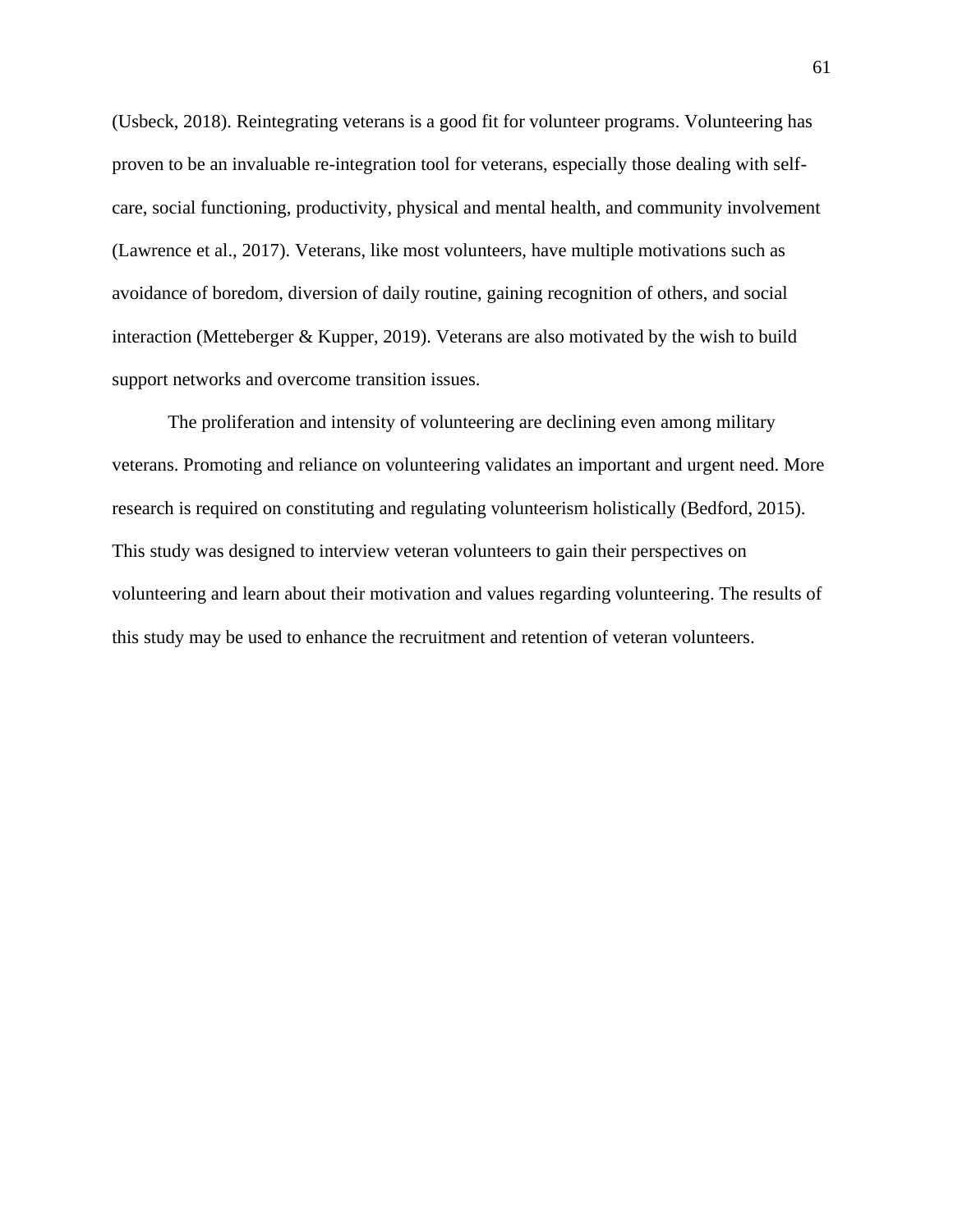### **CHAPTER THREE: METHODOLOGY**

# **Overview**

This was a phenomenological qualitative study on volunteering from veterans' perspectives. It will answer the following three questions: What are veterans' perspectives of volunteering, veterans' values, and what motivates veterans to continue volunteering? Due to COVID-19 restrictions, the study was virtual. Permission was requested from the Institution Review Board to conduct the study. Veterans (between 10 and 15) were recruited to participate. The data was collected, documented, and bracketed to better understand veterans' perspectives, values, and motivations. The study was conducted because the current volunteer rate has been the lowest since 2002. There is a gradual decline in volunteerism, including veteran volunteers (Hurst et al., 2017).

Qualitative research is an appropriate methodology because I examined a topic with limited knowledge regarding veterans' perceptions of volunteering. I wanted to know how veterans perceive volunteering, what motivates them to volunteer, and what values help sustain their volunteering. A qualitative method is designed to provide greater insight into a specific phenomenon. I chose convenient sampling due to COVID-19 restrictions to obtain a wealth of information from the participants using semi-structured interviews. It was extremely resourceful to examine the perceptions of individuals who share similar experiences to better understand volunteering (Creswell et al., 2007).

#### **Design**

The purpose of this phenomenological study was to explore veterans' perspectives on volunteerism. A phenomenological study describes the common meaning for several individuals of their lived experiences of a concept or a phenomenon, i.e., volunteering (Creswell & Poth, 2018). The study provided in-depth insight into veterans' perspectives, values, and motivation. It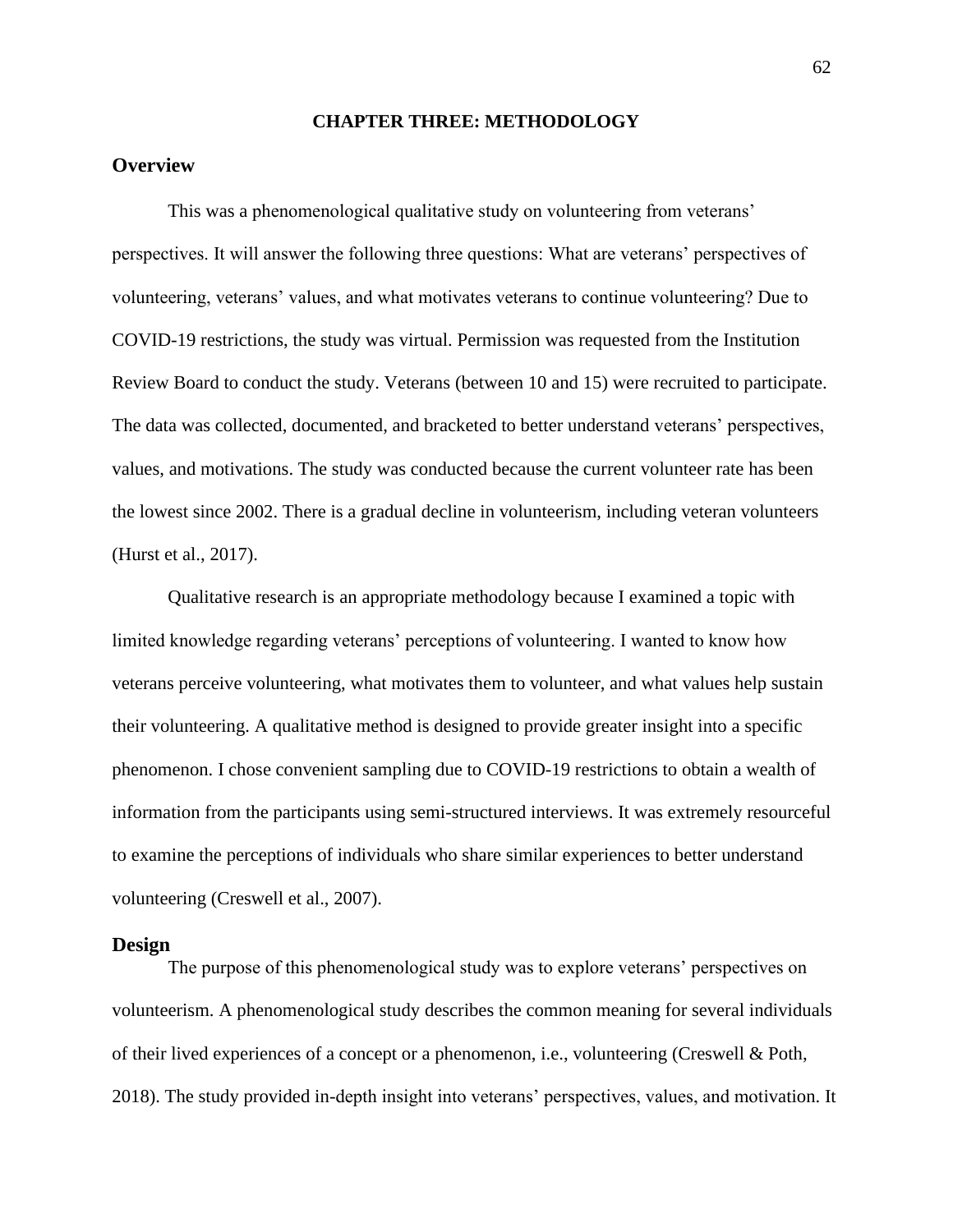offered recommendations that could lead to changes and implementations to reverse the trend and promote an increase in veteran volunteers.

My approach was to examine the phenomenon of how veterans perceive volunteering. I used the phenomenological research design because it is flexible and helps provide a deeper understanding by allowing the participants to have a voice (Hays  $\&$  Singh, 2012). The questions captured the veterans' perceptions, motivations, and values. The study examined retired veterans' experiences and perceptions of volunteering based on their motivations and values. A primary goal of phenomenology was a detailed and rich description of the perspective of individuals experiencing a specific phenomenon (Auerbach & Silverstein, 2003).

Phenomenology describes the phenomenon through individual experiences with the phenomenon. The researcher chose an area of study and interviewed individuals who have experienced the specific phenomenon. The researcher examined themes by analyzing the interviews and other qualitative design methods such as observations. The themes helped convey participants' structural (how) and textural (what) experiences. This data was combined to provide an overview of the participants' experiences concerning conditions, context, and situations (Creswell, 2007). This information may be beneficial in recruiting and retaining retired veteran volunteers. This study could contribute to the current body of knowledge related to the perceptions of veteran volunteers.

I wanted to examine the perceptions of retired veterans regarding volunteering. It is believed that military veterans' perceptions, motivations, and values are similar, but a constructivist perspective will help to validate the data (Hays & Singh, 2012). Military veterans are a unique group of individuals; it is conceivable that there are several distinctions related to the phenomenon of volunteering. Social constructivism permits examining various distinctions

63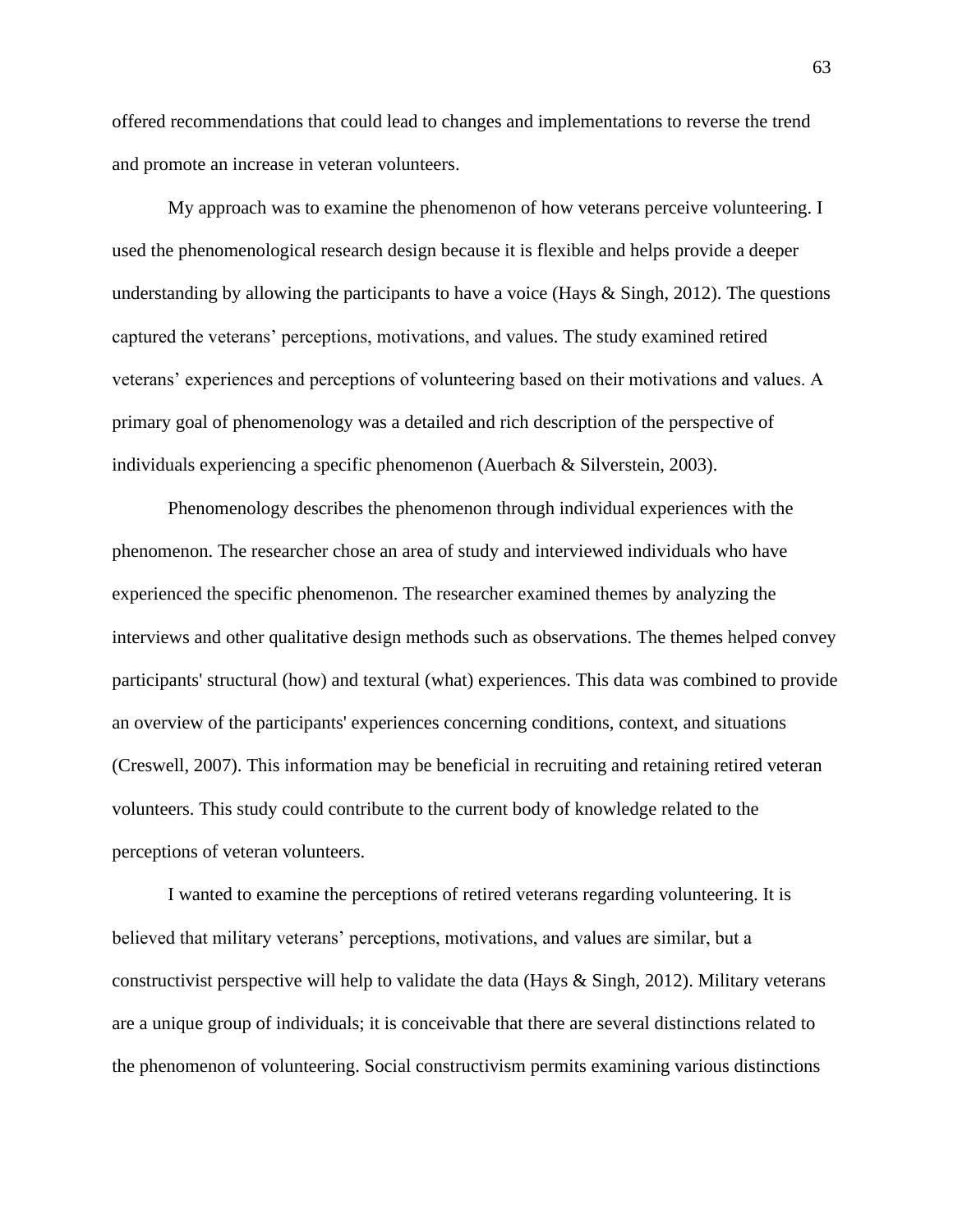or realities, enabling the researcher to work with participants to describe, comprehend, and address the research problem (Hays & Singh, 2012).

# **Research Question**

Acknowledging, recognizing, and respecting veterans as viable human resources will help create a concept or plan that brings together local, state, and voluntary organizations to sustain volunteers with limited resources (Halsall et al., 2016). The study will answer the following question:

**RQ1**: What are veterans' perspectives on volunteering?

SQ1: What values are associated with veterans volunteering?

SQ1: What motivates veterans to continue volunteering, even during difficult times? **Setting**

The study was conducted virtually. The following link was used to contact the researcher: [https://form.jotform.com/Felixalexander/MilitaryVeteranVolunteerInitiative.](https://form.jotform.com/Felixalexander/MilitaryVeteranVolunteerInitiative) A description of the research study, Participant Consent Form (Appendix B), and Interview Protocol (Appendix C) were provided to each participant. Interviews were conducted Monday through Friday between 9:00 AM and 4:00 PM EST.

#### **Participants**

Between 10 and 15 veterans were recruited. Veterans (regardless of age) must have completed one full tour of military service, received an honorable discharge from the military, and have at least one year of continuous volunteer service. Veterans can be from any of the four branches of service (Army, Navy, Air Force, or Marines). Retired National Guard veterans will also be considered. Spouses of veterans' will not be considered.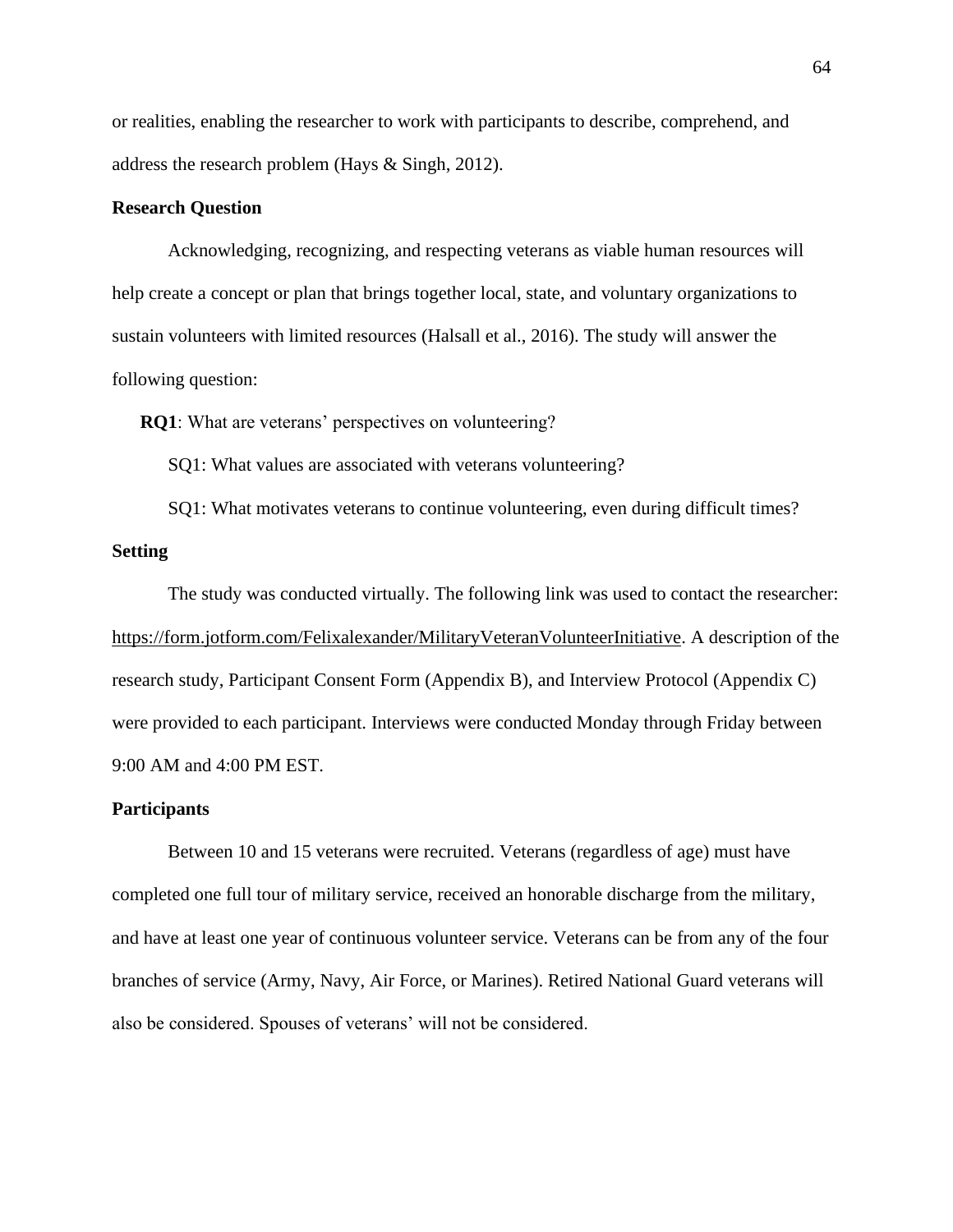### **Procedures**

Prospective participants were contacted face-to-face and on the internet using social media. A link was established to obtain participant data (Appendix D). After participant data was obtained and reviewed, participants were selected and scheduled for an initial interview. Three veterans were selected to participate in the study. Selected participants were asked to sign a consent form indicating a willingness to participate in the study.

During the interview, participants were given a detailed description of the study. The interviews lasted between 45 and 90 minutes. The interview was recorded via audio for the accuracy of documentation. Approximately three weeks later, a second interview was scheduled for each participant to review his/her transcribed report to make corrections, changes, and modifications, as necessary.

# **The Researcher's Role**

The researcher conducted and documented the research study. He sought permission from the Institutional Review Board to conduct the study. The researcher asked each participant to sign a consent form. He was interviewed twice.

The candidates' responses were documented and recorded for the interview for accuracy and clarification. Each received a written report review with the appropriate participant and was asked to validate it. The researcher included the written reports in the dissertation.

## **Data Collection**

Data for the study was informal virtual interviews via Zoom. The interviews were scheduled, and audio recorded. Interviews lasted between 45 to 90 minutes. Interviews were assigned a code for record-keeping purposes. Notes were also taken during the interview. Every effort was made to maintain a between descriptive and reflective notes. If there were unforeseen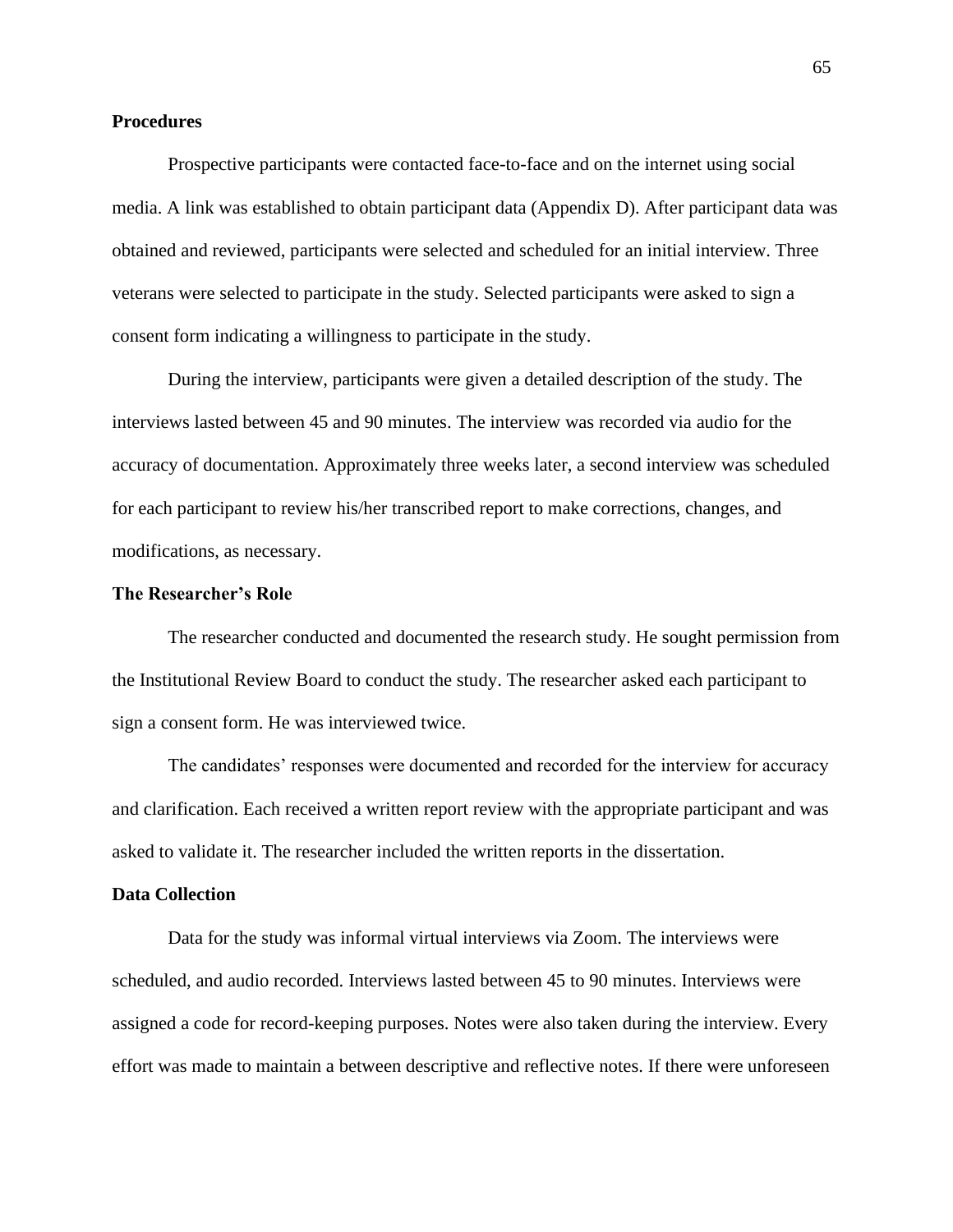circumstances, a participant was interviewed. The participant was asked to write an essay about their experiences, feelings, and perspectives regarding volunteering, with special emphasis on their motivations and values.

# **Interviews**

Each participant was informally interviewed. The interview lasted between 45 to 90 minutes. All questions were asked, recorded, and documented. There were 24 questions: 15 (perspectives), 4 (values), and 5 (motive).

# *Perspective*

- 1. What are your volunteer duties and responsibilities?
- 2. How long have you been performing volunteer services?
- 3. What do you like about your volunteer role? Why?
- 4. What, if anything, do you dislike about your volunteer role? Why?
- 5. What advice would you recommend to other veterans who are considering volunteer work? Why?
- 6. What advice would you recommend to organizations looking to recruit veteran volunteers? Why?
- 7. What about your military experience prepared you for volunteer work?
- 8. How would you describe your volunteer experience?
- 9. How do you avoid burnout?
- 10. How did you select your volunteer location?
- 11. What about your location do you enjoy? Why?
- 12. What about your location do you not enjoy? Why?
- 13. What, if anything, about your location would you change? Why?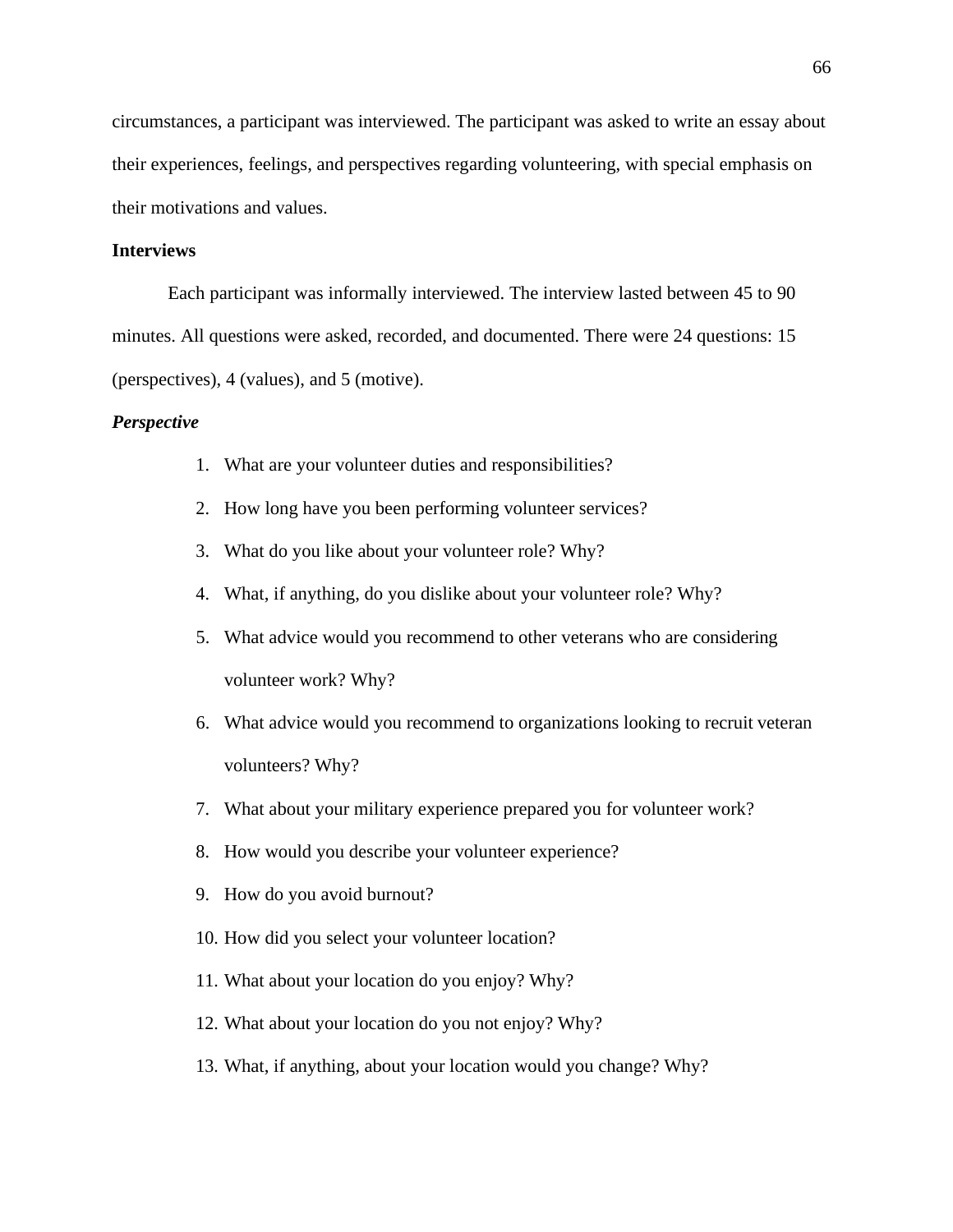- 14. What is your overall perception of volunteer work?
- 15. How do you perceive volunteer work, i.e., as a patriotic duty, a divine calling, a combination of the two, or another way? Explain your answer.

# *Values*

- 16. What contributes to your commitment and dedication to volunteering?
- 17. What will cause you to stop volunteering?
- 18. What do you look for in a volunteer organization? Why?
- 19. What do you look for in a volunteer supervisor/manager/leader? Why?

# *Motivations*

- 20. What drives or motivates you to continue volunteering when you encounter conflicts?
- 21. What is your preferred type of volunteer work?
- 22. What can you do to encourage other veterans to volunteer?
- 23. Why do you volunteer?
- 24. What motivates you to continue volunteering?

Questions one through fifteen were designed to assess veteran's perspective on volunteering. These questions were straightforward and geared towards veterans' thoughts and feelings. Questions sixteen through nineteen were seeking information about veterans' values. Questions twenty through twenty-four were asked about veterans' motivation. What drives their desire to volunteer? What keeps them going even during difficult times?

#### **Document Analysis**

The interviews were recorded to compare and validate notes taken during the initial interview. Notes were also taken during the observation. Once the data was analyzed and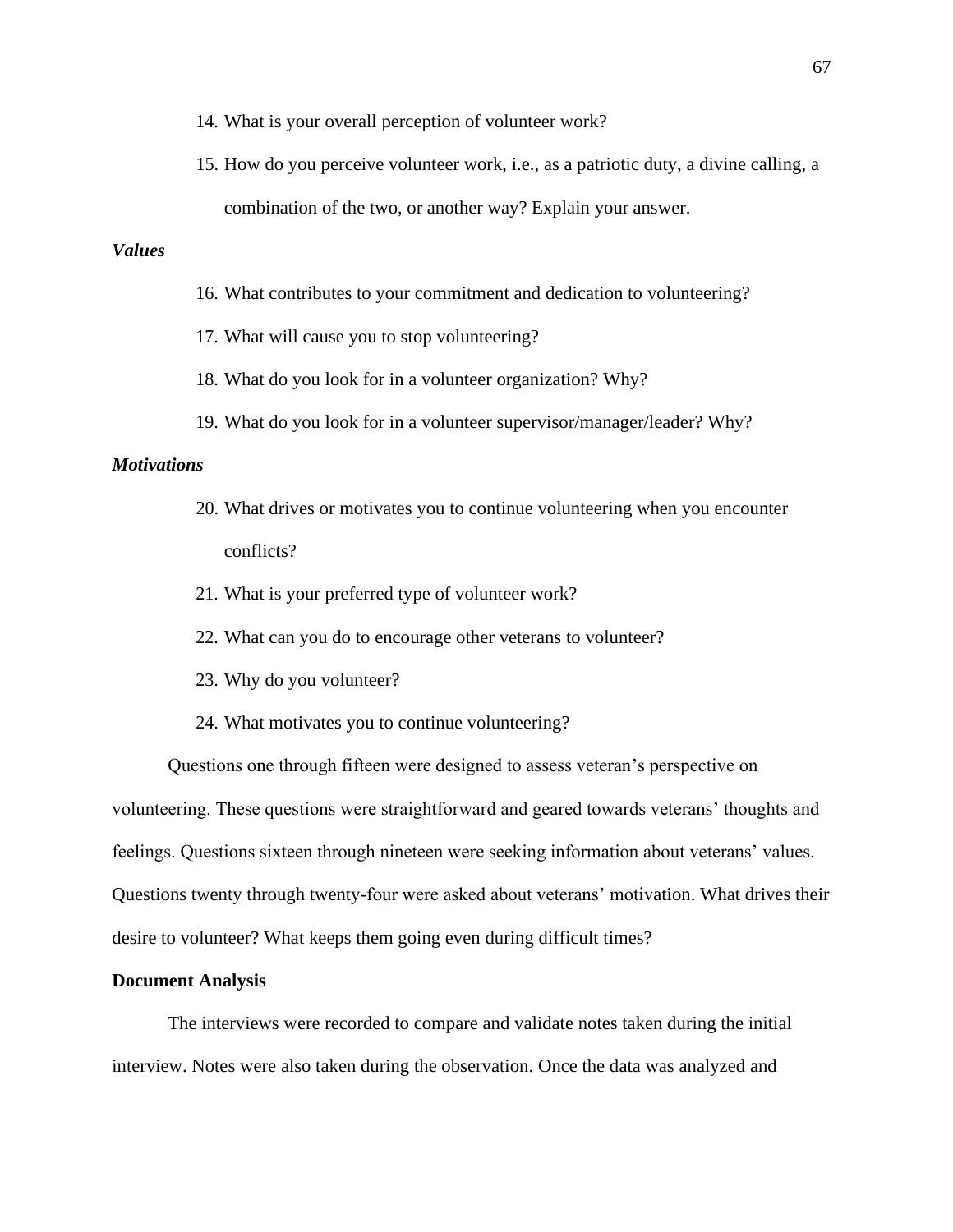compiled in a written format, the researcher asked each participant to review their information for accuracy, clarification, and validation.

#### **Data Analysis**

Data was bracketed, clustered, and delineated in units to form a theme. Each interview was summarized. The participants were asked to validate the data for accuracy and make corrections/modifications. General and unique themes were extracted to make a composite summary.

### **Trustworthiness**

The data was consciously bracketed to better understand veterans' perspectives, values, and motivations. The goal was to accurately convey their perspectives. The audio recordings were reviewed to summarize the interview and write the report. Each participant was asked to review their written report for accuracy, correctness, and validation. They were provided a copy of the report if requested.

### **Credibility**

Each participant was asked the same questions. The interviews were recorded, and answers were documented. The interviews were summarized, and a transcript was written. The participant reviewed their transcript to check for accuracy and validate the report.

### **Dependability and Confirmability**

Greenfield and Marks (2004) believed community volunteering benefits seniors' overall well-being. Other research studies affirmed that volunteering is associated with better self-health ratings, decreased mortality, higher levels of contentment, increased life satisfaction, and lower functional dependence and depressive symptoms. Cheek et al. (2015) stated that volunteers apply strategies in a context manner, draw on their experiences to create strategies, and maintain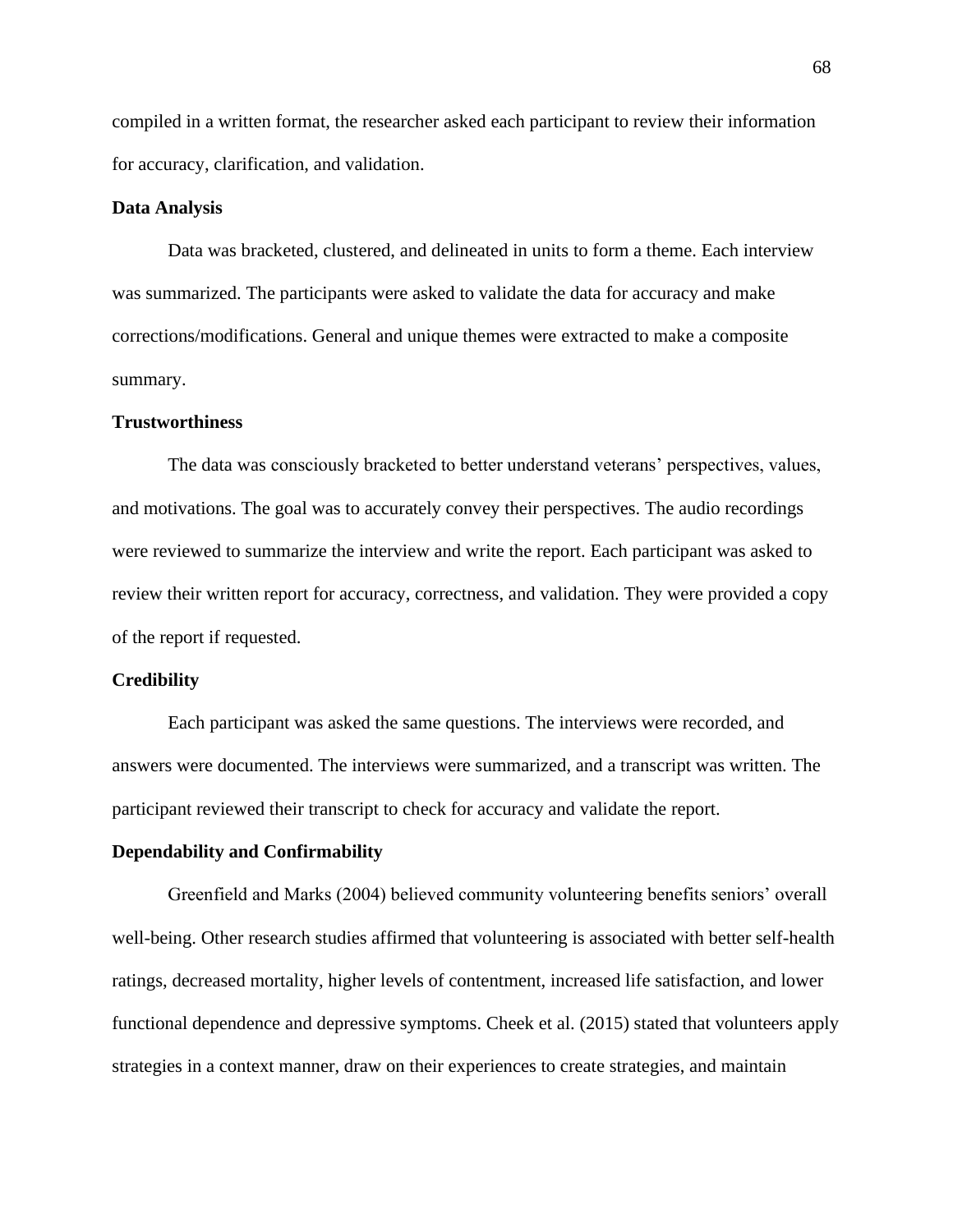emotional stability during difficult and stressful situations. These methods are comparable to those used in day-to-day problem solving and are unique in how they are applied to volunteering.

## **Transferability**

The data collected during the initial interview was documented and recorded. Notes were also taken during the interview. The data was transcribed and validated by each participant prior to being submitted in the final document.

### **Ethical Considerations**

The study was conducted virtually due to COVID-19 restrictions. Fictitious names were assigned to the participants to ensure confidentiality. The interviews lasted between 45-90 minutes. The data collected was safeguarded and controlled (i.e., stored in a locked container).

# **Limitations**

All interviews took place virtually due to COVID-19 restrictions. Interview timeslots (date and time) were pre-arranged. Participants were given a link to choose an interview timeslot. Interviews were audio-recorded for the accuracy of documentation.

### **Summary**

A phenomenological qualitative study was conducted on volunteering from a veteran's perspective. The study had three questions: What are veterans' perspectives on volunteering, their values, and what motivates them to continue volunteering? The researcher recruited between 10-and 15 veterans who have retired from the military and had at least one year of continuous volunteer service.

The interviews were audio-recorded; notes were taken during the initial interview, and observations were documented. Collected data was analyzed, bracketed, and consolidated in a written document. The data was validated by the participants to ensure trustworthiness, i.e.,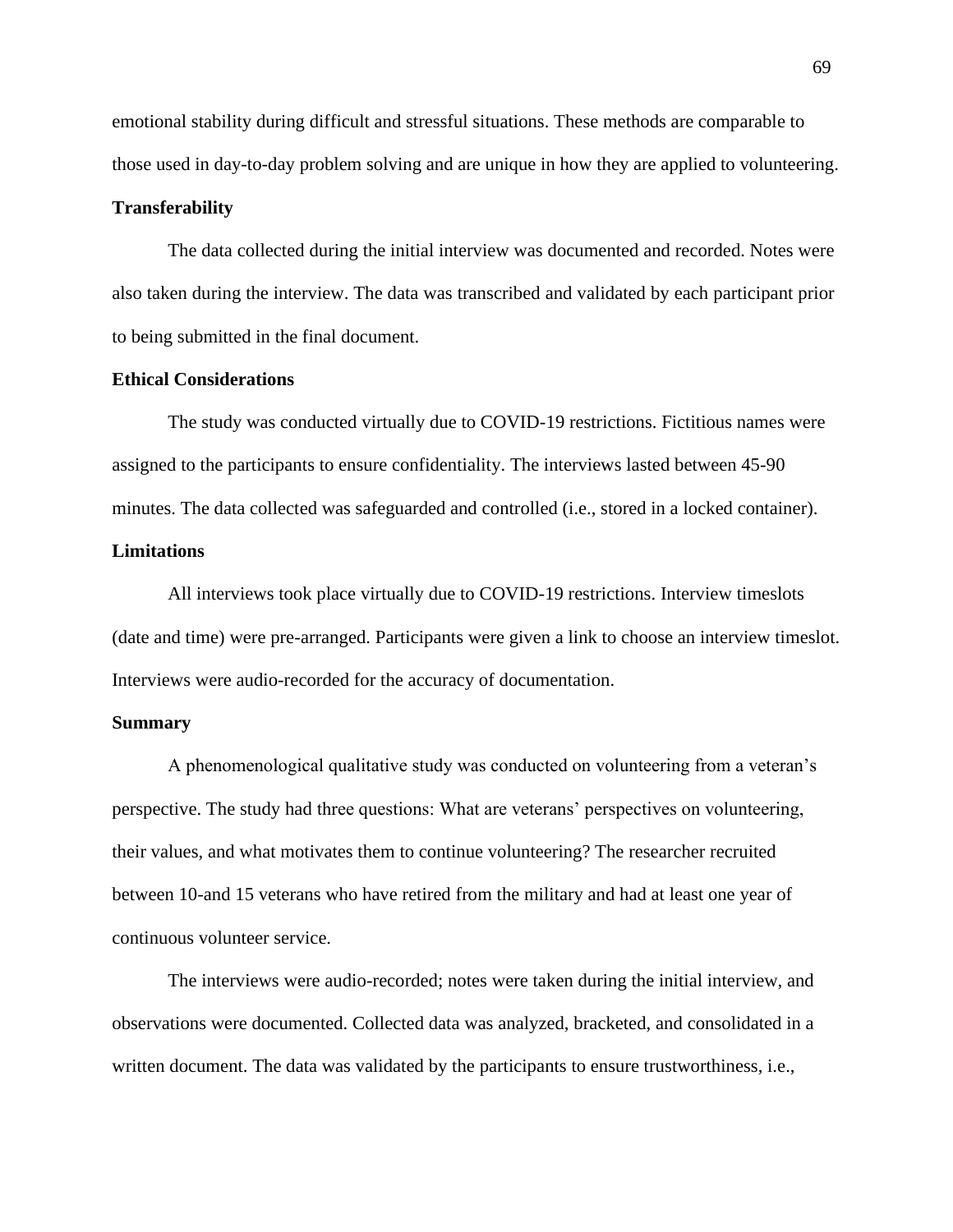credibility, dependability and conformability, and transferability. Ethical guidelines were followed.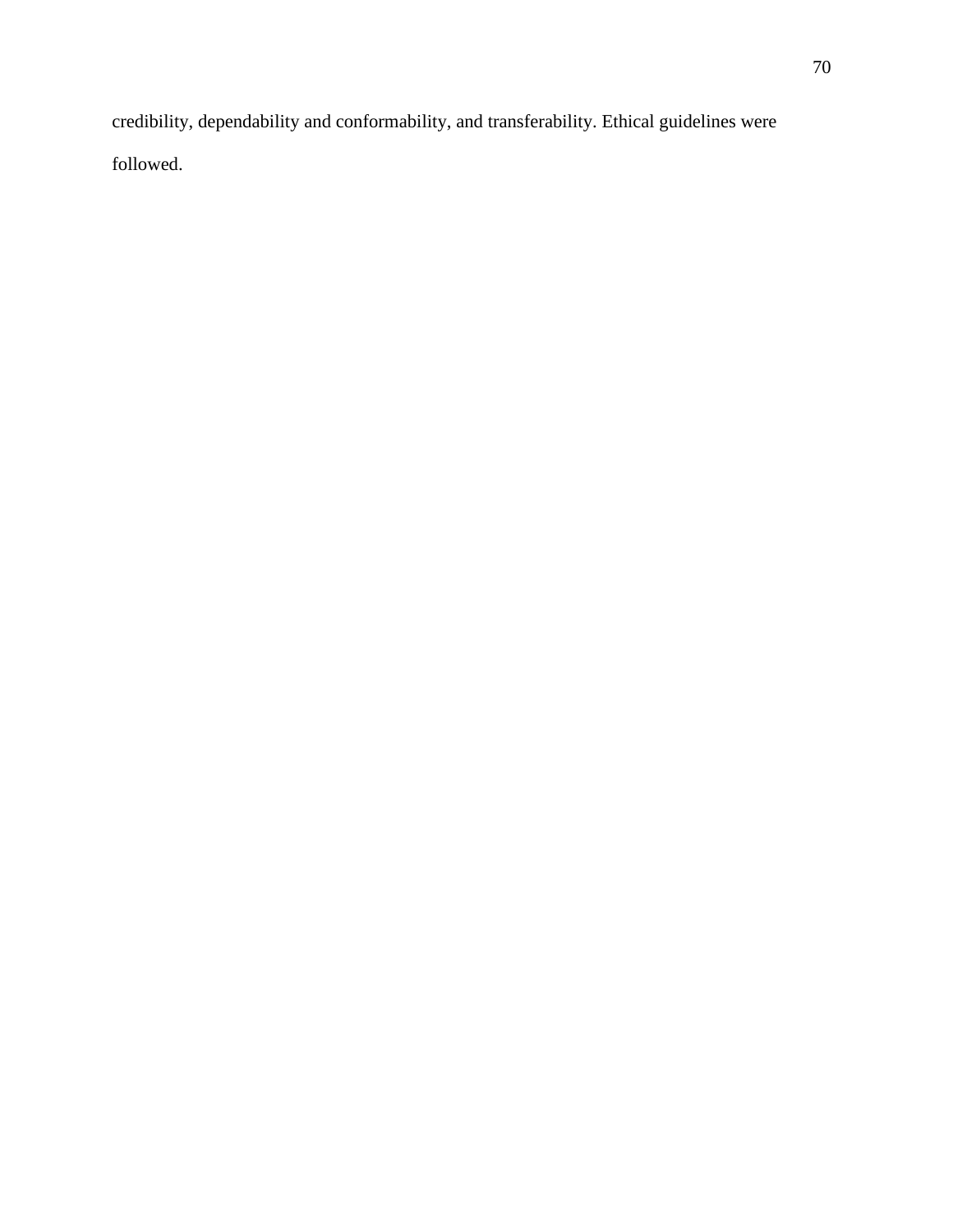#### **CHAPTER FOUR: FINDINGS**

### **Overview**

Since 2002, there has been and continues to be a gradual decline in volunteerism, including veteran volunteers (Hurst et al., 2017). Since volunteering is an integral part of American society, it is essential to know why and address the decline. This phenomenological qualitative study was designed to understand and describe veterans' perspectives of volunteering, including their values, motivation, and answer the following question:

RQ1: What are veterans' perspectives on volunteering?

SQ1: What do veterans value regarding volunteering?

SQ2: What drives and/or motivates veterans to volunteer?

One of the goals of the study was to understand why there has been a decline in veteran volunteering and determine what could be done to reverse the trend. Volunteer participants were interviewed, audio-recorded, and data was collected. The data was examined, and codes and themes were created to describe the phenomenon of volunteering from veterans' perspectives.

This chapter begins with a demographic overview of the volunteer participants, a data collection summary, and a data analysis. It also includes a copy of the individual transcripts, the study results, and a brief data analysis conclusion. The themes and sub-themes are presented in detail, including charts and graphs.

#### **Demographic Overview**

I wanted the study to represent the military demographics for gender and race/ethnicity. I posted an email on LinkedIn requesting individuals to participate in my research and used snowball and purposive sampling to identify perspective participants. However, I only received a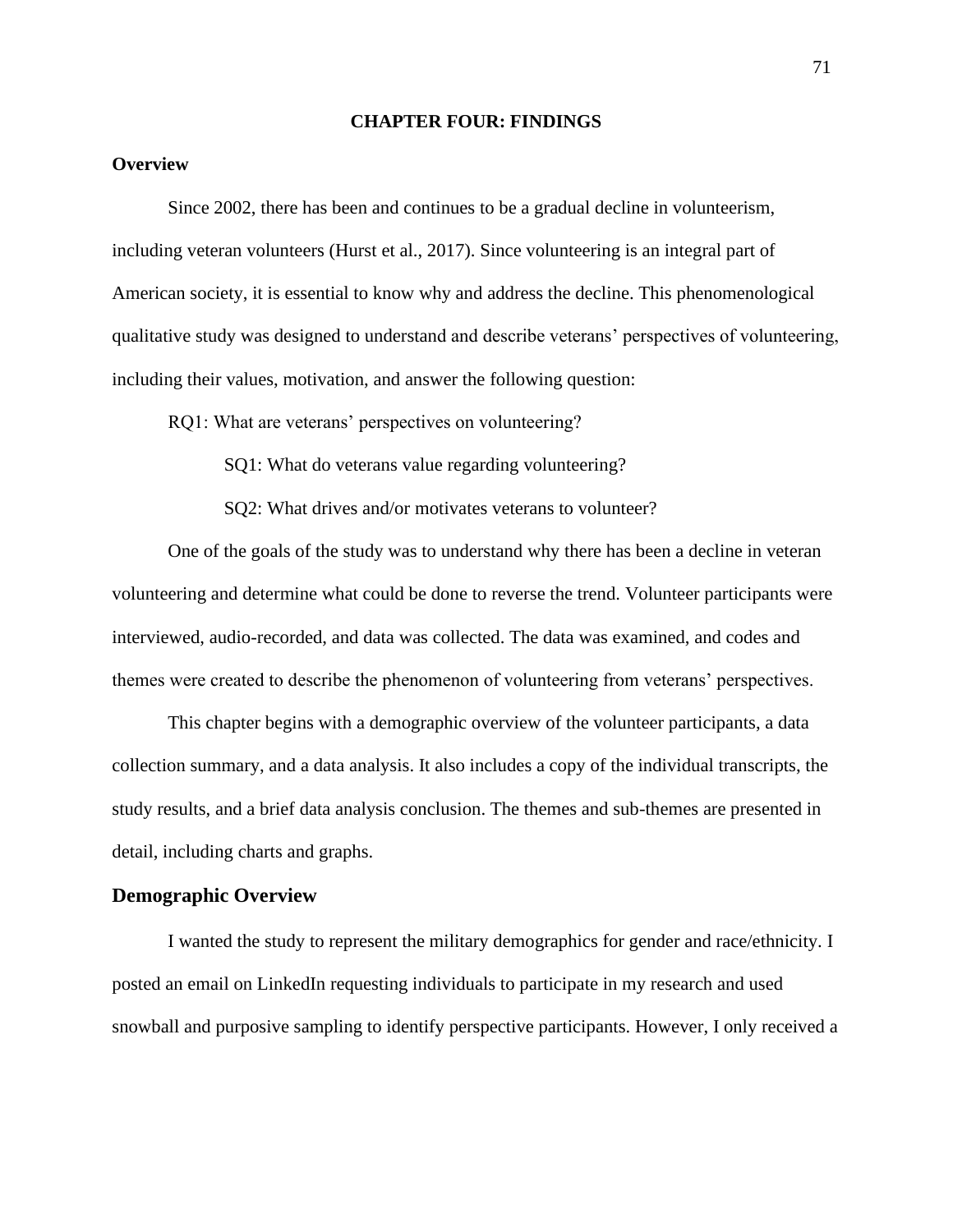total of 13 prospective participants. After reviewing the demographics, I chose 10; three did not have one year of volunteer service.

I interviewed ten participants: six men and four women (Table 1). These included three white, six Black, and one Latino (Table 2). One participant fell in the 30-39 age range, two in the 40-49 age range, three in the 50-59 age range, and four in the 60+ age range (Table 3). Two participants served between five and 10 years. One participant served between 11 and 15 years, and seven served 20+ years (Table 4).

# **Table 1**

**Gender**

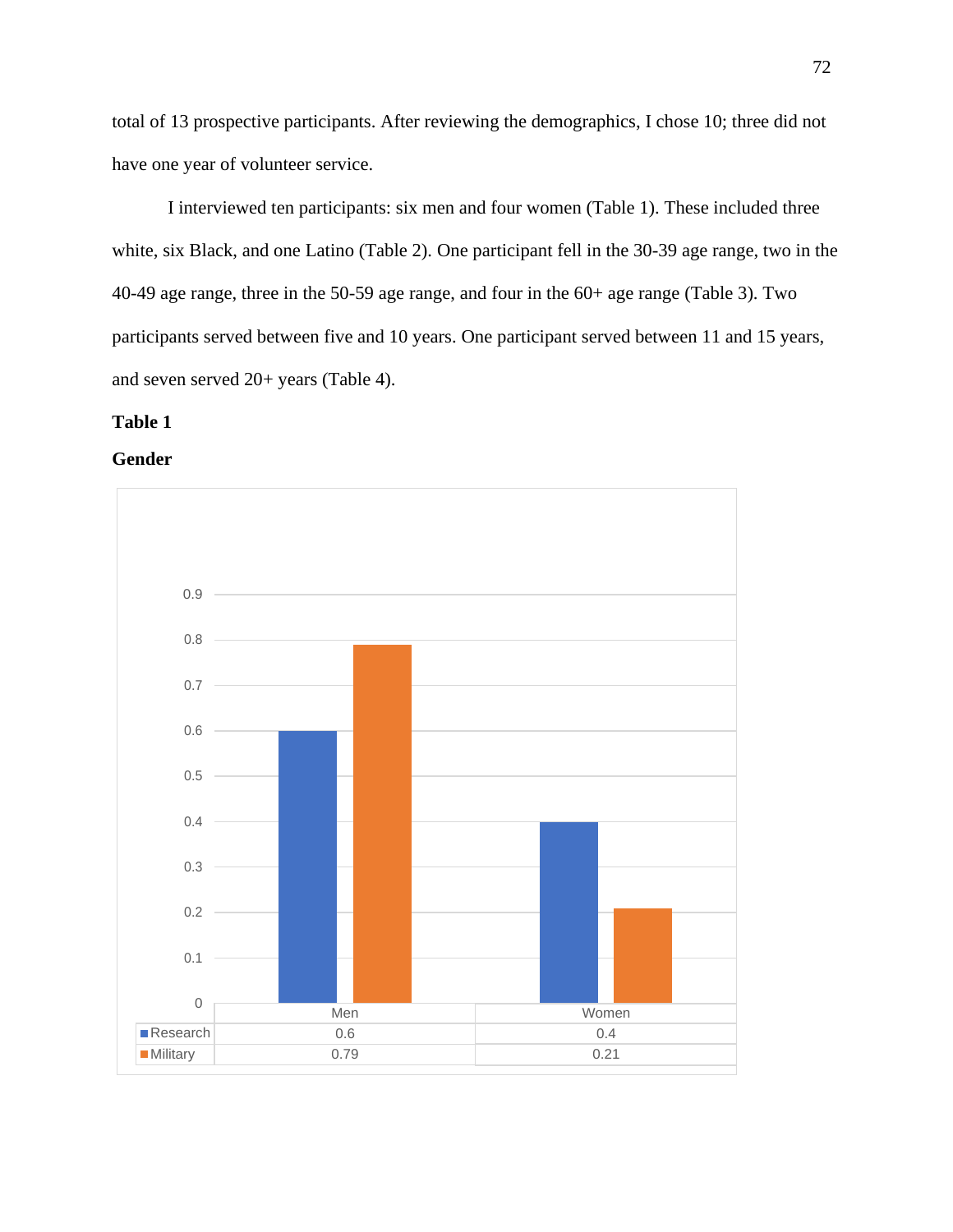# **Table 2**

# **Race/Ethnicity**

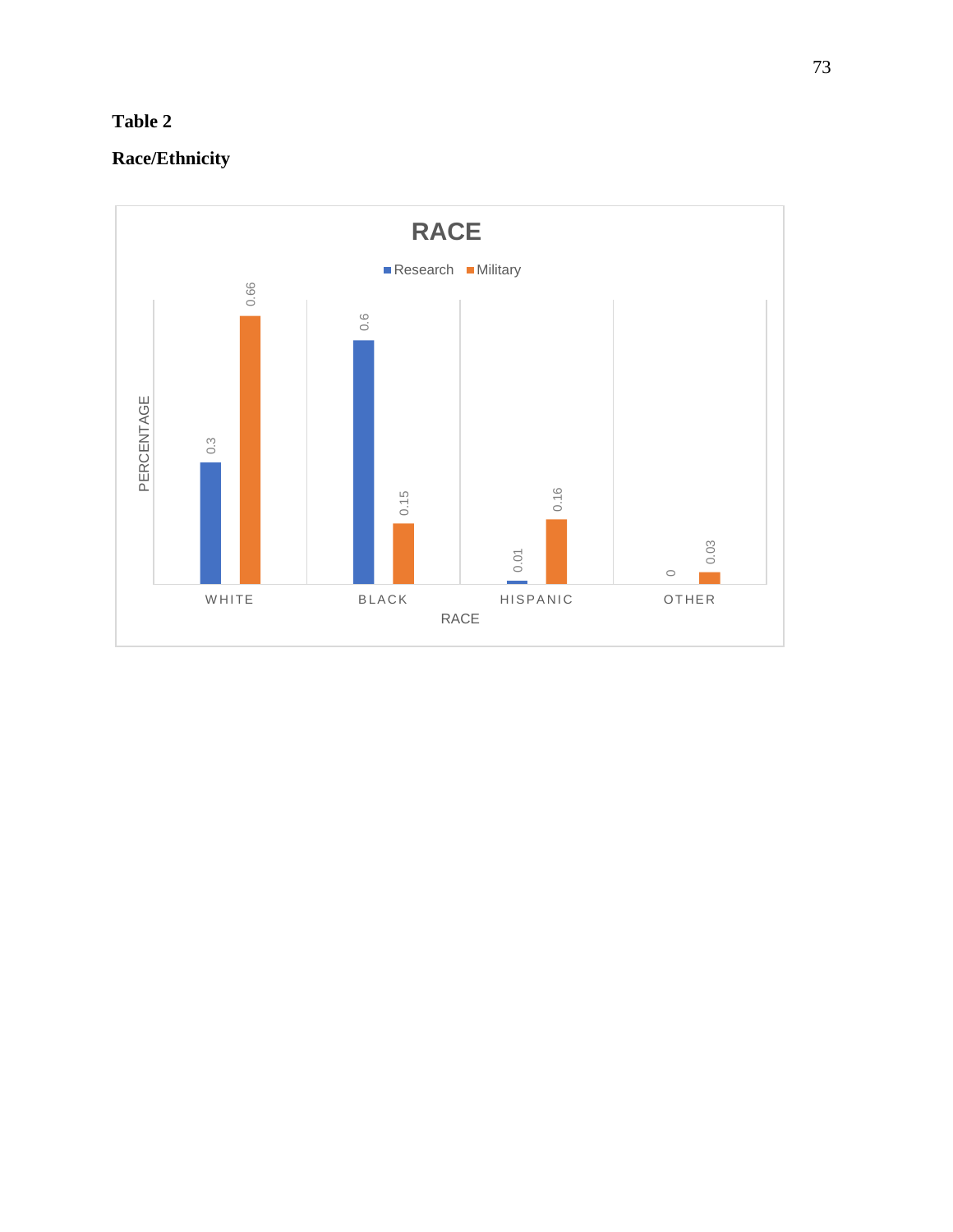## **Table 3**

# **Age Range**



## **Table 4**

# **Years in Service**

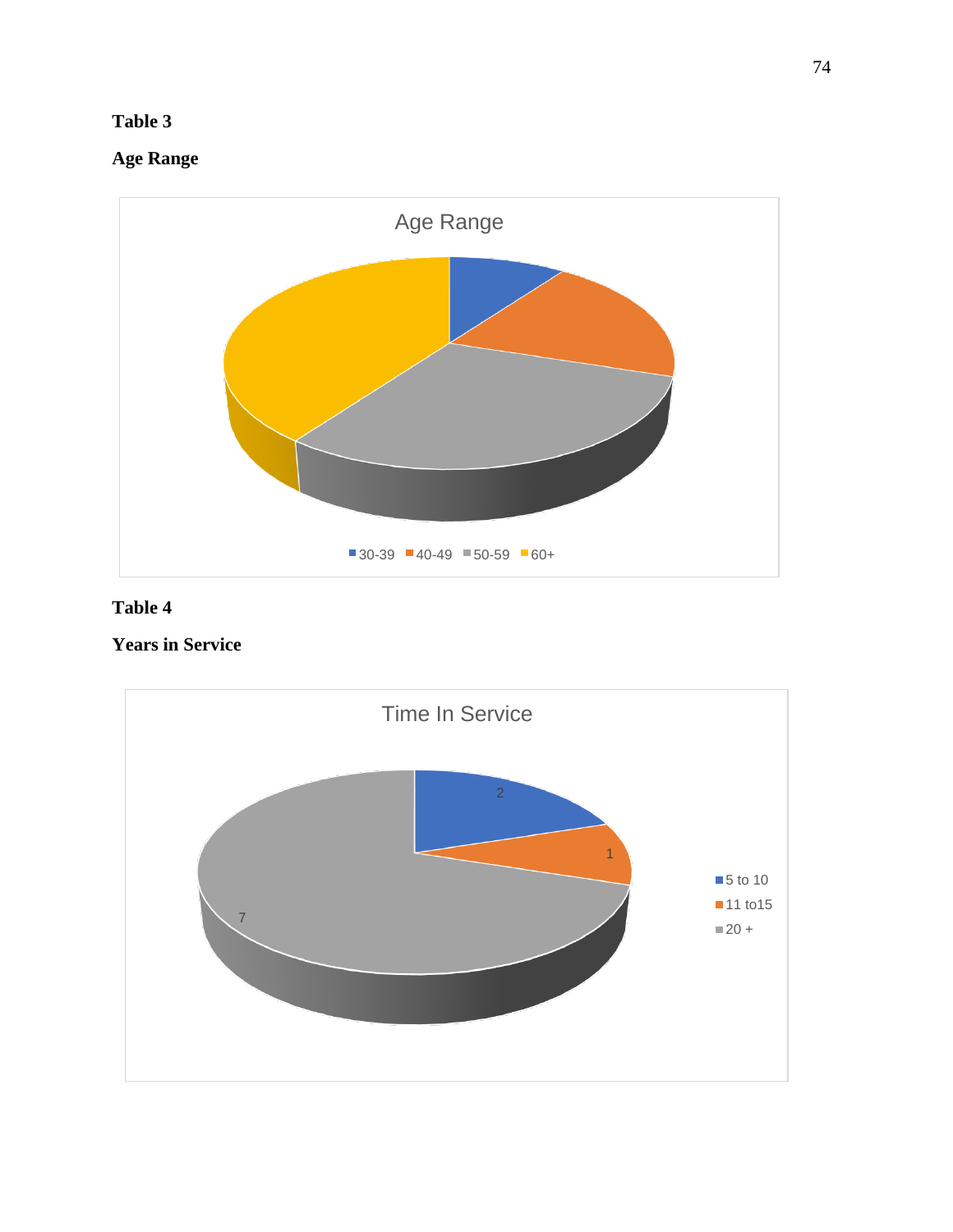## **Data Collection**

I collaborated with the chosen participants, sent each participant a consent form, and received a signed form before scheduling the interview via Zoom. Before proceeding with the interview, I provided an overview and purpose of the research project and reminded each participant that the interview would be audio-recorded. I proceeded with the interview, asking the following questions:

### *Perspective*

- 1. What are your volunteer duties and responsibilities?
- 2. How long have you been performing volunteer services?
- 3. What do you like about your volunteer role? Why?
- 4. What, if anything, do you dislike about your volunteer role? Why?

5. What advice would you recommend to other veterans who are considering volunteer work? Why?

6. What advice would you recommend to organizations looking to recruit veteran volunteers? Why?

- 7. What about your military experience prepared you for volunteer work?
- 8. How would you describe your volunteer experience?
- 9. How do you avoid burnout?
- 10. How did you select your volunteer location?
- 11. What about your location do you enjoy? Why?
- 12. What about your location do you not enjoy? Why?
- 13. What, if anything, about your location would you change? Why?
- 14. What is your overall perception of volunteer work?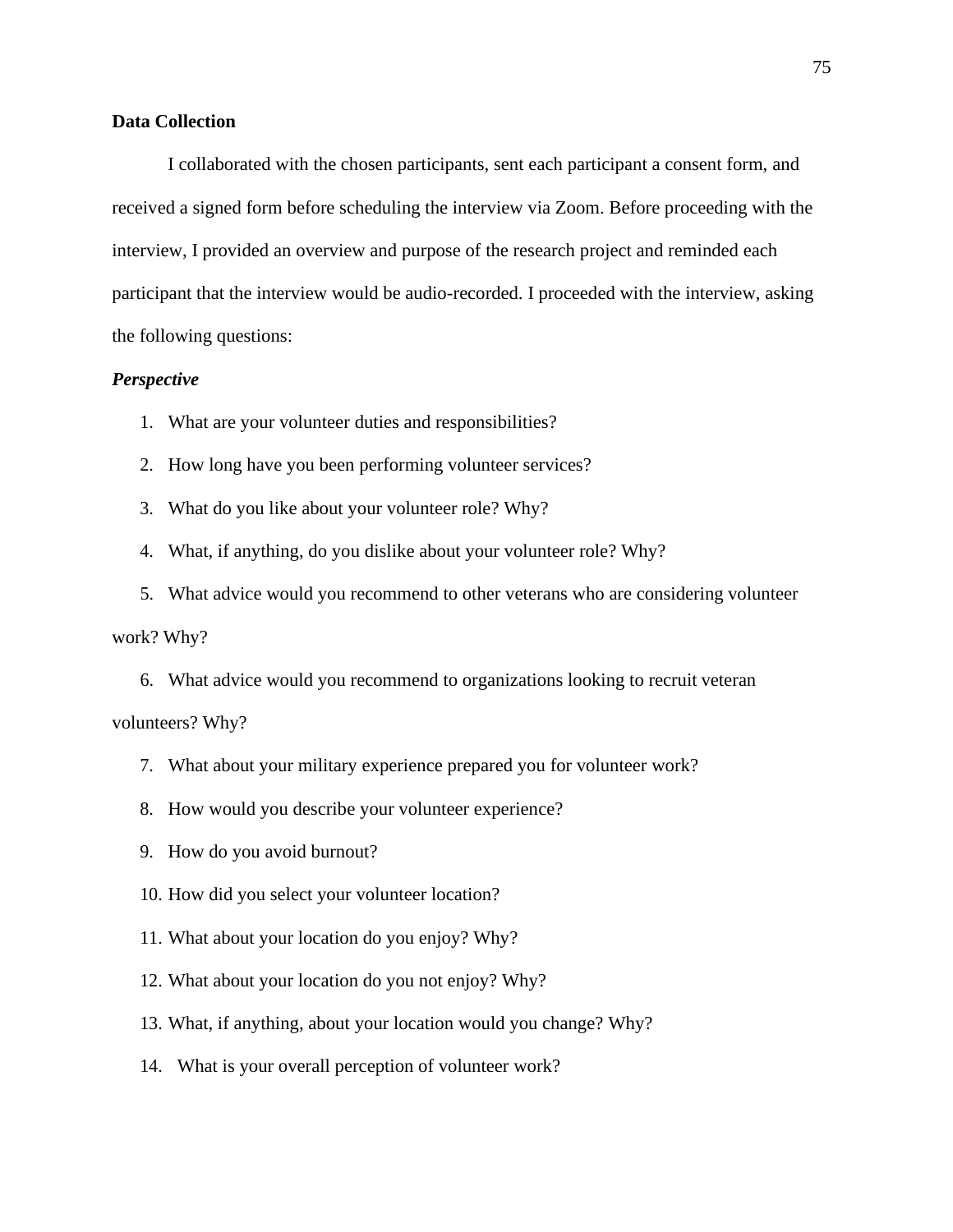15. How do you perceive volunteer work (i.e., a patriotic duty, a divine calling, a combination of the two, or another way)? Explain your answer.

## *Values*

16. What contributes to your commitment and dedication to volunteering?

- 17. What will cause you to stop volunteering?
- 18. What do you look for in a volunteer organization? Why?
- 19. What do you look for in a volunteer supervisor/manager/leader? Why?

#### *Motivations*

- 20. What drives or motivates you to continue volunteering when you encounter conflicts?
- 21. What is your preferred type of volunteer work?
- 22. What can you do to encourage other veterans to volunteer?
- 23. Why do you volunteer?
- 24. What motivates you to continue volunteering

I actively listened to and engaged with the participants to capture the essence of their volunteer experiences, feelings, and perspectives, with special emphasis on their values and motivation. I probed and asked follow-up questions to seek understanding and gain clarity of their responses.

#### **Data Analysis Process**

The interviews were audio-recorded and uploaded to a secure drive. The recordings were used to create transcripts in conjunction with the notes taken during the interview. I gave a biblical name to each participant to protect his/her identity and maintain confidentiality. The individual transcript was emailed to the specified participant for accuracy and validation and emailed back to me with corrections if any.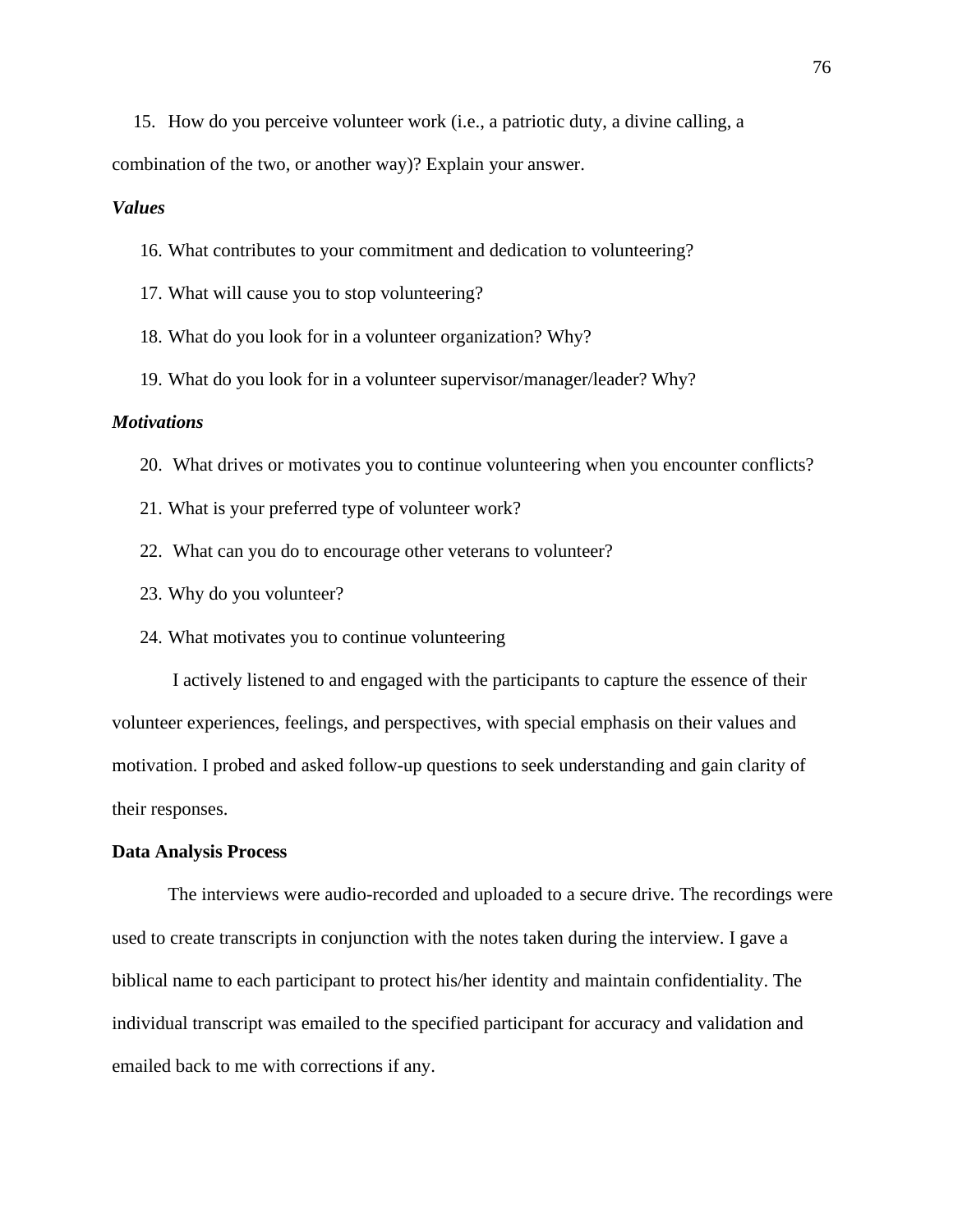I reviewed each transcript and analyzed and compiled the raw data. I bracketed the data based on three themes: professional, personal, and love. I further broke down the three themes into sub-themes (Table 5).

## **Table 5**

## **Data Analysis**

| <b>Professional</b> | Recruitment                 | Veterans recruit veterans                            |
|---------------------|-----------------------------|------------------------------------------------------|
|                     | Military Experience         | Educated, trained and equipped with essential skills |
|                     | Intangible                  | Inner peace, happiness, joy, rich and rewarding      |
|                     | Self-care                   | Balance, flexible, learn to say no                   |
|                     | <b>Organizational Focus</b> | Misleading, deceptive, mission focus, not the need   |
| <b>Personal</b>     | Passion                     | Personal fulfillment, self-gratification             |
|                     | Family values               | Taught the significance of volunteering              |
|                     | Calling/duty                | Integral part of self, duty to serve                 |
| Love                | Love of God                 | Expression of love                                   |
|                     | Love of people              | Labor of love                                        |
|                     |                             |                                                      |

The themes pertained to the interview questions and captured the participant's descriptions of their volunteer experiences. The sub-themes are related to how the participants expressed themselves during the interview. Pertinent individual statements from each interview were noted and used to delineate specific concepts and views. I also developed a process, and common statements from each interview were captured and used to substantiate the subthemes/categories.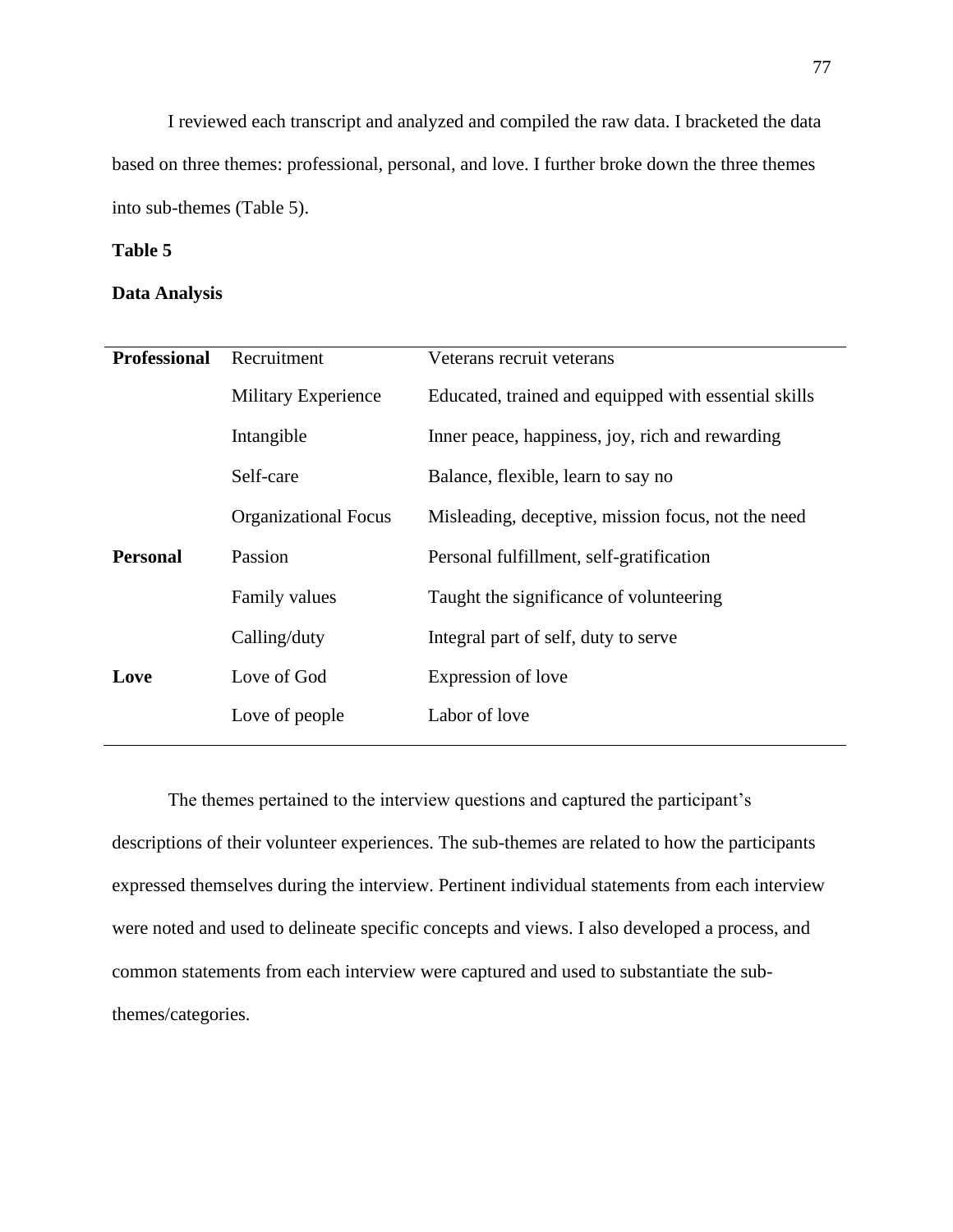#### **Individual Participants**

This section consists of the individual transcript of each participant to provide an informative description, which is an essential component of qualitative research. Again, I gave each participant a biblical name to protect their identity and maintain confidentiality. The participants agreed with this process.

### **Elizabeth**

Elizabeth was a master sergeant in the Army. She served for 21 years and worked in accounting. Elizabeth is a United Way volunteer. She works specifically with the Community Impact Review Panel Board. Her duties include reviewing 501-C3 NPO's funding requests. Her inputs help to determine whether the organization's request is approved. She finds her duties and responsibilities to be both enjoyable and rewarding. It allows her to see how 501-C3 organizations positively impact her local community.

Elizabeth said, "I pay close attention to minority representation on the Board of Directors, 'specially if the organization is first serving minorities. If there's a difference, no minority representation for an organization that services primarily minorities, I note and bring it to the attention of the Board of Directors and the United Way."

This could have an adverse effect on the organization receiving funding from the United Way. She has not had any problems with little to any minority representation.

Elizabeth was pleased to report that the 501-C3 organizations she has reviewed have been well organized and professionally managed. She was very impressed. Another veteran was so impressed with the overall function of the United Way that he encouraged her to get involved. Veterans recruiting veterans is one of the United Way's primary means to recruit veterans. Veterans have a bond, a brother/sisterhood, in which they encourage, respect, and support one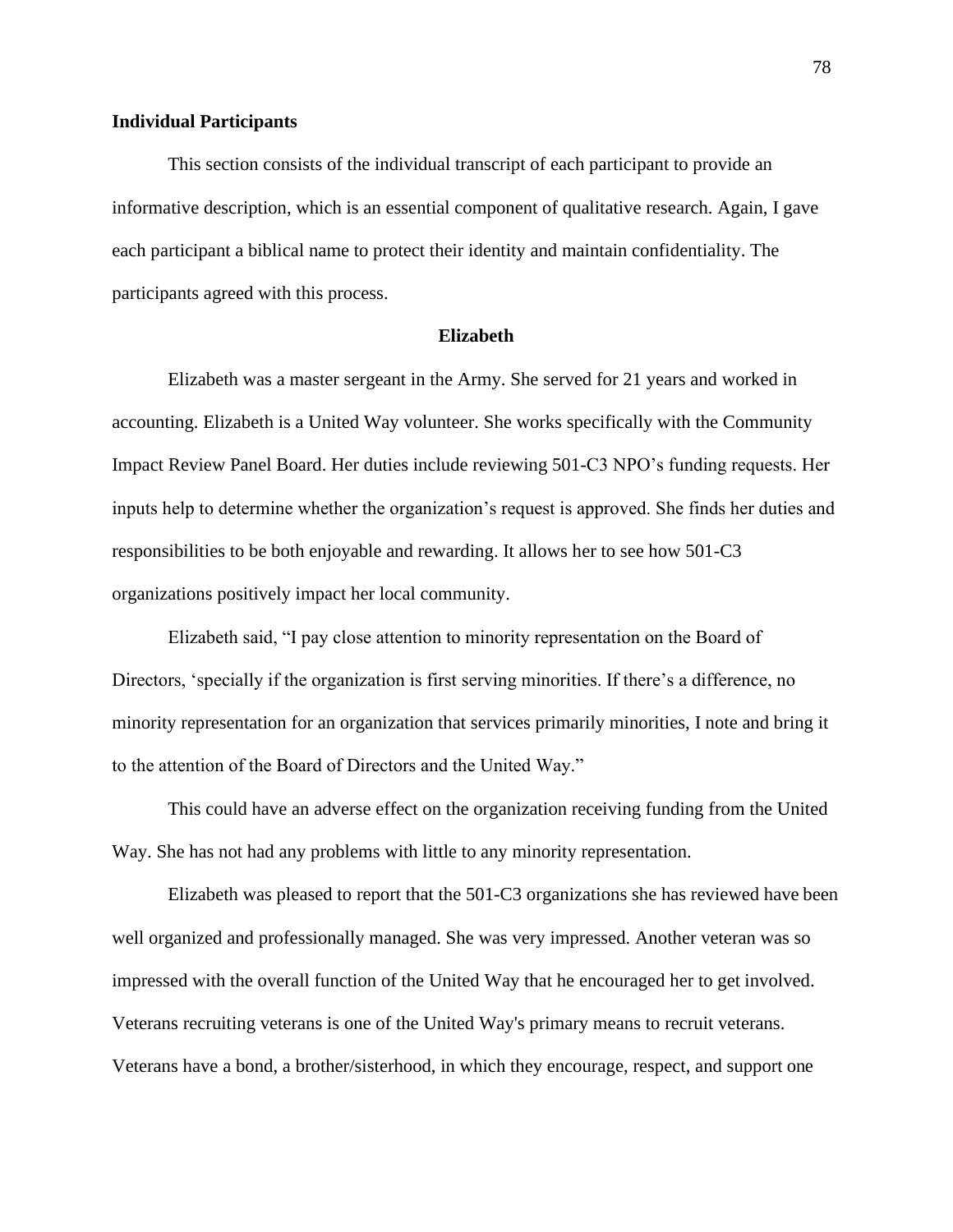another. Elizabeth also believes that her military training and experience equipped her for the position with the United Way. Elizabeth served in numerous administrative and leadership roles, where she was required to make sound final decisions. Her position with United Way is an extension of her former military duties.

As previously stated, Elizabeth was recruited by another veteran. She did not choose her location. However, she did choose her position in the organization. She specifically chose to work with children and battered women.

She said, "I can personally identify with children and battered women. I have three daughters and always wanted to make sure they were properly treated and cared for, for them to maintain their innocence. Secondly, I understand the challenges battered women face, especially in abusive relationships. I wanted to advocate for children and battered women who either couldn't or didn't know how to do it themselves."

Elizabeth finds serving as a volunteer to be extremely fulfilling. She enjoys working with and helping individuals in the local community. She does not find volunteering to be challenging or overwhelming. She believes that everyone should volunteer once for at least six months to one year.

"It is a wonder way to give back to the community," Elizabeth said. "It has taught me a lot about myself. I enjoy helping others. There is a sense of self-gratification when I freely help others by volunteering my time, talent, and sometimes treasure."

Elizabeth is not concerned about burnout because she has developed an excellent selfcare program. She paces herself, eats well, gets plenty of rest, and goes to the fitness center at least three times a week. She believes in and consistently practices self-care.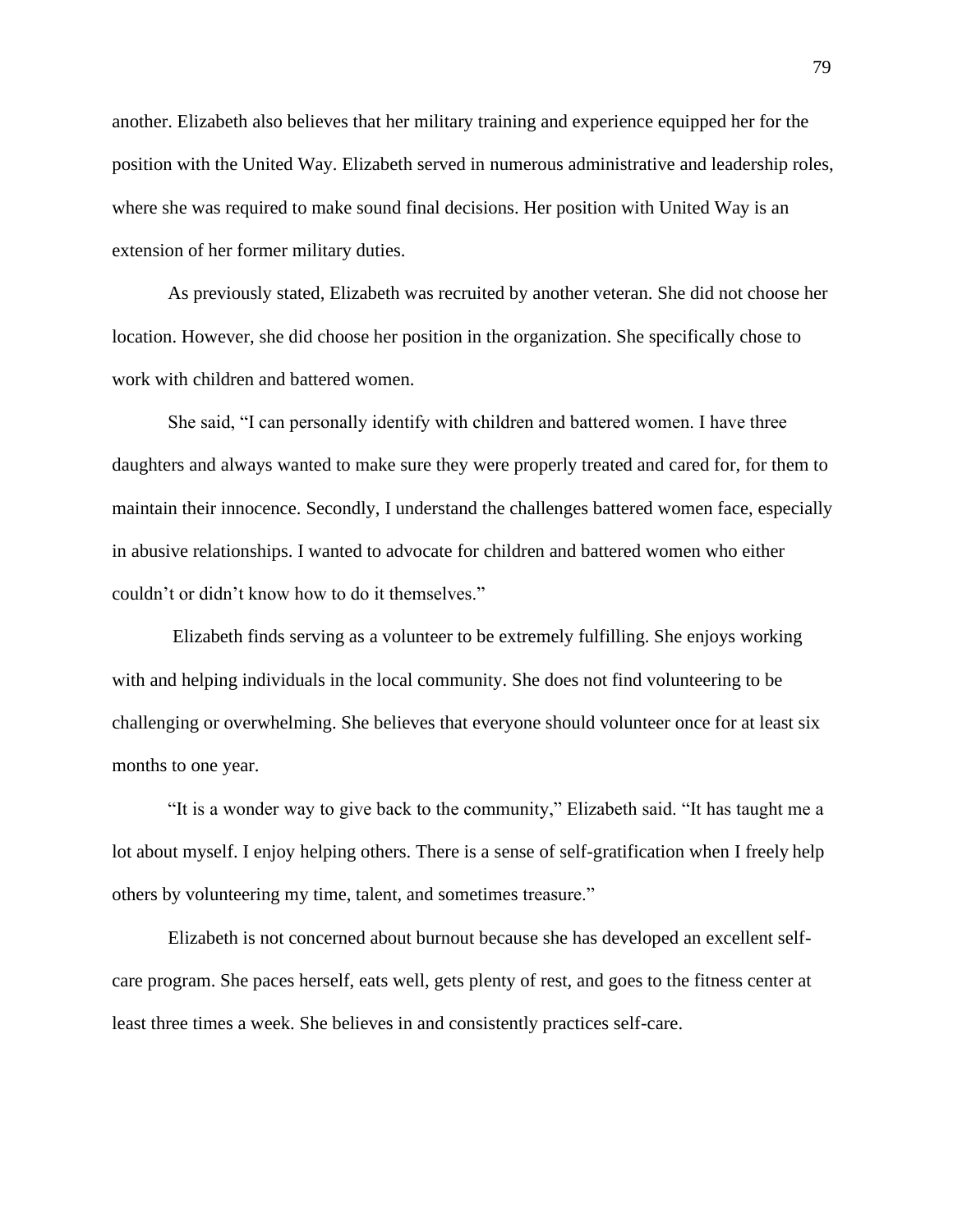Elizabeth said, "This is an integral part of me. It's not a patriotic duty but a divine calling. I volunteer out of love. Where there is a need, I want to be able to help."

Elizabeth says helping and serving is a part of her calling.

She said, "I'm a servant of God. I'm called to serve others. Serving is also an example of love. When I'm made aware of a need that I'm equipped to handle, I don't hesitate. I get involve. I believe in rising to the occasion. The only thin' that will stop me from it is a physical limitation. If I'm emotionally, mentally, and physically capable, I'm going to serve - to volunteer.

However, I prefer volunteering with people who think like me. People who enjoy helping others, who are motivated by an inner drive to serve, to be a blessing to others. Leaders should also have this type of motivation. It is catching and is often passed on to team members. For example, I work with a leader who was extremely passionate about serving others. Her passion gave me desire to serve women and children. This make me important in finding others, especially veterans. I share what I'm doing, where I'm working, and how it is benefiting others. I also talk about how volunteering is helping me. I love giving back to the community. I especially love working with battered women and children. My motivation is strengthened even more when I see growth and development in others. My greatest pleasure is witnessing positive changes and hearing success stories."

#### **Solomon**

Solomon was a major in the Air Force. He served for 22 years. He was a missile launch officer and worked in security analysis. Solomon's most recent volunteer assignment was with the VA. He initially met with veterans who had little to no outside contact to provide them companionship. As his duties evolved, he started playing games, setting up various activities,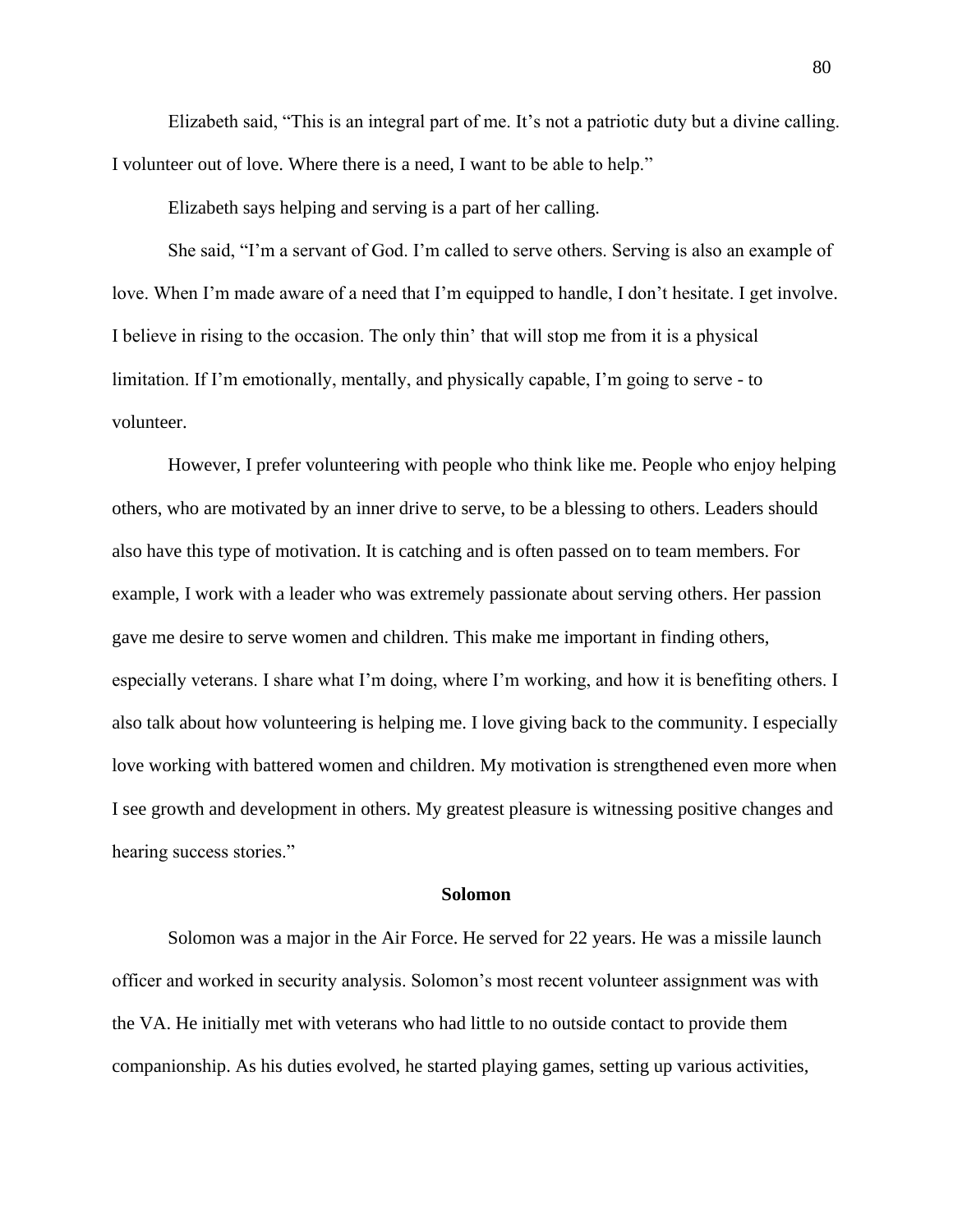and discussing historical events with the veterans. The veterans especially enjoyed playing Trivial Pursuit. Solomon shared that many of the veterans he was working with were from the Korean War and Vietnam Era. He worked with those veterans for approximately 1.5 years.

Solomon also volunteered with Big Brother/Sisters organizations, church groups, and homeless shelters. He performed duties such as mentoring young boys, tutoring children in math, and assisting with bedding down individuals for the night. He thoroughly enjoyed doing activities to help others.

He said, "My 'periences were good and rewarding. It was a pleasure for me to give back. I'm blessed and want to share it with others. I believe in the concept of 'paying it forward. As I help someone, hopefully, they will help someone else. If I could, I'd volunteer every day. However, there's not enough time in a day because of other things. Unfortunately, volunteering often takes away time from my personal and professional responsibilities. Volunteering is enjoyable and much needed."

Solomon feels that most people, especially veterans, should volunteer.

He said, "Volunteering gives me a good feeling inside, a happiness and joy that comes with helping others. I 'specially enjoy seeing others succeed; it's refreshing. When this occurs, I'm holistically impacted: emotionally, mentally, physically, and spiritually. I believe we can relate to these feelings because we know what it is like to be given opportunities, especially when we're away from home."

Many veterans are not volunteering because volunteer organizations either do not know how or choose not to match veterans with their skill set. When veterans are inappropriately matched to a volunteer assignment, they seldom remain in the position for a long time because the position is often boring and unappealing. Volunteer organizations must recognize the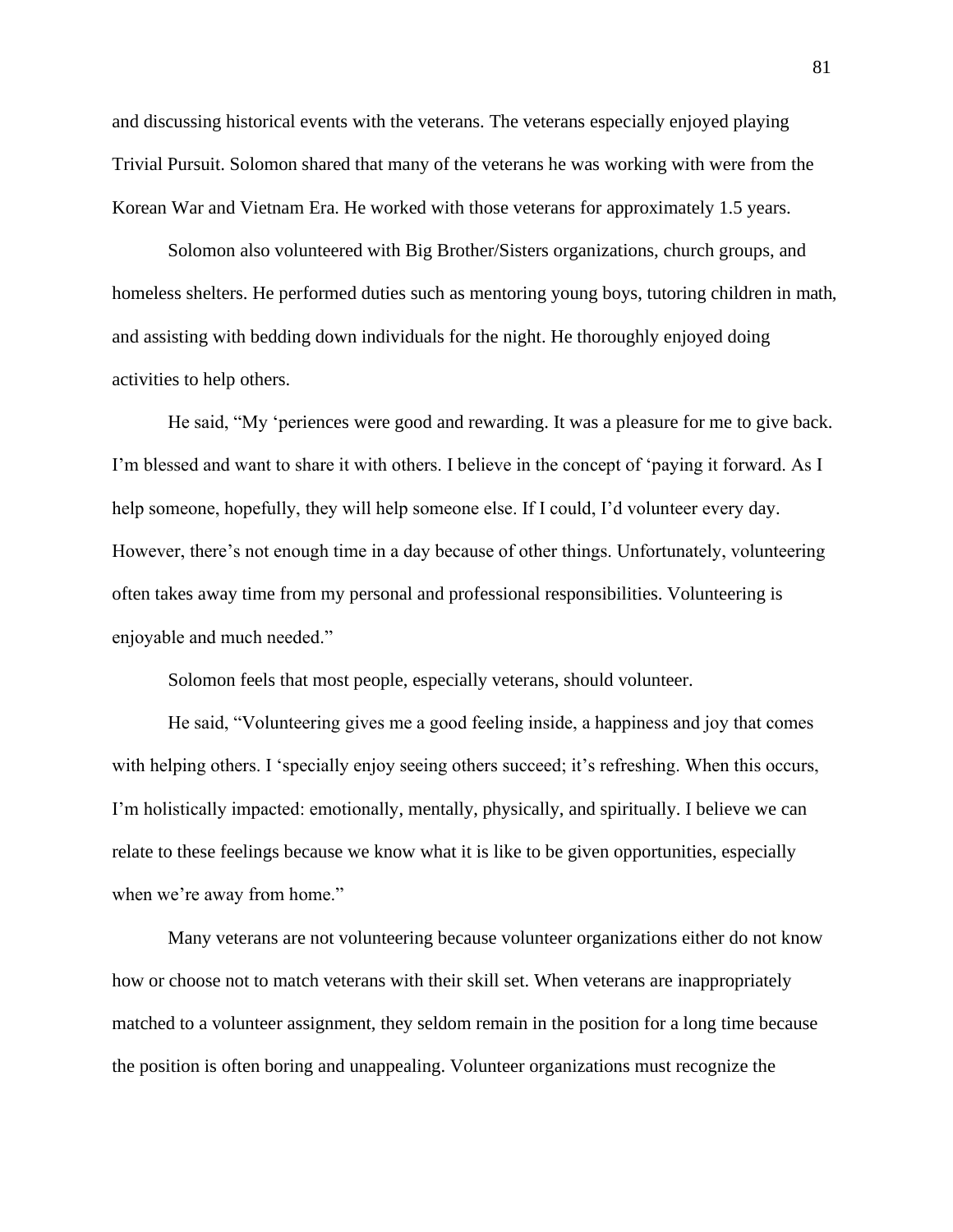veteran's skill set, know the needs of the position, and match the two together. Solomon also feels his military experience taught him to assess people skills and manage/organize activities, which is ideal for volunteer work. He used his leadership and managerial skills to properly match individuals with duties and responsibilities that would maximize their skills.

Solomon described his overall volunteer experience as very rewarding.

He said, "My focus always on giving, never receiving."

Nevertheless, he received much from the experience, primarily intrinsic things.

He said, "It was a pleasure seeing how much individuals were to get assistance. Unfortunately, the joy and excitement of it almost caused me to burnout. I found myself spendin' a lot of time helping others after working 10-12-hour days. My commitment and devotion to the caused to me to press ahead. I exhausted when I got home and didn't have the energy or want to accomplish my personal tasks. Fortunately, I learned how to avoid burnout by sharing with other volunteers. I started takin' better care of myself. I no longer compromised my health to help others. I paced myself and took breaks. I even said no when I was not mentally or physically able to volunteer."

Solomon did not necessarily choose locations to volunteer. He saw a need and availed himself to help.

He said, "I first volunteered at the VA in hopes of getting a job. This was my only selfseeking volunteer experience. However, it proved to be the most enjoyable and rewardin' experience. Even though every volunteer organization is committed to servicin' the needs of others, I felt the veterans at the VA hospital had unique needs. The veterans served in combat. Although I served in the military, I was never in combat. However, I was personally able to identify with them because I also served in the military. I enjoyed working at every volunteer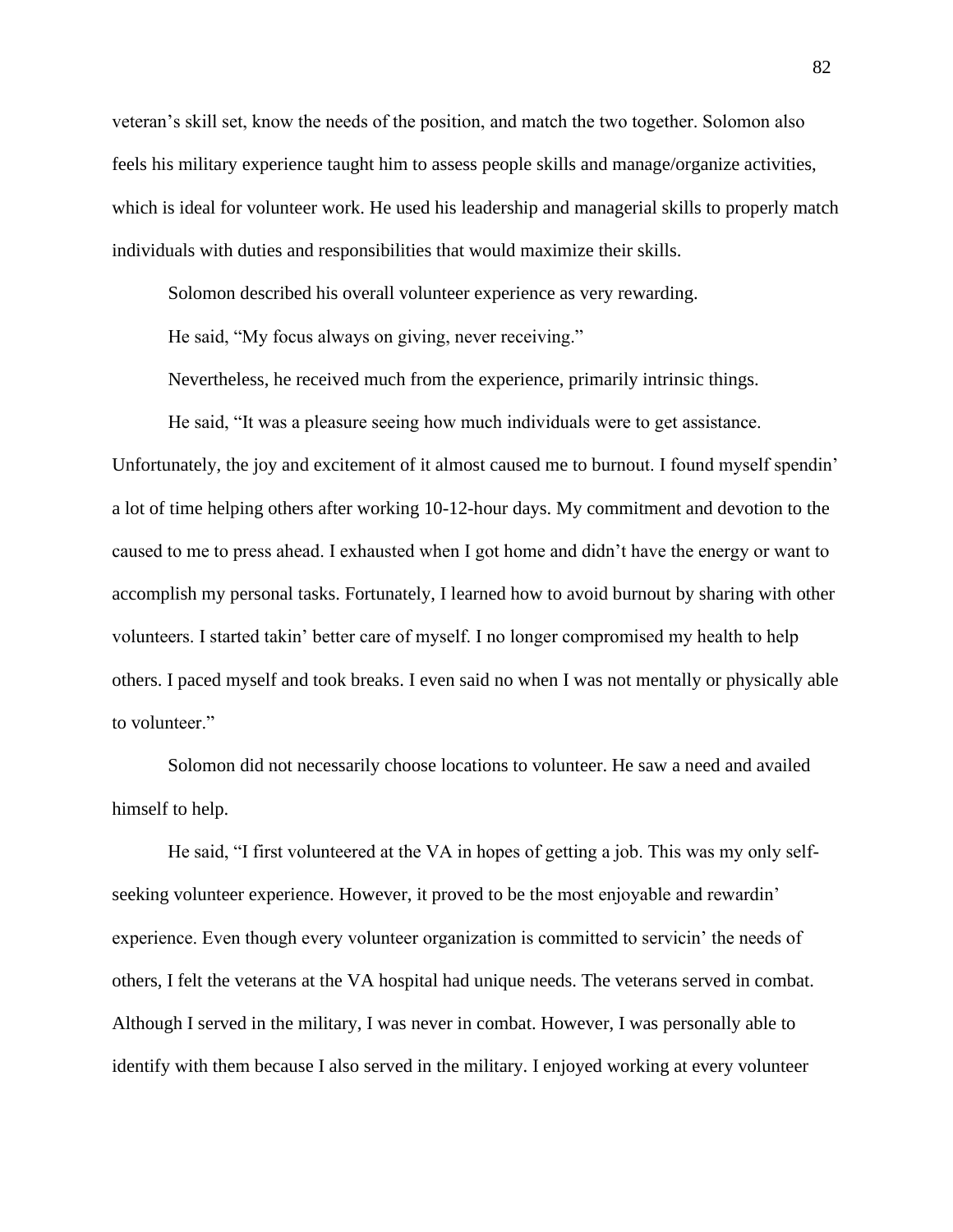location. The peoples at each volunteer location either had specific needs or dealt with unfortunate incidents that left them in difficult situations. As I look back, I probly wouldn't change anything. I only wish I had more time to volunteer. Time's a precious, but there is never enougof it to go around. If more people would take time to volunteer and assist their others, this world woulda be a better place."

Solomon said, "I believe volunteering is a combination of patriotic duty and divine calling. Patriotic, I have a duty and obligation to serve not just my country but others. As a divine calling, I'm commanded to serve others. I'm blessed to be a blessin'. Volunteering is also in my blood. My parents volunteered lots of ways. I grew up watchin' my parents get involved and helpin' others in need. I believed volunteering was a necessary part of life. The dedication and commitment to help others are values that my parents instill in me. My military training reinforced those values. Helping people is instinctive. I don't know how not to help when a need arises. I remember one occasion when my wife saw two men broke down on the highway. I initially was didn't want to stop, but my wife told me to stop. We discover that the two men were stranded and didn't have any money. We drove them to the nearest town and gave them money to eat and get their vehicle repaired. I learned that one of them was a veteran. Unfortunately, hard times left him in a bad way. Although I was apprehensive, I was glad we stopped to help them."

Solomon said, "Volunteering is rich and reward' experience. The're countless organizations and individuals who are usin' individuals during difficult times. I've become suspicious of where to volunteer and who to help. Even though I want to help and get involved, some of the activities of organizations and individuals are misleading. The people appear to be legitimate, but there's a hidden agenda. They're using the situation for their personal financial gain. I don't volunteer or give as freely as I once did. I am 'tremely particular about who, when,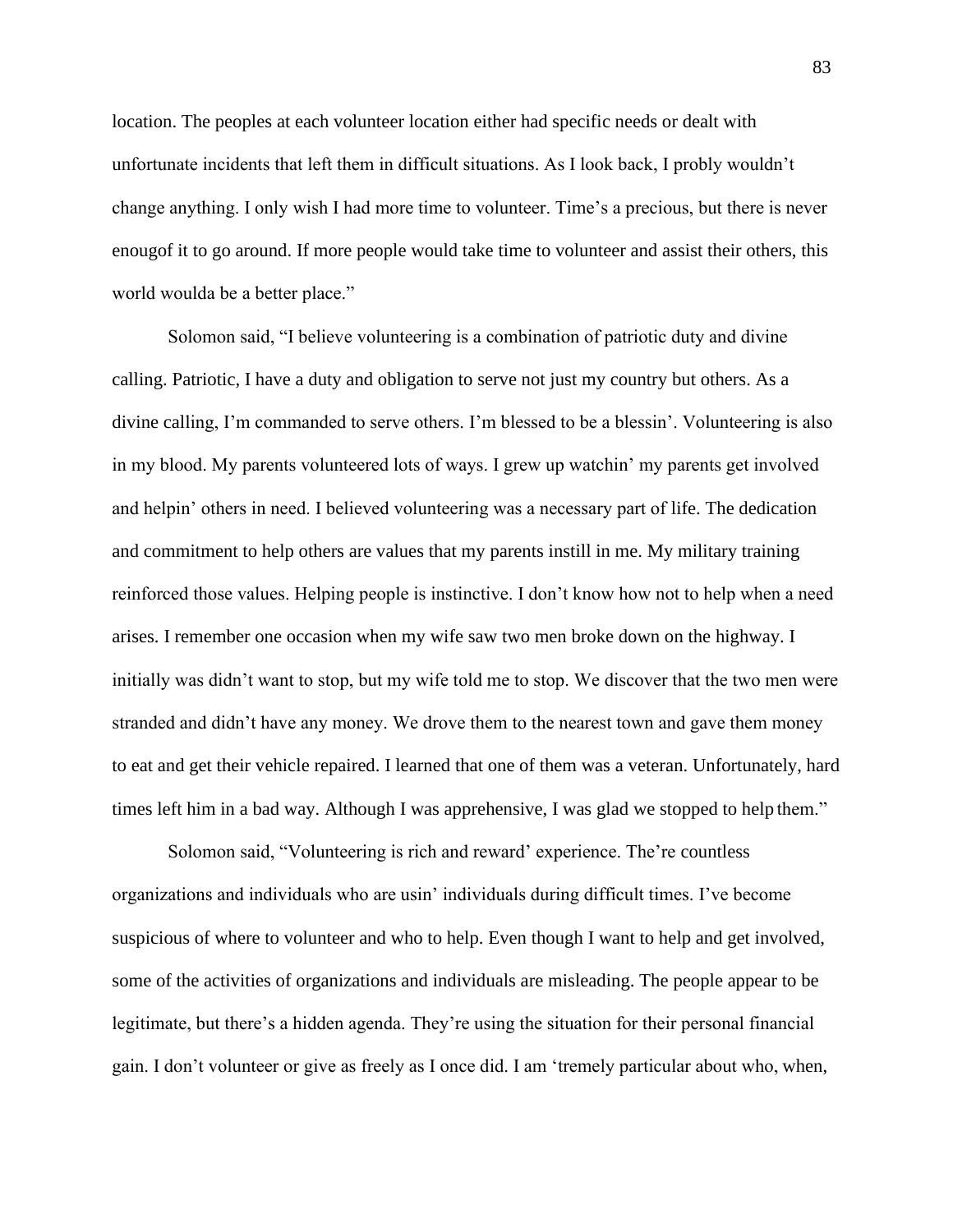and where to assist. I prefer to sow seed in good ground. I now look closely at the organization and the leadership. Prior to getti' involve, I research what the organization is doin', who are the gets the help, and what's the organization's track record."

Solomon is motivated to win. He does not like to lose. He is committed to giving his best to do the best job possible. He considers volunteering a job. He wants to make a positive difference. He is all in. He does not have a preference in terms of volunteering but enjoys helping people. He loves touching the hearts, helping them to understand something clearly, at last, move forward, and eventually help others.

Solomon believes one thing volunteer organizations can do to recruit veterans is better to advertise. Although organizations have a need, it does not appear to be well-publicized. If they could afford it, volunteer organizations should have an aggressive ad campaign. Some veterans would like to volunteer but do not know where or who has a need. It is good that volunteers encourage other volunteers, but better advertisement could achieve greater success.

#### **Abraham**

Abraham was a sergeant first class in the Army. He served for 24 years. He was in the infantry and worked in food services. Abraham volunteered with the VA. His primary duties were providing escort services for veterans visiting the VA Hospital. Although he was not the supervisor, he served in a supervisory capacity. He has volunteered for over 10 years in various capacities, including assisting the feeding/clothing of homeless individuals, working with the prison population, and serving in local churches. Volunteering gave Abraham a good internal feeling. He enjoys helping people.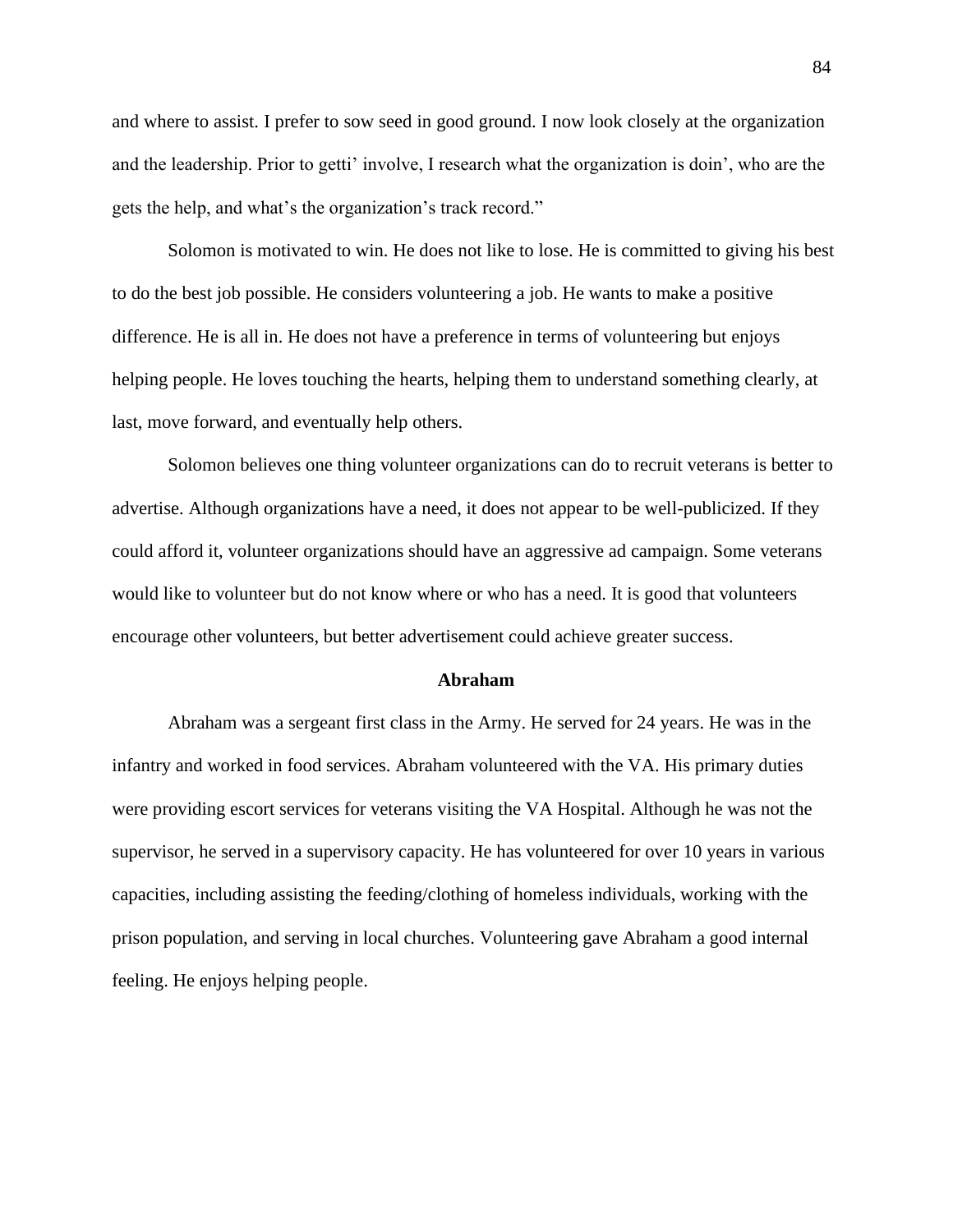When he worked with the VA, he said, "I hada a sense of comradery with other veterans. Were able to talk about past experiences, which let us to move forward. I remember meeting a young man who was experiencing some challenges.

However, his family kept him busy to help him forget the past and focus on the future. Even though their intentions were good, they eventually caused him to have a breakdown. It was not until he could talk about the past that he could move forward.

Abraham recommends that veterans considering volunteer work talk with mature veterans who are experienced and well-seasoned. He suggested talking about whatever is troubling or concerns the individual.

"It's not wise to ignore our problem, but better to address 'em. Veterans should find positive ways to address their concerns."

Abraham said the word of God is the best way for him to address his concerns. Abraham also recommends that veteran organizations seeking veteran volunteers need to learn to listen to the veteran. If the organizations listened to the veteran, they were far more committed and loyal to the organization. It is the volunteer organization's advantage to develop a listening ear.

Abraham believes his military experience helped to prepare him for volunteer work. He daily encountered various people that had different experiences. He was able to communicate with them across the chain of command.

"My ability to ensure and maintain confidentiality encourage them to have repeated conversations. We 'veloped a tremendous amount of respect for one another and were able to help address and overcome challenges. My talkin' with the veterans helped me to avoid burnout. We not only took care of one another, but we also encouraged one another to take care of ourselves."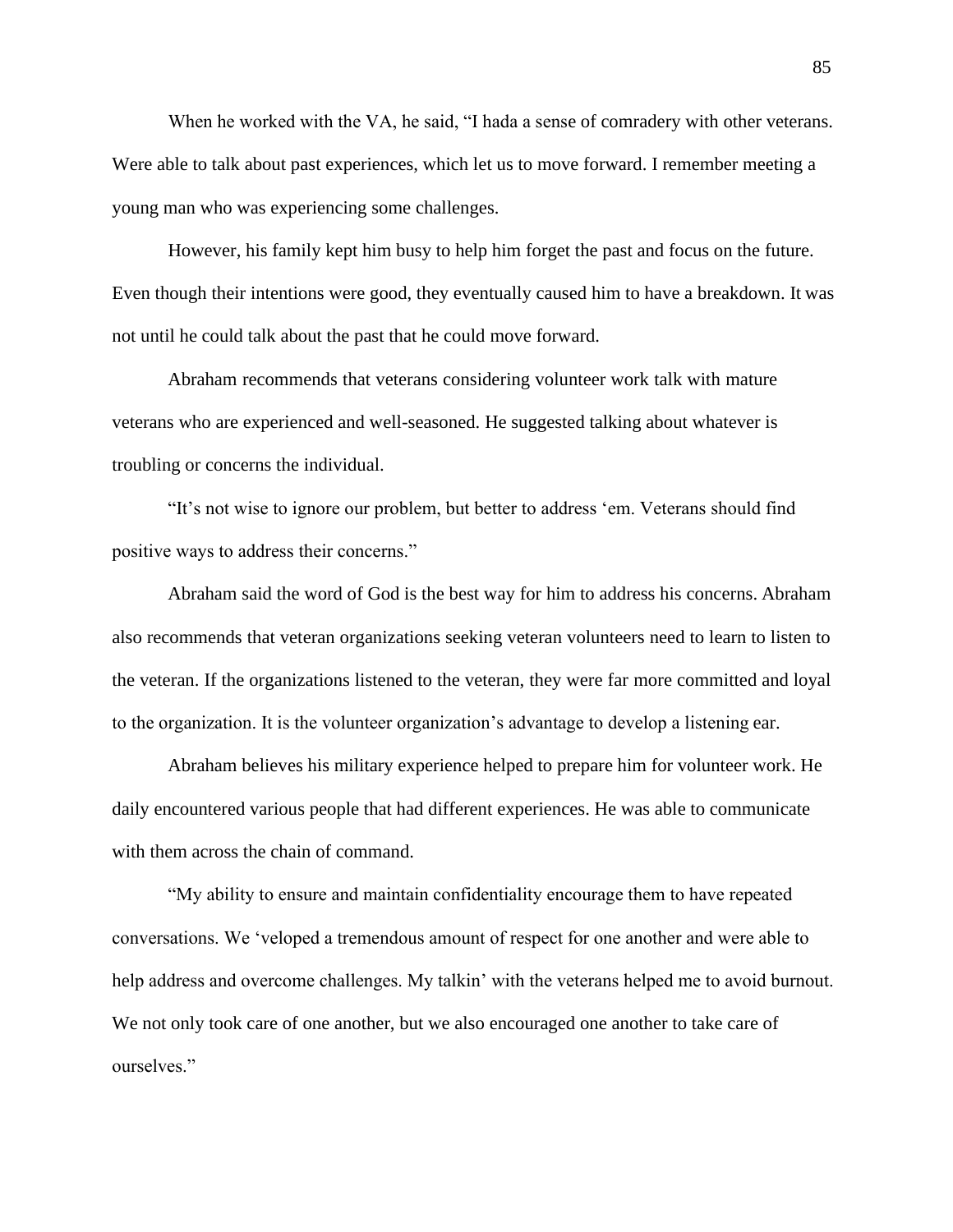Additionally, Abraham gave his cares, concerns and/or problems to God. He found peace with God, especially when he took his issues to the altar and left them there.

Abraham selected some of his volunteer locations, while others were assigned based on his experience, knowledge, and skills. He chose locations based on his passion and ability to make a difference. He believed he was most effective in locations isolated from mainstream America, i.e., veterans' hospitals and prisons. The VA hospital was home to veterans, just as the prison was home to prisoners. Even though there were limitations within each setting, Abraham had the individual's undivided attention. The populations were pleased that Abraham came to help them. He thoroughly enjoyed helping them address/meet their need. Abraham did not necessarily dislike his volunteer locations but was hindered by limitations. For example, the VA hospital and prison have strict guidelines for safety and security. Subsequently, he was limited by activities and movement. Nevertheless, he was able to provide much-needed help and obtained favor from the administrators at each location. At the prison, he was able to take inmates off-site to participate in a Scared Straight Program at a local high school.

Abraham's overall perception of volunteering is extremely positive.

He said, "Volunteerin is one of the greatest gifts available to the public if the system and volunteers work to meet the needs of individuals. The primary thing should be on the needs of individuals, not the organization. I believe too many volunteer organizations are profiting because of their services. However, the individuals who need the services are fully benefittin'. Individuals in need could receive much more if volunteer organizations shift their focus from mission to people."

Abraham perceives volunteer work as a divine calling and a patriotic duty. He said patriotic duty because of what he gained from the military and his desire to give back. However,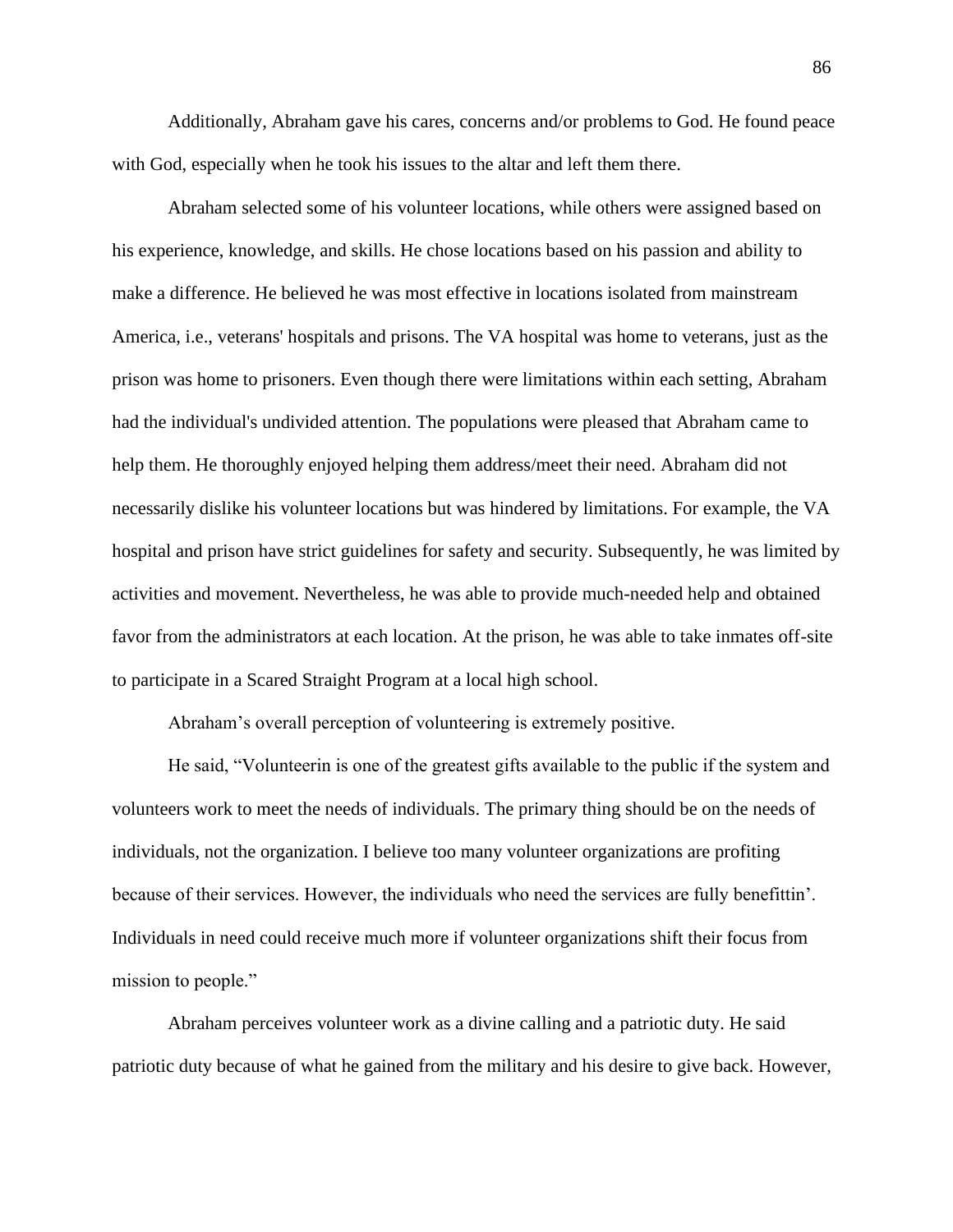primarily as a divine calling because of his personal relationship with Jesus Christ. His faith in God drives his passion for serving others. He loves God and God's people.

He said, "I didn't always trust people or let myself to help them. However, since developin' a personal relationship with Jesus Christ, I've learned not only to trust God but also His people. I serve God through helping people in need. I no longer trust my ability but totally depend on God and follow His leading."

Abraham's commitment and dedication to volunteering are based on his love of people. He finds pleasure in seeing others achieve a higher or different level of success. He is determined to help others get up and stand up and walk in victory. He believes that situations and circumstances have negatively impacted individuals in that they no longer belief in themselves. He desires to help individuals change how they see themselves. He is committed to volunteering if there is a need.

He said, "I'm gonna volunteer 'til my actions no longer helps others. When I stop making a positive difference in the lives of others, then I'll stop it. When I volunteer, I not only wanted to know about about the organization but also the organization. I research the organization's history, mission, and success rate. I want to know that the organization is not only legitimate but is making a positive difference in the community and in the lives of people. I also check to see if the organization is the same with the word of God. I want to ensure the organization is serving people, not itself. Volunteering is important, regardless of the location. Volunteering is a lifeline for countless numbers of people. I want to volunteer with an organization that does positive things, not just talk about them. I want to volunteer for an organization where the leadership treats individuals with respect. Respect is important and should be givn' to everyone regardless of their race, ethnicity, national origin, sex, religion, or socioeconomic status.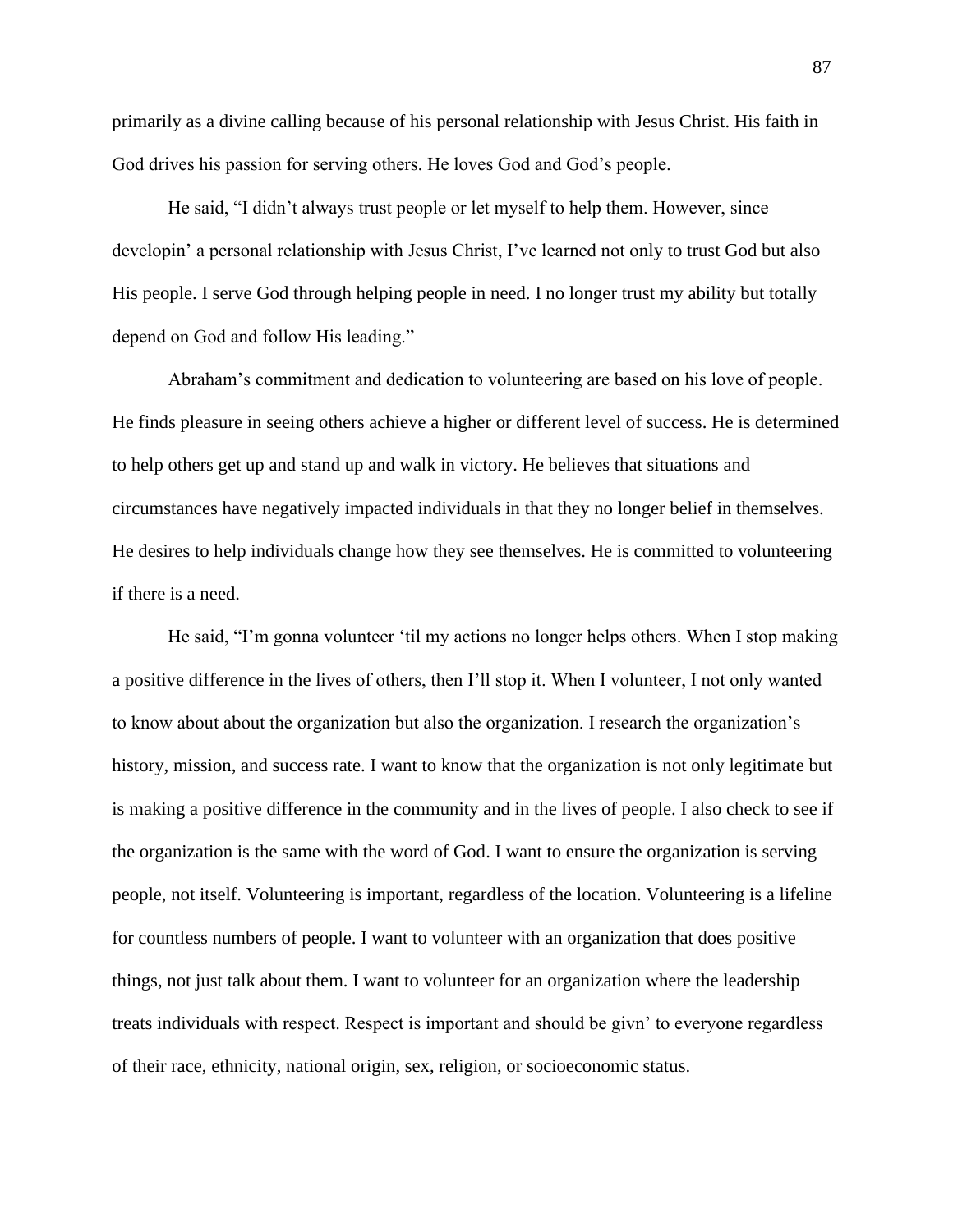Abraham's motivation to continue volunteering rests because he has traveled some rough roads.

He said, "We all 'perience difficult times and challenges. It's good when others stepped up to help. I wanna to be one of those individuals who step forward to help. I don't believe in quitting or giving up. If the mission is bigger than us, we must be willing to press ahead. The bottom line is I enjoy volunteering, especially working as an escort. It was a pleasure assisting individuals, helping them find their way through the hospital. I also enjoyed talking with and getting to know other veterans. I listened and learned from them just as they learned from me."

Abraham suggested that veterans should know what they want to do in terms of volunteer work. They should also talk with experienced veteran volunteers to learn about the pros and cons of volunteer work. They should have a love for people and a sincere desire to help people. Abraham has a tremendous love for people. He wants the best for everyone. He enjoys being available to help others, to travel alongside and help them in their struggles.

Abraham said, "Whenever there's a need, I'd love to help. I'm a good listener, ready and willin to listen and speak into the lives of others."

#### **Martha**

Martha was a chief warrant officer 5 in the Army. She served for 30 years. She worked in maintenance and administration. Martha has served as a volunteer for over two years in church and civic organizations. However, her greatest passion has been researching disability benefits and helping veterans acquire them as independent volunteers. She works with veterans to assess what benefits they qualify for, such as education, clothing, employment, and other allowances.

Martha said, "I, like other veterans, entered active-duty whole. I didn't have any health issues. However, when I retired, I had several. I think we should be compensated for our time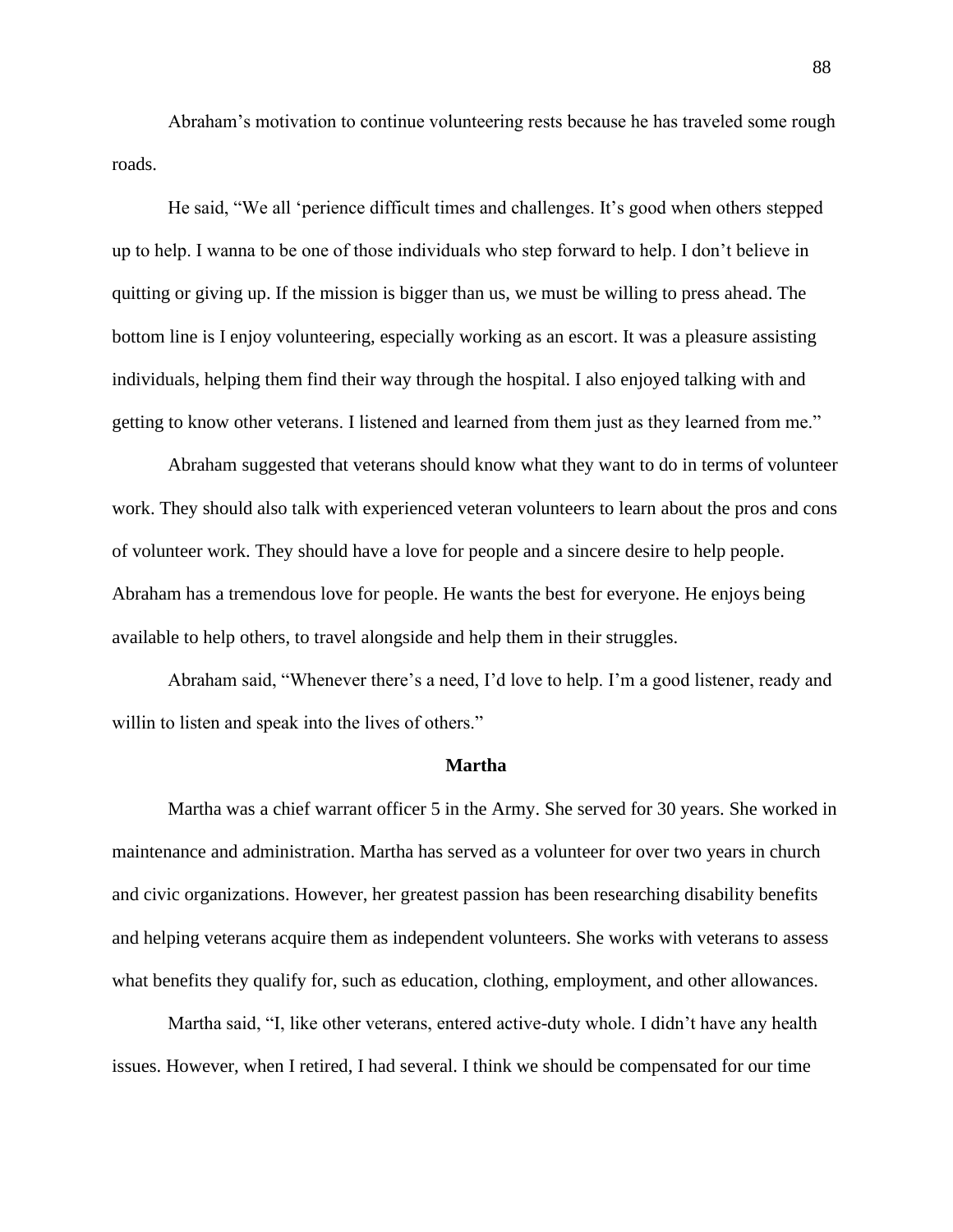and service. I decided not only to help myself, but also other veterans gets the disability benefits they not only earned but deserve."

Knowledge is power. Martha uses her knowledge to not only inform but also assist veterans. She talked about her experience prior to retirement. She worked with a retirement counselor who reviewed her medical records, gave her a prospective disability rating, and agreed to submit the documentation. The counselor did not follow through. When Martha learned of the situation, she was furious.

It provoked her to action. She started working with another counselor and eventually successfully submitted her disability package, learning valuable information. From this experience, she decided to help other veterans struggling to get assistance.

Martha recommended that veterans who believe they are eligible for disability benefits request a full medical/psychological examination, preferably before separating/retiring from the military. They should also contact a disability counselor. As a courtesy, she has placed her contact information on social media, making herself available to assist interested veterans at no cost. Martha finds her volunteer experience to be rewarding. Her focus is on helping fellow veterans.

She said, "I get the greatest joy when I help older veterans who've been denied disability benefits for years."

She believes that many veterans are denied benefits because they are not familiar with the process. They do not know what should be included in the application or how to write it. She believes her military experience was instrumental in helping her acquire administrative and informal briefing skills and leadership experience. Her skills and experience have significantly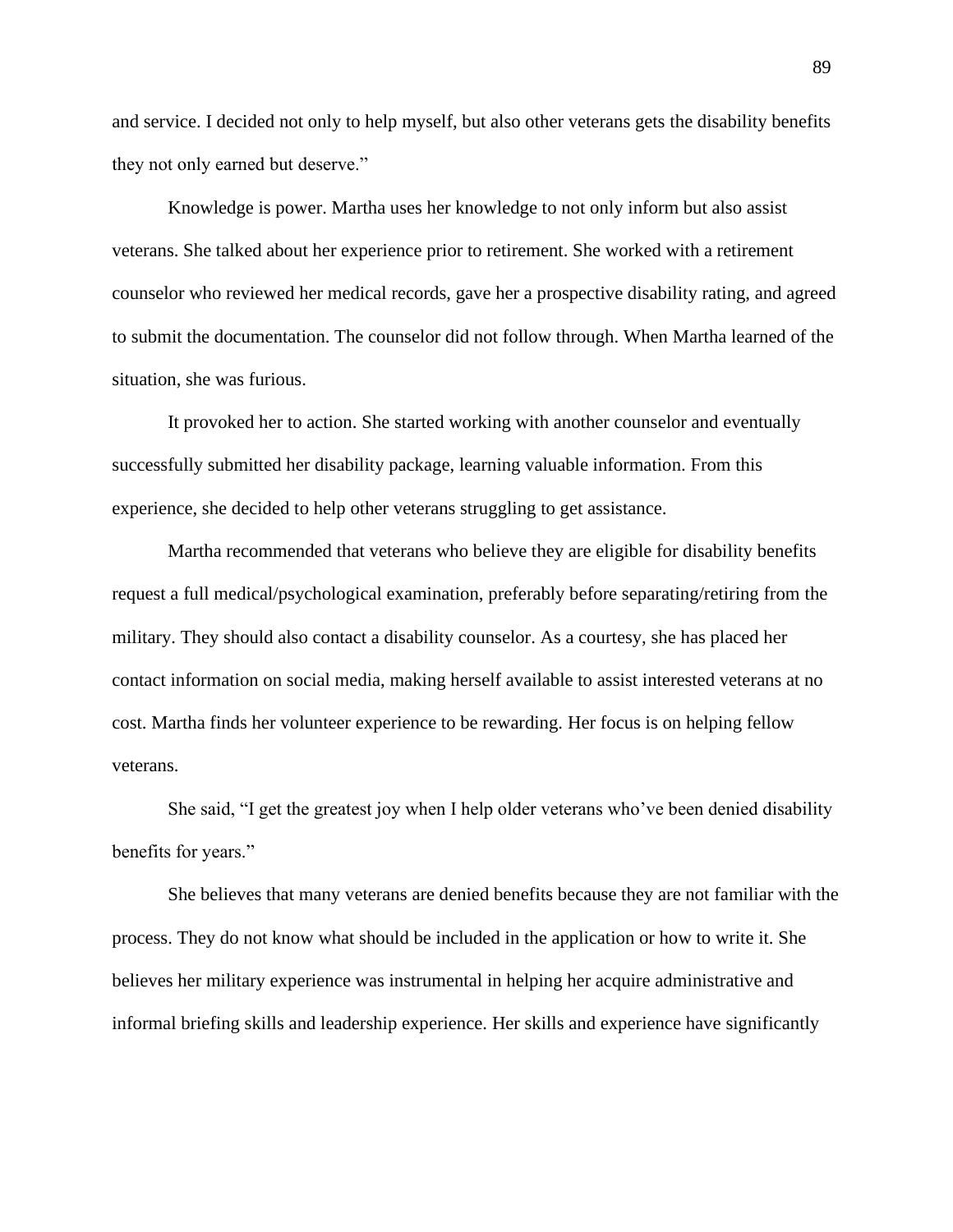contributed to her ability to research, identify, and appropriately document pertinent data required in a disability claim.

Martha prefers working face-to-face with veterans. However, the restrictions of COVID-19 demanded social distancing. Although it has dampened her volunteer activities, she makes herself available through social media. She advertises her abilities via social media and encourages veterans who need help submitting a disability claim to contact her. Martha perceives her work as a volunteer as both patriotic and a divine calling. She is patriotic because she is helping other veterans and has a divine calling because of the inner drive and peace she receives from helping others.

Martha has a heart for people. She said, "It's not about the money. I love helping people."

Again, she emphasized that she did not come into the military broken, but she left broken. She believes she has to help others who were also broken to get the disability benefits they earned. She does not feel that anyone or anything could discourage her from helping veterans. However, she did acknowledge that she does not like dealing with nasty people- people with bad attitudes and/or who are not receptive and do not listen.

Martha believes that volunteer organizations that want to recruit veterans should get veterans to recruit veterans. Veterans have a unique bond and tremendous respect for one another. They are more apt to take the word of another veteran. It is much easier to determine what motivates veterans when conversing with someone they respect and trust. Volunteer organizations/coordinators should be transparent, stating their mission, goal, and objectives. They should let prospective veteran volunteers know what is expected, be flexible, and willing to collaborate with them.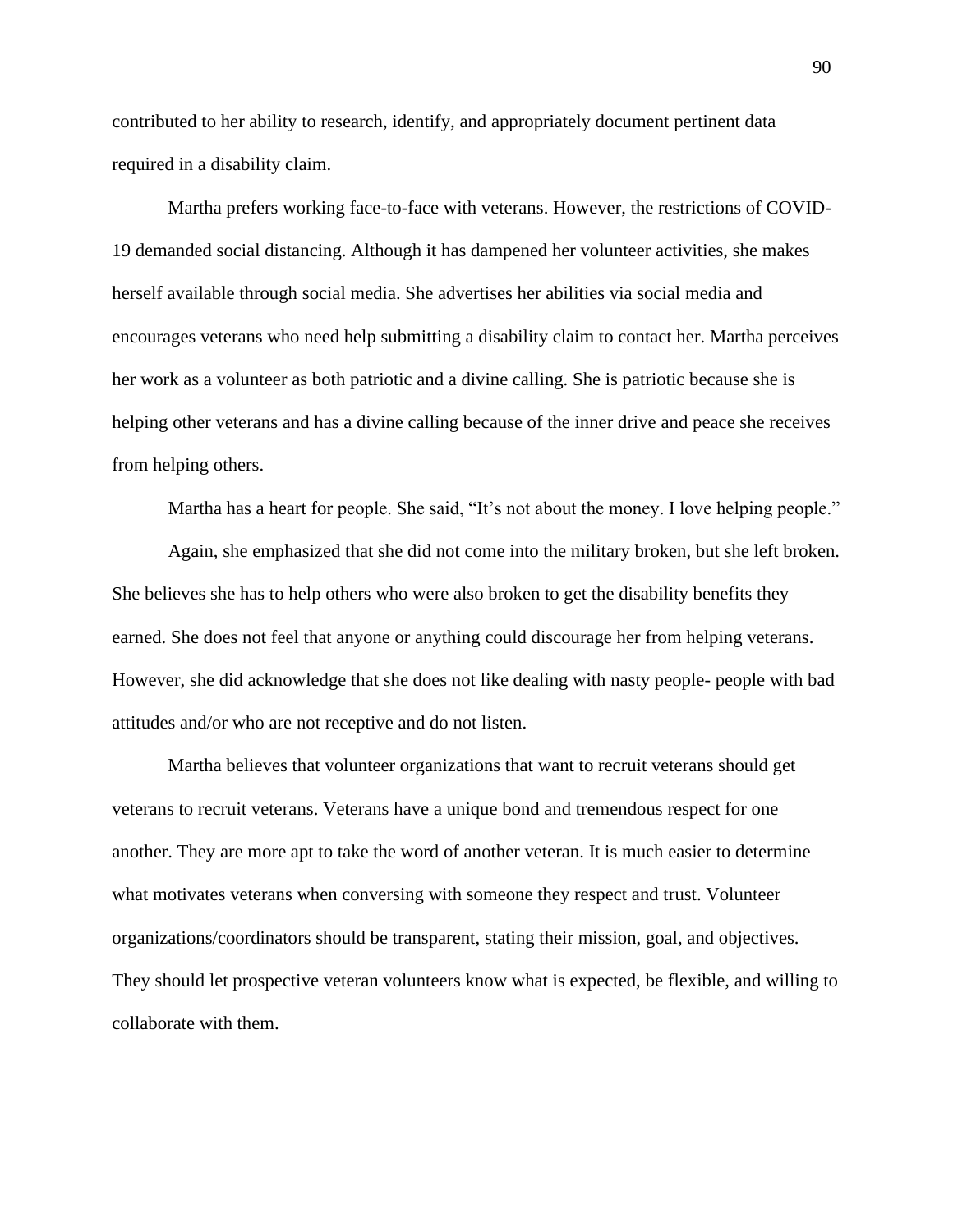Martha concluded by saying, "I volunteer because of its values. The more I help others, the better I feel about myself. Volunteering is a part of who I am. It is joy to give back without expecting to get paid. However, do get paid via appreciation, feedback, gratitude, and other things. The bottom lines is volunteering keeps me grounded."

#### **Hosea**

Hosea was a sergeant first class in the Army. He served for 22 years. He was in the infantry and worked in vehicle maintenance. Hosea is committed to helping whomever and whenever, but he does not consider himself a volunteer.

He said, "I don't like being associated with the term volunteer. I have volunteered for organizations that treated me like an employee. They expected me to work for several hours on a particular day. Even though I stated what I was willing and able to do. When I didn't follow through with their request, I was verbally chastised. I had to remind them that I'm not being paid to perform the duties. I'm a volunteer."

Hosea affirmed that he would be there if someone needed assistance and could help. He enjoys helping others but on his terms.

He said, "I'm flexible and open. However, I chose to retire, which gives me the flexibility to do what I want when I want to do it. If someone asks me to assist and I agree to it. We coordinate on the specifics of my helping. Don't expect me to do more than we agreed upon. If I choose to do more, that is my decision. The individual or organization should not demand and and or expect me to do more than was agreed."

Hosea believes that veterans either stop or do not start volunteering because of the expectations of others to include volunteer organizations. He feels volunteer organizations are treating volunteers like employees.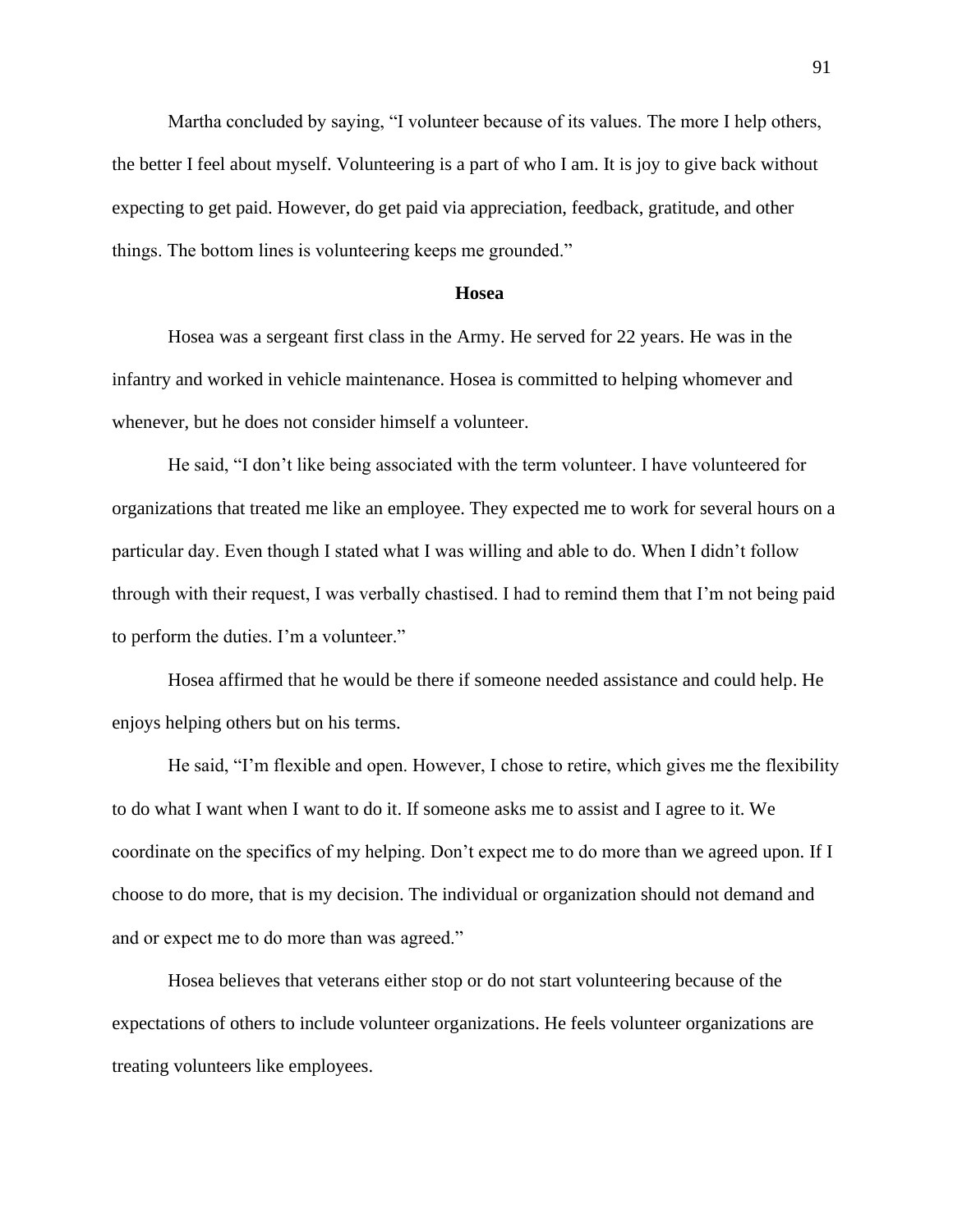He said, "They expect volunteers to work eight-plus hours days and perform employeelike duties. They also want to chastise volunteers if they don't fulfill certain performance standards. If the volunteer organization is making these types of demand, then they should hire an employee. I'm willing to help, but don't put me on your schedule. I'm willing to show up and give you a few hours, but not for an extended period. I enjoy my downtime. I'm now retired and desire to enjoy the fruits of my labor. If I don't feel like working or helping on a given daytime, as a retiree, that is my prerogative."

Hosea recommends scheduling multiple volunteers when volunteer organizations need a particular task down. This prevents from relying on one individual to accomplish a task that is often required of an employee. Scheduling multiple volunteers accommodates for no-shows and does not leave the task to one individual. This also precludes volunteers from getting burned out. Volunteers work when it is convenient for them, not the organization. Demanding and expecting a volunteer to work employee-like hours takes away from the joy of volunteering. It becomes like a job. If volunteers wanted a job, they would not have retired.

Hosea said, "I did enjoy volunteering until those organizations started treating me like an employee. I felt like they were attempting to put me back in an environment that I just came out of. The organization was asking for more than I was willing to give. Please do not misunderstand my position. I'll work whenever there is a need, but I want to maintain my flexibility. Volunteer organizations should learn to embrace and accept what volunteers are offering. If volunteers enjoy what they are doing, there is a good chance that they'll volunteer more often and work more hours."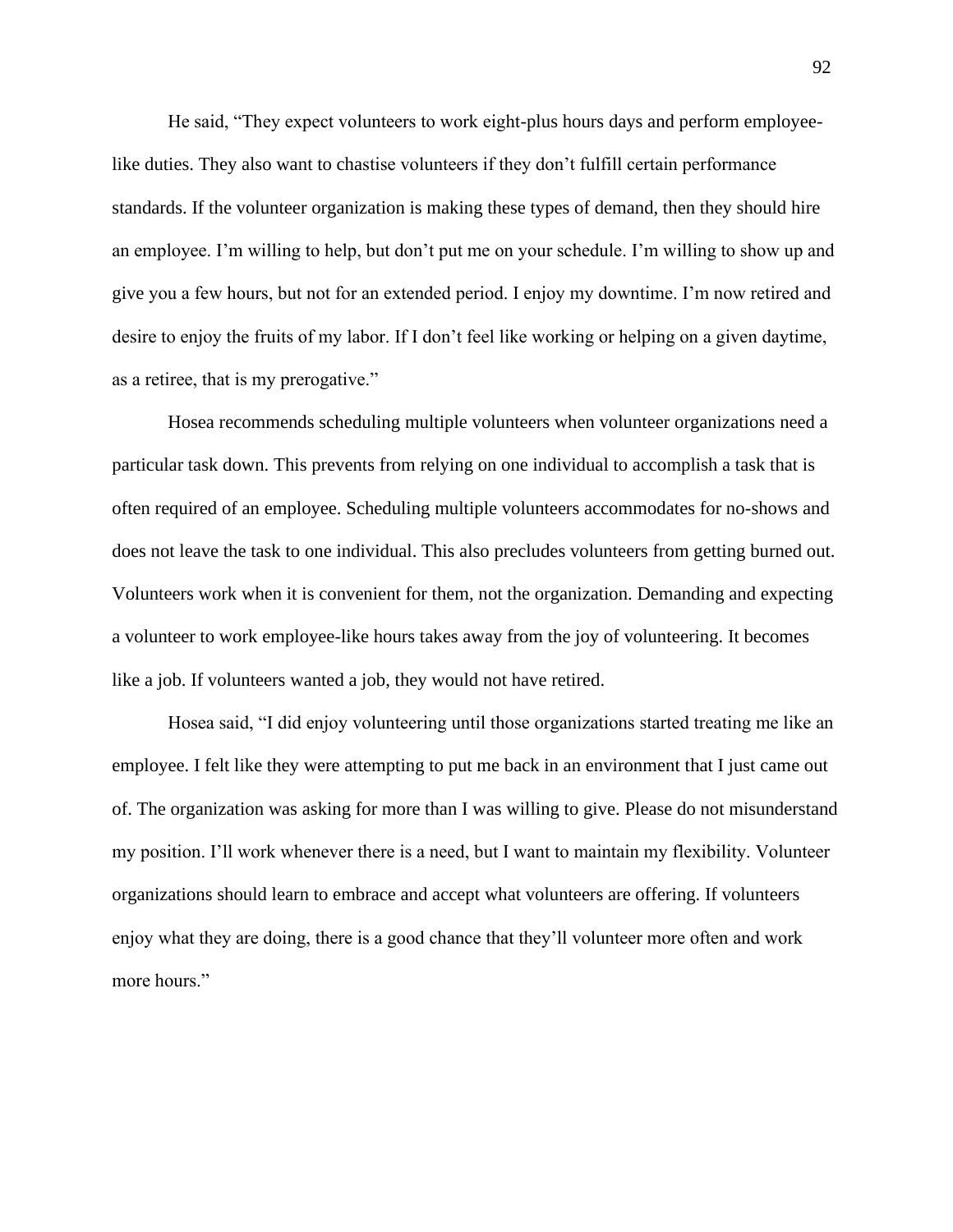Hosea believes that people volunteer out of the goodness in their hearts. He does not necessarily believe it to be a patriotic duty or a divine calling. It is merely an individual's desire to help others in need and/or give back.

On the other hand, he said, "It may be a calling, a heartfelt desire to help others."

He also believes that some discontinue volunteering because they feel more committed to helping others than the individuals are to helping themselves.

Hosea said, "It is discouraging when you're working hard to help others, and they don't seem to care. I had some bad experiences which has negatively affected my perception of volunteering. I stopped volunteering because of the attitudes and behaviors of others. I found that working with individuals with a bad attitude takes away from the volunteer experience. Additionally, volunteers are often more bothered by volunteer coordinators and other volunteers than the volunteer work. Volunteer coordinators should monitor the volunteer climate and do their best to develop and maintain a safe, secure, and friendly working environment.

Hosea said, "I don't want to discourage other veterans from volunteering. I would encourage veterans to check out volunteering opportunities. Give it a try to see if it's something you may enjoy doing."

He suggested volunteering in various locations and possibly in various capacities. It is probably the best way to find out what fits.

Hosea also said, "As for me, my past experiences have shaped my view of volunteering. Currently, nothing can change my perspective. However, I'm now and will always be opened to helping others, but not necessarily in a formal manner as a volunteer."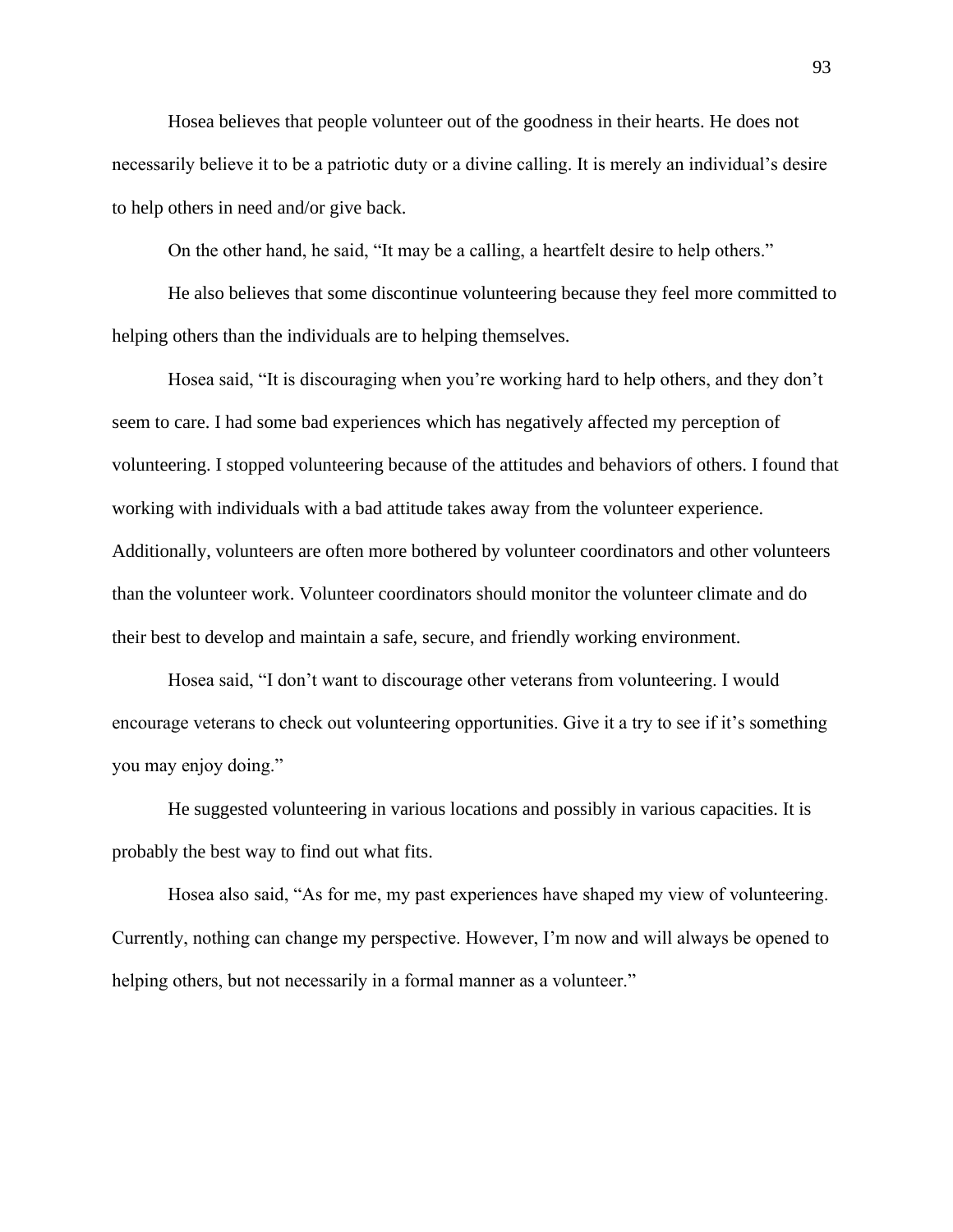#### **Joshua**

Joshua was a technical sergeant in the Air Force. He served 20 years and worked in security. Joshua enjoys volunteering in the church and the local community. He takes directions from the volunteer coordinator. He does whatever is requested or needed. He has been volunteering for over 24 years. He enjoys helping others.

Joshua said, "Everybody needs a hand sometimes. It takes a village to raise a child; everyone pitching in to meet the objective. I enjoy being an integral part of the village. I don't like it when there is no direction or guidance. It's time-consuming when volunteers must determine or figure out what needs to be done."

Veterans not only enjoy helping others, but they also want to help. However, it is better when volunteers know what they are willing to do, want to, and know how to do it. They should focus on things they are passionate about and with which they have experience. It would be easier to recruit veterans with a veteran. Veterans have a bond and respect for one another. Veterans know how important it is to convey what is needed and provide appropriate guidance and support. They are also good at documenting shortfalls, developing a plan, and providing input.

Joshua's military experience prepared him to be flexible, take directions, and get the job done. He has a wealth of experience and can perform various aspects of any given job. He especially likes getting his hands dirty. He is gifted at assessing the job and determining the appropriate course of action. Even though he has had some terrible volunteer experiences, he is committed to his word.

Joshua said, "If I give m' word, I'll follow through. If I'm not able to follow through, I'll quickly make it know and provide an alternative to make good on my word."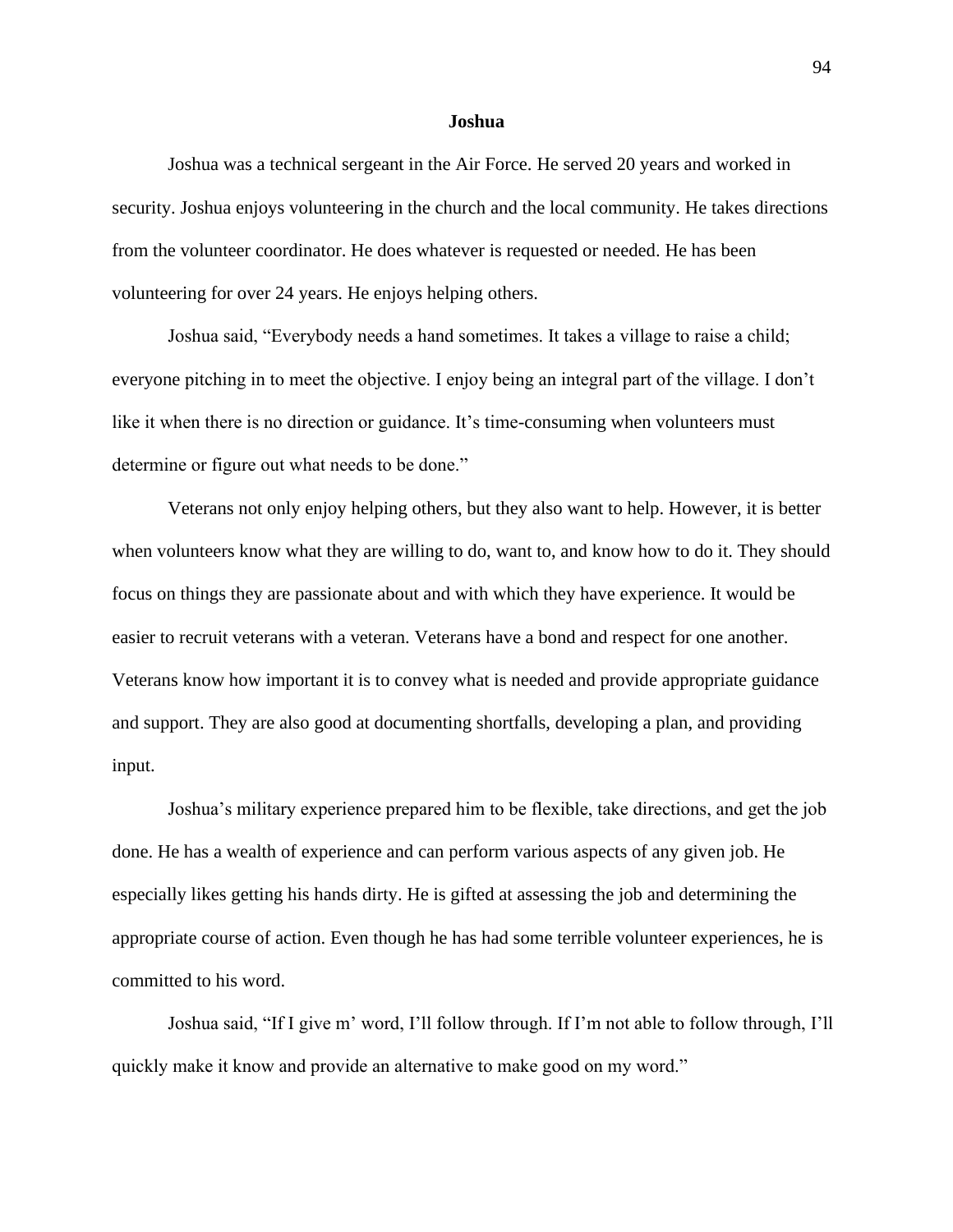Joshua is not concerned about burnout because he paces himself. He assesses his personal and professional responsibilities and determines how much time he can volunteer. He does not commit to more than he can do. He allots and schedules his time wisely. Before agreeing to volunteer, he identifies the need, determines if he can help and if he is willing to help, and makes himself available.

Joshua said, "I seldom decide where to volunteer. The need normally dictates. When I learn of a need, I assess my ability and desire to help. Normally, if I can help, I help. However, I prefer working and doing things that I am familiar with and both knowledgeable and passionate about. My passion drives me. It makes volunteering more enjoyable. Good fellowship also adds to the process.

Volunteering is best when I know the mission, purpose, and objectives. These provide direction and guidance. I enjoy helping organizations...I prefer helping people. We all need help from time to time. I even occasionally go out and solicit help. I am passionate about serving. It's one of my ways of fulfilling God's call on my life. Yea, I consider volunteering a calling. My belief and faith in God motivate me to serve others. I enjoy the concept of being a good neighbor, selfishly giving of my time, talent, and treasures to help a neighbor in need. I volunteer not just because I believe my neighbors will help. I'll volunteer even if my neighbors don't help me because whatever I do, I do it as unto the Lord. In fact, I have been volunteering all my life. My parents showed and taught me the importance of volunteering. I'll always avail myself to volunteer. I'm driven by the needs of others and a strong desire to make a positive difference.

Volunteer organizations/coordinators need to be transparent. They should convey their mission, need, and desire. Some organizations are misleading. They give the perception of wanting to help others, but their primary objective is financial gain. I choose not to help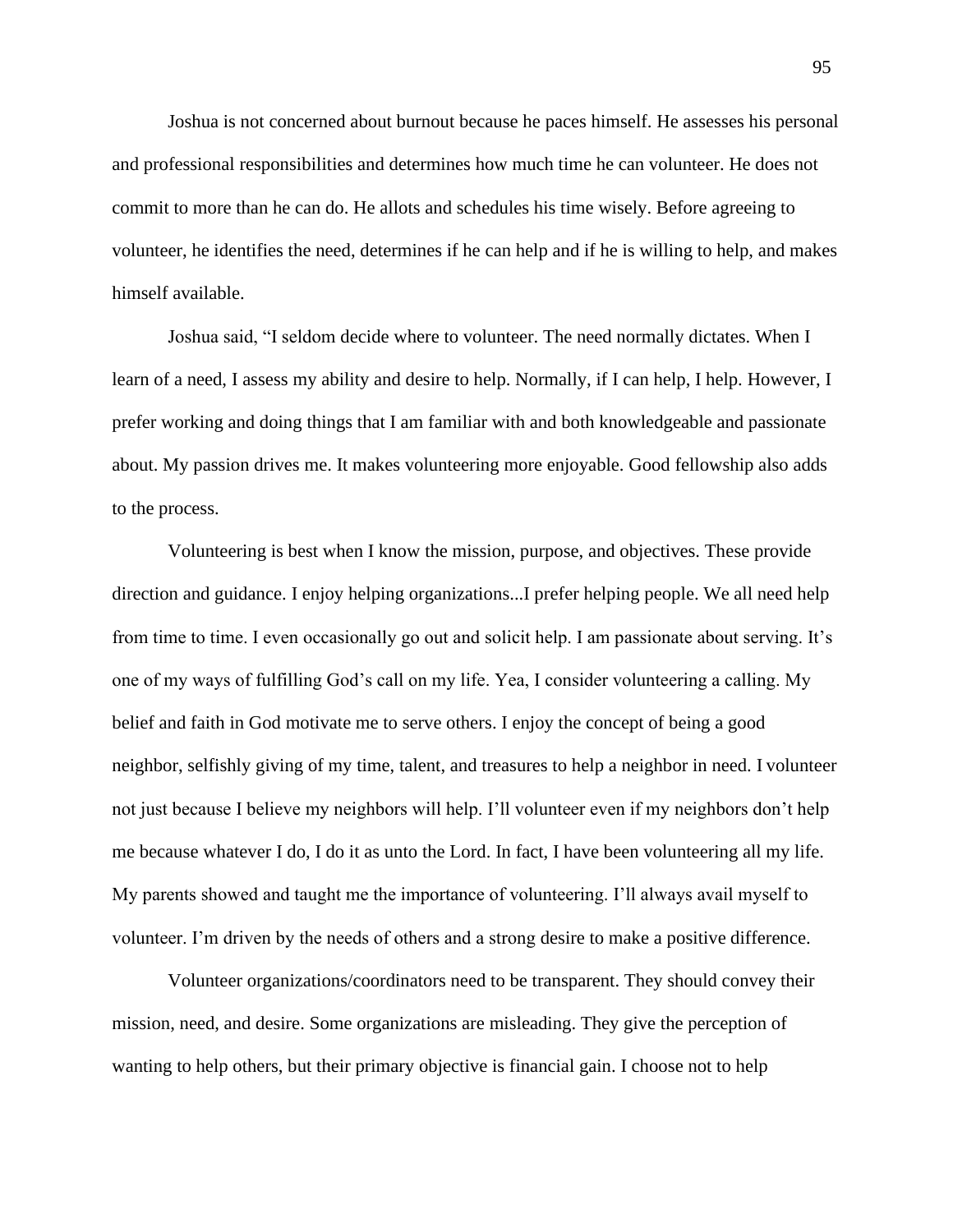organizations like this. I prefer volunteering with local churches and organizations, ones that I'm knowledgeable about. Oftentimes, I'm aware of the need in the local community and am driven and motivated to help. Here is a time when I seldom think about volunteering. I just do it. As I said before, I am gifted in several areas and passionate about helping others. Although I prefer helping in those areas where I'm gifted. If the need is great and I can help, I will.

I would encourage other veterans to search themselves, to remember where they came from. Most of us have been stationed in places where we needed help, and someone came through for us. Let's do the same for others. Seek out people and/or organizations in need and volunteer your time. Volunteering is both rich and rewarding. Do not miss out on the opportunity."

#### **Jacob**

Jacob was a lieutenant colonel in the Army. He served for 26 years. He was a helicopter pilot. Jacob volunteered as a law enforcement chaplain with the Fayetteville Police Department and the Cumberland County Sheriff's Office. His duties and responsibilities included riding along with deputies and police officers and aiding in domestic situations. He has been instrumental in de-escalating several domestic violence situations, aiding in funeral services for fallen officers, and visiting injured officers at the hospital. Jacob has been volunteering for over 20 years-13 with the Fayetteville Police Department and seven with the Cumberland County Sheriff's Office.

Jacob said, "Volunteering gives me a sense of giving back without being compensated. Like, I officiate funerals for officers at no cost. This has been a rich and rewarding experience. I'm free to come and go...volunteer at the sheriff's office and visit the jail or hospital."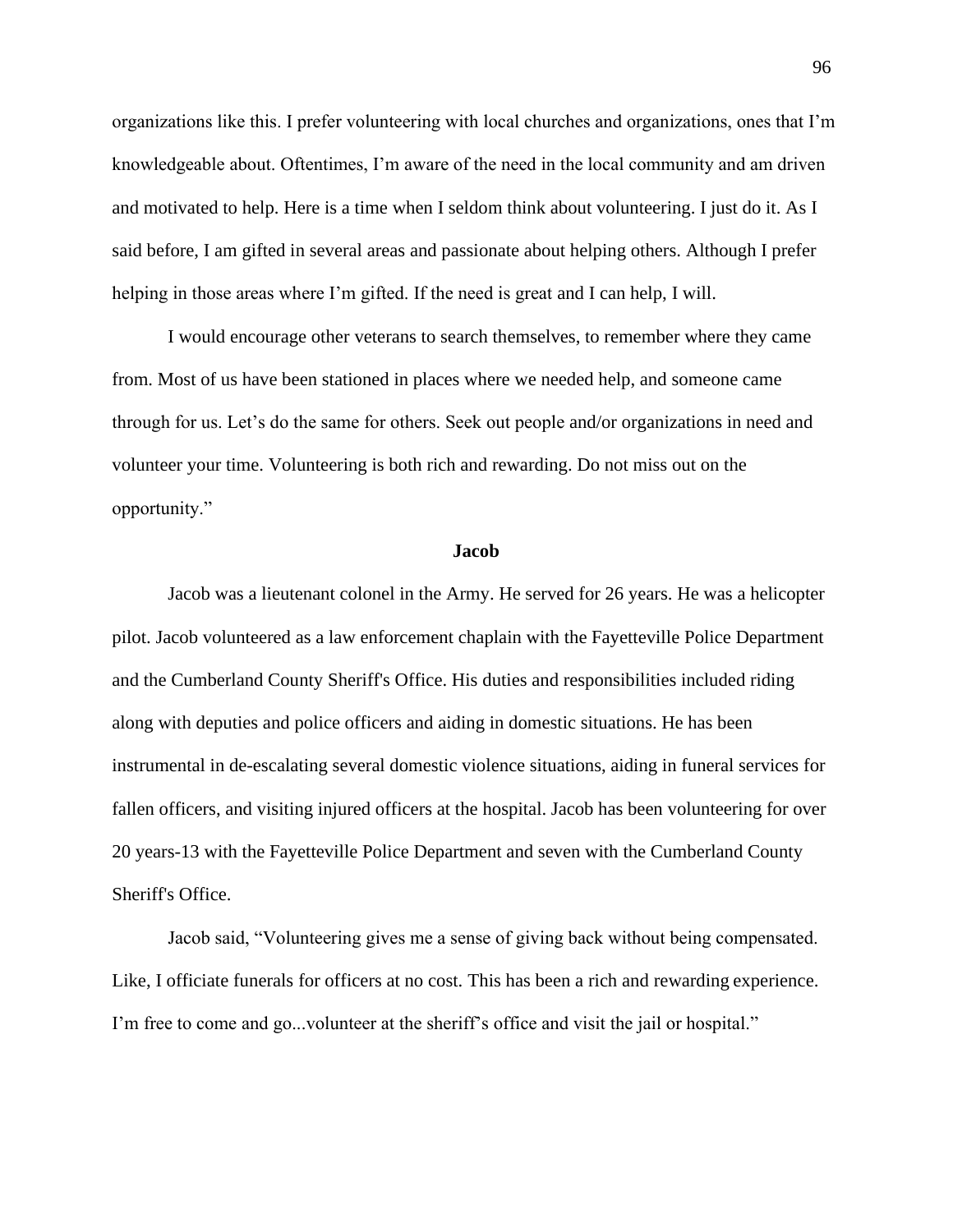Jacob's recommendation to veterans is to volunteer for something you want to do, something passionate. It will bring a sense of self-gratification/satisfaction.

"It's a blessing to give something back to humanity. It's even more enjoyable when you do it without being paid. I just love it.

When attempting to recruit veterans, volunteer organizations need to be attentive and receptive. Veterans want to be comfortable in the position. The volunteer organizations should provide a detailed job description to include the qualifications and requirements for the volunteer position.

"They should let veterans know what is expected of them."

Jacob feels his military experience was instrumental in preparing him as a volunteer, but the desire goes back to his parents. He grew up in a neighborhood where everyone pitched in to help their neighbor. The community truly cared for and helped one another. However, his experiences in the military further solidified his desire to volunteer. He enhanced his people skills through military training, education, and experiences. He learned to meet people where they were and helped them move from disappointment or hurt to a place of comfort and peace.

Jacob said, "I got lots of personal gratification. I was privy to confidential information and hardened when and how to respond in stressful and traumatic situations. My experiences not only help me assist others but also taught me the importance of self-care, thus preventing burnout."

Jacob chose his volunteer locations based on his passion. Law enforcement was an integral part of his upbringing. He had several family members who were in law enforcement officers or functioned in some capacity related to the courts and civil service.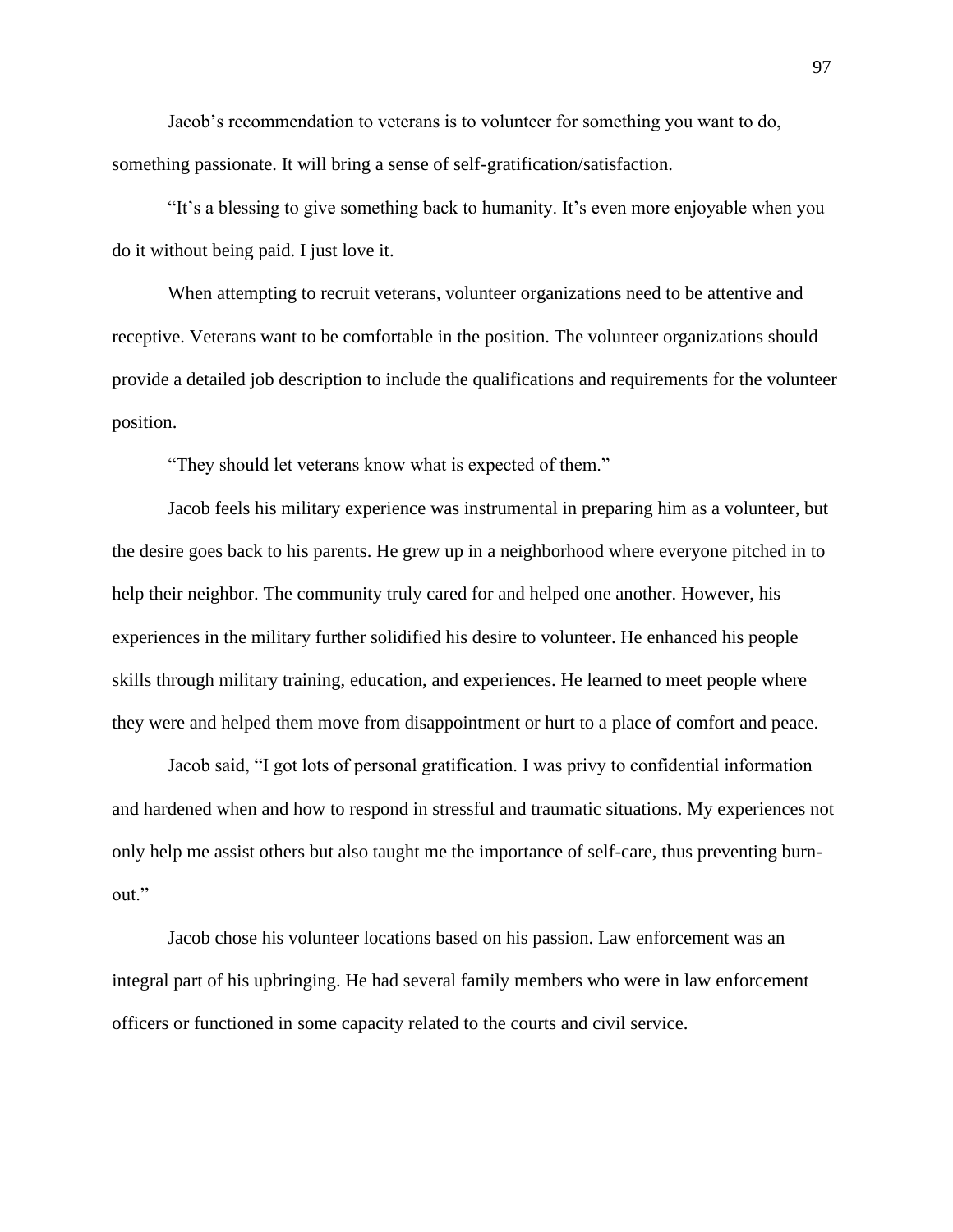Jacob said, "When I first volunteered with the Fayetteville Police Department, an officer was killed in the line of duty. As a minister, I felt it was my duty to engage the family. I went by the officer's parents' home and prayed with the family. I also took part in the funeral. Recognizing the impact my services had on the family encouraged me to become a chaplain with the department. It gave me a sense of doing something worthwhile and being able to see the immediate positive impact. I felt like I did something good for a family that was in grief and was able to help them cope."

Jacob also said, although the position as a chaplain is both rich and rewarding, it is always difficult at times, especially when dealing with the death of an officer. Chaplains should be properly trained; completing seminary is not enough.

"Chaplains need to be educated on law enforcement protocols and cultural awareness, as well as theological training. Volunteer work can be enjoyable if it is something you want to do and are passionate. It's better to be knowledgeable the duties of where you volunteer. We know what is expected."

Jacob perceives volunteering as a calling. It requires a caring attitude. He understands and respects the concept of volunteering as a patriotic duty, especially as it relates to veterans. There is a sense of duty and obligation to give something back. However, for him, it is a divine calling.

He said, "I'm a servant of God. I'm committed and dedicated to helping others. I'll always volunteer unless I am not physically or mentally able. I am not discouraged or swayed by what others think. However, I believe volunteer organizations/coordinators should acknowledge and respect my efforts. They should be open and receptive to my knowledge, skills, and abilities and be willing to place me in a position that is both beneficial for me and the organization.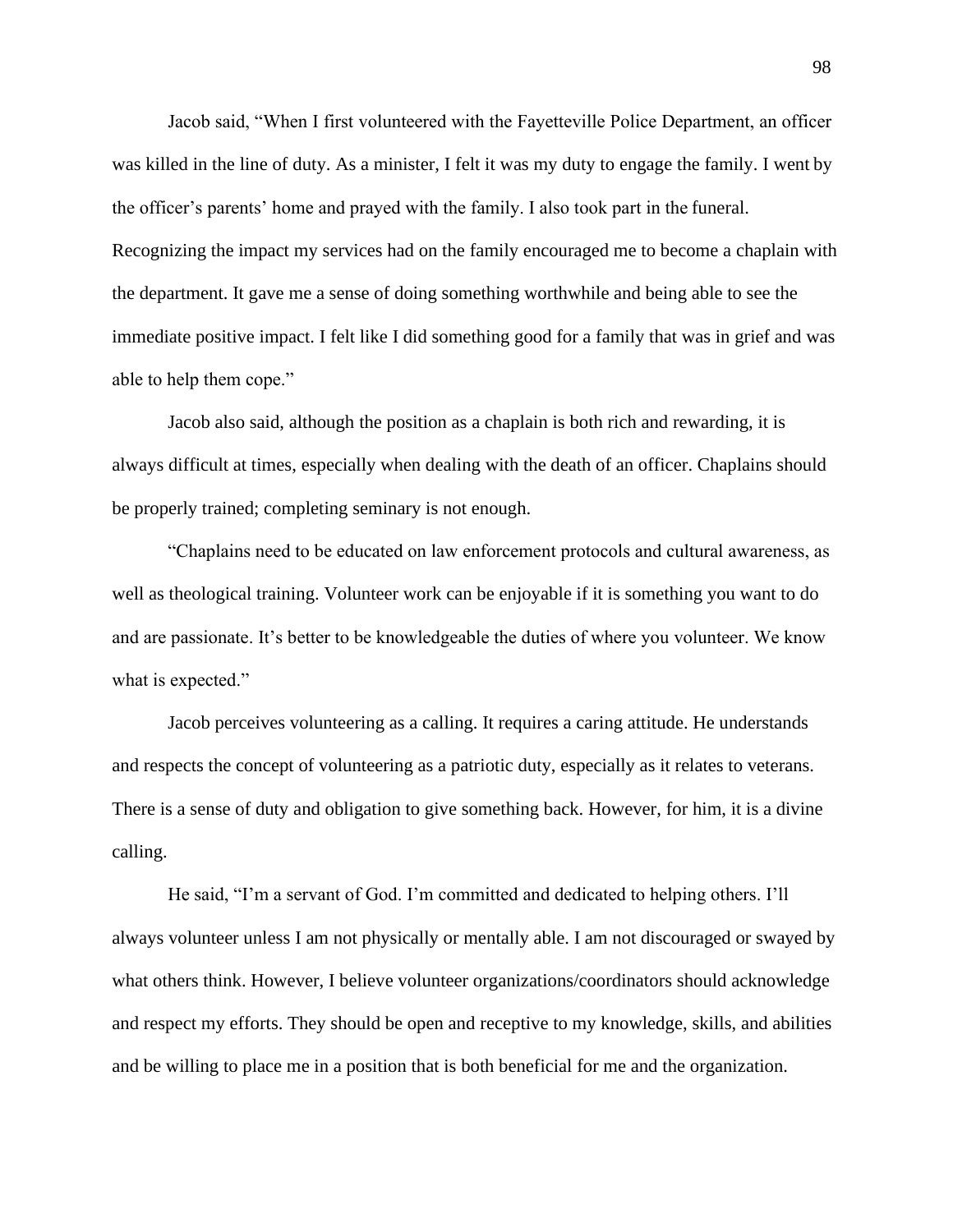Volunteer coordinators should know the position and the organization's mission, goals, and objectives. They should be compassionate, flexible, and culturally competent."

Jacob's encouragement and recommendations for prospective veteran volunteers were to discover what they are passionate about, find an organization that will allow them to fulfill that passion, and coordinate with the organization to volunteer on a trial basis.

"If it works out, continue. If not, find another volunteer organization. It is good to know what is expected of you, what you are volunteering to do. The bottom line is you gotta want to give back. In doing so, you'll not only give but also receive.

Jacob said, "I do it cause I love God and His people. It's not just something I'm commanded to do; it is something I want to and enjoy doing. I especially like volunteering with law enforcement as a chaplain because of the flexibility and the positive impact I'm making."

#### **Caleb**

Caleb was a staff sergeant in the Army. He served for 14 years and was medically retired. He was in the infantry and worked in security. Caleb enjoys cooking for and serving others. He volunteered as a cook for an annual organizational cook-off. The organization sponsors a cookoff twice a year. Caleb and associates plan, prepare and provide food for the employees and their families. He has been volunteering in this capacity for over 12 years.

Additionally, he volunteers at his church, specifically for Sarah's House. He does not cook but serves meals. Caleb considers volunteering a labor of love. It is his way of giving back or helping. He gets extremely excited about helping others, especially when he can cook and serve. Caleb loves everything about volunteering, from making himself available to assist to following through and completing the task. He joked about being in the Army and was told never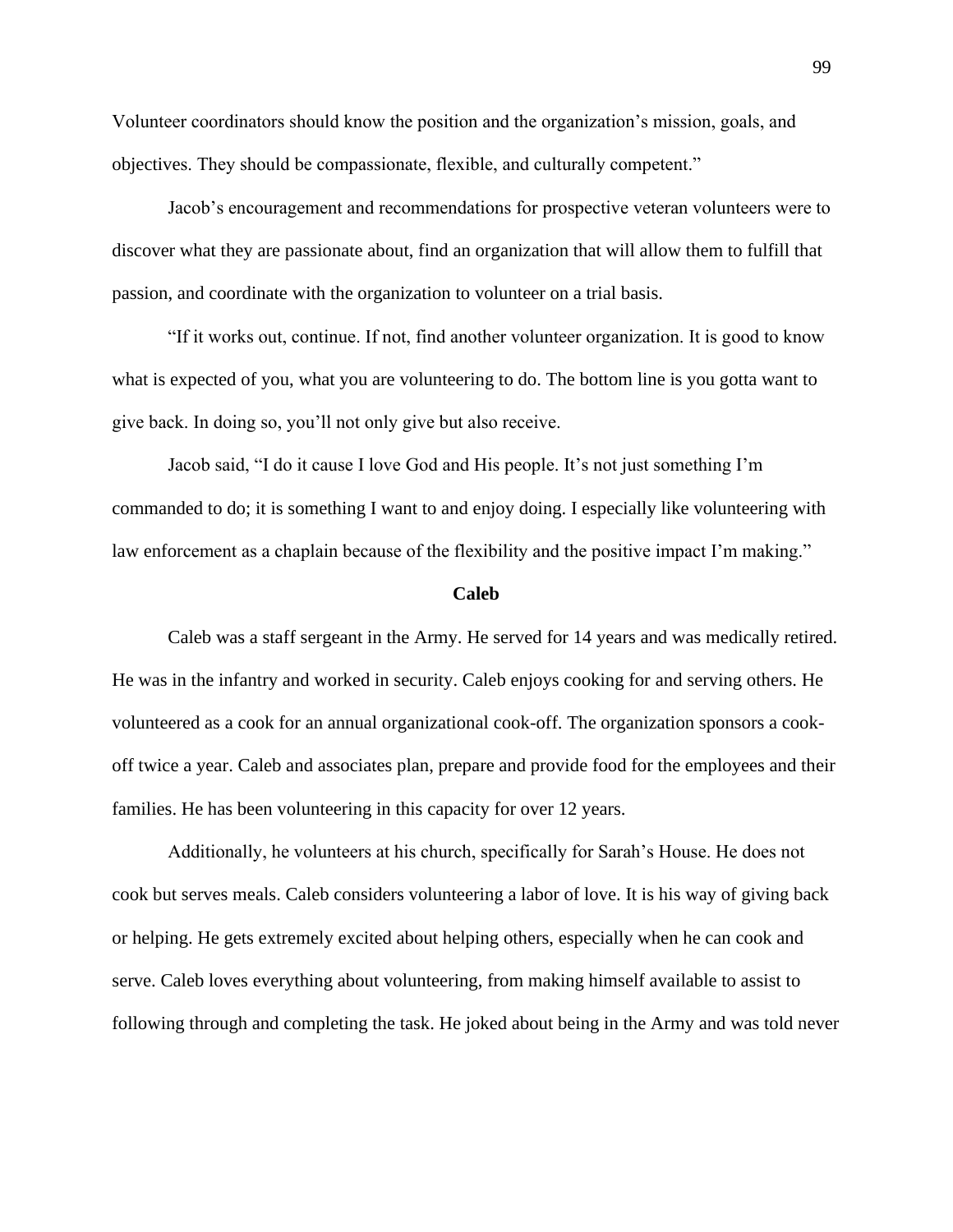to volunteer for anything. However, he ignored the comment. He finds himself to be one of the first individuals to volunteer, especially if it involves serving others (Caleb, 2022).

Caleb's recommendation to veterans related to volunteering is

"Go for it. You never know how much you can impact others until you put the effort. People are hurting; they need a helping hand. Most veterans can lend a helping hand. Don't be selfish or self-centered. Take the time to help those in need. Volunteer organizations could greatly enhance their recruiting efforts if they got veterans to recruit veterans. Find a veteran who is passionate about their mission and allow them to either lead or be an integral part of your marketing team. Veterans have a bond. We share a camaraderie; we respect and often listen to one another. Allowing us to talk 'bout what it is like volunteering for the organization will pay big dividends.

Caleb consistently volunteered while in the military. Those behaviors continued after retiring. It is what he does. He cannot imagine a time when he would not volunteer, except if he is physically or mentally unable.

Caleb said, "My volunteer experiences have been great. I would not do nothing to change them. I love helping people in need. It's rewardin and brings me a peace and joy. I don't think about burnout in volunteering because it's a part of who I am. I hadda learn to pace myself because there was a time when I would work from sunup to sundown. It didn't matter where I volunteer; I volunteer wherever there's a need. I enjoy working with people, regardless of who they are."

Caleb considers volunteering a labor of love. He does not consider it a patriotic duty because he has always done it, even as a child.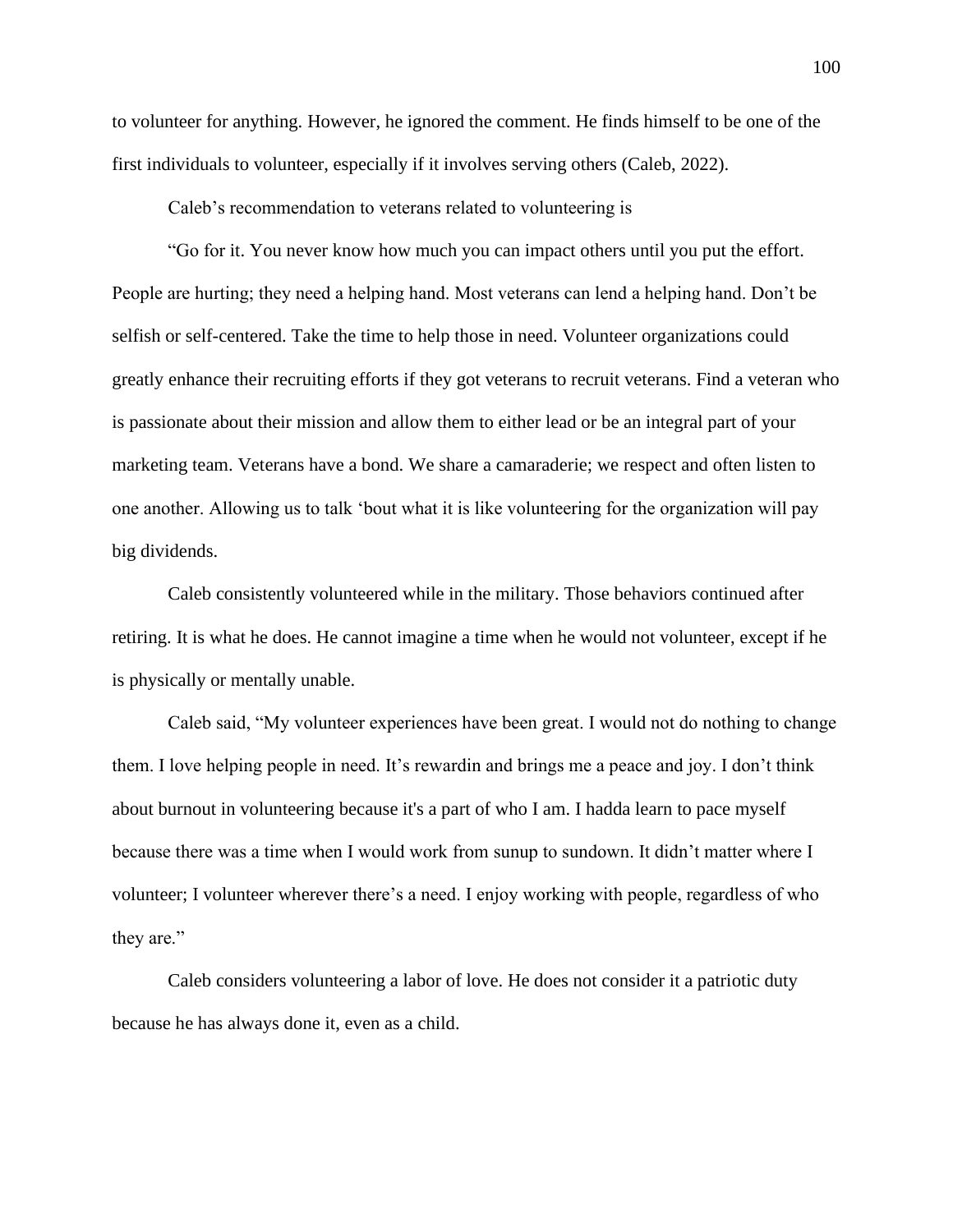Caleb said, "It may be a divine calling. It is a part of who I am. It's what I do. I help other people. I seldom volunteer to help large organizations, but I'm always available to help local organizations and individuals. I enjoy seeing the immediate effects of my actions...individual satisfaction, expressions of gratitude, smiles, laughter, you know, things like that. I feeling I have a duty to serve. I believe everyone should serve another at least once. People should find something they enjoy doing and do it to help another person and without pay. There's a return on your investment that cannot be explained

Caleb acknowledged that he had had some bad volunteer experiences, but he did not and will not allow those experiences to deter him.

He said, "I have learned to focus my attention on the mission, not the organization. My objective is to help people. This is probably the reason I chose to work with local places. I know who is directing the it and what they expect. I either have or quickly develop a personal relationship with the people I'm working with. We share a common objective to meet the needs of those we're helping.

Caleb is driven by a sense of pride. He genuinely cares about the people he is helping/serving. He said, "I will volunteer even if no one ever say thank you."

Caleb shared a story of a time when a little boy gave him a hub and said thank you.

He said, "My little boy's gratitude touched me more than being paid. I cried. I felt a deep sense of thanks. That experience stayed with me and kept me moving forward. It reinforced why I volunteer. I encourage not just every veteran but everyone to volunteer. We all have something to offer, something to give especially to those in need. Don't think about it, just do it! People have a need. Let's do what we can to help fulfill the need. For me, it is a labor of love."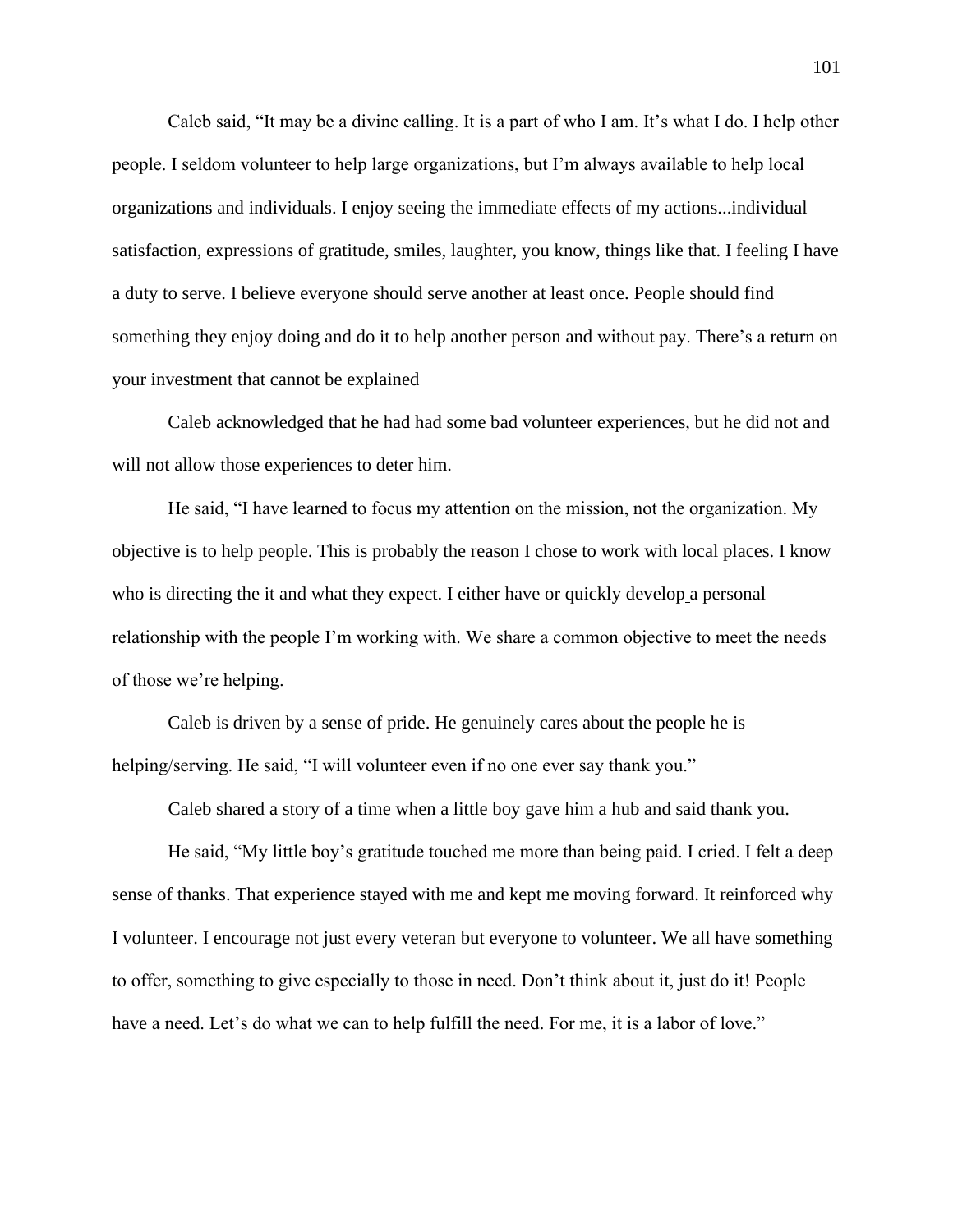#### **Naomi**

Naomi was a staff sergeant in the Army. She served for 12 years. She worked in personnel and administration. Naomi volunteered with several organizations, including the USO, Sarah's House, and the church. Her duties and responsibilities at the USO included working as a greeter and providing support to the families of service members. She worked in this capacity for three years. Naomi also prepared food and fed the homeless and senior citizens and provided Bibles and other handouts to homeless persons. She has been volunteering for more than 20 years.

Naomi said, "I enjoy watching people enjoy the food and fellowship. It is an expression of compassion and support when I assist in the care and feeding of others. I especially like working with military families, encouraging and socializing with them. It reminds me of my time in the military. I love talking about military duties. I encourage family members to stay in touch with new recruits. Working with the USO has been a rewarding experience. Unfortunately, COVID-19 hindered our face-to-face contact, and we discontinued providing the services."

Naomi believes that every veteran should volunteer. Veterans have been fortunate to serve our country. While serving, veterans received a wealth of training and experience that can be used to help others. Naomi encourages veterans to find their niche, gift, or purpose and do it. She feels even disabled veterans can help others. It will take a disabled veteran's mind off their challenges and will receive joy in helping others. Naomi also believes that veterans are ideal for recruiting other veterans. Veterans have a bond, a sense of camaraderie and tremendous respect for one another. Veterans can share their volunteer experiences, specifically what they do or have done and how volunteering has benefited others and themselves.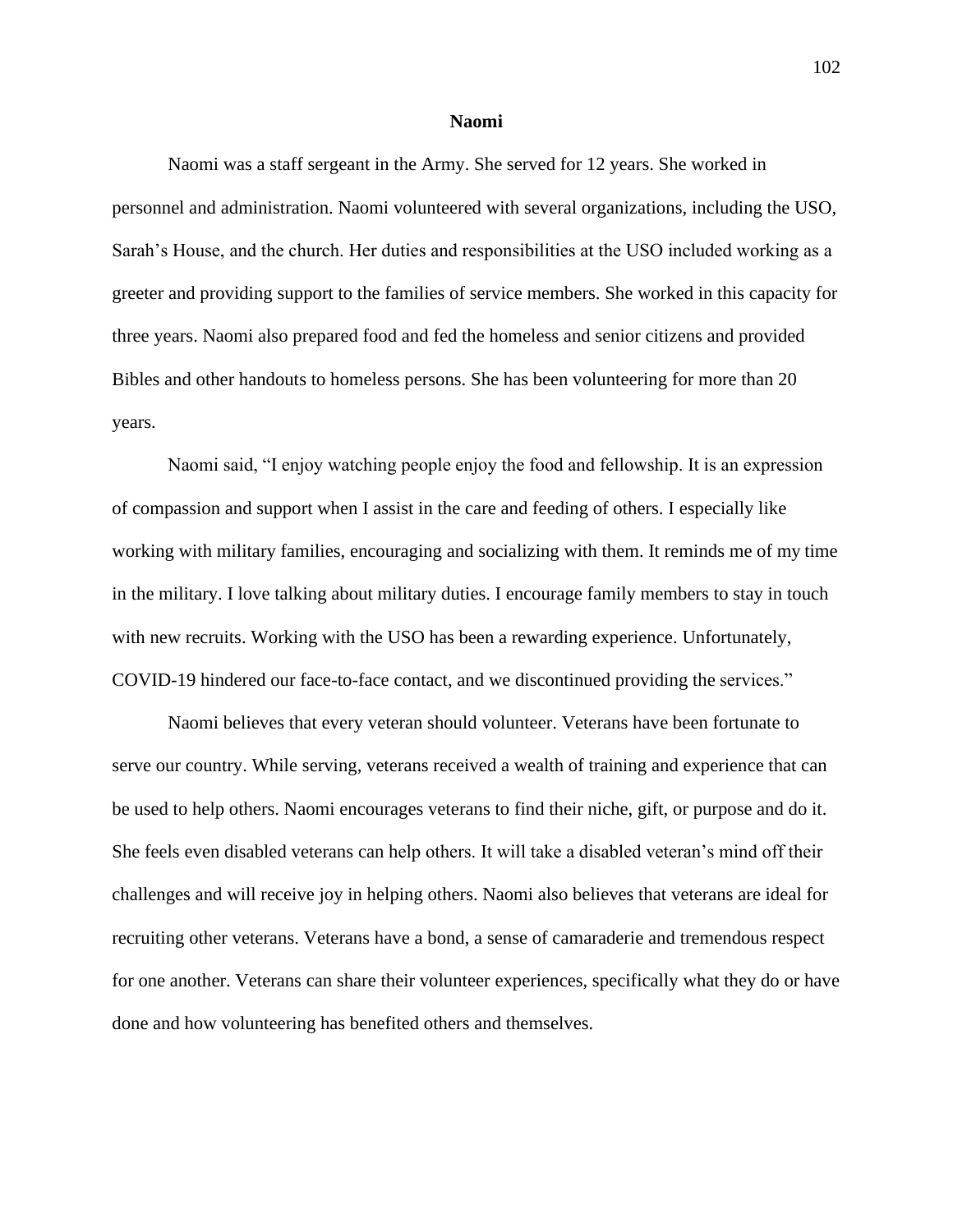Naomi said her military experience better equipped and prepared her to be a good volunteer. She learned the importance of commitment, discipline, leadership, management, organization, and structure. She also developed excellent social and people skills. Naomi is extremely comfortable interacting with all people regarding their socio-economic status.

She said, "When you treat a person with love and respect, more often than not, they will respond accordingly."

Naomi has truly enjoyed her volunteer experience. She said, "Volunteering brings me joy. When I am not volunteering, there is a dampness in my spirit. I get a sense of peace and fulfillment in volunteering. It is a part of who I am and what I do."

Naomi acknowledged that an individual could get burned out from volunteering. She said, "I know how much I can handle. I pace myself. I do not overextend myself. I volunteer two to three times per week for a few hours each day. I wanna to give my best, so I can make sure that I'm mentally and physically able to volunteer. Self-care is important to me. I make sure I take care of myself, so I can help take care of others. I don't allow the organization to dictate my schedule. Although I am flexible, I choose the days and times I volunteer and when, where, what, and how I volunteer. I especially like volunteering with women and children, preferably during the day."

Naomi's volunteer has been favorable. She said, "My only complaint has been the restrictions in open communications, especially at the USO. I enjoy sharing with people. I want them to know about what they need to do. The USO attempted to restrict what I could share. I like being able to speak freely, especially about my faith. Some of the people I encountered could have benefited from a relationship with God. The USO didn't allow me to share about my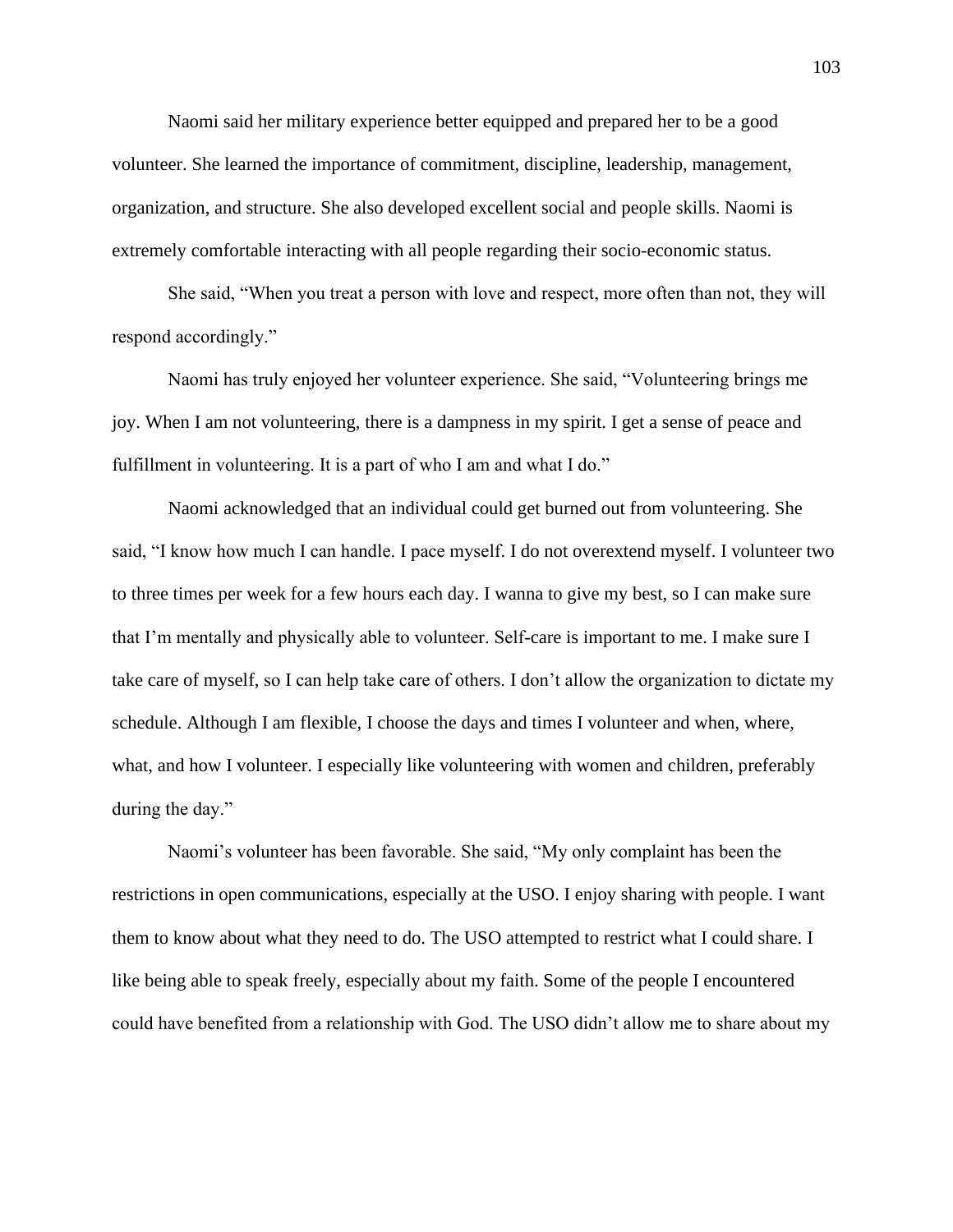faith. Anyways, I enjoyed the experience and would encourage veterans and others to also volunteer."

Naomi perceives volunteering primarily as a divine calling.

She said, "God commanded his children to serve others. I'm not only obedient to God's command, but I also enjoy serving others. Even though there is not any monetary compensation, I receive payment every time I volunteer. Someone either says or does something that brings me joy or reminds me how God has blessed me. I also feel it is patriotic to serve others, to lift and encourage people who are going through difficult times. I am blessed when I bless others. I am fully committed and dedicated to give back, to serve those in need, and to help in whatever way I can. When I grew up, my family was always helping someone in the community. My parents' doors were always open to others. My doors are also open to those in need.

I cannot imagine a time when I wouldn't volunteer. Only if I am not mentally or physically capable of volunteering. However, I don't like working with selfish people or organizations. The focus should always be outward towards individuals, families, and groups in need, not to fulfill or satisfy selfish ambitions or greed. My volunteer service is unto God, not man. Whatever I do, I do it as unto the Lord. I'm led by the Spirit of the Lord to serve. I seek God's guidance of when, where, and how to serve, which often require me to check out what organization's done, history of giving and serving. Those places who don't have a good track record or if there is uneasiness in my spirit, I will not volunteer for them."

Naomi's bottom line is that whatever she does, she does it as unto the Lord. She is motivated to serve God and His people. She said, "God is not the author of confusion. When there is conflict and confusion in respect to volunteering, she does not get involve. She finds another organization and makes herself available.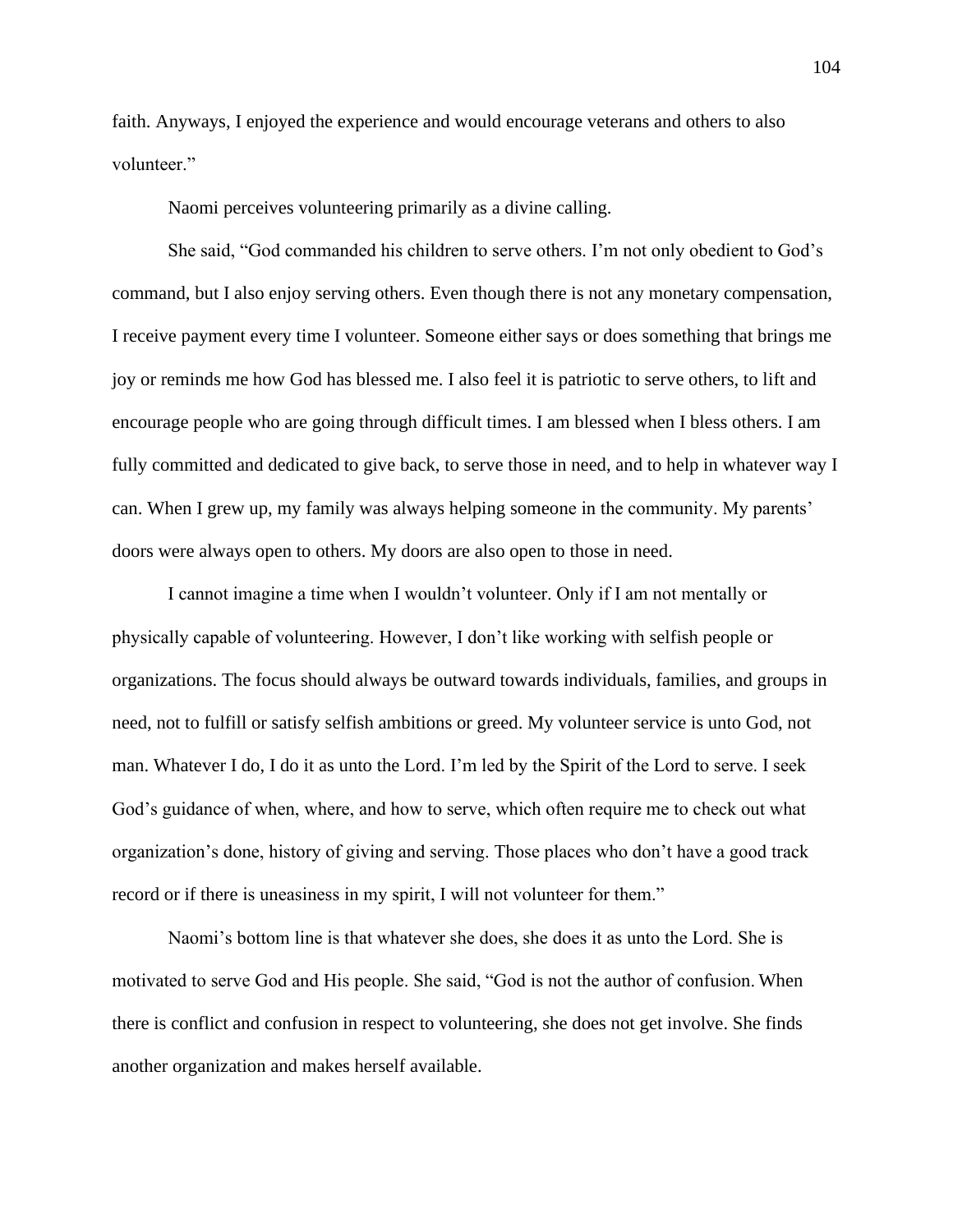Jesus gave me peace, and I receive. Secondly, where the Spirit of the Lord is, there is liberty. I want to volunteer in peace and liberty."

Naomi said, "I encourage veterans to get involve, volunteer. Find a need and volunteer their time, talents, and even treasures. If they do it from their heart, they will thoroughly enjoy it. It will bring a sense of pride, joy, and fulfillment. It will not only put a smile on the face of those you serve but also a smile on the face of the volunteers. I challenge all veterans to do something good for someone else without expecting something in return. Although there is not any finial compensation, there is a compensation that money cannot buy."

#### **Ruth**

Ruth was a captain in the Air Force. She served for nine years. She was an intelligence officer. Ruth volunteers primarily in church and schools. She enjoys working with teenage girls as a coach and mentor. Her duties and responsibilities include showing up for cheerleading practices and ministry events and providing input for songs and other creative aspects of church and school. Ruth has been volunteering for over five years. Her passion is helping and serving. She enjoys interacting with others, being creative, getting involved, and being a part of something bigger than herself.

Ruth said, "Although I enjoy volunteering, I would prefer a consistent schedule. I work with a group that is sporadic. There is no set schedule which makes it difficult for me to participate because it conflicts with my personal schedule."

Ruth encourages all veterans to volunteer. However, she recommends to not volunteer just for the sake of volunteering.

"Find something that you are passionate about. Allow volunteering to be an integral part of your life. Don't see it as just a community service project, but as an extension of yourself."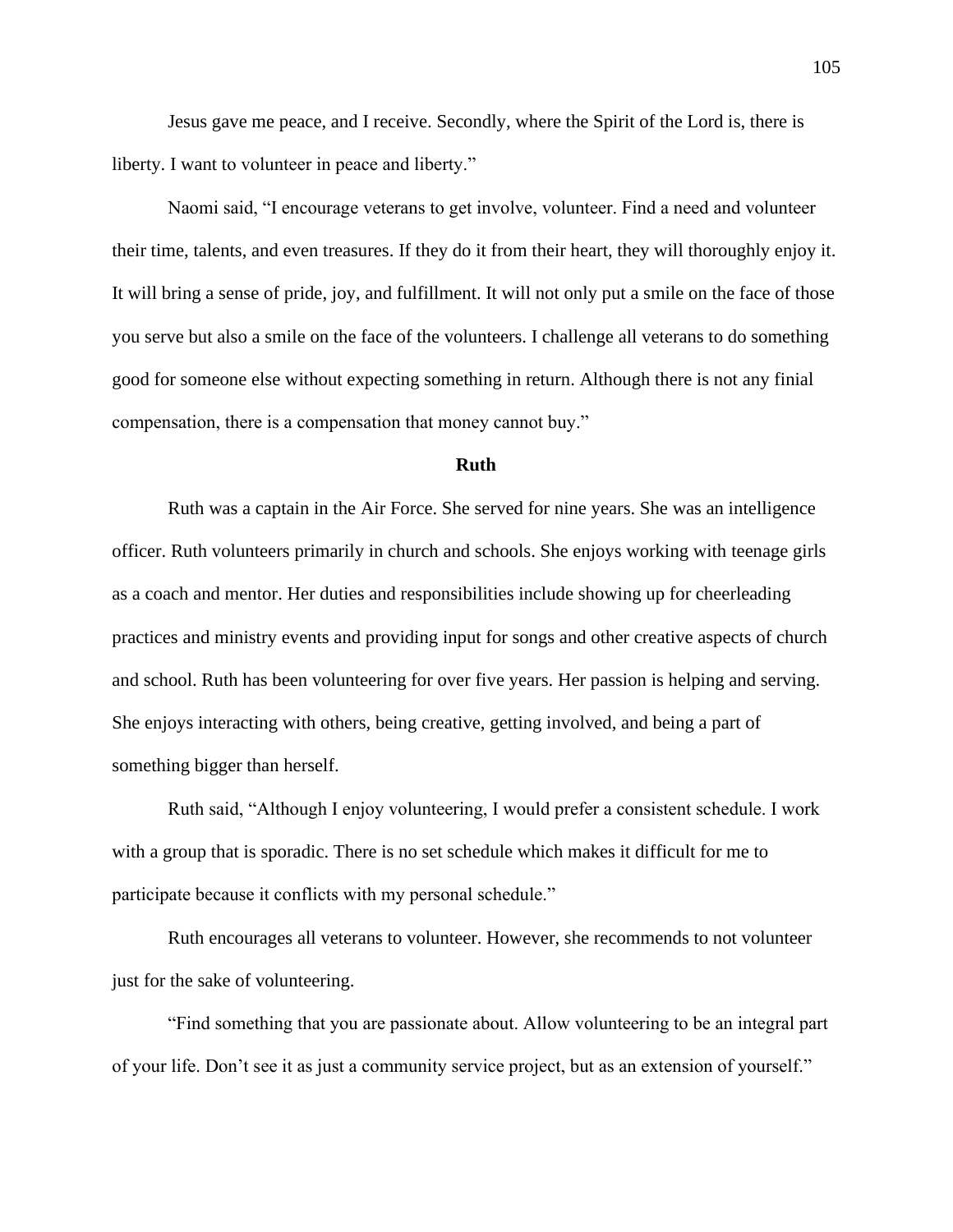She feels volunteer organizations should find out what interest veterans and cater to those interest. Communicate with veterans about how they can help the organization and how the organization can help them. Stress the importance of a collaborative, mutually beneficial working relationship. Ruth believes that volunteer organizations that know, understand, and strive to meet the community's needs still more than likely get more volunteers.

Ruth said, "My military experience enhanced my personal and social skills. But my parents taught me the value of helping others. My parents have always given of themselves, their time, talents, and resources to help others. I grew up helping and serving others. When I joined the military, I had a mindset that was directed towards giving back, making a difference in others' lives. I enjoy being a part of group, especially a group that is committed to helping others in need. My military experience helped my skills and better prepared me to assist others when I separated from the military."

Ruth is very active and genuinely concerned about avoiding burnout. She meticulously schedules each day, ensuring adequate time for professional, personal, and volunteer activities. She tries not to overextend herself. She believes and practices self-care. Nevertheless, she feels guilty if she does not make time to volunteer, to give back to the community. She is constantly re-assessing her schedule to incorporate time for volunteering.

Ruth said, "I normally choose when and where to volunteer. But there are times when the need tells when and where I volunteer. My preference is to volunteer in the church and at schools working with teen girls. I also enjoy working with my sorority sisters doing things in the community and for people."

Ruth feels volunteering is very important and much needed. She wishes everyone would volunteer. "Volunteer organizations need to make what they want known to volunteers,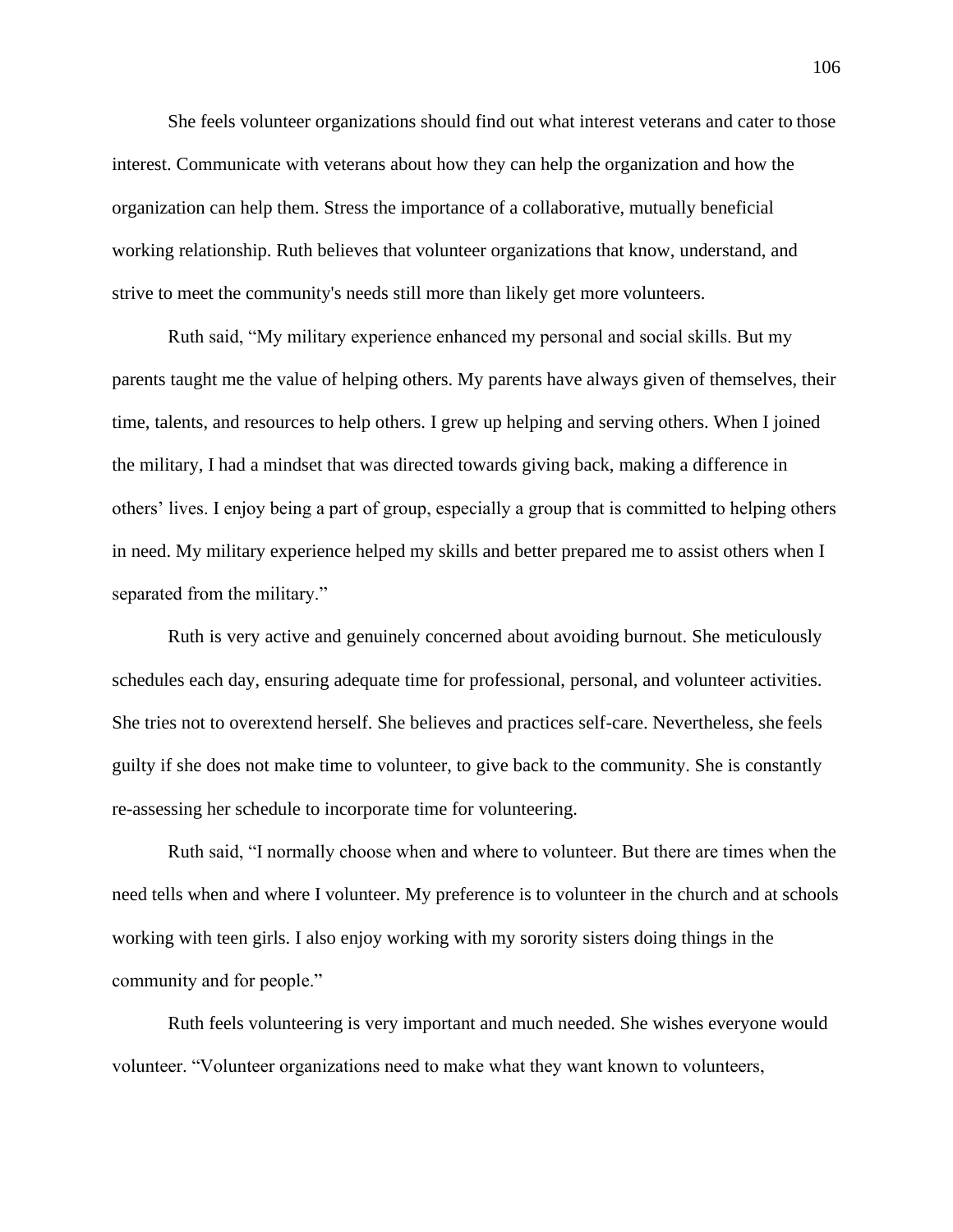especially veterans. Veterans have a wealth of experiences, and most are willing and eager to help. If volunteer organizations and coordinators talk about things upfront, they'll likely get more volunteers. However, they must treat volunteers with respect, be flexible, and listen to volunteers' inputs and ideas."

Ruth believes volunteering is a divine calling. She feels patriotic duty is subjective, and not everything enforces the concept. For Ruth, volunteering is a passion. She is driven and motivated to serve others.

She said, "I have the energy to press through and make a difference. Like I told you, I grew up in a house where helping others was natural. I was taught that we were blessed to be a blessing. My parents were excited about helping other because God helped them. My parents led by example. if volunteering was not demonstrated or displayed, an individual may find it difficult to embrace the concept."

Ruth also believes that volunteering could be seasonal for some people. There are times when people are highly motivated and will volunteer on the spot. However, there are other times when people are reluctant to volunteer because of personal or professional challenges and/or commitments. Organizations should be flexible and be prepared to take advantage of times when people are receptive to volunteering. Volunteer organizations should not try to force or pigeonhole people into volunteering at certain times or places. When organizations have a "must fill" position, they should use their employees or pay someone to do the job. A lack of consideration, flexibility, and respect prevents volunteer organizations from recruiting and retaining volunteers.

Ruth said, "Volunteering brings a sense of camaraderie, like what I experienced in the military. Volunteers, especially veterans, share similar views and values. They have a bond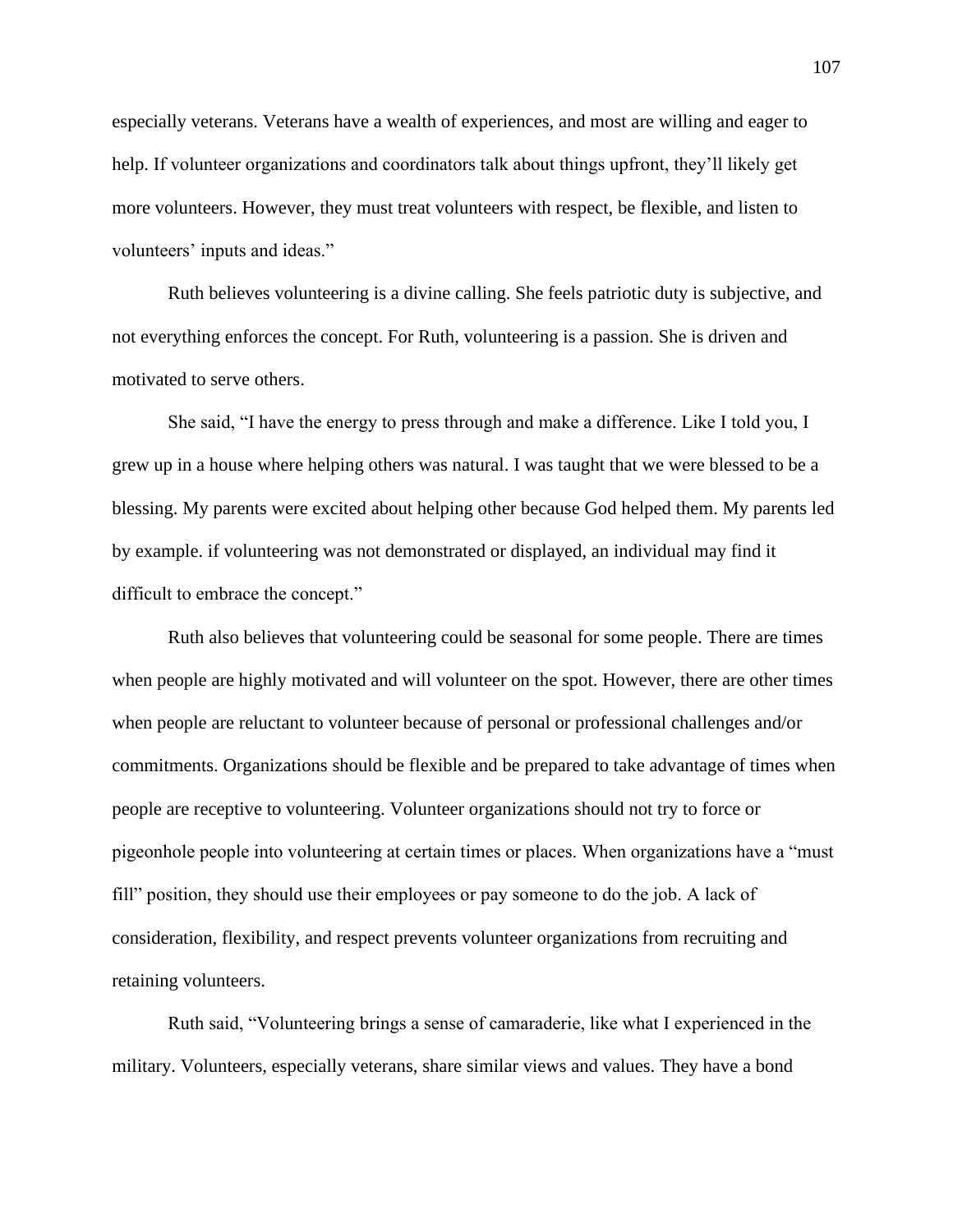which generates a partnership and willingness to work together to help others. Veterans prefer working with organizations and leaders with similar characteristics. Veterans are gifted with skills and abilities that serve well in volunteer organizations. They don't like wasting their time. They are ready and willing to work, especially if the task is clear, organized, and well planned. We are focused on the big picture, the need, and getting it done."

Ruth said, "I prefer volunteering in the church and working with teenagers at school. I remember when coaches took the time to help me. I want to give back, to make a difference in an individual's life. I feel good when I give back, and I enjoy it. Volunteering causes me to look beyond myself and see the bigger picture. It can be challenging, but it is so rewarding. Volunteering is worth the time and effort."

#### **Results**

This section is the results of the data collection and analysis process. The results are arranged in three themes and ten sub-themes/categories. The sub-themes provide a more detailed description of the participants' volunteer experiences. Professional is the first theme supported by recruitment, military experience, intangibles, self-care, and organizational focus. Personal includes the sub-themes of passion, family, and calling/duty. Love is supported by the subthemes of love for God and love for people.

#### *Theme 1: Professional*

The participants provided their perspectives on volunteering. They talked extensively about their volunteer experience while sharing rich and rewarding moments. They also shared their perspective on volunteer organizations.

**Sub-theme 1.1: Recruitmen**t. Volunteering provides veterans a wonderful window of opportunity to continue serving and give back to the local community (Shinners et al., 2018).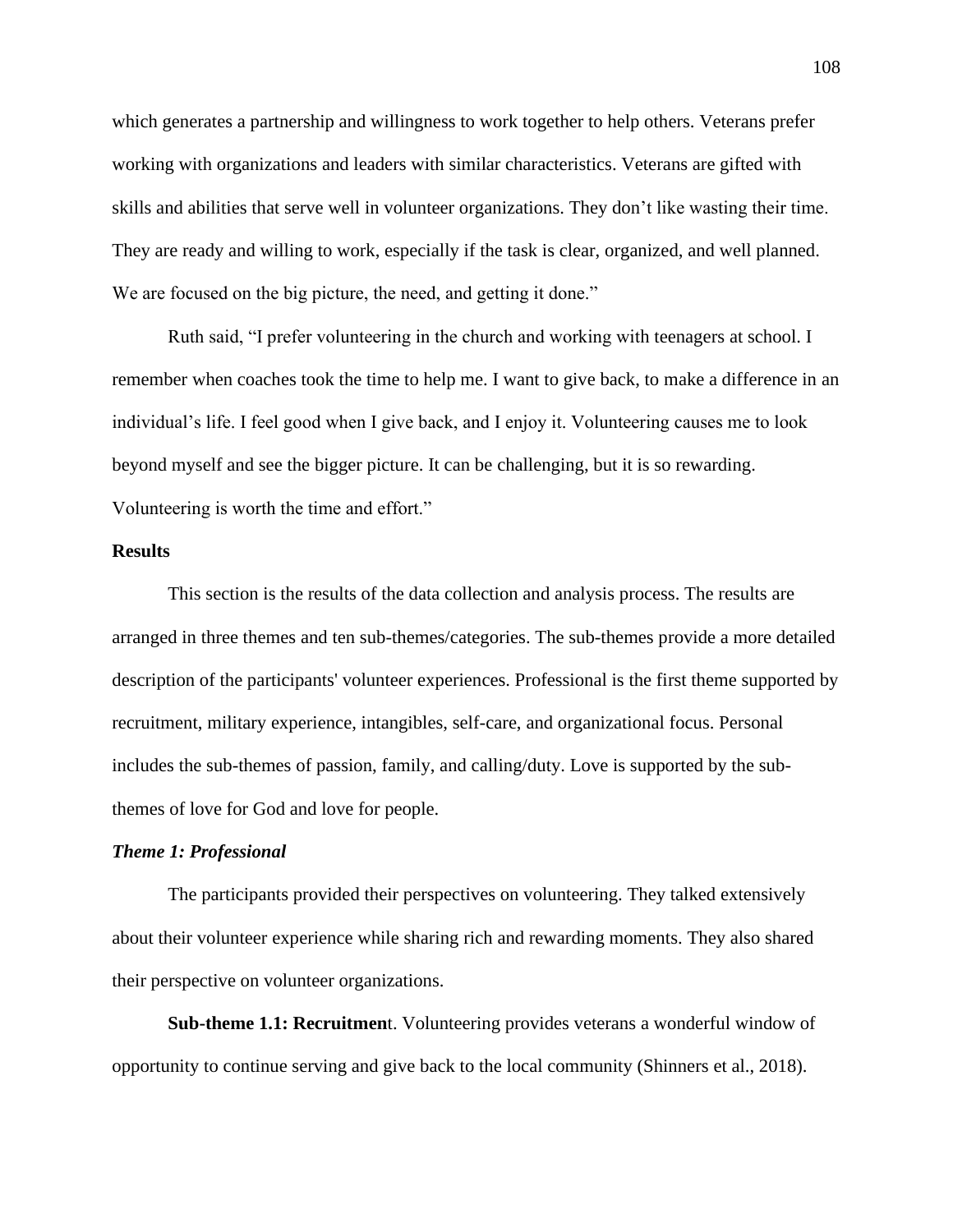Volunteering is an ideal way to help veterans transition and reintegrate back into civilian life (Matthieu et al., 2019). However, recently volunteer organizations have had a challenge recruiting and retaining new veteran volunteers (Alfes et al., 2017). Shinners et al. (2018) believed veterans could personally identify with the challenges and struggles of people in need. The participants interviewed believed that volunteer organizations should solicit veterans to recruit veterans. Veterans shared a bond, a sense of brother/sisterhood, and esprit de corps. Veterans have tremendous respect for other veterans. They frequently coordinate with other veteran volunteers to share their knowledge and experiences and support one another, contributing immensely to their effective problem solving and emotional stability (Cheek et al., 2015).

**Sub-theme 1.2: Military Experience.** Veterans have been blessed with knowledge, skills, and abilities while serving on active duty, and many want to give back to the community through voluntary service (Nesbit & Reingold, 2011). The participants interviewed agreed that their military experience enhanced and equipped them to be better volunteers. Volunteering provided the participants an opportunity to use the skills acquired in the military to give back to their local communities.

**Sub-theme 1.3: Intangibles.** Veterans are not focused on self-centered goals such as being successful and/or fulfilling personal desires but are service motivated, focused on helping others, and firmly believe in their social responsibilities (Potolo & Wilson, 2016). The participants affirmed that volunteering provides them with a good feeling inside, a sense of happiness and joy from helping others. They share an inner drive to serve that brings a sense of peace.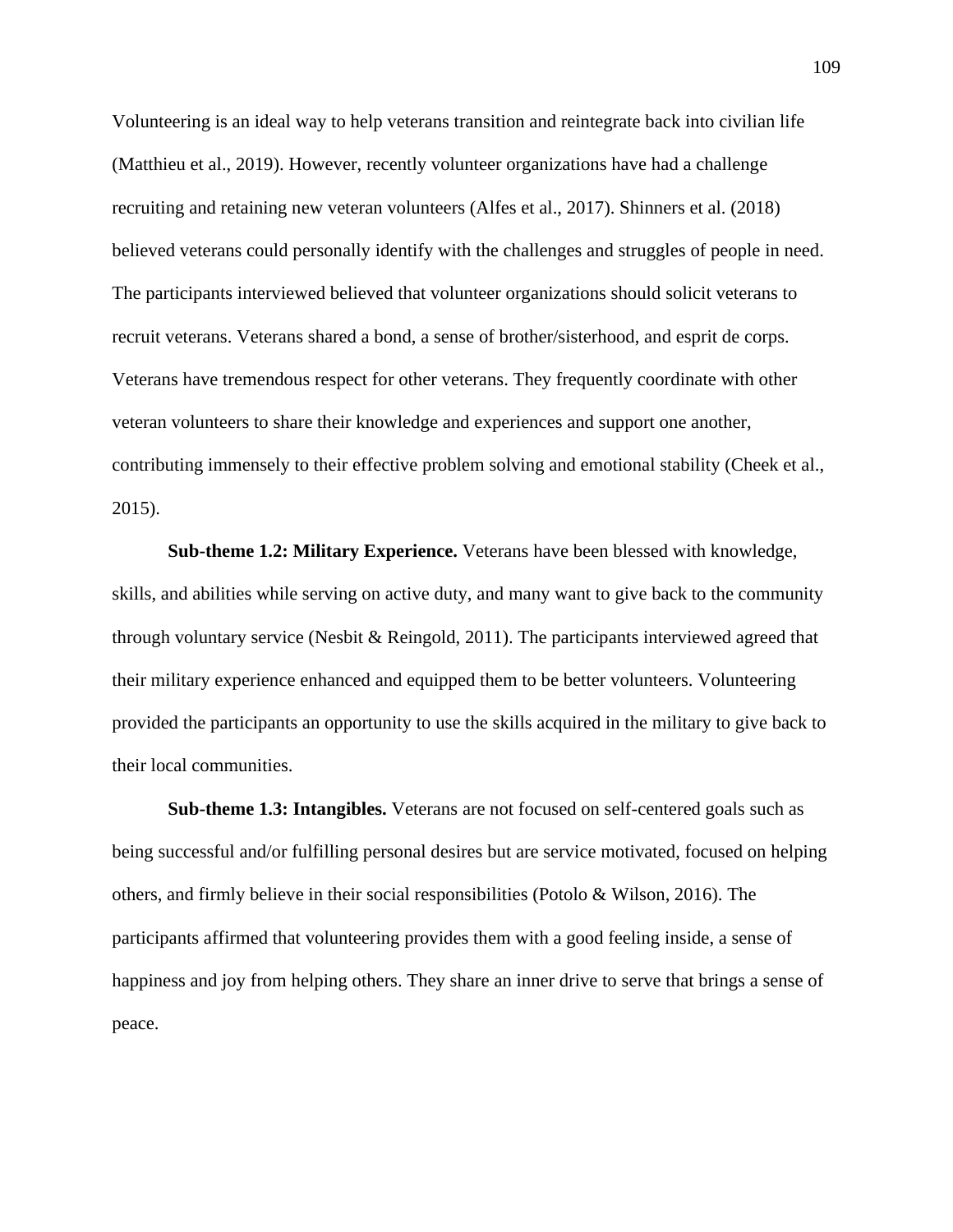**Sub-theme 1.4: Self-Care.** Burnout is occupational stress resulting from demanding work-related tasks and relationships (Yanay-Ventura, 2019). Volunteer burnout affects turnover when volunteers leave an organization and need to be replaced. High turnover rates can hinder quality services and resilience (Allen & Mueller, 2013). Compassion satisfaction (happiness or well-being) reduces the risk of burnout (Gonzalez-Mendez et al., 2020). The participants were generally not concerned about burnout. Each participant had a process that included exercising, taking time off, and saying no to volunteering when they felt overwhelmed or needed a break.

**Sub-theme 1.5: Organization Focus**. Research reveals that most volunteer coordinators do not link volunteers' purposes, which may be a possible reason why volunteer organizations are still suffering high turnover rates and why the current volunteer rate is the lowest since 2002 (Hurst et al., 2017). Additionally, the participants interviewed believe that several large volunteer organizations are misleading. Volunteer organizations perceive that they are genuinely concerned about meeting the needs of the people. However, less than 30% of the funds received are allocated to meet the need. The participants interviewed believed these volunteer organizations were deceptive. They prefer working with local and community volunteer organizations. This allows them to meet and develop a relationship with the leadership team, plus over 90% of the funds received are used to meet the need.

#### *Theme 2: Personal*

The participants talked about the things they value the most concerning volunteering. They each alluded to how their military experience and family interactions contributed to their volunteer experience. However, they struggled with the concept of volunteering being a divine calling, a patriotic duty, or both.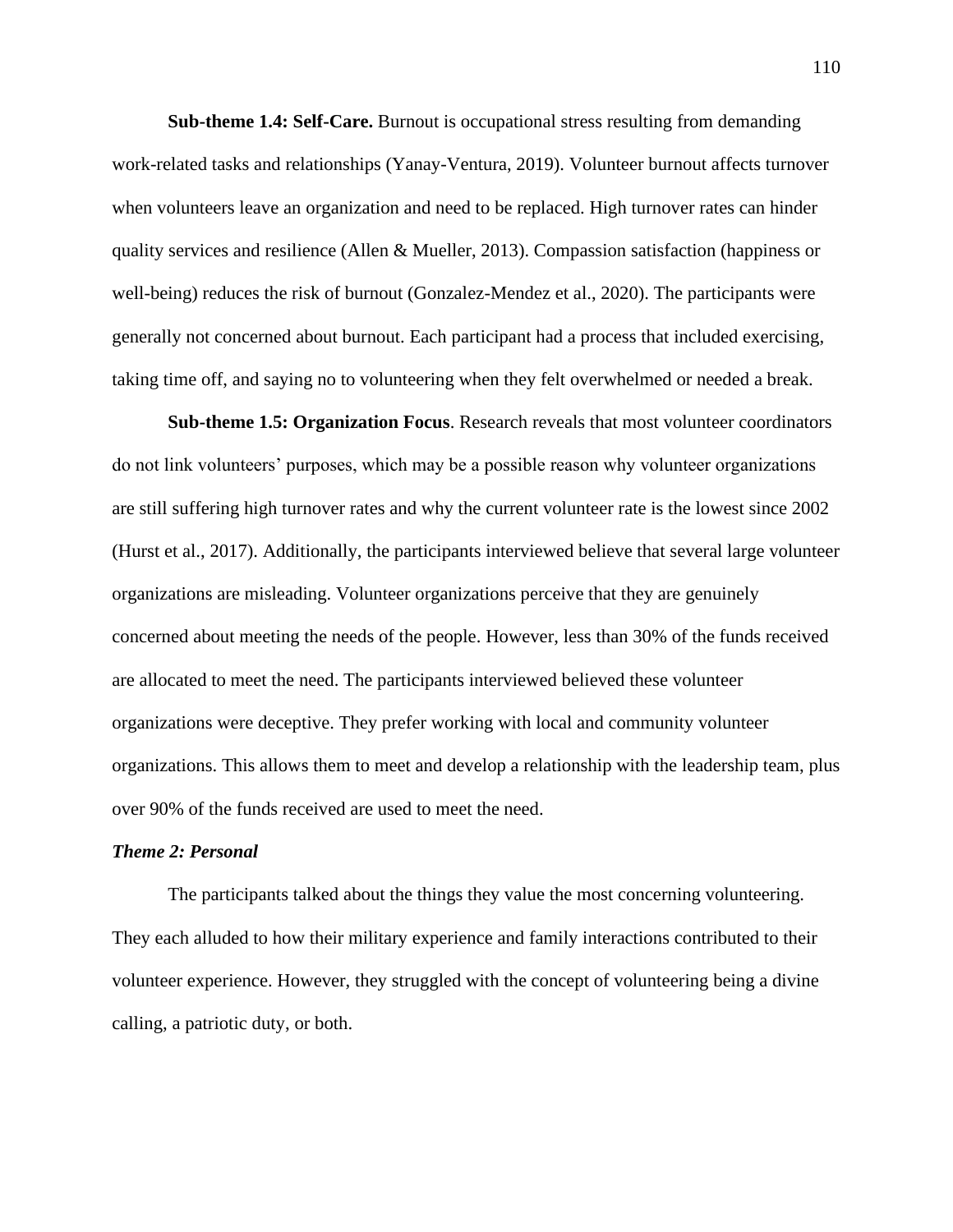**Sub-theme 2.1: Passion**. Each of the participants interviewed found volunteering to be rich and rewarding and considered it a pleasure to give back. They were passionate about paying it forward because others freely gave and provided for them. The participants were also passionate about seeing others proper, i.e., helping people achieve, succeed, and win.

**Sub-theme 2.2: Family.** Approximately 80% of people volunteer because of the influence of family or a close friend. Ninety percent continue or increase their level of volunteering when their children get involved. Adults frequently volunteer with family members to be good role models, have fun, spend quality time with family members, and transmit positive values to their children (Palmer et al., 2007). Eight of the ten participants interviewed had parents, other family members, or close friends that encouraged them to volunteer when they were young. Their desire to volunteer continued during and after their military service. Nine of the ten participants agreed that volunteering eventually became an integral part of their life.

#### **Sub-theme 2.3: Calling/Duty**

The participants interviewed had mixed emotions. Six participants consider volunteering a calling, three a combination, and one uncertain. They each believe it to be an expression of love that flows from their heart. They are all committed to helping others as if a higher call drives them. As veterans, the participants believe and understand the importance of giving back. It is an honor and their duty to serve.

#### *Theme 3: Love*

The participants were motivated by either a love for God, a love for people, or both. They each used the word "love" as the basis for their motivation to volunteer. The participants expressed their love for God, which propels them to volunteer. Some participants even became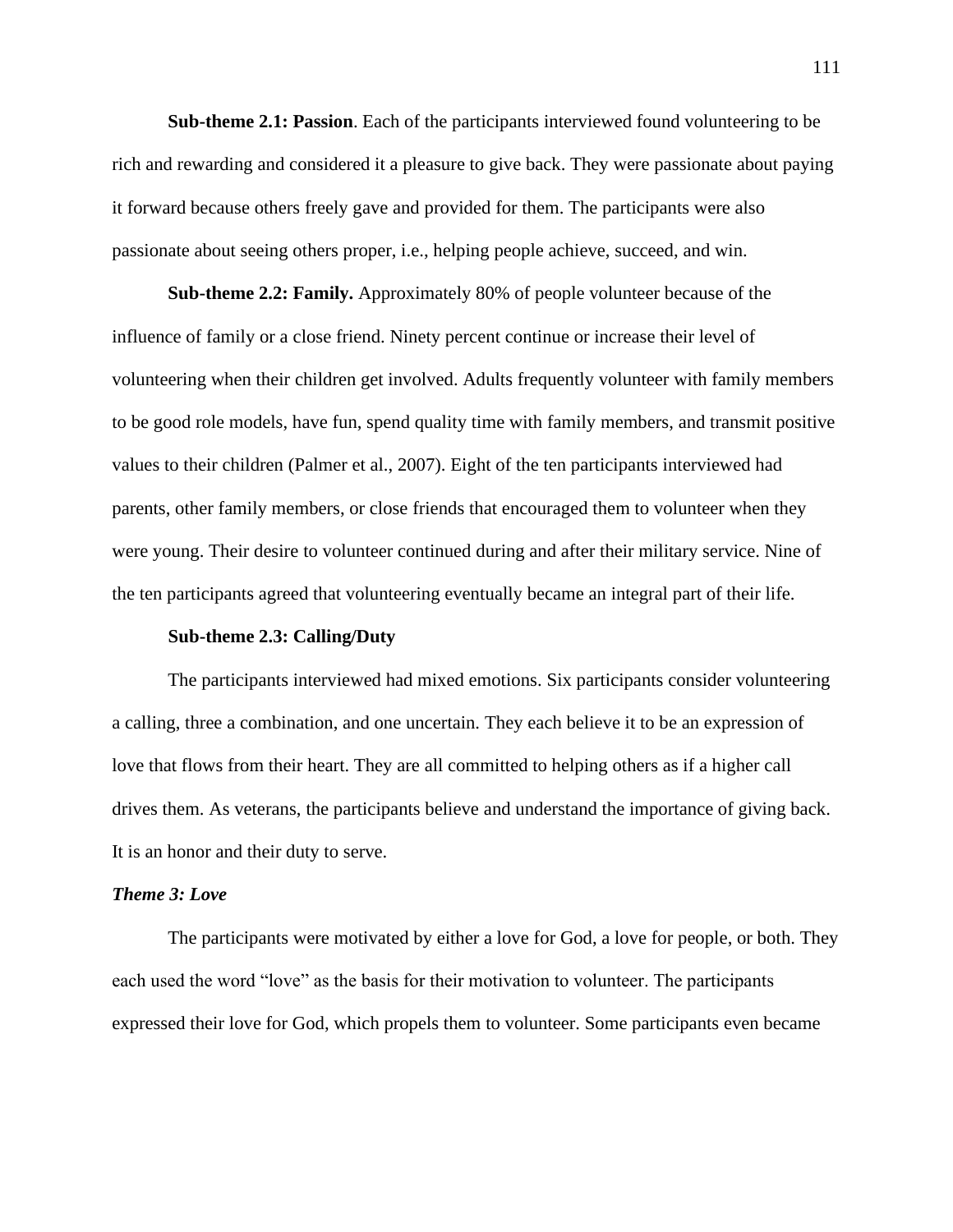emotional as they reflected on their volunteer experiences. A few talked about events that happened and/or a specific moment.

# **Theme 4: Love for God**

Individuals desire personal growth, life satisfaction, and opportunities of participating in interesting work. They want to associate with other people, feel connected with the community, satisfy personal religious beliefs, and/or wish to accomplish a task (Palmer et al., 2007). Eight of the participants said they have a personal relationship with Jesus Christ. They hold fast to the commandments of loving God and their neighbor, which they believe is demonstrated in service. Subsequently, the participants freely volunteer their time, talents, and treasures to serve God's people.

## *Theme 5: Love for People*

Volunteers are invaluable resources who serve and help others achieve their goals and objectives (Englert et al., 2020). The participants recognized that everyone occasionally falls on hard times. They said we all need help in some form or another. Their compassion and love for people motivates them to serve. They are willing to sacrifice their time to ensure others' needs are met. The participants truly believe volunteering is a labor of love.

#### **Summary**

This chapter provided an overview of this phenomenological qualitative study's data collection and analysis process. The data collection section included demographic data in Tables 1, 2, 3, and 4 (gender, race/ethnicity, age range, and years in service). The data analysis process evaluated the participants' perspectives, values, and motivation, broken down into three themes (professional, personal, and love) and sub-themes (Table 5). Informal interviews provided a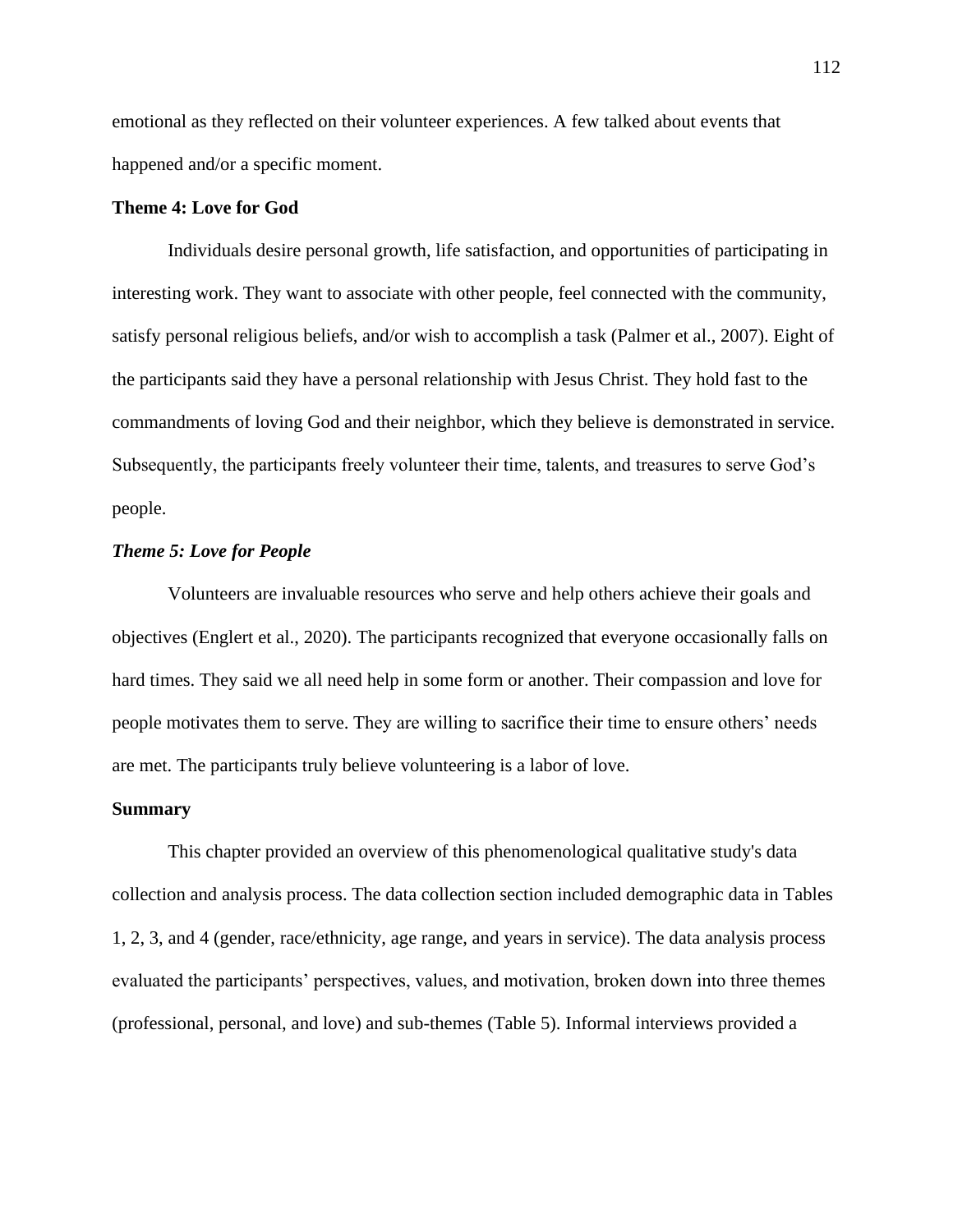detailed description of the participant's volunteer experiences. Finally, the results section provided the essence of the phenomenon of volunteering.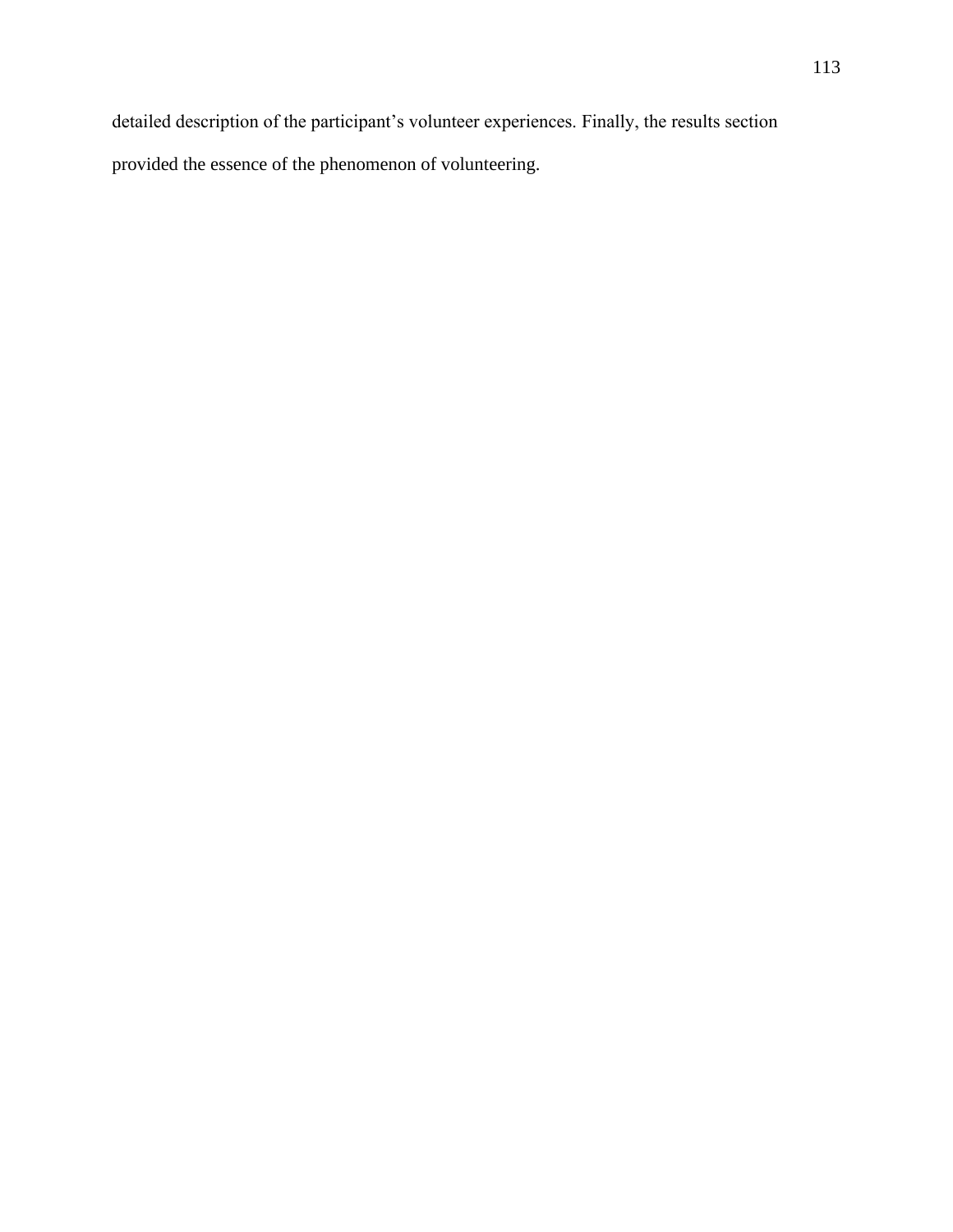#### **CHAPTER FIVE: CONCLUSION**

# **Overview**

This chapter reviews the purpose of the study and summarizes the findings, a discussion of the findings and the implications concerning the relevant literature and theory. It will also provide the method and practical implications of the findings. It will identify the delimitations and limitations of the study. It will conclude with recommendations for future research.

#### **Purpose of the Study**

The purpose of this qualitative phenomenological study was to describe how military veterans perceive volunteering, what motivates them to volunteer, why they continue volunteering, and/or why they choose not to volunteer. This insight facilitated developing models and procedures to encourage and promote more military veterans to volunteer and facilitate training and retention of veteran volunteers.

#### **Summary of Findings**

This study was designed to answer the following questions: What are veterans' perspectives on volunteering? What do veterans value regarding volunteering, and what drives and/or motivates veterans to volunteer? Below is a summary of the findings concerning the existing literature.

The objective of the research question was to find out veterans' perspectives on volunteering. It was further broken down to examine veterans' values and motivations related to volunteering. Theme 1, Professional, addressed the primary focus of the research question, perspectives. Themes 2 (Personal) and 3 (Love) addressed values and motivation, respectively.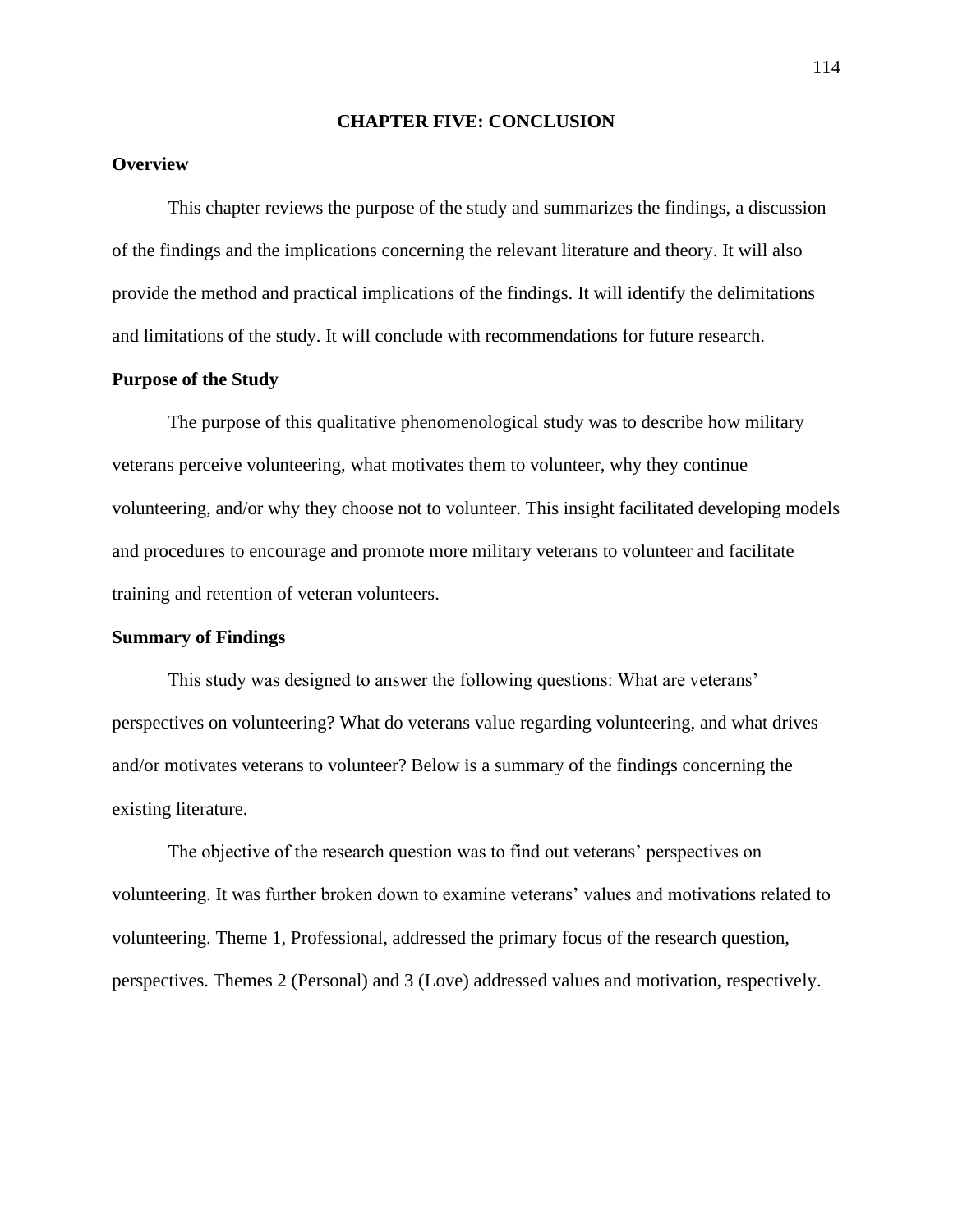**Theme 1: Professional.** After separating from the military, most veterans desire to continue servicing in some capacity. Veterans have knowledge, skills, and abilities that could greatly benefit local communities. Volunteering provides a wonderful window of opportunity to continue serving and give back to the local community (Shinners et al., 2018).

Nevertheless, some volunteer organizations no longer have a consistent and loyal team of volunteers. Organizations have had a challenge recruiting and retaining new volunteers. These organizations need to seek different ways to recruit and retain volunteers (Alfes et al., 2017). For example, solicit veterans to recruit veterans to volunteer. Veterans share a bond, a comradery; they encourage, respect, and support one another. Their experience and training have equipped and prepared them to function in various capacities, and they can identify with being in difficult and tough situations.

Additionally, volunteering is a way for veterans to continue serving after leaving active duty. Volunteering is filled with intangibles such as enjoyment, fulfillment, and selfgratification. The participants viewed volunteering as a wonderful way to give back to the community. They especially enjoy paying it forward as an appreciation for what has been done for them via their military training and experience.

**Theme 2: Personal.** Most veterans are passionate about volunteering because it is a rich and rewarding experience. They can personally identify with the challenges and struggles of others (Shinners et al., 2018). Veterans also believe that family connections are important. The participants agreed that commitment and dedication to helping others are values instilled into them during adolescence. They were taught the importance of and have developed an appreciation for volunteering. The participants not only respect and value their family connections concerning volunteering but are excited about continuing the family tradition. Their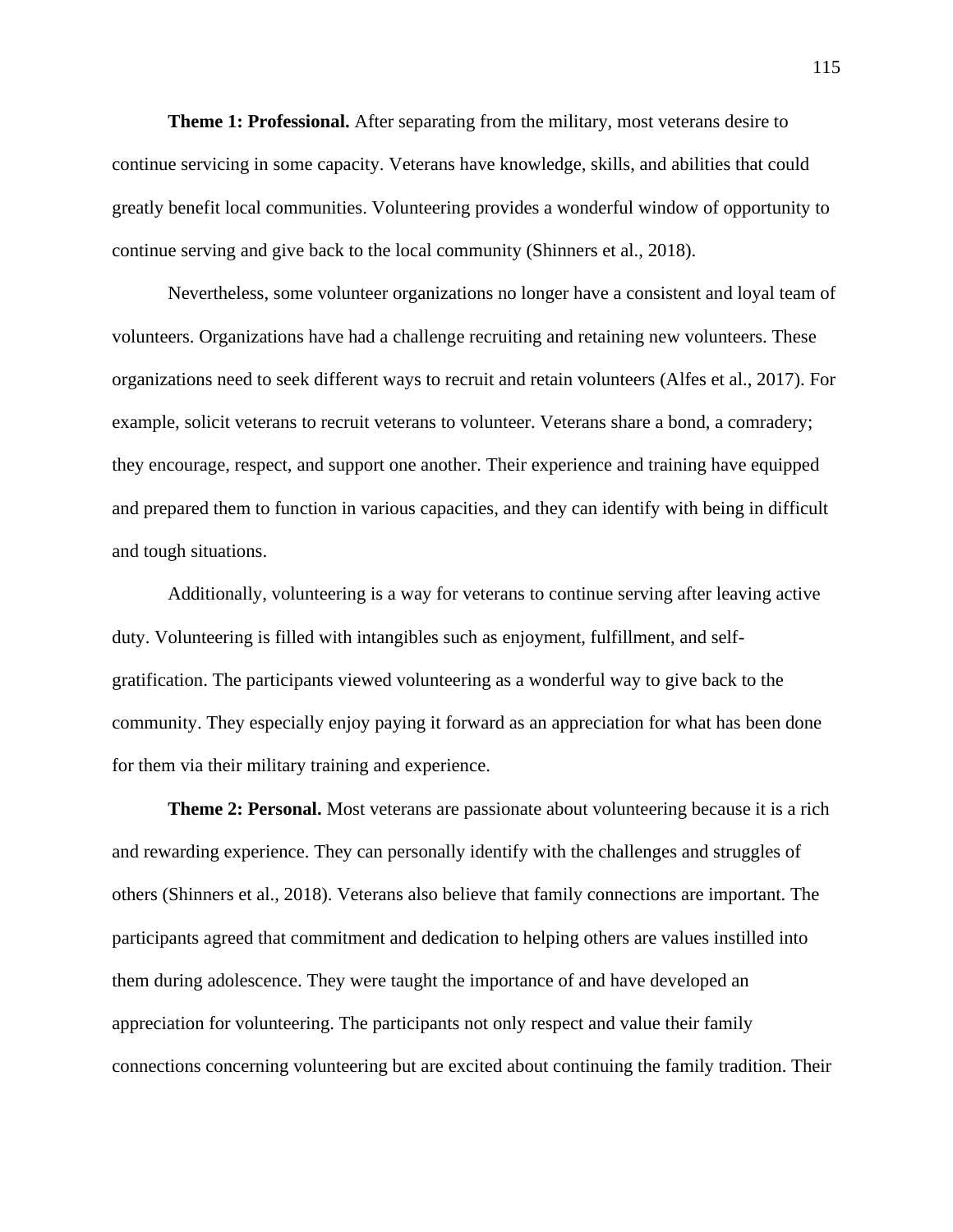parents, guardians, and friends freely availed themselves to help others and/or give back to the community via volunteering. Volunteering became an integral part of family activities and friendly outings. It was more than something to do to help others. It represented their beliefs and values. Nine of the ten participants perceive volunteering as a calling, an expression and/or a labor of love. Some of the participants also considered volunteering as a patriotic duty. They believe it is their duty and obligation to serve others, to give back.

Although the participants appreciate and recognize that large volunteer organizations are helping countless numbers of people, they prefer working with local organizations. The participants enjoy the working relationships they have developed with community agencies and organizations. There is a shared sense of understanding, support, and importance in meeting the needs of individuals and families in the community. There are also intangible benefits that money cannot buy, such as peace, joy, and fulfillment. One participant said, "The more I help others, the better I feel about myself."

**Theme 3: Love.** The participants were either motivated by love, a love for God, a love for people, or both. The participant's faith in and passion for God motivates them to serve others. They have an inner drive to serve and believe they are blessed to be a blessing. Volunteering gives them a good feeling inside, a happiness and joy that comes from helping others. It is refreshing and provides a renewed sense of strength when they see the growth and development of others.

Acknowledging, recognizing, and respecting veterans as viable human capital will help create a concept or plan that brings together local, state, and voluntary organizations to sustain invaluable human capital with limited resources (Halsall et al., 2016). The participations acknowledged that volunteering is one way to enhance the lives of countless numbers of people.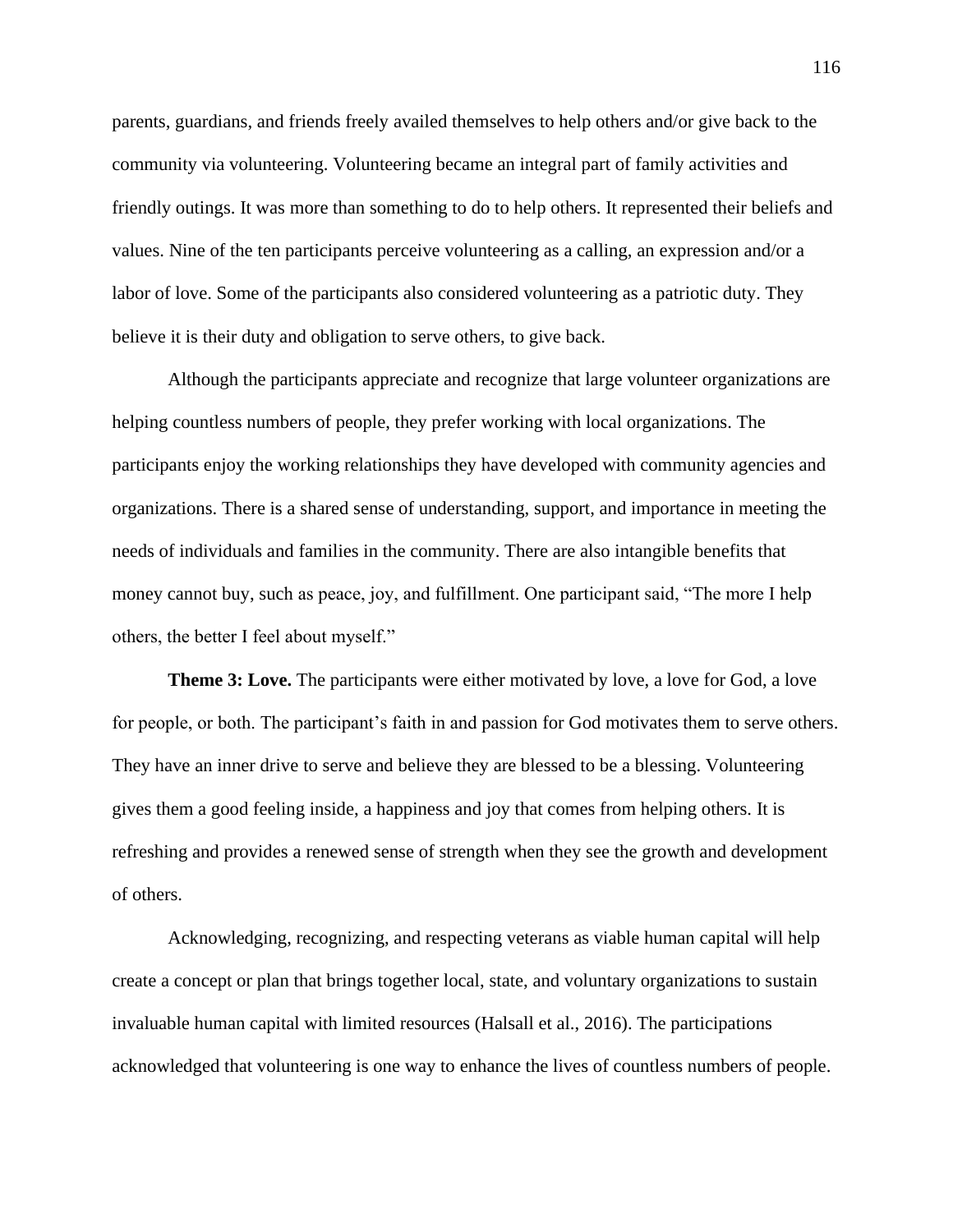Volunteering helps them make a positive difference in the lives of others. The participants enjoy being individuals who are willing to take the initiative to help, especially in bigger tasks than them.

#### **Discussion**

Volunteering is any activity that involves giving unpaid time and doing something that benefits individuals, groups, and/or the environment (Peachey et al., 2014). Prior research revealed that cultural, personal, and social resources and demographics directly impact the number of hours volunteered and the type of volunteer organization (Senses-Ozyurt & Villicana-Reyna, 2016). The study supports and validates existing literature related to volunteering and provides firsthand accounts of some of the challenges of volunteer recruitment and retention.

## *Theme 1: Professional*

Existing literature revealed that volunteer organizations rely on and benefit from volunteers (Englert et al., 2020; Peachey et al., 2014). The tasks volunteers perform are the primary reason for organizational success (Englert et al., 2020). NPOs depend daily on volunteers and aggressively recruit and add volunteers to their ranks (Karl et al., 2008. The participants agreed that volunteer organizations should solicit veterans to recruit veterans. Veterans not only share a bond, but they also trust and respect one another and are more apt to volunteer for work that another veteran has recommended.

Existing literature also revealed that approximately 70% of volunteers reported experiencing a sense of well-being, and 33 % quit after the first year. One hundred percent of the participants experienced a sense of well-being, and no one quit after the first year. Cultural, personal, and social resources and demographics did affect the participants' decision, the amount of time, and where to volunteer.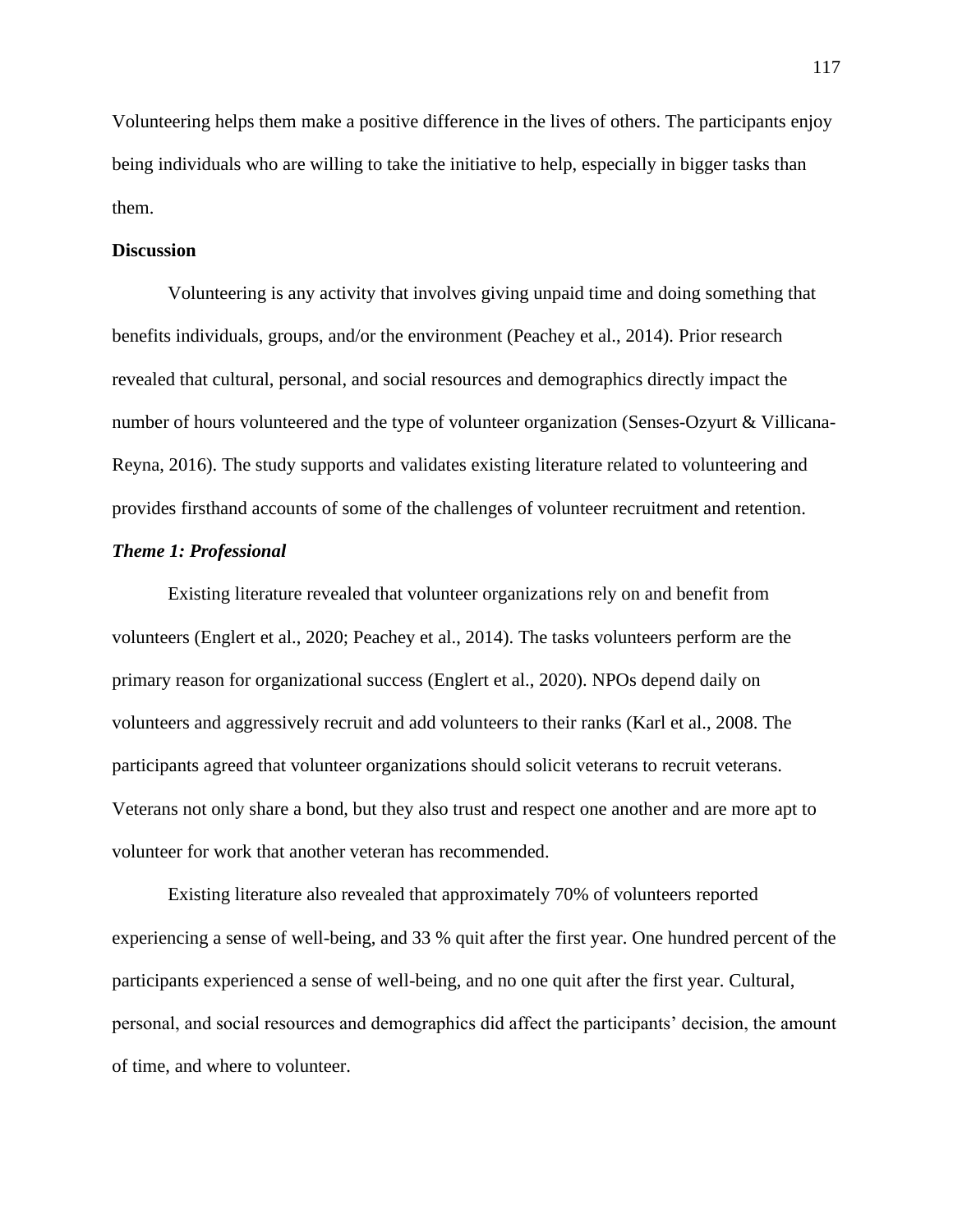The participants valued their military experience. They believe their education and training helped prepare them to be better volunteers. Additionally, the participants discovered that volunteering was filled with intangibles such as enjoyment, fulfillment, and selfgratification. They enjoyed using their time and talents to help others which further enhanced their self-confidence, self-esteem, and willingness to continue volunteering.

#### *Theme 2: Personal*

The participants were passionate about volunteering because they found it a rich and rewarding experience. The participants acknowledged that volunteering was instilled in them by their family and/or close friends. They especially enjoy paying it forward as an appreciation for what has been done for them via their military training and experience. Nine of the ten participants considered volunteering a calling, a labor of love, and a wonderful way to give back to the community. Some of the participants also considered volunteering as a patriotic duty. They believe it is their duty and obligation to serve others by giving back to the community.

Most participants were willing to continue volunteering and frequently donated more time than originally intended because of the intangibles, feeling respected, valued, and useful. The participants bounded by their volunteer organizations because they encouraged and allowed participants to be flexible, grow, own what they were doing, and share their knowledge, skills, and abilities. The organizations also clearly communicated their vision, values, and mission and created autonomous structures for volunteers that encouraged and supported responsiveness, recognition, freedom, flexibility, and appreciation. Most participants chose to continue volunteering indefinitely; only one has discontinued volunteering but avails himself to assist others.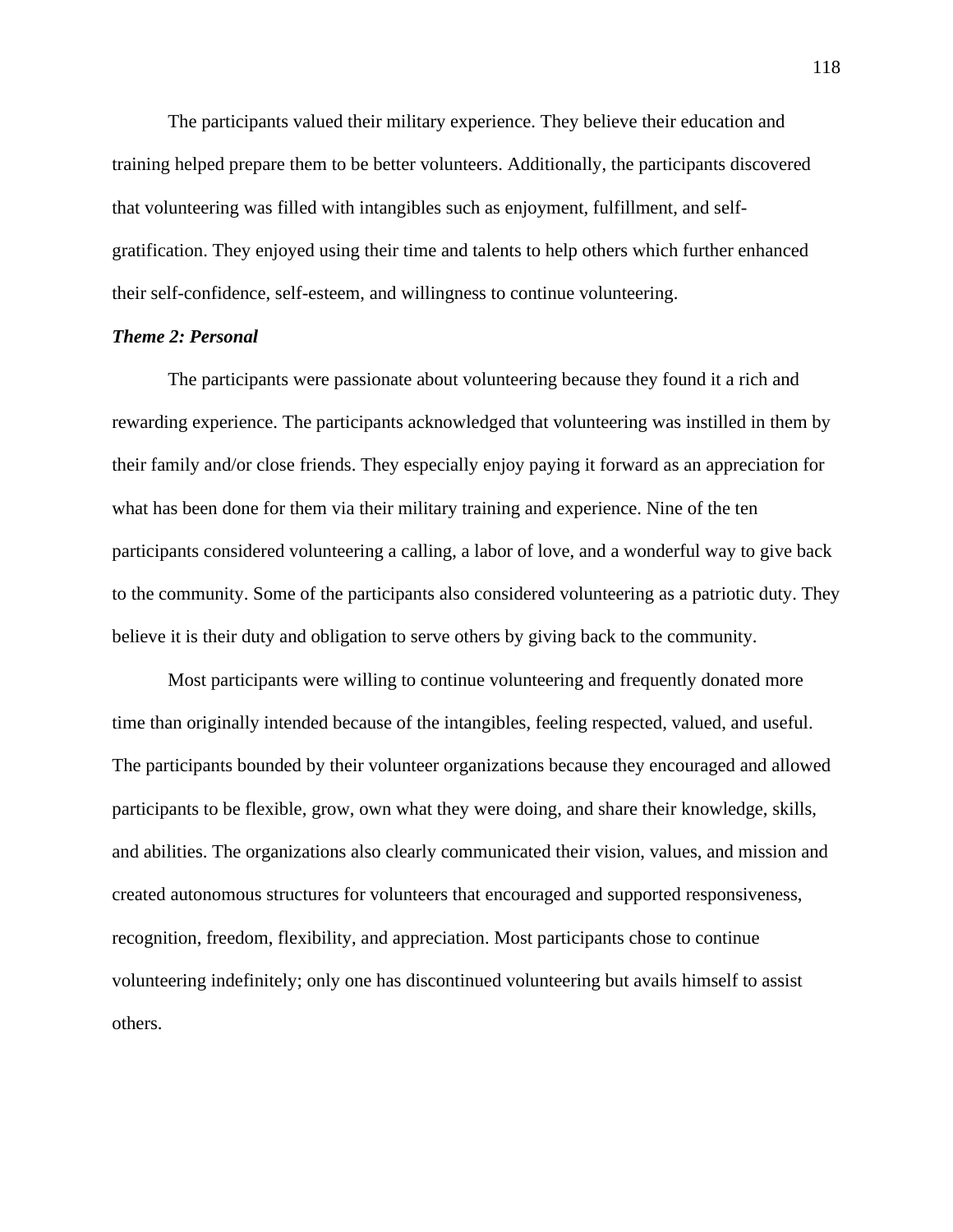# *Theme 3: Love*

Existing literature reveals that individual and social factors are motivations for volunteering. For example, higher education and sound employment increase the likelihood of volunteering (Becker & Dhingra, 2001). The participants affirmed that their decision to volunteer was influenced by their perspectives and the benefits and costs of volunteering.

The study revealed that the participants were primarily motivated by a love for God and people. The participant's faith in and passion for God motivates them to serve others. They have an inner drive to serve and believe they were blessed to bless others. Volunteering gives them a good feeling inside, a happiness and joy that comes from helping others. It is refreshing and provides a renewed sense of strength when they see the growth and development of others.

# **Implications**

Veteran volunteers, whom large volunteer organizations recruit, often do not understand organizational socialization. They find it difficult to become effective volunteers because of learning the task and internalizing organizational values. Subsequently, veteran volunteers face ambiguity regarding their task expectations because they lack formal training. They gradually learn about organizational culture and technology on the job (Haski-Leventhal & Bargal, The volunteer stages and transitions model: Organizational socialization of volunteers, 2008).

Veteran volunteers assert and express their preferences and views, which is uncomfortable for traditional organization structures (Hustinx, 2010). They are donating smaller amounts of their time and at irregular intervals. NPOs are forced to entertain volunteers' with flexible and shorter hours (Einolf & Yung, 2018). Volunteers not only want to be properly educated and/or trained; they also want to be valued, heard, and given less bureaucratic tasks and more resources and time to complete the assignment (Gonzalez-Mendez et al., 2020). Volunteer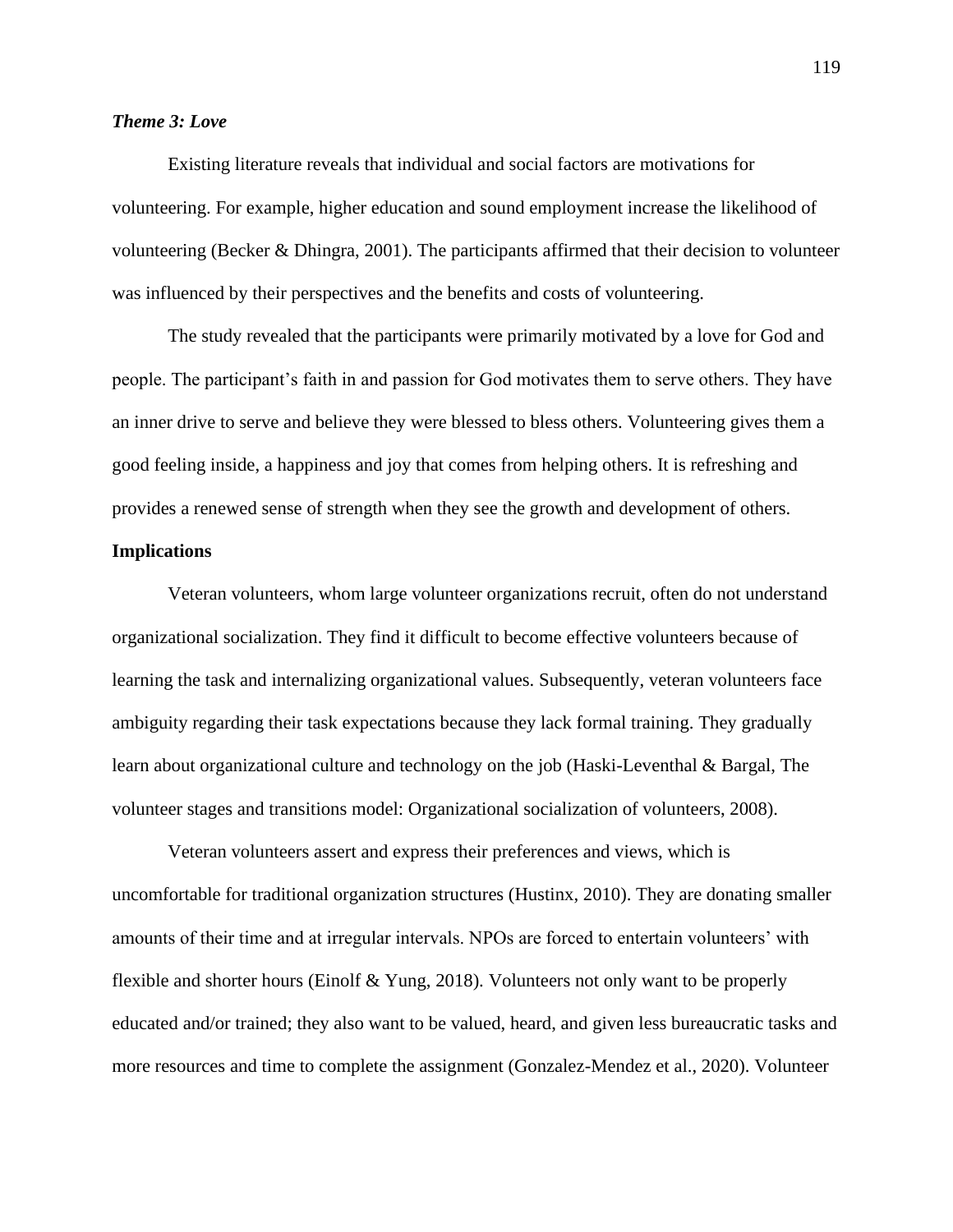organizations/administrators must foster and control the volunteer spirit of those who have offered their services for free to meet organizational needs. They must learn to balance energizing and scheduling veterans without trying to control them (Van Schie et al., 2015).

The study revealed that some organizational requirements and structures were incompatible with the volunteer's interest or schedule. Most of the barriers to volunteering were external and related to various activities and events, inadequate or inappropriate appreciation, and lack of information and skills. The participants' availability and willingness to volunteer were hampered by an inflexible organizational structure and dissimilar interests or values.

The study also revealed that veterans either choose not to volunteer or stop volunteering because some volunteer organizations are deceptive, do not match assignments with veteran skills, and do not listen to veterans' input. Veterans prefer working with local community volunteer organizations because approximately 90% of the resources are used to meet their needs. In contrast, larger volunteer organizations keep 70% of the resources. Additionally, veterans want to be assigned to positions that match their knowledge and skills, not just be assigned to fill a need. Finally, veterans convey the dates and times they are willing to volunteer. However, some volunteer organizations randomly schedule volunteers.

The bottom line is, firstly, veterans want to continue serving after leaving active duty. However, most prefer being matched with their skills and abilities. Secondly, veterans want to be received, respected, and treated as volunteers, not employees. Thirdly, veterans are willing to freely give of themselves but with limitations. They are not looking for another job. They merely want to avail themselves to help of their choosing. If volunteer organizations adhere to these guidelines, this can facilitate recruitment and enhance retention.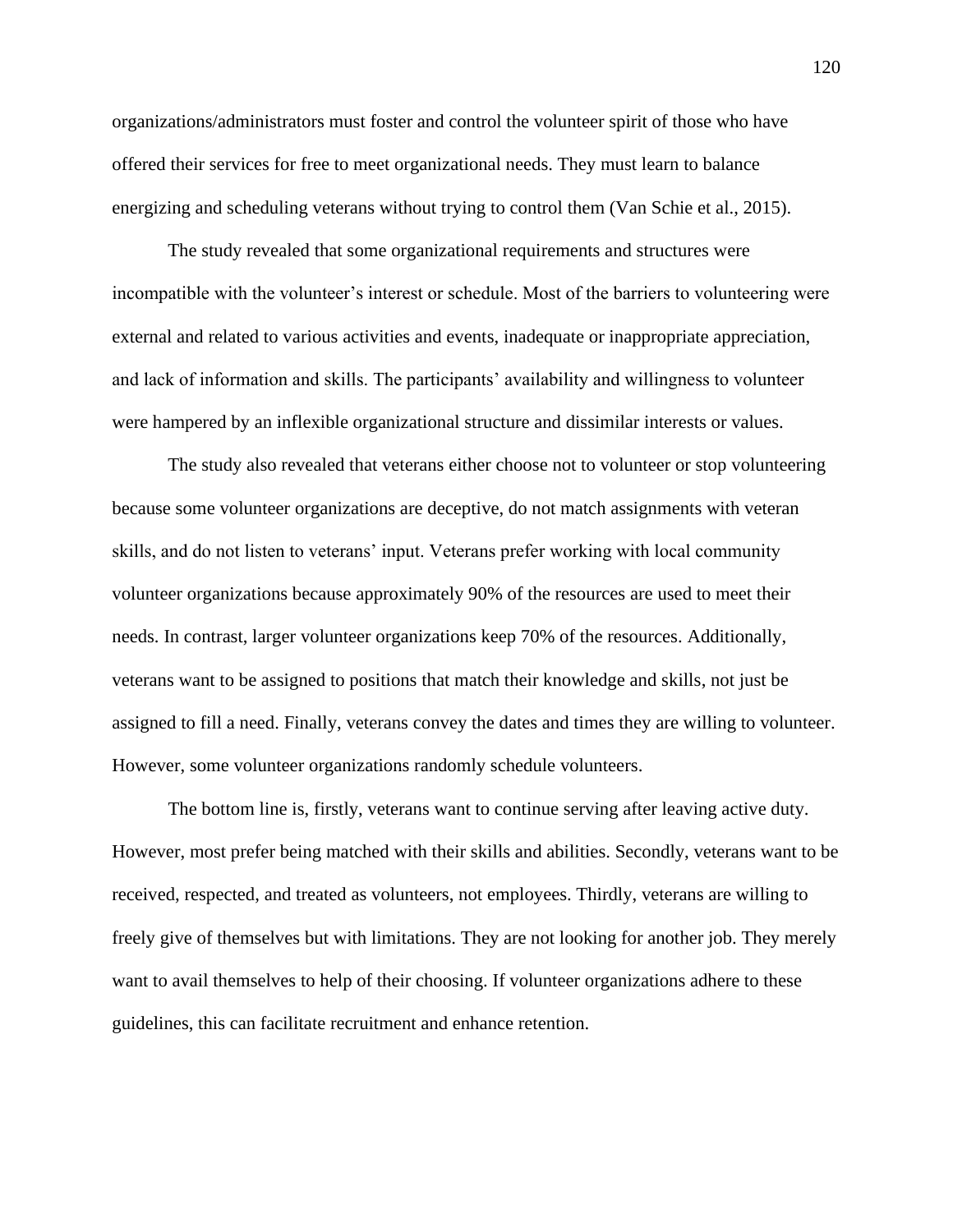# **Delimitations and Limitations**

The study's boundaries were designed to attract military veterans who served at least one tour of active duty, received an honorable discharge, and volunteered for one year. The objective was to explore personal accounts of veterans who volunteered for at least one year after serving on active duty to gain insight into what may be contributing to the decline in veteran volunteers. The essence of the study was to understand the veterans' perspectives, values, and motivation concerning volunteering.

The study's limitations were the number of respondents to the request for participation. I received 13 responses, three of which did not meet the qualifications. Although qualified, the remaining ten were not as diverse and comparable to military demographics related to race, gender, and ethnicity—additionally, the constraints of COVID-19 limited social interactions, which only allowed for virtual interviews.

Other limiting factors of the study were my personal beliefs and assumption. As a retired military veteran, I believe that volunteering is a calling, my military experience equipped me with skills to be a more effective volunteer, and veterans can be a catalyst for other veterans to volunteer. I also assumed that other veterans are willing to volunteer provided they are appropriately approached, properly treated, and respected. Even though my beliefs and assumption proved true, they probably swayed my methodology.

#### **Recommendations for Future Research**

Some recommendations and directions for future research are exploring veterans' perspectives, values, and motivation for volunteering, aggressive pursuit of veterans to recruit veteran volunteers and better collaboration between volunteer organizations and veterans. More studies should be conducted on veterans' perspectives of volunteering, especially regarding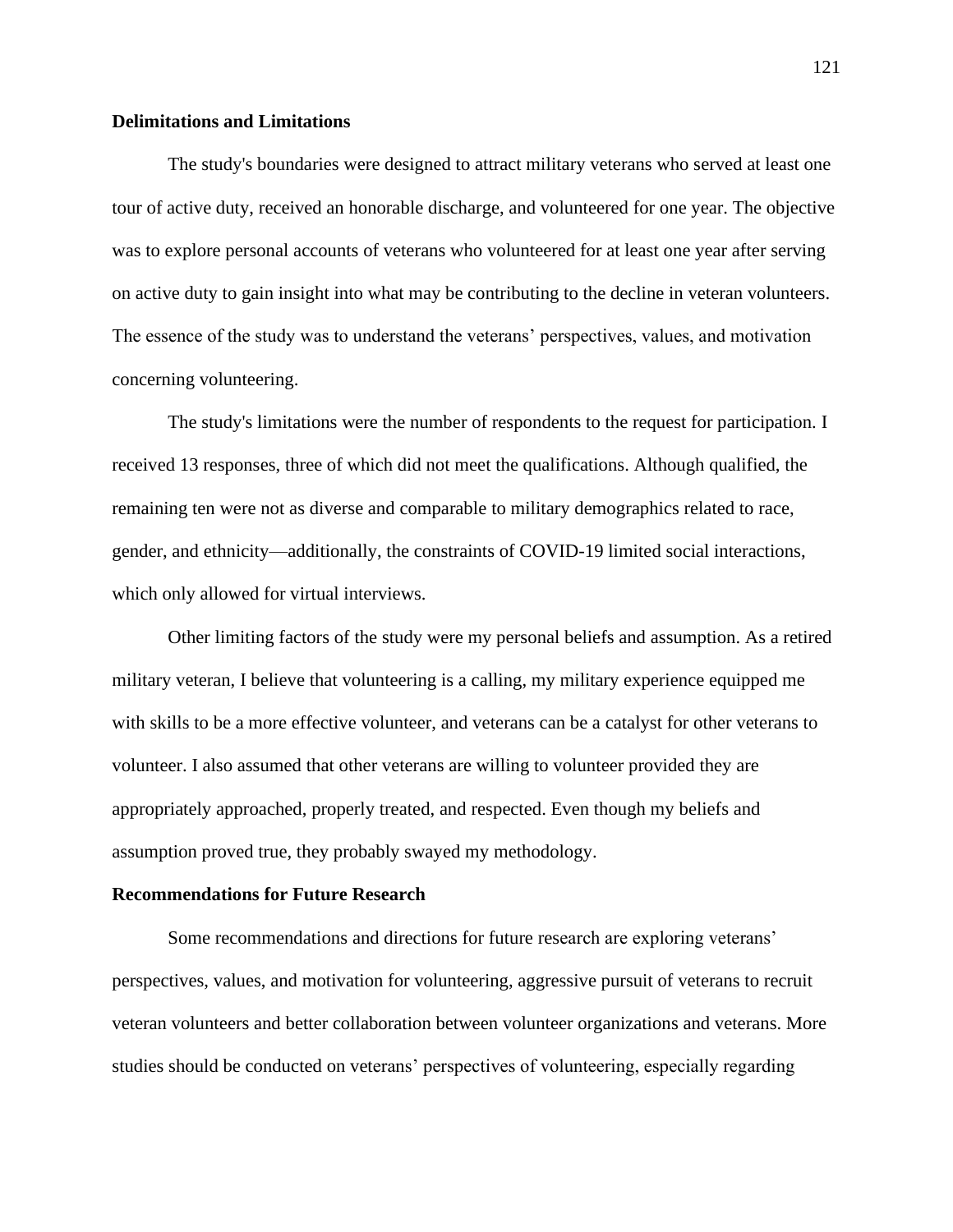recruitment and retention, emphasizing veterans' values and motivation for volunteering. Veterans share a bond and have tremendous respect for one another. it would be extremely beneficial if volunteer organizations aggressively pursue veterans and/or use existing veteran volunteers to recruit other veterans. Additionally, volunteer organizations need to enhance their collaboration with veterans to clearly articulate their mission and vision, match veteran skill levels with organizational needs, and ensure veterans are valued, respected, and appreciated.

#### **Summary**

The purpose of this qualitative phenomenological study was to describe how military veterans perceive volunteering, what motivates them to volunteer, why they continue volunteering, and/or why they choose not to volunteer? The study is a step forward in helping to bridge the gap in the literature concerning veterans' perspectives, values, and motivation regarding volunteering. Two of the most important take-aways from the results of my research are recruitment and retention.

Volunteering provides veterans a wonderful window of opportunity to continue serving by giving back to their local communities and is an ideal way to help veterans transition and reintegrate back into civilian life. However, veterans' decision to volunteer is influenced by the benefits and costs of volunteering and the individual's perspectives, values, and motivation. Volunteer organizations find better ways to recruit veterans, i.e., solicit veterans to recruit veterans.

Veteran volunteers assert and express their preferences and views, which is uncomfortable for traditional volunteer organizational structures. Veterans donate smaller amounts of their time and at irregular intervals because they do not feel valued and respected. Volunteer organizations must entertain veteran volunteers' requests for flexible and shorter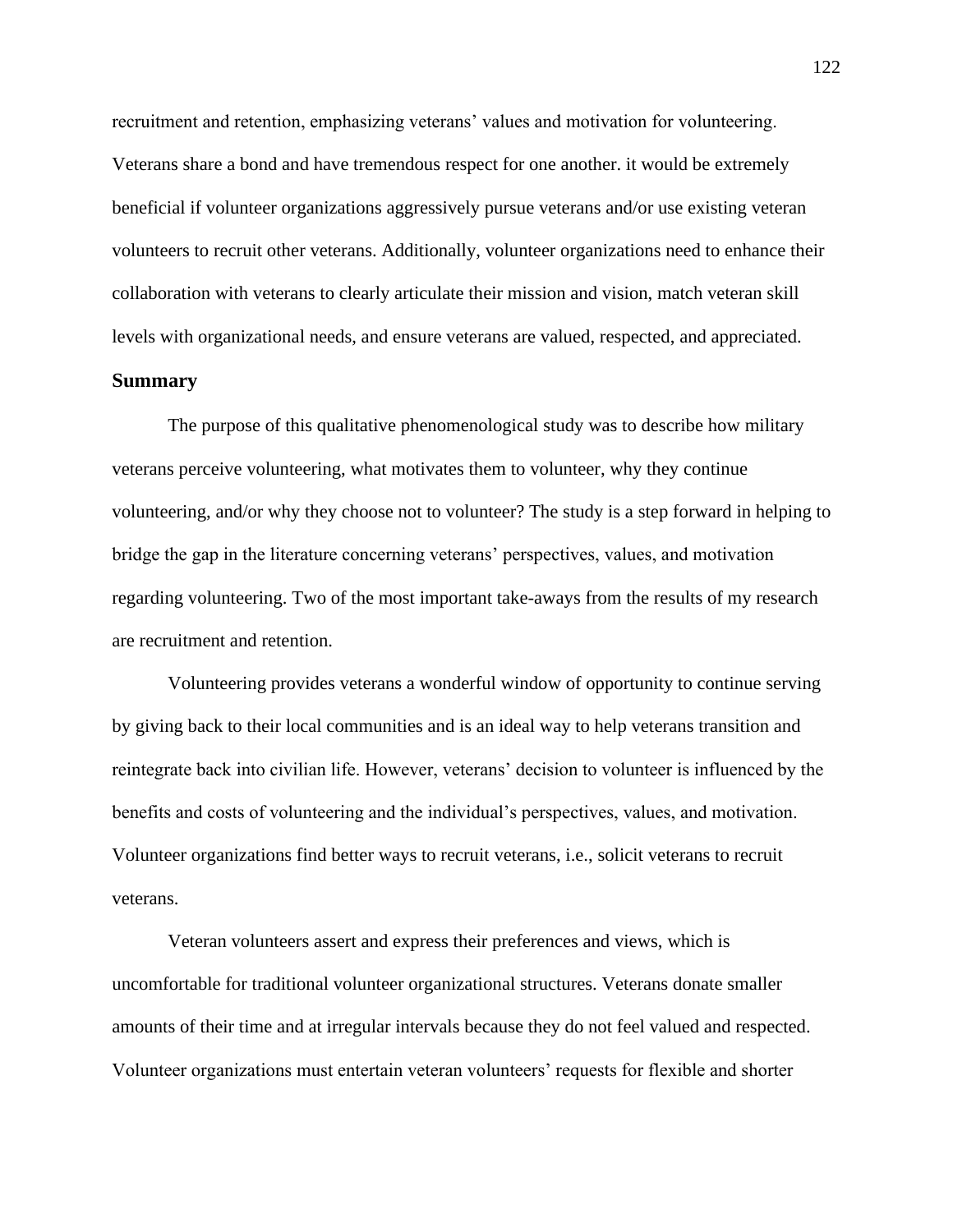retention, and minimize the decline in volunteerism.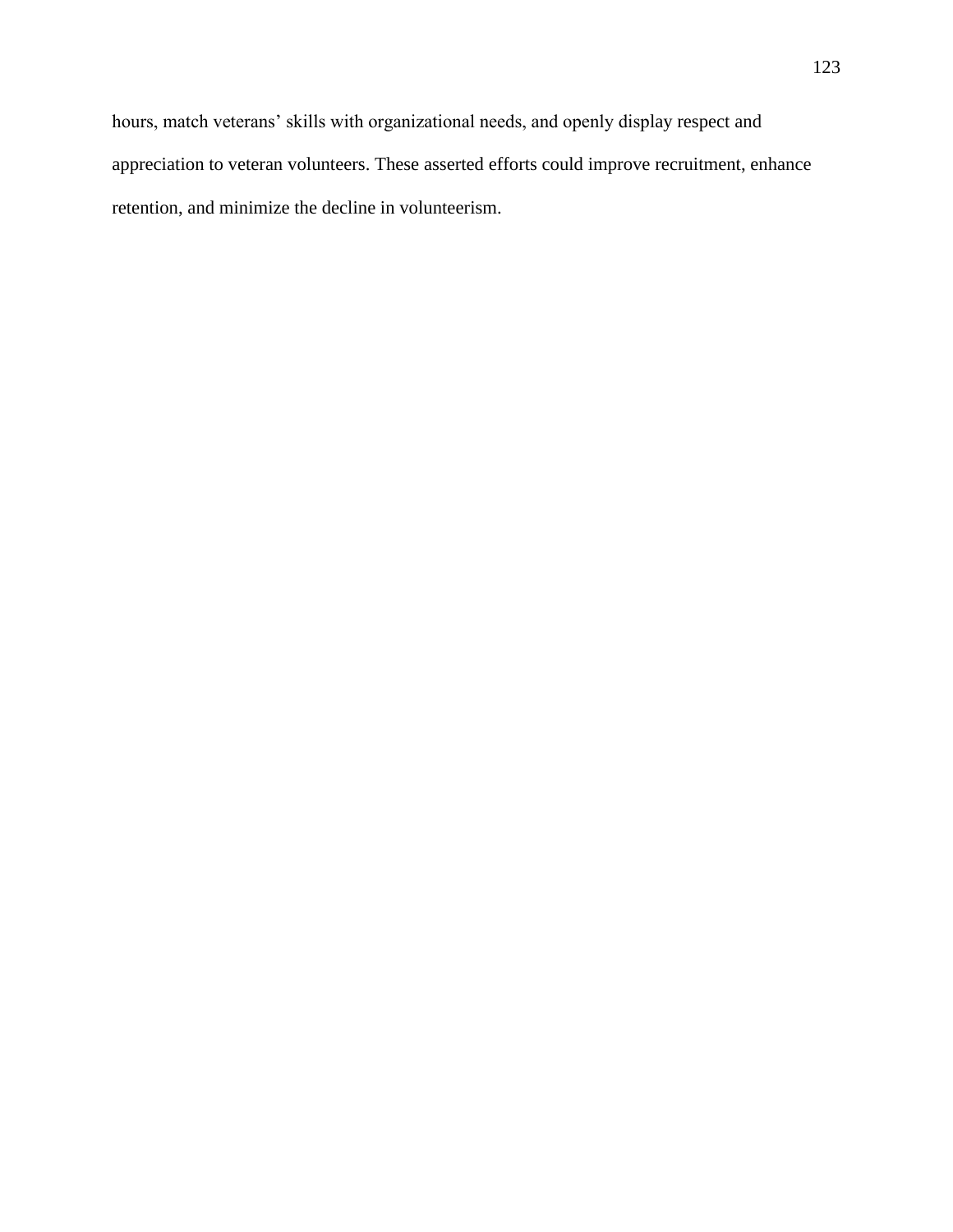#### **References**

- Alfes, K., Antunes, B., & Shantz, A. D. (2017). The management of volunteers–what can human resources do? A review and research agenda. *The International Journal of Human Resource Management*, *28*(1), 62-97, https://doi.org/10.1080/09585192.2016.1242508.
- Alfes, K., Shantz, A., & Saksida, T. (2015). Committed to whom? Unraveling how relational job design influences volunteers' turnover intentions and time spent volunteering. *VOLUNTAS: International Journal of Voluntary and Nonprofit Organizations*, *26*(6), 2479-2499, https://doi.org/10.1007/s11266-014-9526-2.
- Allen, J. A., & Mueller, S. L. (2013). THE REVOLVING DOOR: A CLOSER LOOK AT MAJOR FACTORS IN VOLUNTEERS'INTENTION TO QUIT. *Journal of Community Psychology*, *41*(2), 139-155, https://doi.org/10.1002/jcop.
- Auerbach, C. F., & Silverstein, L. B. (2003). Qualitative studies in psychology. *Qualitative data: An introduction to coding and analysis*.
- Baugher, J. E. (2015). Pathways through grief to hospice volunteering. *Qualitative Sociology, 38*, 305-326, https://doi.org/10.1007/s1133-015-9309-2.
- Becker, P. E., & Dhingra, P. H. (2001). Religious involvement and volunteering: Implications for civil society. *Sociology of religion*, *62*(3), 315-335. https://doi.org/10.2307/3712353
- Bedford, K. D. (2015). Regulating volunteering: Lessons from the bingo halls. *Law & Social Inquiry*, *40*(2), 461-490, https://doi.org/10.1111/lsi.12100.

Boehm, A. (2002). Participation strategies of activist-volunteers in the life-cycle of community crisis. *The British Journal of Social Work, 32(1*), 51-70, ht[tps://www.jstor.org/stable/23716411.](http://www.jstor.org/stable/23716411)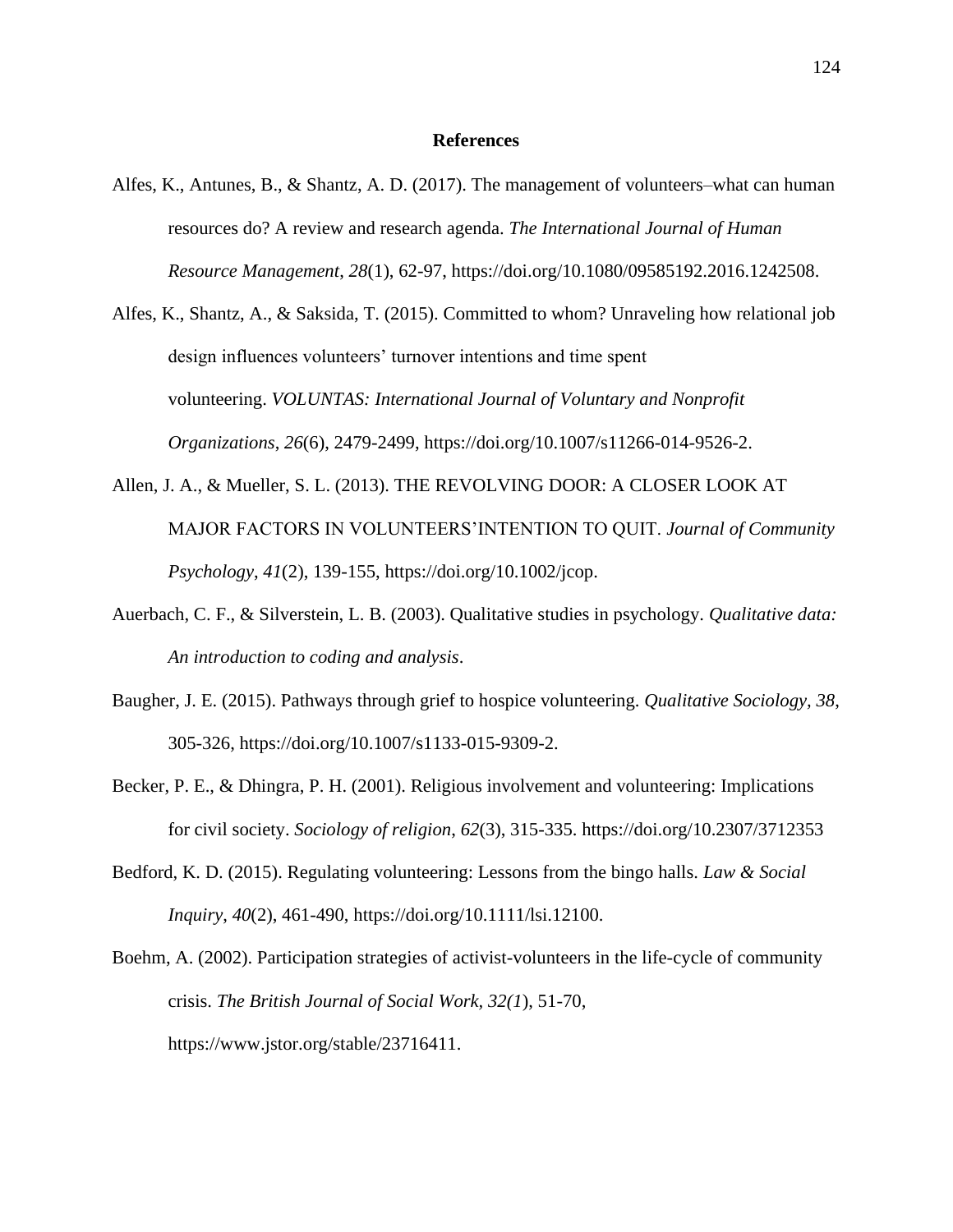Bureau of Labor Statistics. (2014). Labor Force Statistics from the Current Populations Survey: Total Unemployed Plus Discouraged. Washington DC, <http://data.bls.gov/pdq/SurveyOutputServlet>

- Chambre, S. M., & Netting, F. E. (2018). Baby boomers and the long-term transformation of retirement and volunteering: Evidence for a policay paradigm shift. *Journal of Applied Gerontology, 37*(10), 1295-1320, https://doi.org/10.1177/0733464816663552.
- Cheek, C., Piercy, K. W., & Kohlenberg, M. (2015). Have I ever done anything like this before? Older adults solving III-defined problems in intensive volunteering. *The International Journal of Aging and Human Development, 80* (2), 184-207, https://doi.org/10.1177/0091415015590308.
- Costello, J., Hamberg, F., & Secchi, D. (2020). The public service motivated volunteer: Devoting time or effort? *Non-profit Voluntary Sector Quarterly, 49*(5), 989-1014, https://doi.org/10.1177/0899764020911200.
- Creswell, J. W., Hanson, W. E., Clark, V. L., & Morales, A. (2007). Qualitative research designs: Selection and implementation. *The Counseling Psychologist, 35* (2), 236-264, https://doi.org/10.1177/0011000006287390.
- Creswell, J. W., & Poth, C. N. (2018). *Qualitative inquiry & research design, Choosing among five approaches (4th ed.).* Thousand Oaks, CA: SAGE Publications Ltd.

Cruz, D., & Meisenbach, R. (2017). Expanding role boundary management theory: How volunteering highlights contexually shifting strategies and collapsing work-life role boundaries. *Human Relations, 71*(2), 182-205, https://doi.org/10.1177/0018726717718917.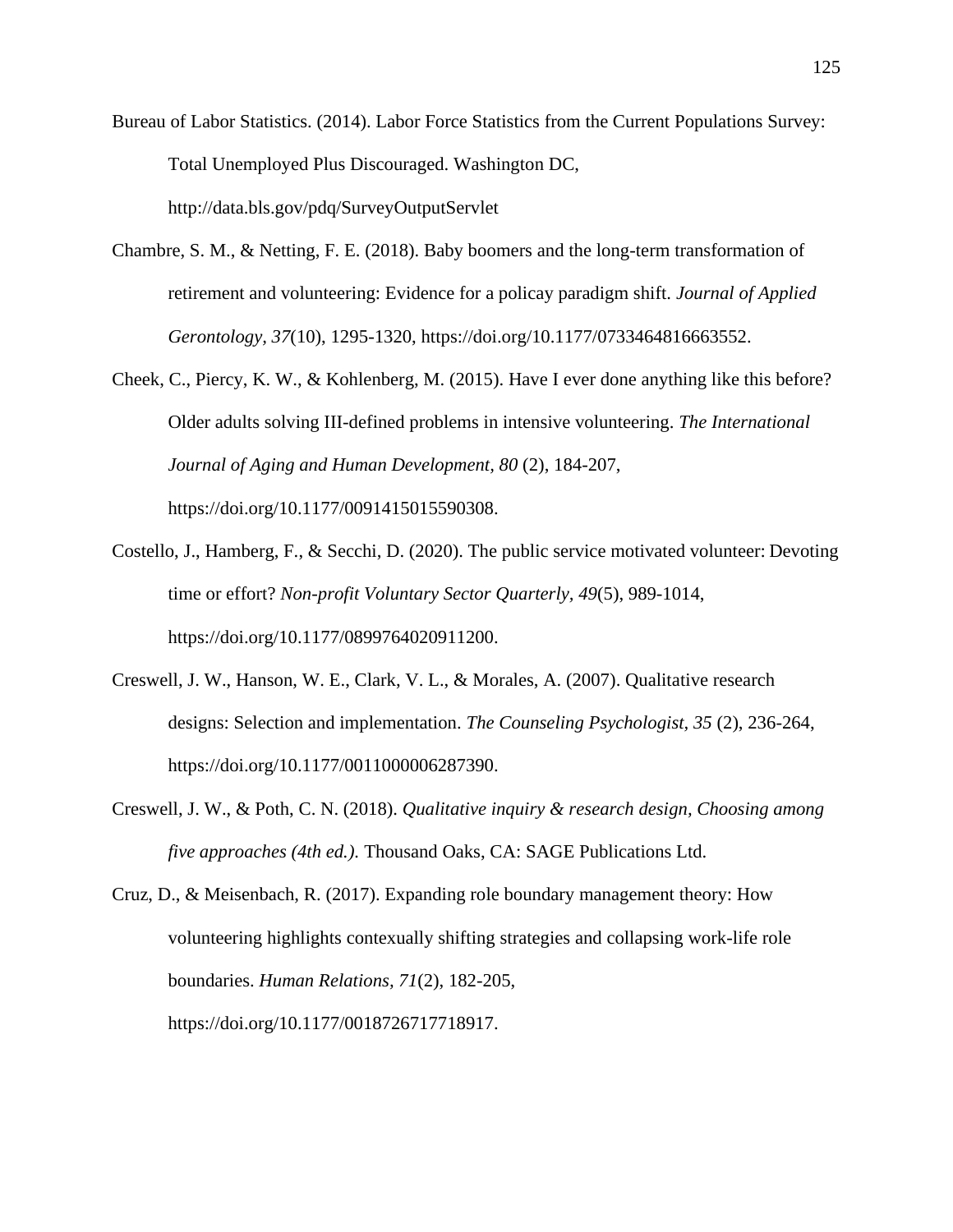- Der-Martirosian, C., Schmitz, S., Wyte-Lake, T., & Dobalian, A. (2019). US military veterans: an untapped resource as disaster volunteers. *AJPH, 109*(54), S263-S266.
- Dexter, J. (2020). Human resources challenges of military to civilian employment transitions. *Career Development International: 25*(5), 481-500. https://doi.org/10.1108/CDI.02.2019.0032.
- Dolovich, L., Gaber, J., Valaitis, R., Ploeg, J., Oliver, D., Richardson, J., Mangin, D., Parascandalo, F., & Agarwal, G. (2020). Exploration of volunteers as health connectors within a multicomponent primary care-based program supporting self-manaagment of diabetes and hypertension. *Health and Social Care in the Community, 28*(3), 734-746, https://doi.org/10.1111/hsc.12904.
- Eckstein, S. (2001). Community as gift-giving: Collectivistic roots of volunteerism. *American Sociological Review, 66*(6), 829-851, ht[tps://www.jstor.org/stable/3088875.](http://www.jstor.org/stable/3088875)
- Einolf, C. J. (2011). Gender differences in the correlates of volunteering and charitable giving. *Nonprofit and Voluntary Sector Quarterly, 40*(6), 1092-1112, https://doi.org/10.1177/0899764010385949.
- Einolf, C. J., & Yung, C. (2018). Super-volunteers: Who are they and how do we get one? *Nonprofit and Voluntary Sector Quarterly, 4*(4), 789-812, https://doi.org/10.117/0899764018760400.
- Englert, B., Thaler, J., & Helmig, B. (2020). Fit themes in volunteering: How do volunteers perceive person-environment fit? *Nonprofit and Voluntary Sector Quarterly, 49*(2), 336- 356, https://doi.org/10.1177/0899764019872005.
- Firmin, S., Labidi, S., Fontaine, J., Laruelle, F., Tisserant, B., Nsanganwimana, F., Pourrut, B., Dalpé, Y., Grandmougin, A., Douay, F., & Sahraoui, A. L. H. (2015). Arbuscular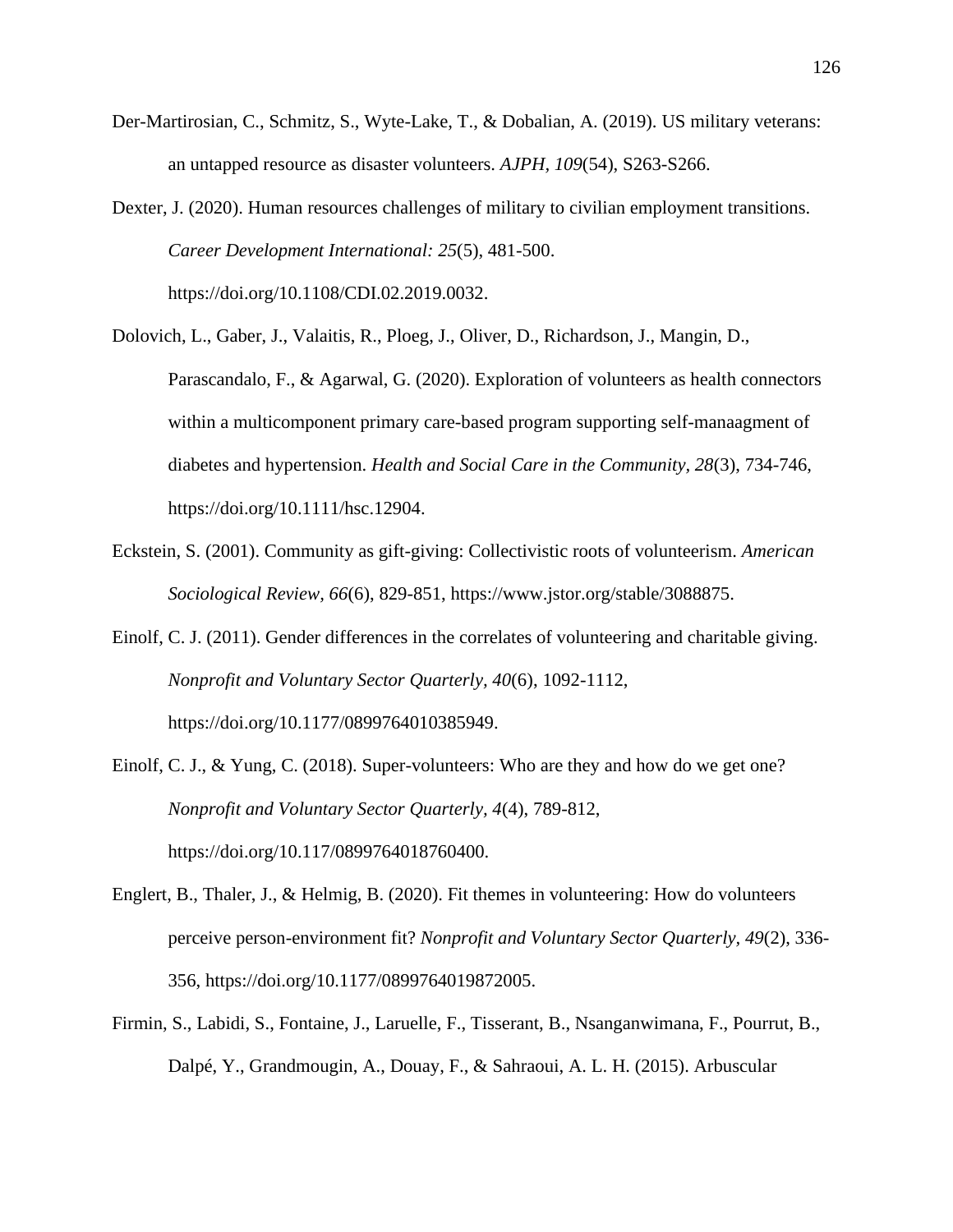mycorrhizal fungal inoculation protects Miscanthus× giganteus against trace element toxicity in a highly metal-contaminated site. *Science of the Total Environment*, *527*, 91- 99, https://doi.org/10.1016/j.scitotenv.2015.04.116.

- Forbes, K. F., & Zampelli, E. M. (2014). Volunteerism: The influences of social, religious, and human capital. *Nonprofit and Voluntary Sector Quarterly, 43*(2), 227-253, https://doi.org/10.1177/0899764012458542.
- Gaber, J., Oliver, D., Valaitis, R., Cleghorn, L., Lamarche, L., Avilla, E., Parascandalo, F., Price, D., & Dolovich, L. (2020). Experiences of integrating community volunteers as extenions of the primary care team to help support older adults at home: a qualitative study. *BMC Family Practice, 21*(92), 1-13, https://doi.org/10.1196/s12975-020-01165-2.
- Gardner, R. O. (2013). The emergent organization: Improvisation and order in Gulf Coast disaster relief. *Symbolic interaction*, *36*(3), 237-260, https://doi.org/10.1002/symb.70.
- Gonzalez-Mendez, R., Diaz, M., Aguilera, L., Correderas, J., & Jerez, Y. (2020). Protective factors in resilient volunteers facing compassion fatigue. *International Journal of Environmental Research and Public Health, 17*, 1769-1778,

https://doi.org/10.3390/ijerph17051769.

- Greenfield, E. A., & Marks, N. F. (2004). Formal volunteering as a protective factor for older adults' psychological well-being. *Journal of Gerontology: Social Sciences, 59B*(5), S258- S264, https://doi.org/10.1093/geronb/59.5.s258.
- Greenspan, I., Walk, M., & Handy, F. (2018). Immigrant integration through volunteering: The importance of contextual factors. *Journal of Social Policy*, *47*(4), 803-825. https://doi.org/10.1017/S0047279418000211.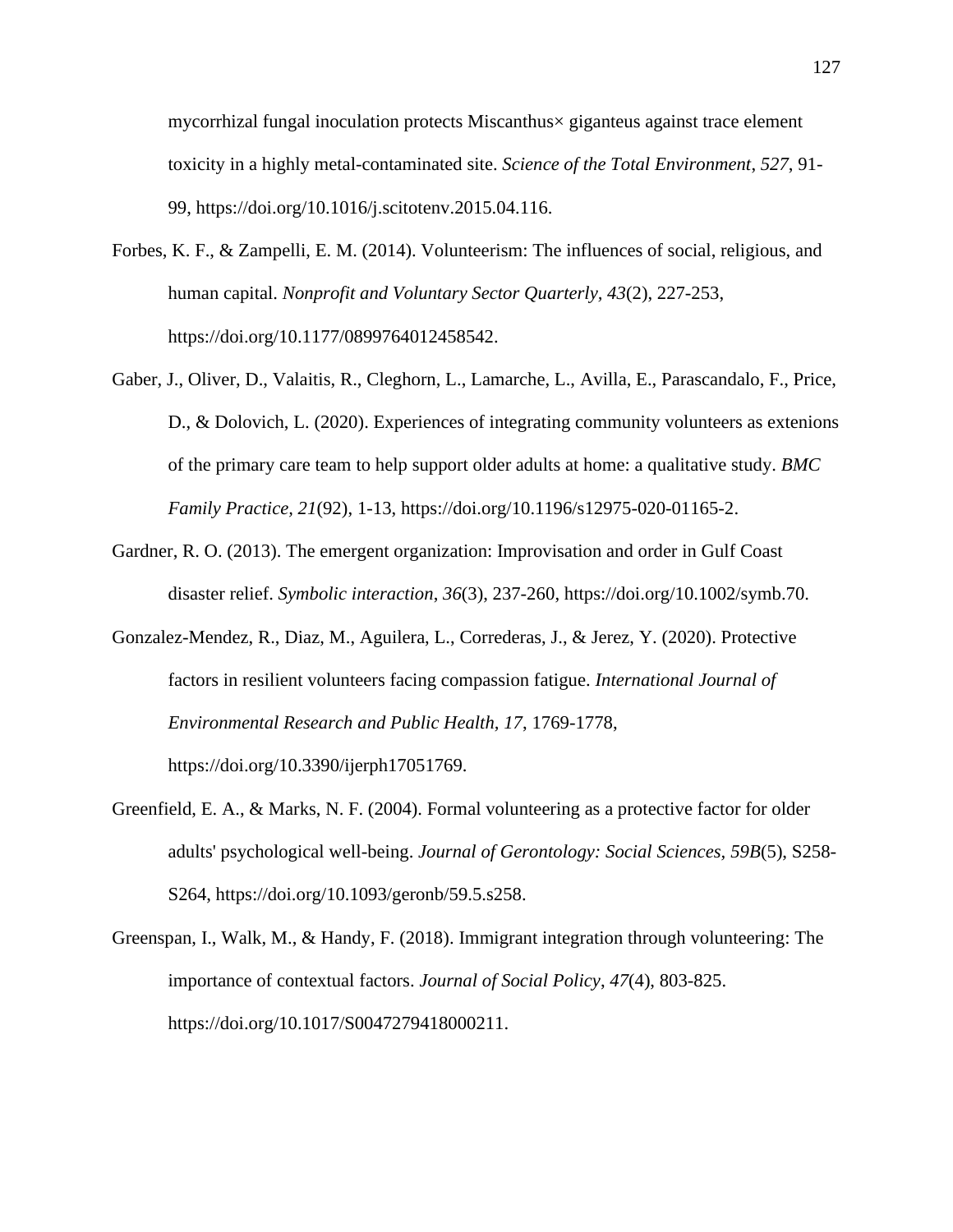- Halsall, J., Cook, I., & Wankhade, P. (2016). Global perspectives on volunteerism: Analyzing the role of gthe state, society, and social capital. *International Journal of Sociology and Social Policy, 36*(8), 456-468, https://doi.org/10.1108/IJSSP-11-2015-0125.
- Haski-Leventhal, D., & Bargal, D. (2008). The volunteer stages and transitions model: Organizational socialization of volunteers. *Human Relations, 61*(1), 67-102, https://doi.org/10.1177/0018726707085946.
- Hawkins, B. L., McGuire, F. A., Linder, S. M., & Britt, T. W. (2015). Understanding contectual influences of community reintegration among injured services members. *Journal of Rehabilitation Research and Development, 52*(5), 527-542, [http://dx.doi.org/10.1682/JRRD.2014.08.0196.](http://dx.doi.org/10.1682/JRRD.2014.08.0196)
- Hays, D., & Singh, A. (2012). *Qualitative inquiry in clinical and educational settings.* New York: The Guilford Press.
- Held, M. L., & Lee, S. (2020). Relationship between volunteering and perceived general health of individuals with serious mental illness. *Community Mental Health Journal, 56*, 348- 354, https://doi.org/10.1007/s10597-019-00475-9.
- Hinojosa, R., & Hinojosa, M. S. (2011). Using military friendships to optimize post-deployment reintegration for male Operation Iraqi Freedom/Operation Freedom veterans. *Journal of Rehabilitation Research & Development*, 1145-1158,

https://doi.org/10.1682/JRRD.2010.08.0151.

Hogg, E. (2016). Constant, serial, and trigger voluteers: volunteering across the life course and into older age. *Voluntary Sector Review, Vol 7*(2), 169-190, https://doi.org/10.1332/2040805116X14650415652302.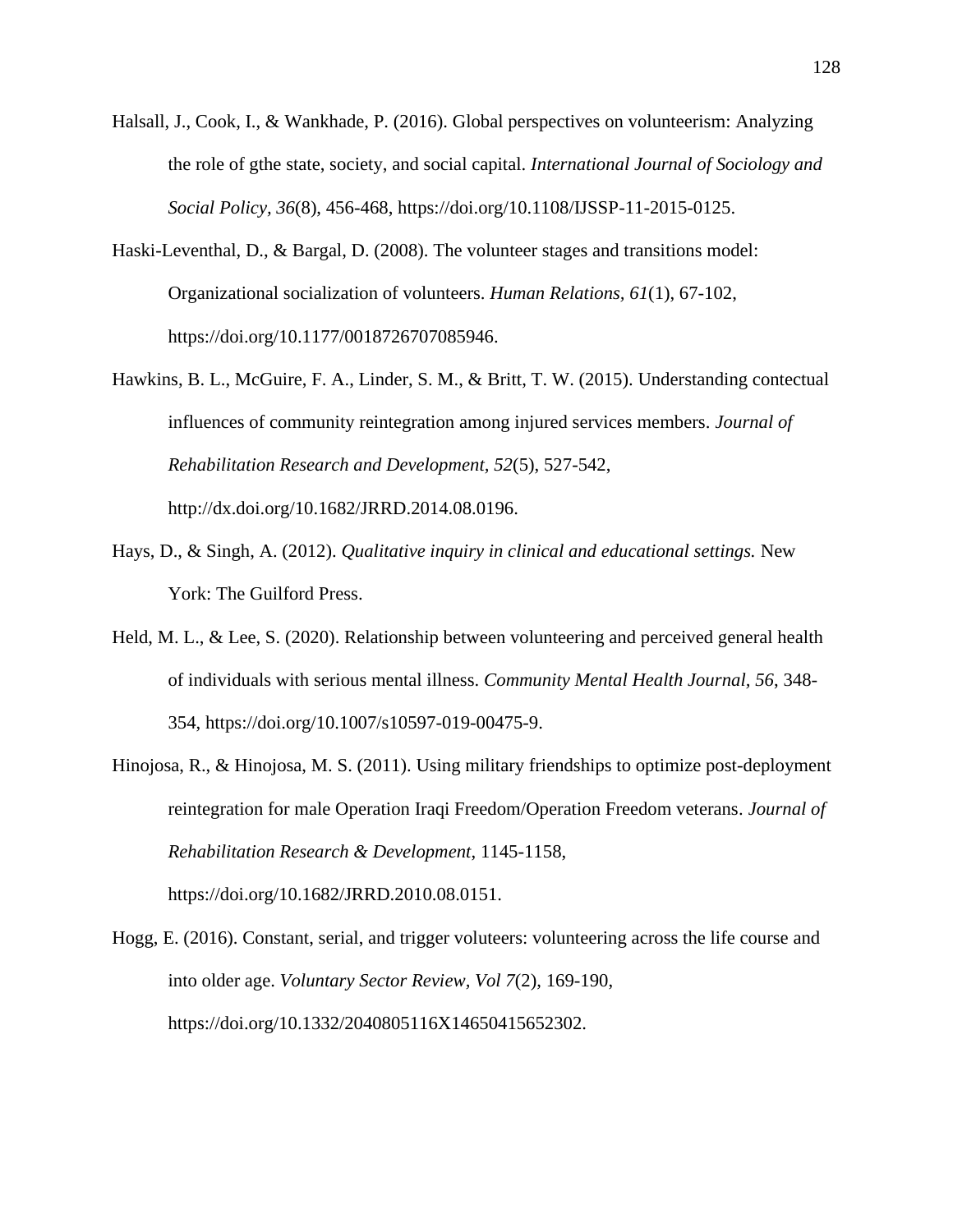Holdsworth, C. (2010). Why volunteer? Understanding motivations for student volunteering. *British Journal of Educational Studies, 58*(4), 421-437, https://doi.org/10.1080/00071005.2010.527666.

- Hurst, C., Scherer, L., & Allen, J. (2017). Distributive justice for volunteers, extrinsic outcomes matter. *Nonprofit Management and Leadership*, 411-421, https://doi.org/10.1002/nml.21251.
- Hustinx, L. (2010). I quit, therefore I am? Volunteer turnover and the politics of selfactualization. *Nonprofit and Voluntary Sector Quarterly, 39*(2), 236-255, https://doi.org/10.1177/0899764008328182.
- International, T. (2014). *The Holy Bible, King James Version.* Berlin, OH: Christian Aid Ministries.
- International, T. (2014). *The Holy Bible, The Old and New Testaments.* Berlin, OH: Christian Aid Ministries.
- Jeong, H. J. (2020). The roles of self-identity cues and public self-consciousness in volunteering for socially stigmatized causes o social media. *Journal of Nonprofit & Public Sector Marketing, 32*(1), 47-72, https://doi.org/1080/10495142.2019.1689221.
- Jones, K. S. (2006). Giving and volunteering as distinct forms of civic engagement: The role of community integration and personal resources in formal helping. *Nonprofit and Voluntary Sector Quarterly, 35*(2), 249-266, https://doi.org/10.1177/0899764006287464.
- Kahana, E., Bhatta, T., Lovegreen, L. D., Kahana, B., & Midlarsky, E. (2013). Altruism, helping, and volunteering: Pathways to well-being in late life. *Journal of Aging and Health 25*(1), 159-187, https://doi.org/10.1177/0898264312469665.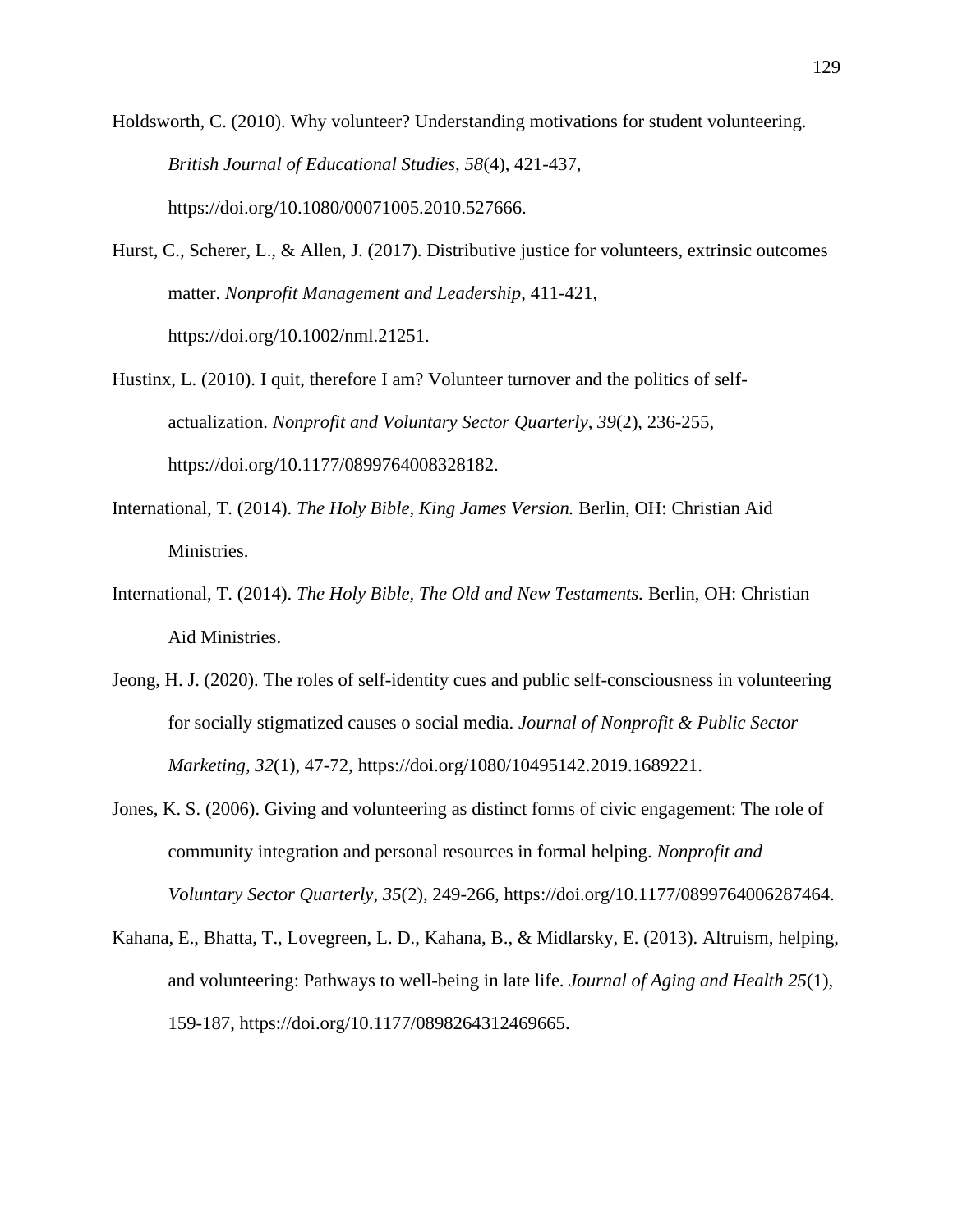- Karl, K. A., Peluchette, J. V., & Hall, L. M. (2008). Give them something to smile about: A marketing strategy for recruiting and retaining volunteers. *Journal of Nonprofit & Public Sector Marketing*, 71-96, https://doi.org/10.1080/10495140802165360.
- Kelemen, M., Mangan, A., & Moffut, S. (2017). More than a little act of kindness? Towards a typology of volunteering as unpaid work. *Sociology, Vol 51*(6), 1239-1256, https://doi.org/10.1177/0038038517692512.
- Khvoostianov, N., & Remennick, L. (2017). By helping others, we helped ourselves: Volunteering and social integration of Ex-Soviet immigrants in Israel. *Voluntas, 28*, 335- 357, https://doi.org/10.1007/s11266-016-9745-9.
- Krajňáková, E., Šimkus, A., Pilinkienė, V., & Grabowska, M. (2018). Analysis of barriers in sports volunteering. Journal of international studies, 11(4), 254-269. https://doi.org/10.14254/2071-8330.2018/11-4/18.
- Kranke, D., Weiss, E. L., Heslin, K. C., & Dobalian, A. (2017). "We are disaster response experts:" a qualitative study on the mental health impact of volunteering in disaster settings among combat veterans. *Social Work in Public Health, 32*(8), 500-509, https://doi.org/10.1080/19371918.2017.1365033.
- Kulik, L., Bar, B., & Doley, A. (2016). Gender differences in emergency volunteering. *Journal of Community Psychology, Vol 44*(6), 695-713, https://doi.org/10.1002/jcop.21795.
- Lawrence, K. A., Matthieu, M. M., & Robertson-Blackmore, E. (2017). Completion of a veteranfocused civic service program improves health and psychosocial outcomes in Iraq and Afghanistan veterans with a history of traumatic-brain injury. *Military Medicine, 182*, e1763-e1770, IP: 202.177.173.189.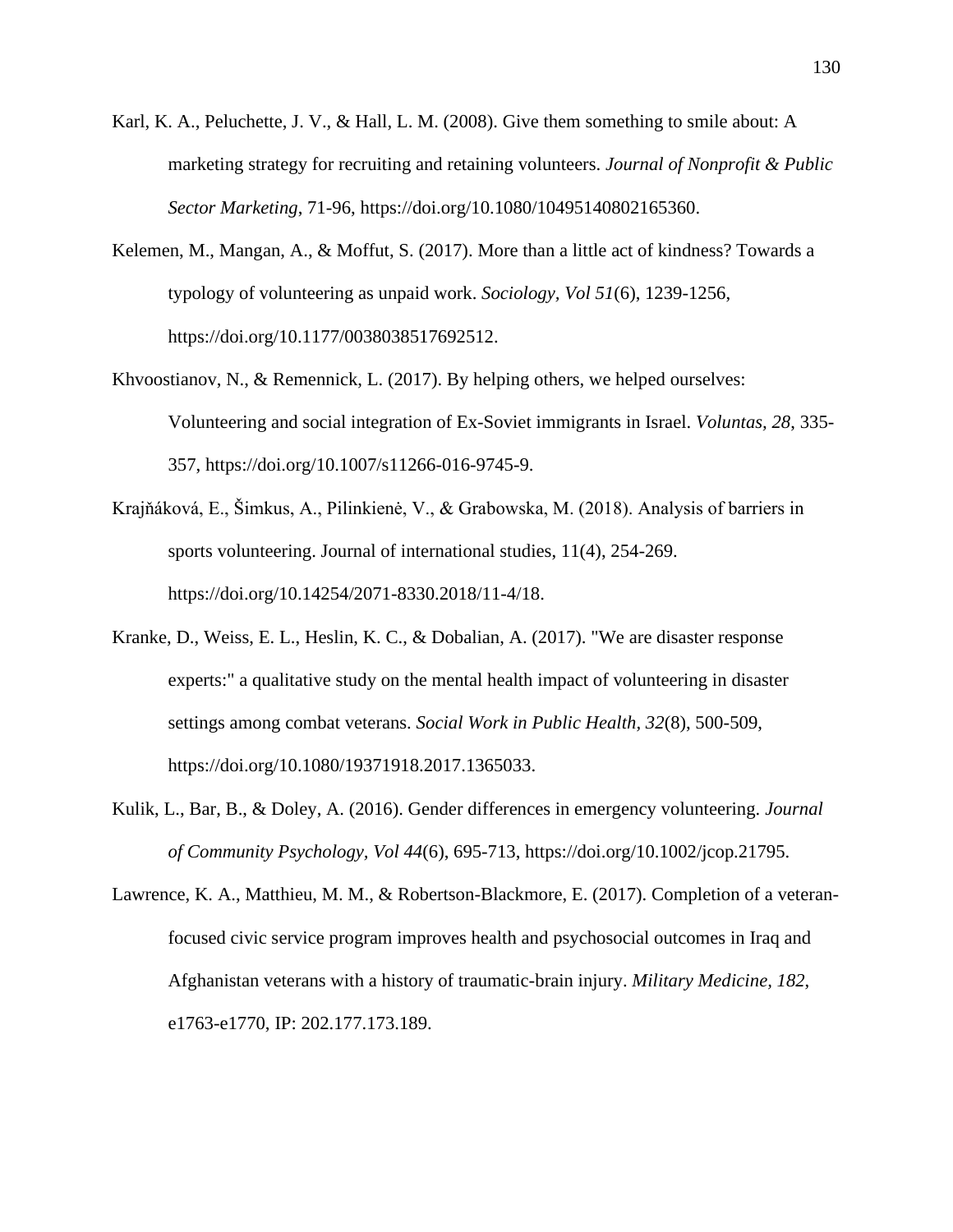- Maes, K. (2012). Volunteerism or labor exploitation? Harnessing the volunteer spirit to sustain AIDS treatment programs in urban Ethiopia. *Human Organization, 71*(1), 54-64, https://doi.org/10.0018-7259/12/010054-1151.60/1.
- Maiocco, G., Stroupe, L. M., Rhoades, A., & Vance, B. (2019). Care of veterans in a non-veteran health administration hospital: What is the status of nursing practice after continuing education?. *Journal of Clinical Nursing*, *28*(3-4), 520-527.
- Maki, A., & Snyder, M. (2017). Investigating similarities and differences between volunteer behavior: Development of a volunteer interest typology. *Nonprofit and Voluntary Sector Quarterly, 46*(1), 5-28, https://doi.org/10.1177/0899764015619703.
- Matthieu, M. M., & Carbone, J. T. (2020). Collective action among US veterans: Understanding the importance of self-efficacy, collective efficacy, and social support. *Community Psychology, 48*, 1985-1996, https://doi.org/10.1002/cop.22397.
- Matthieu, M. M., Gould, O., & Scheinberg, A. (2018). Veterans volunteering: An emerging practice and satisfaction with a civic service program for US veterans returning from Iraq and Afghanistan. *Best Practice Mental Health (BPMH), 14*(1), 93-111.
- Matthieu, M. M., Meissen, M., Scheinberg, A., & Dunn, E. M. (2019). Reasons why post 9/11 era veterans continue to volunteer after their military service. *Journal of Humanistic Psychology*, 1-22, https://doi.org/10.1177/0022167819840850.
- Maxwell, J. A. (2006). Literature reviews of, and for, educational research: A commentary on Boote and Beile's "Scholars before Researchers". *Educational researcher*, *35*(9), 28-31, https://doi.org/10.3102/0013189x035009028.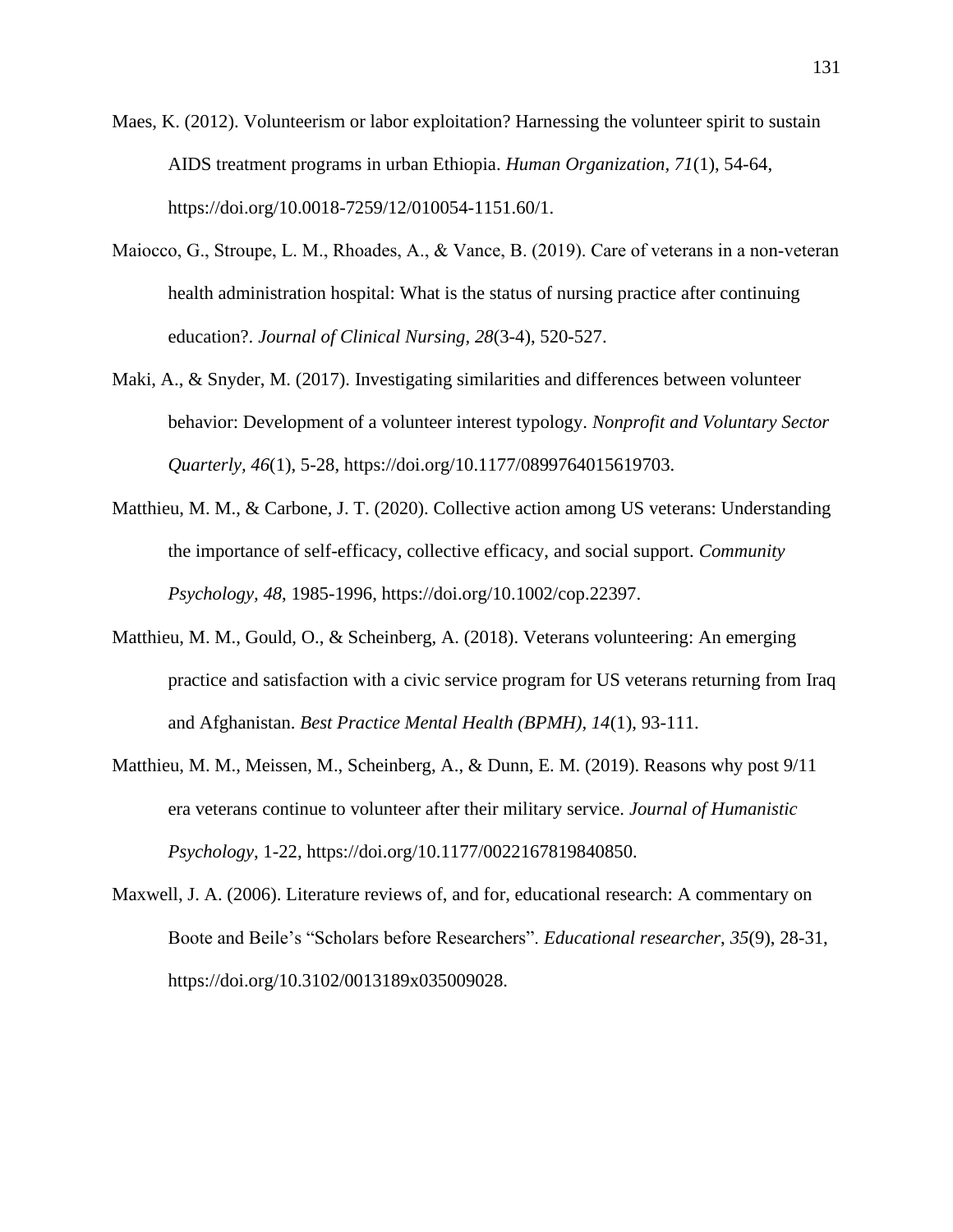- Messias, D. K. H., Fore, E. M., McLoughlin, K., & Parra-Medina, D. (2005). Adult roles in community-based youth empowerment programs: Implications for best practices. *Family and Community Health*, 320-337, https://doi.org/10.1097/00003727-200510000-00005.
- Metteberger, T., & Kupper, P. (2019). Potential impediments to senior citizens' volunteering to maintain basic services in shrinking regions. *European Society for Rural Sociology, Vol 59*(4), 739-762, https://doi.org/10.1111/soru.12254.
- Miller, R., Ong, K. I., Choi, S., Shibanuma, A., & Jimba, M. (2020). Seeking connection: a mixed methods study of mental well-being and community volunteerism among international migrants in Japan. *BMC Public Health, 20*(1272), 1-11,k https://doi.org/10.1186/s12889-020-09381-2.
- Miller, S. (2019). Greenspace volunteering post-disaster: Exploration of themes in motivation, barriers, and benefits from post-hurricance park and garden volunteers. *Journal of Environment Planning and Management, 63*(11), 2004-2021, https://doi.org/10.1080/09640568.2019.1700942.
- Morrow-Howell, N., Lee, Y. S., & McCrary, S. (2014). Volunteering as a pathway to productive and social engagement among older adults. *Health, Education, and Behavior, 41*(1S), 845-905, https://doi.org/10.1177/1090198114540463.
- Narushima, M. (2005). Payback time: community volunteering among older adults as a transformative mechanism. *Ageing & Society, 25*, 567-584, https://doi.org/10.1017/So144686X0500366t.
- Nesbit, R., & Reingold, D. A. (2011). Soldiers to citizens: The link between military service and volunteering. *Public Administration Review*, 67-76, https://doi.org/10.1111/j.1540- 6210.2010.02307.x.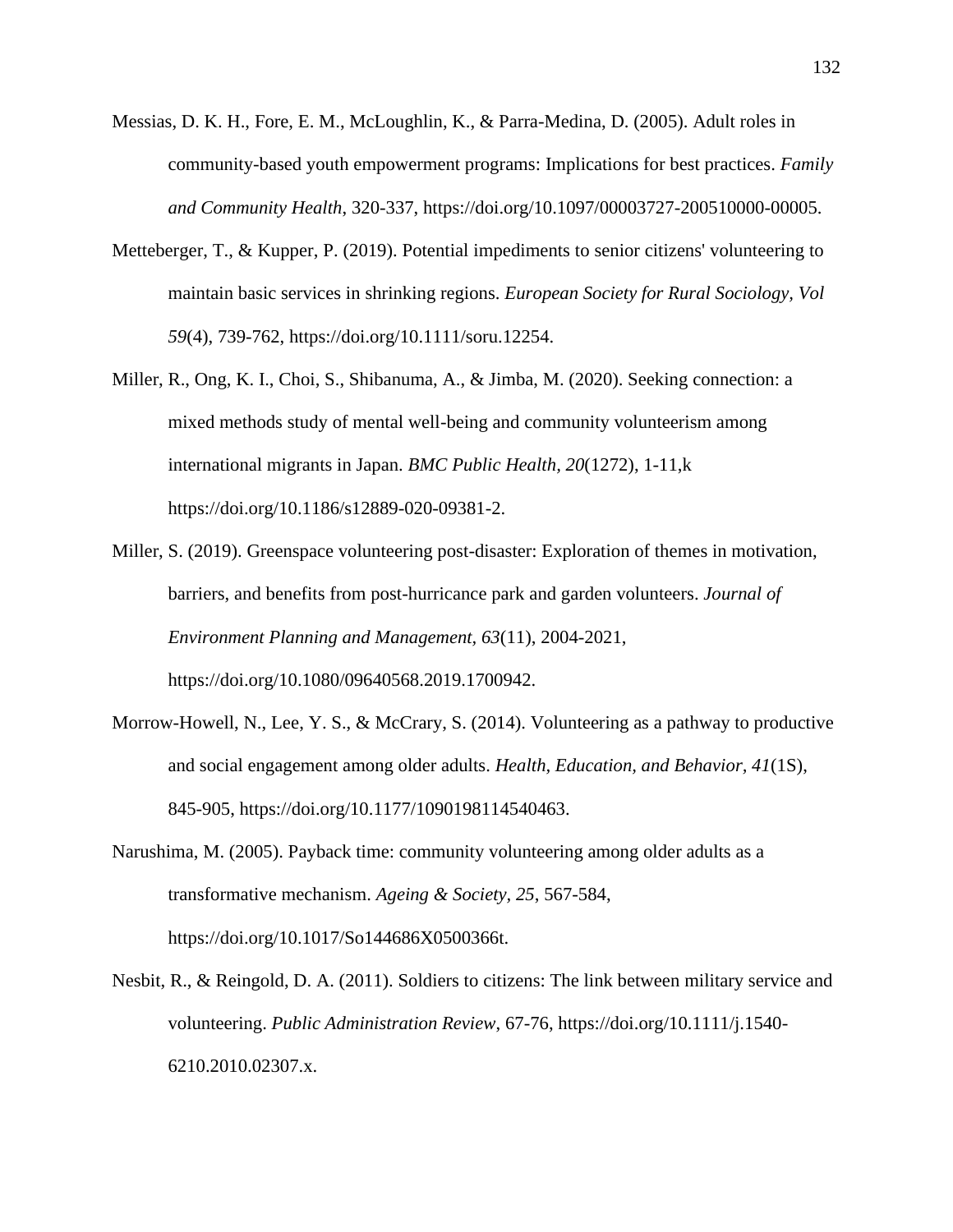- Niebuur, J., van Lente, L., Liefbroer, A. C., Steverink, N., & Smidt, N. (2018). Determinants of participation in voluntary work: a systematic review and meta-analysis of longitudinal cohort studies. *BMC Public Health, 18*(1213), 1-30, https://doi.org/10.1186/s12889-018- 6077-2.
- Oh, D.-G. (2019). Analysis of the factors affecting volunteering, satisfaction, continuatio will, and loyalty for public libray volunteers: an integrated structural equation model. *Journal of Librarianship and Information Science, 51*(4), 894-914, https://doi.org/10.1177/0961000617747338.
- O'Toole, M., & Grey, C. (2016). Beyond choice:'Thick'volunteering and the case of the Royal National Lifeboat Institution. *Human Relations*, *69*(1), 85-109, https://doi.org/10.1177/0018726715580156.
- Paik, A., & Navarre-Jackson, L. (2011). Social networks, recruitment, and volunteering: Are social capital effects conditional on recruitment? *Nonprofit and Voluntary Sector Quarterly, 40*(3), 476-496, https://doi.org/10.1177/0899764009354647.
- Palmer, A. A., Freeman, P. A., & Zabriskie, R. B. (2007). Family deepening: A qualitative study inquiry into the experience of families who participate in service expeditions. *Journal of Leisure Research, 39*(3), 438-458, https://doi.org/10.1080/00222216.2007.11950116.
- Peachey, J. W., Lyras, A., Cohen, A., Bruening, J. E., & Cunningham, G. B. (2014). Exploring the motives and retention factors of sport-for-development volunteers. *Nonprofit and Voluntary Sector Quarterly, 43*(6), 1052-1069,

https://doi.org/10.1172/0899764013501579.

Perkins, D. F., Aronson, K. R., Morgan, N. R., Bleser, J. A., Vogt, D., Copeland, L. A., Finley, E. P., & Gilman, C. (2020). Veterans' use of programs and services as they transition to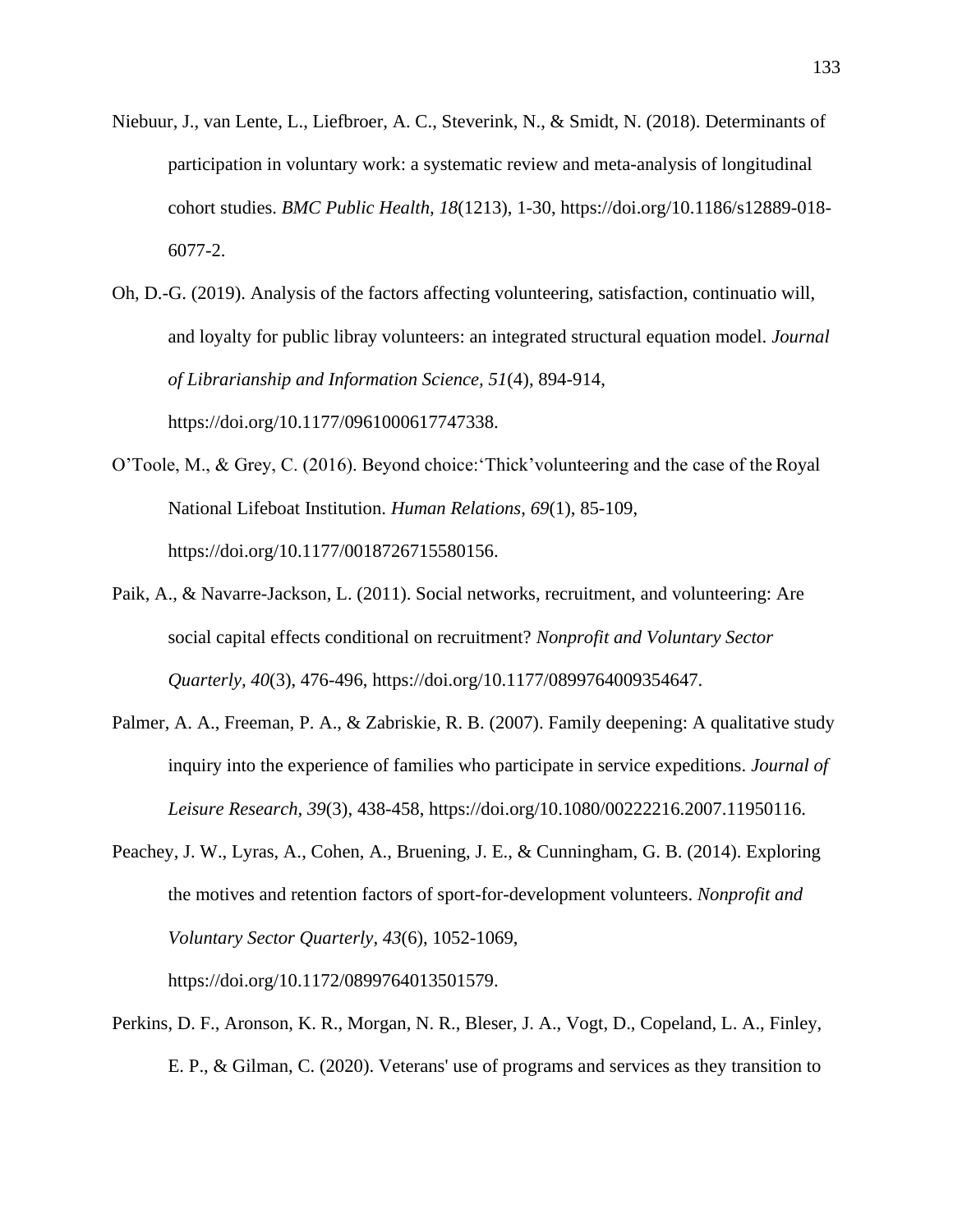civilian life: Baseline assessment for the veteran metric initiative. *Journal of Social Service Research, 46*(2), 241-255, https://doi.org/10.1080/01488376.2018.1546259.

- Perry, J. L., Brudney, J. L., Coursey, D., & Littlepage, L. (2008). What drives morally committed citizens? A study of the antecedents of public service motivation. *Public Administration Review, 1*(4), 445-458, https://doi.org/10.1111/j.1540-6210.2008.00881.x.
- Pickell, Z., Gu, K., & Williams, A. M. (2020). Virtual volunteers: the importance of restructuring medical volunteering during the COVID-19 pandemic. *Med Humanit, 46*(4), 537-541, https://doi.org/10.1136/medhum-2020-011956.
- Piliavin, J. A., & Siegel, E. (2007). Health benefits of volunteering in the Wisconsin longitudinal study. *Journal of Health and Social Behavior, 48*, 450-464, https://doi.org/10.1177/002214650704800408.
- Potolo, T., & Wilson, J. (2016). Employment sector and volunteering: the contribution of nonprofit and public sector workers to the volunteer labor force. *Sociological Quarterly, 47*(1), 21-40, https://doi.org/10.1111/j.1533-8525.2006.00036.x.
- Ranapurwala, S. I., Casteel, C., & Peek-Asa, C. (2016). Volunteering in adolescence and young adulthood crime involvement: a longitudinal analysis from the add health study. *Injury Epidemology, 3*(26), 1-10, https://doi.org/10.1186/s40621-016-0091-6.
- Resnik, L., Plow, M., & Jette, A. (2009). Development of CRIS: measure of community reintegration of injured service members. *Journal of Rehabilitation Research and Development*, *46*(4), 469, https://doi.org/10.1682/jrrd.2008.07.0082.
- Senses-Ozyurt, S., & Villicana-Reyna, N. (2016). Leadership characteristics and volunteer retention in nonprofit organizations. *Journal of Nonprofit Education and Leadership, 6*(4), 350-374, https://doi.org/10.18666/JNLE-2016-V6-14-6521.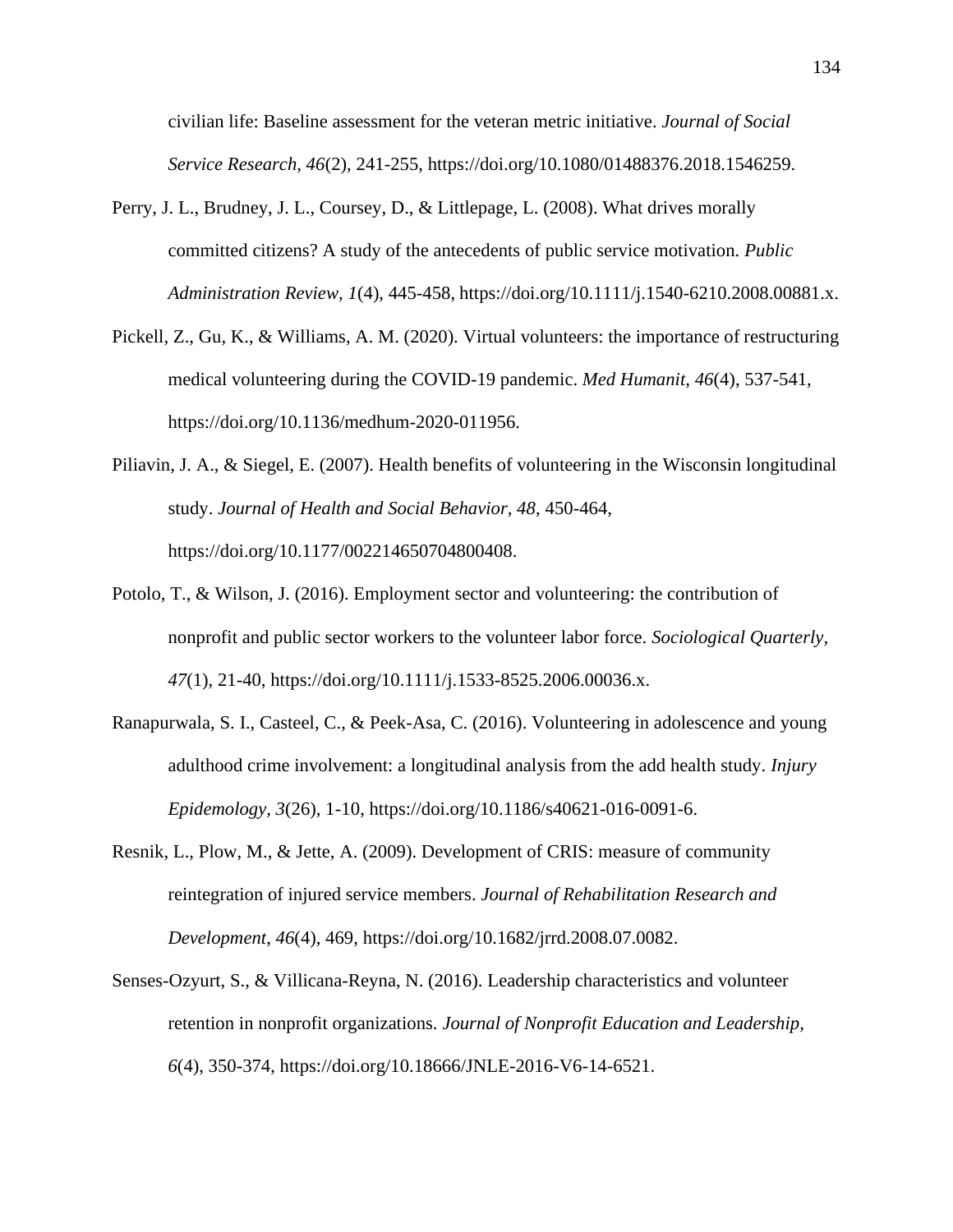- Shinners, J., Maiocco, G., Snider, S., & Stroupe, L. M. (2018). Veteran to veteran program. *Journal of Continuing Education in Nursing, 49*(11), 493-495, https://doi.org/10.3928/00220124-20181017-03.
- Son, J., & Wilson, J. (2009). Genetic variation in volunteerism. *The Sociological Quarterly, 51*(1), 46-64, https://doi.org/10.1111/j.1533-8525.2009.01167.x.
- Spera, C., Ghetner, R., Nerino, A., & DiTommaso, A. (2015). Out of work? Volunteers have higher odds of getting back to work. *Nonprofit and Voluntary Sector Quarterly, 44*(5), 886-907, https://doi.org/10.1177/0899764015605928.
- Stathi, A., Withall, J., Agyapong-Badu, S., Barrett, E., Kritz, M., Wills, D., Thogersen-Ntoumani, C., & Fox, K. R. (2021). Mobilizing people as assets for active ageing promotion: a multi-stakeholder perspective on peer volunteering initiatives. *BMC Public Health, 21*(150), 1-12, https://doi.org/10.1186/s12889-020-10136-2.
- Steimel, S. (2018). Skills-based volunteering as both work and not work: A tension-centered examination of constructions of "volunteer". VOLUNTAS: International Journal of Voluntary and Nonprofit Organizations, 29(1), 133-143, https://doi.org/10.1007/s11266- 017-9859-8.
- Sundeen, R. A., Garcia, C., & Wang, L. (2007). Volunteer behavior among Asian American groups in the United States. *JAAS, 10*(3), 243-281, https://doi.org/10.1353/jaas.2007.0031.
- Thomas, K. S., Gadbois, E. A., Shield, R. R., Akobundu, U., Morris, A. M., & Dosa, D. M. (2020). It is not just a simple meal. It is so much more: Interactions between meals on wheels client and drivers. *Journal of Applied Gerontology, 39*(2), 151-158, https://doi.org/10.1177/0733464818200226.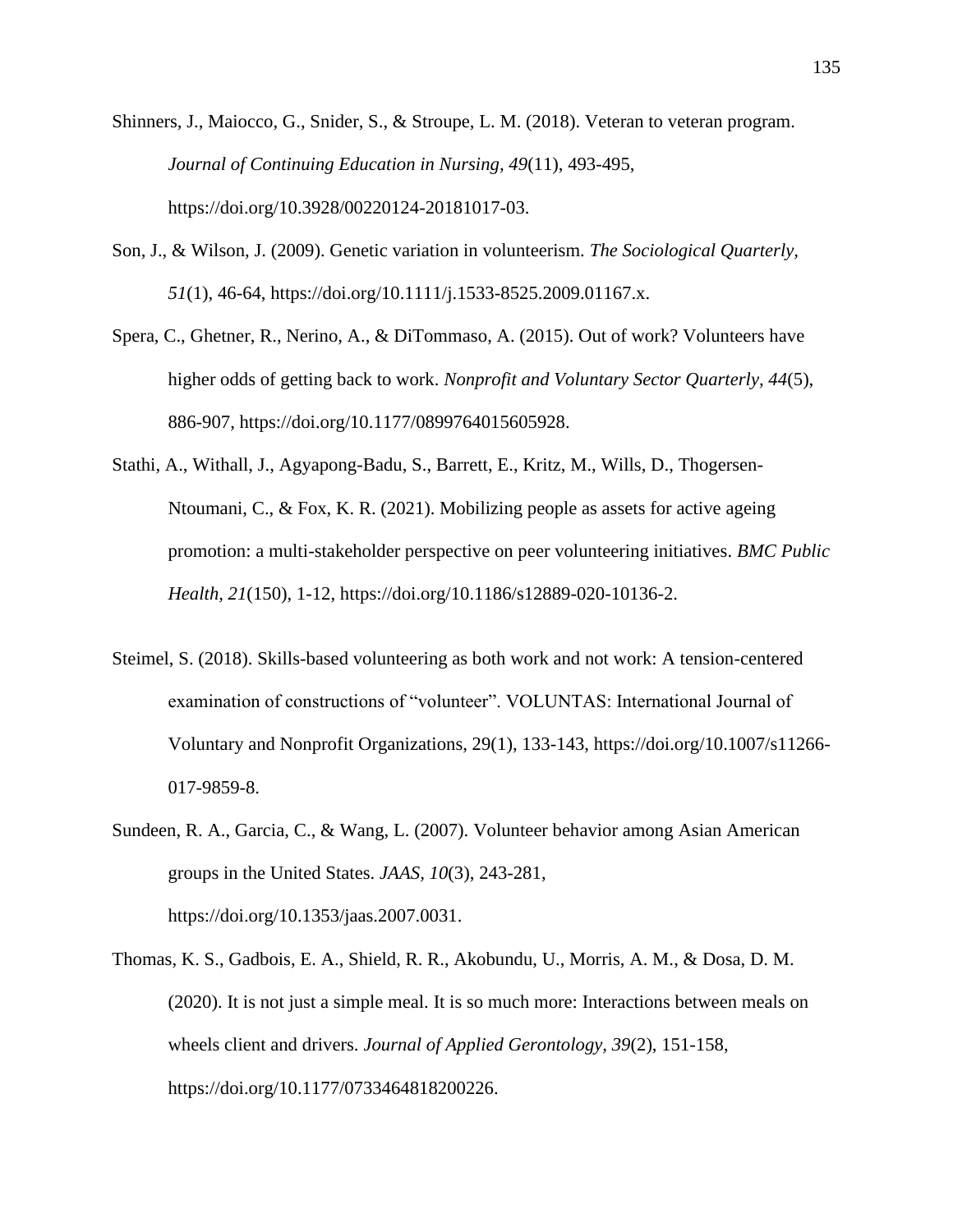- Tyler, N., Chatwin, J., Byrne, G., Hart, J., & Byrne-Davis, L. (2018). The benefits of international volunteering in a low-resource setting: Development of a core set. *Human Resources for Health, 16*(69), 1-31, https://doi.org/10.1186/s12960-018-0333-5.
- Usbeck, F. (2018). "To put others before yourself": Volunteerism and mental health in US veterans' projects. *Zeitschrift Fur Anglistik Und Amerikanistik, 66*(4), 427-441, [http://dx.doi.org.ezproxy.liberty.edu/10.1515/zaa-2018-0036.](http://dx.doi.org.ezproxy.liberty.edu/10.1515/zaa-2018-0036)
- Van Schie, S., Guntert, S. T., Oostlander, J., & Wehner, T. (2015). How the organizational context impacts volunteers. A differentiated perspective on self-determined motivation. *International Society for Third-Sector Research, 26*(4), 1570-1590, https://doi.org/10.1007/s11266-014-9472-z
- Van Slyke, R. D., & Armstrong, N. J. (2019). Communities serve: a systematic review of need assessments and US veteran and military-connected populations. *Armed Forces & Society, 46*(4), 564-594, https://doi.org/10.1177/0095327X19845030.
- Vecina, M. L., & Fernando, C. (2013). Volunteering and well-being: Is pleasure-based rather than pressure-based prosocial motivation that which is related to positive effects? *Journal of Applied Social Psychology, 43*, 870-878, https://doi.org/10.1111/jasp.12012.
- Weerts, D. J., Cabrera, A. F., & Sandford, T. (2010). Beyond giving: Political advocacy and volunteer behaviors of public university alumni. *Research of Highr Education, 51*(4), 346-365, https://doi.org/10.1007/s11162-009-9158-3.
- Wei, Y., Donthu, N., & Bernhardt, K. L. (2012). Volunteerism of older adults in the United States. *Int Rev Public Nonprofit Marketing, 9*(1), 1-18.
- Weir, B., Cunningham, M., & Abraham, L. (2017). Military veteran engagement with mental health and well-being services: a qualitative study of the role of the peer support worker.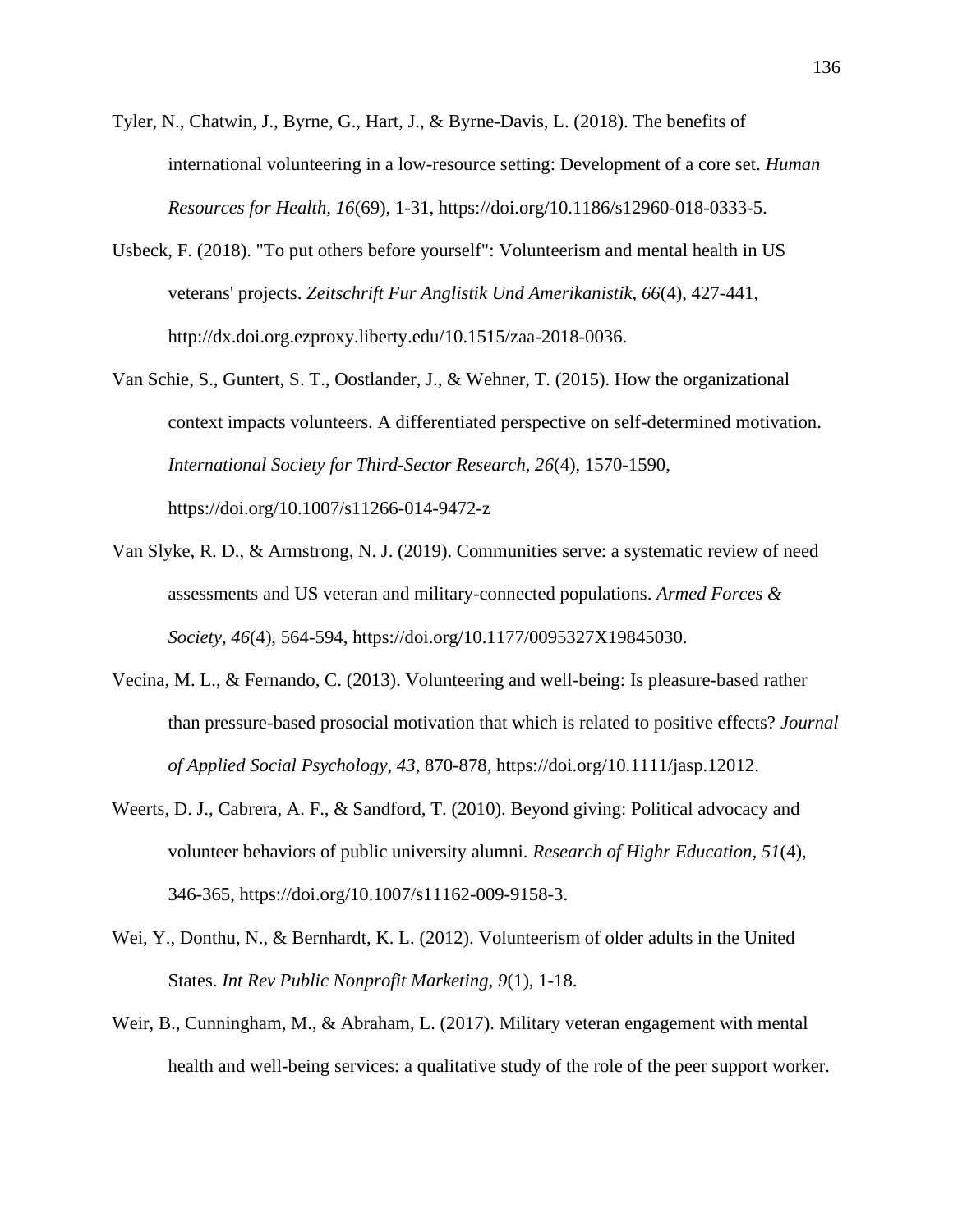*Journal of Mental Health, 28*(6), 647-653,

https://doi.org.ezproxy.liberty.edu/10/1080/09638237.2017.1370640.

- Weiss, E. L., Kranke, D., & Barmak, S. A. (2020). Military veterans serving as volunteers: What social workers need to know. *National Association of Social Workers, 65*(3), 299-302, https://doi.org/10.1093/sw/swaa023.
- Wood, N., Charlwood, G., Zecchin, C., Hansen, V., Douglas, M., & Pit, S. W. (2019). Qualitative exploration of the impact of employment and volunteering upon the health and wellbeing of African refugees settled in regional Australia: a refugee perspective. *BMC Public Health, 19*(143), 1-15, https://doi.org/10.1186/s12889-018-6328-2.
- Yanay-Ventura, G. (2019). Nothing about us without us in volunteerism too: Volunteering among people with disabilities. *Voluntas, 30*, 147-163, https://doi.org/10.1007/s11266- 018-0026-7.
- Youssim, I., Hank, K., & Litwin, H. (2015). The role of family social background and inheritance in later life volunteering: Evidence from share-Israel. *Research in Aging, 37*(1), 3-17, https://doi.org/10.1177/0164027513519450.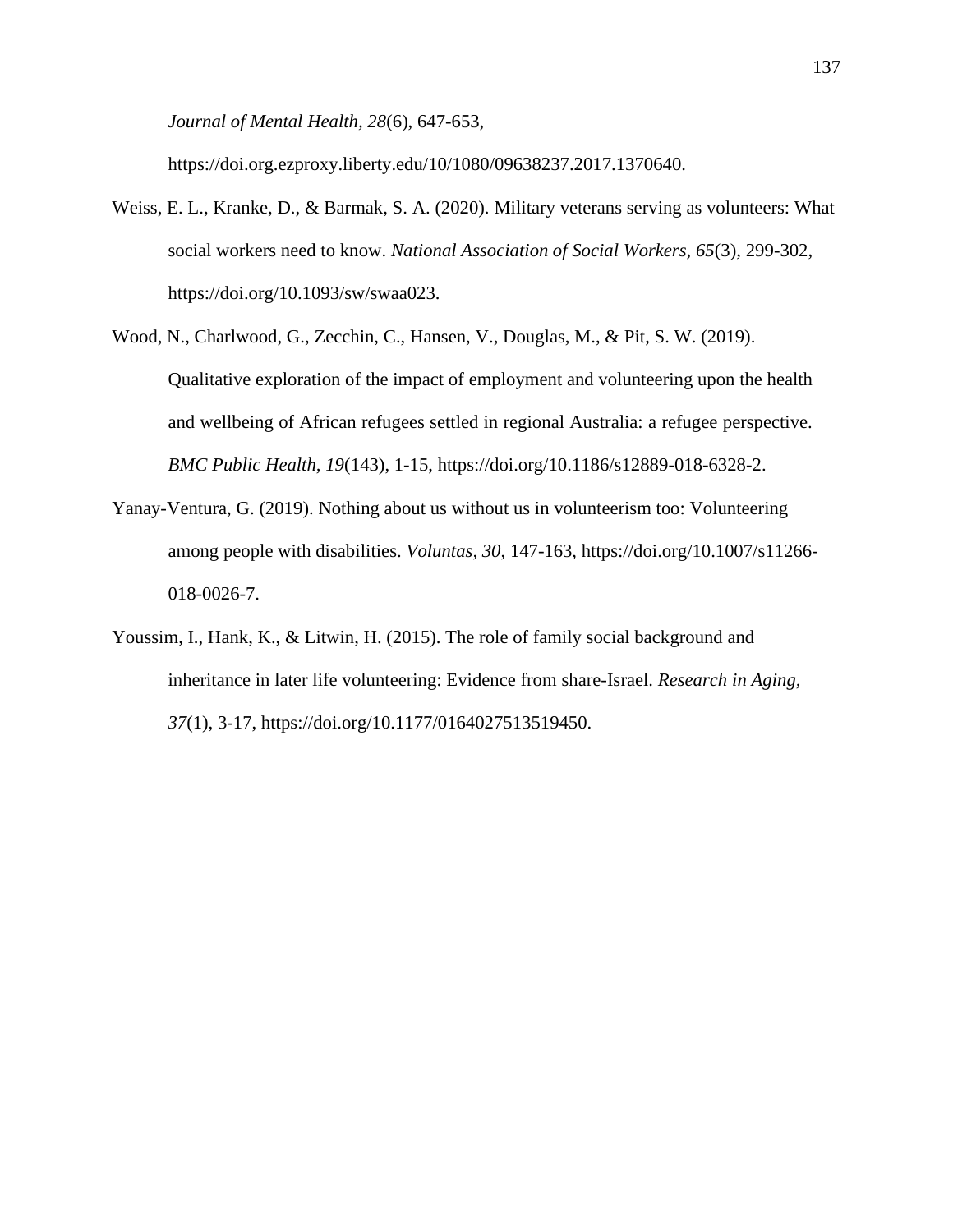#### **Appendix A: Recruitment, Social Media**

Attention: I am conducting research as part of the requirement for: doctoral degree in Community Care & Counseling: Marriage and Family at Liberty University. The purpose of my research is to describe how veterans: (i.e., military personnel); perceive volunteering, what are their values related to volunteering, what motivates them to volunteer; why they continue volunteering, and why they choose not to volunteer? To participate, you must be 19 years of age or older, be a veteran, have completed at least one full four of duty in any of the branches of the US military, received an honorable discharge, and have completed at least one year of volunteer service. Participants will be asked to participate in an interview and review their transcript for accuracy. The interview will be conducted virtually to assess participants' perspectives on volunteering, which will include their motivations and values. The interview should take between 45 and 90 minutes. The interview will be audio-recorded for accuracy. One week later, I will send an email, which will include a copy of the interview transcript for the participants to clarify and validate the data collected. Two weeks after the interview, I will send a second email to express my gratitude for participating in my study.

A consent form will be emailed to you prior to interview. Please type your name on the consent form. The type-signed consent form must be returned to via email prior to scheduling the interview.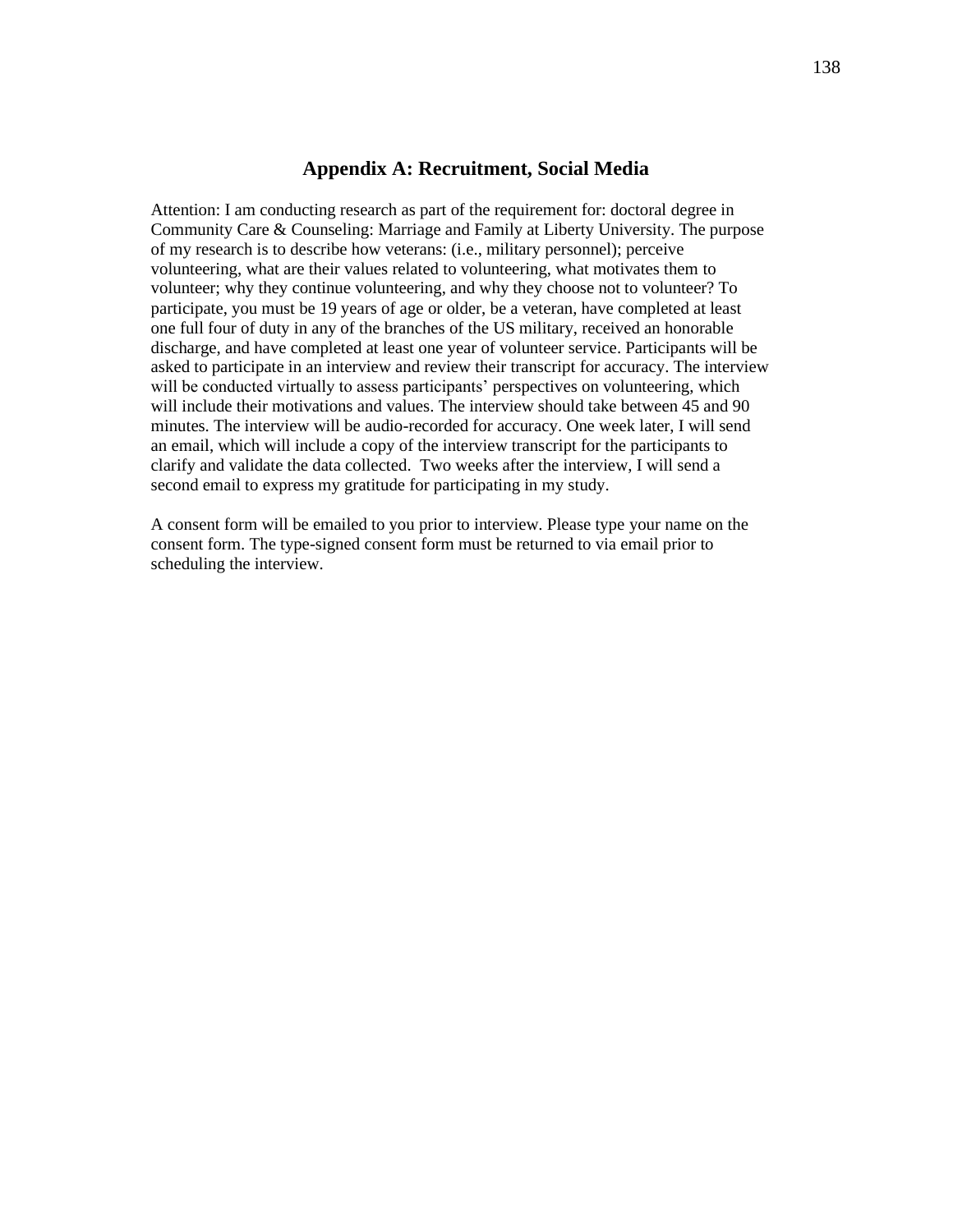# **Appendix B: Participant Consent Form**

**Title of the Project:** Veterans and Volunteering: A Phenomenological Study of Values and Motivations in Serving Others

**Principal Investigator:** Felix E. Alexander, MA, LCMHC/LCAS/CCS, Doctoral Candidate, Liberty University

# **Invitation to be Part of a Research Study**

You are invited to participate in a research study. To participate, you must be 18 years of age or older, be a veteran who has completed at least one full tour of duty in any of the US military branches, received an honorable discharge, and have volunteered for at least one year. Taking part in this research project is voluntary.

Please take time to read this entire form and ask questions before deciding whether to participate in this research.

## **What is the study about, and why is it being done?**

The purpose of the study is to describe how veterans; (i.e., military personnel); perceive volunteering, what motivates them to volunteer, why they continue volunteering, and/or why they choose not to volunteer.

## **What will happen if you take part in this study?**

If you agree to be in this study, I will ask you to do the following things:

1. Participate in an audio-recorded, virtual interview. You will be interviewed virtually to assess your perspectives on volunteering, which will include your motivations and values. The interview should take between 45 and 90 minutes. The interview will be audiorecorded for accuracy.

2. Review your interview transcript for accuracy. Approximately one week later, I will send an email containing a copy of the transcript to clarify and validate the data collected.

## **How could you or others benefit from this study?**

Participants should not expect to receive a direct benefit from this study.

Benefits to society include an increase in veteran volunteer recruitment and retention.

# **What risks might you experience from being in this study?**

The risks involved in this study are minimal, which means they are equal to the risks you would encounter in everyday life.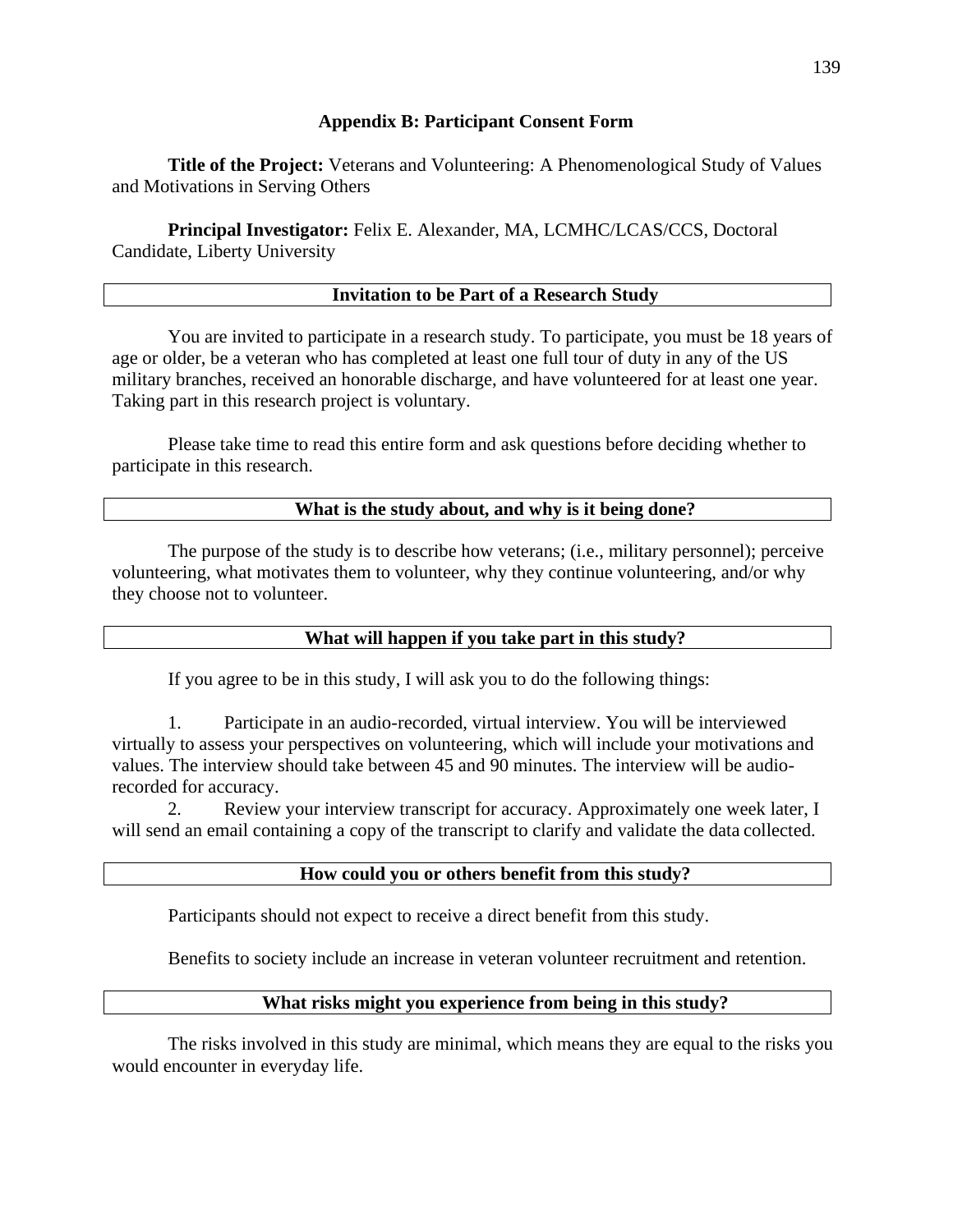The records of this study will be kept private. Published reports will not include any information that will make it possible to identify a subject. Research records will be stored securely, and only the researcher will have access to the records.

- Participant responses will be kept confidential using codes. Interviews will be conducted virtually so that others will not easily overhear the conversation.
- Data will be stored on a password-locked computer. The data may be used in future presentations.
- Interviews will be audio-recorded and transcribed. Recordings will be stored on a password-locked computer for three years and then erased. Only the researcher will have access to these recordings.

# **Is study participation voluntary?**

Participation in this study is voluntary. Your decision to participate will not affect your current or future relations with Liberty University. If you decide to participate, you are free to not answer any question or withdraw at any time without affecting those relationships.

# **What should you do if you decide to withdraw from the study?**

If you choose to withdraw from the study, please contact the researcher at the email address/phone number included in the next paragraph. Should you choose to withdraw, data collected from you will be destroyed immediately and will not be included in this study.

# **Whom do you contact if you have questions or concerns about the study?**

The researcher conducting this study is Felix E. Alexander. You may ask any questions you have now. If you have questions later, you are encouraged to contact him. You may also contact the researcher's faculty sponsor, Dr. Thomas [Hudgins.](mailto:thudgins5@liberty.edu)

# **Whom do you contact if you have questions about your rights as a research participant?**

If you have any questions or concerns regarding this study and would like to talk to someone other than the researcher, you are encouraged to contact the Institutional Review Board, 1971 University Blvd., Green Hall Ste. 2845, Lynchburg, VA, 24515 or email at [irb@liberty.edu.](mailto:irb@liberty.edu)

*Disclaimer: The Institutional Review Board (IRB) is tasked with ensuring that human subjects research will be conducted in an ethical manner as defined and required by federal regulations. The topics covered and viewpoints expressed or alluded to by student and faculty researchers are those of the researchers and do not necessarily reflect the official policies or positions of Liberty University.*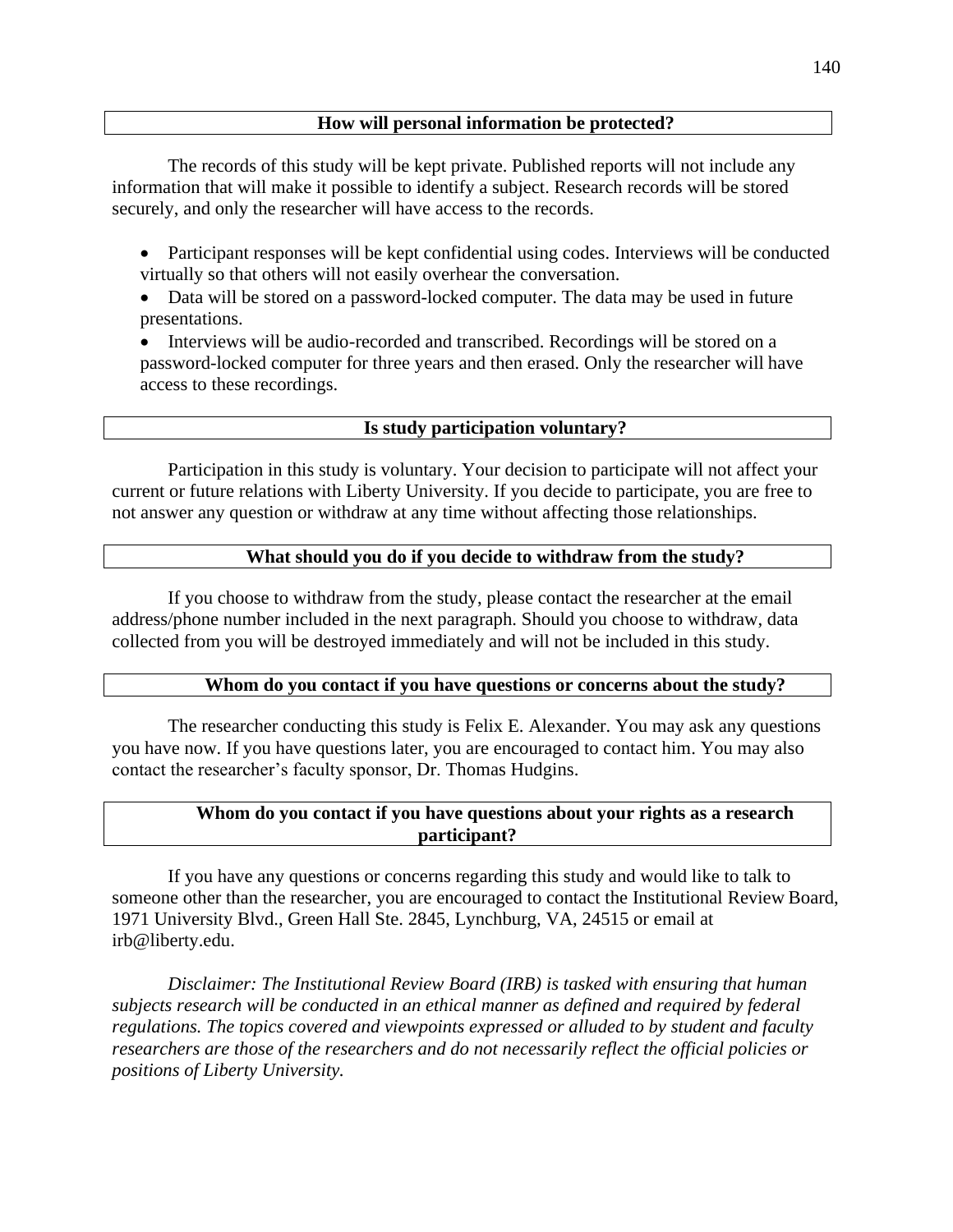By signing this document, you are agreeing to be in this study. Make sure you understand what the study is about before you sign. You will be given a copy of this document for your records. The researcher will keep a copy with the study records. If you have any questions about the study after you sign this document, you can contact the study team using the information provided above.

*I have read and understood the above information. I have asked questions and have received answers. I consent to participate in the study*.

The researcher has my permission to audio-record me as part of my participation in this study.

Printed Subject Name

Signature & Date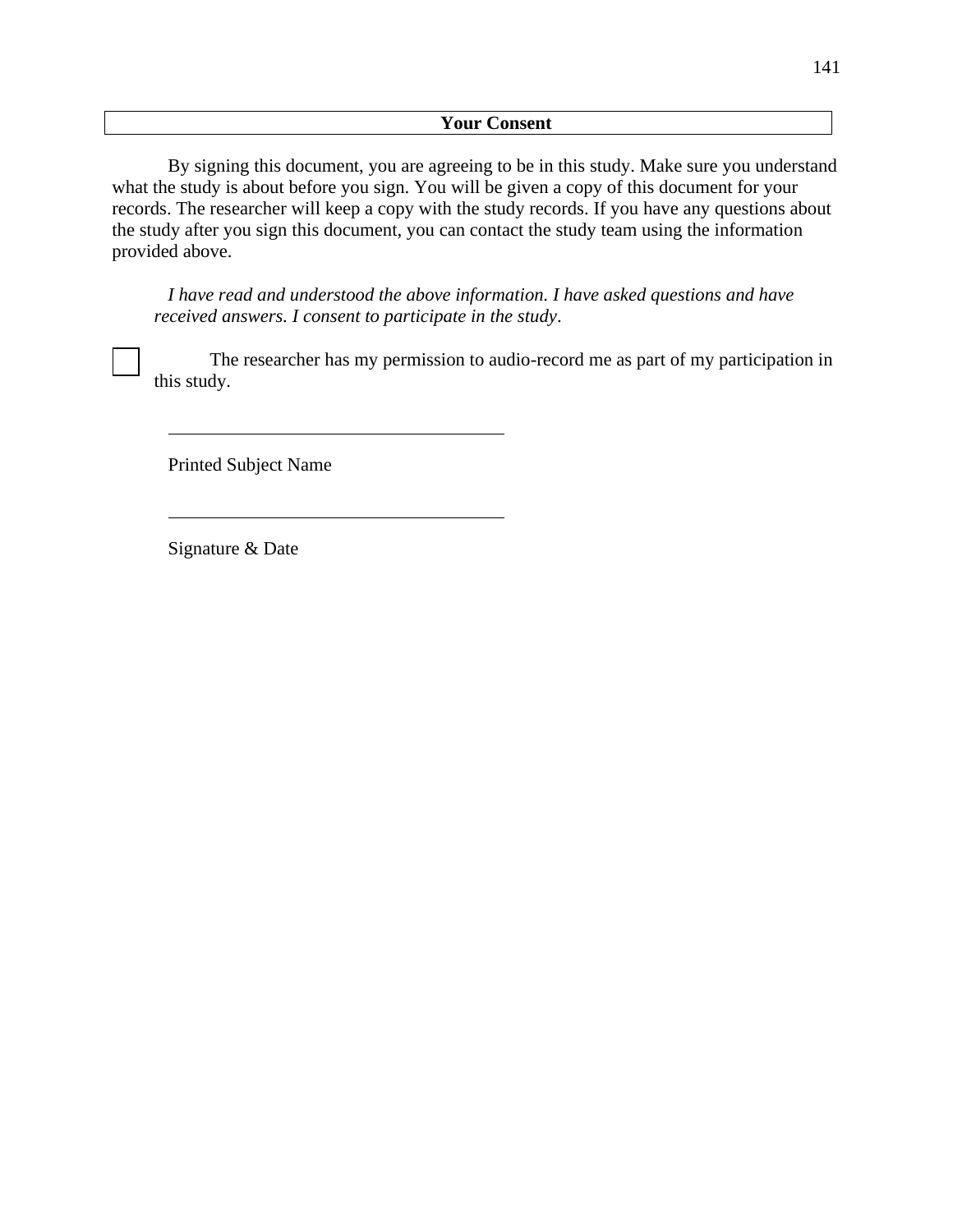# **Appendix C**: **Interview Protocol**

The purpose of the proposed study is to examine veterans' perceptions of volunteering. The research question guiding this study is: What are veterans' perceptions of volunteering. The question also incorporates two sub-questions: What motivates veterans to volunteer, and what veteran values are associated with volunteering? The participants in this study were retired military veterans with at least one year of volunteer experience. I will explain the purpose of the study to the interviewee, thank him/her for participating, and ask the following questions:

- 1. What are your volunteer duties and responsibilities?
- 2. How long have you been performing volunteer services?
- 3. What do you like about your volunteer role? Why?
- 4. What, if anything, do you dislike about your volunteer role? Why?
- 5. What advice would you recommend to other veterans who are considering volunteer work? Why?
- 6. What advice would you recommend to organizations that are looking to recruit veteran volunteers? Why?
- 7. What about your military experience prepared you for volunteer work?
- 8. How would you describe your volunteer experience?
- 9. How do you avoid burn-out?
- 10. How did you select your volunteer location?
- 11. What about your location do you enjoy? Why?
- 12. What about your location do you not enjoy? Why?
- 13. What, if anything, about your location would you change? Why?
- 14. What is your overall perception of volunteer work?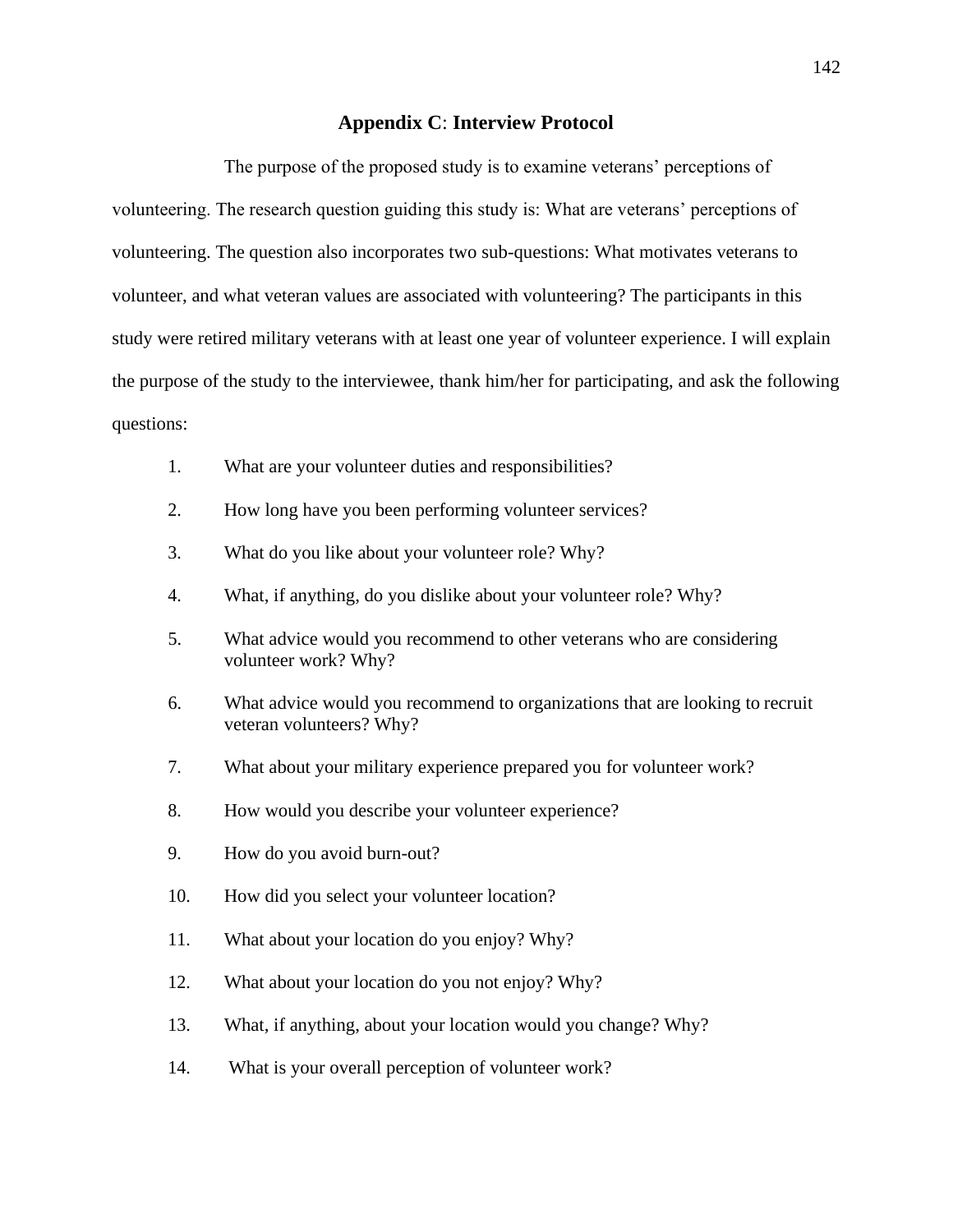- 15. How do you perceive volunteer work, i.e., as a patriotic duty, a divine calling, a combination of the two, or some other way? Explain your answer.
- 16. What contributes to your commitment and dedication to volunteering?
- 17. What will cause you to stop volunteering?
- 18. What do you look for in a volunteer organization? Why?
- 19. What do you look for in a volunteer supervisor/manager/leader? Why?
- 20. What drives or motivates you to continue volunteering when you encounter conflicts?
- 21. What is your preferred type of volunteer work?
- 22. What can you do to encourage other veterans to volunteer?
- 23. Why do you volunteer?
- 24. What motivates you to continue volunteering?

At the end of the interview, I will thank the interviewee for agreeing to participate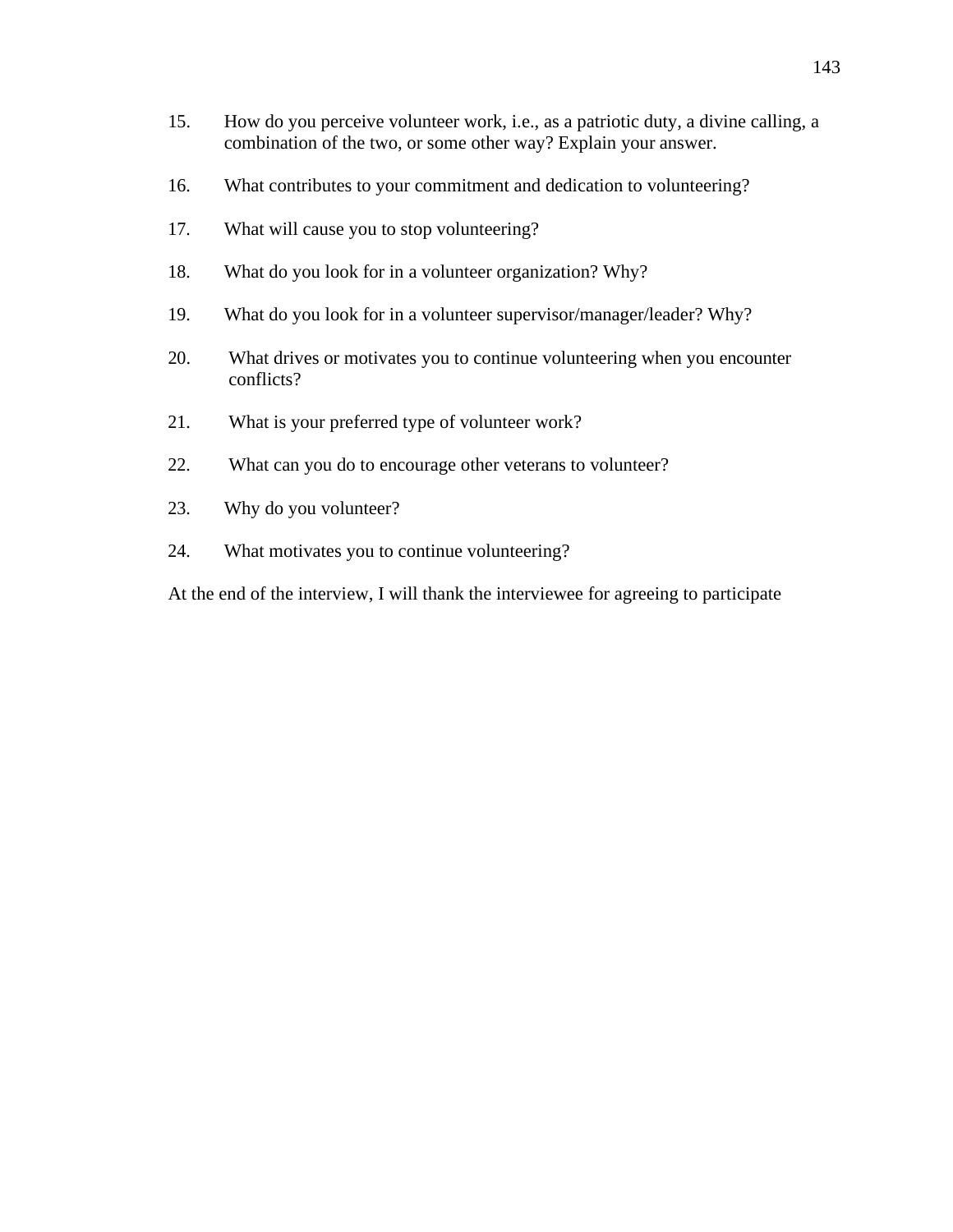# **Appendix D**: **Participant Demographics Form**

| Gender:                                                                       | Male              |          | Female                             |          |       |
|-------------------------------------------------------------------------------|-------------------|----------|------------------------------------|----------|-------|
| <b>Ethnicity:</b>                                                             |                   |          | Anglo/White African American/Black | Hispanic | Other |
| Age:                                                                          | $18 - 29$         | 30-39    | 40-49                              | 50-59    | $60+$ |
| <b>Level of Formal Education:</b>                                             |                   |          |                                    |          |       |
|                                                                               | HS Diploma/GED    |          |                                    |          |       |
|                                                                               | Some college      |          |                                    |          |       |
|                                                                               | Bachelor's degree |          |                                    |          |       |
| Master's degree                                                               |                   |          |                                    |          |       |
|                                                                               | Doctorate degree  |          |                                    |          |       |
| <b>Branch of Service:</b> Army Navy Air Force Marines Coast Guard Space Force |                   |          |                                    |          |       |
| <b>Years of Service:</b>                                                      | $0 - 4$           | $5-9$    | $10 - 14$                          | $15-19$  | $20+$ |
| <b>Years Volunteering: 1-5</b>                                                |                   | $6 - 10$ | $11+$                              |          |       |

**INSTRUCTIONS**: Please circle the item that applies to you.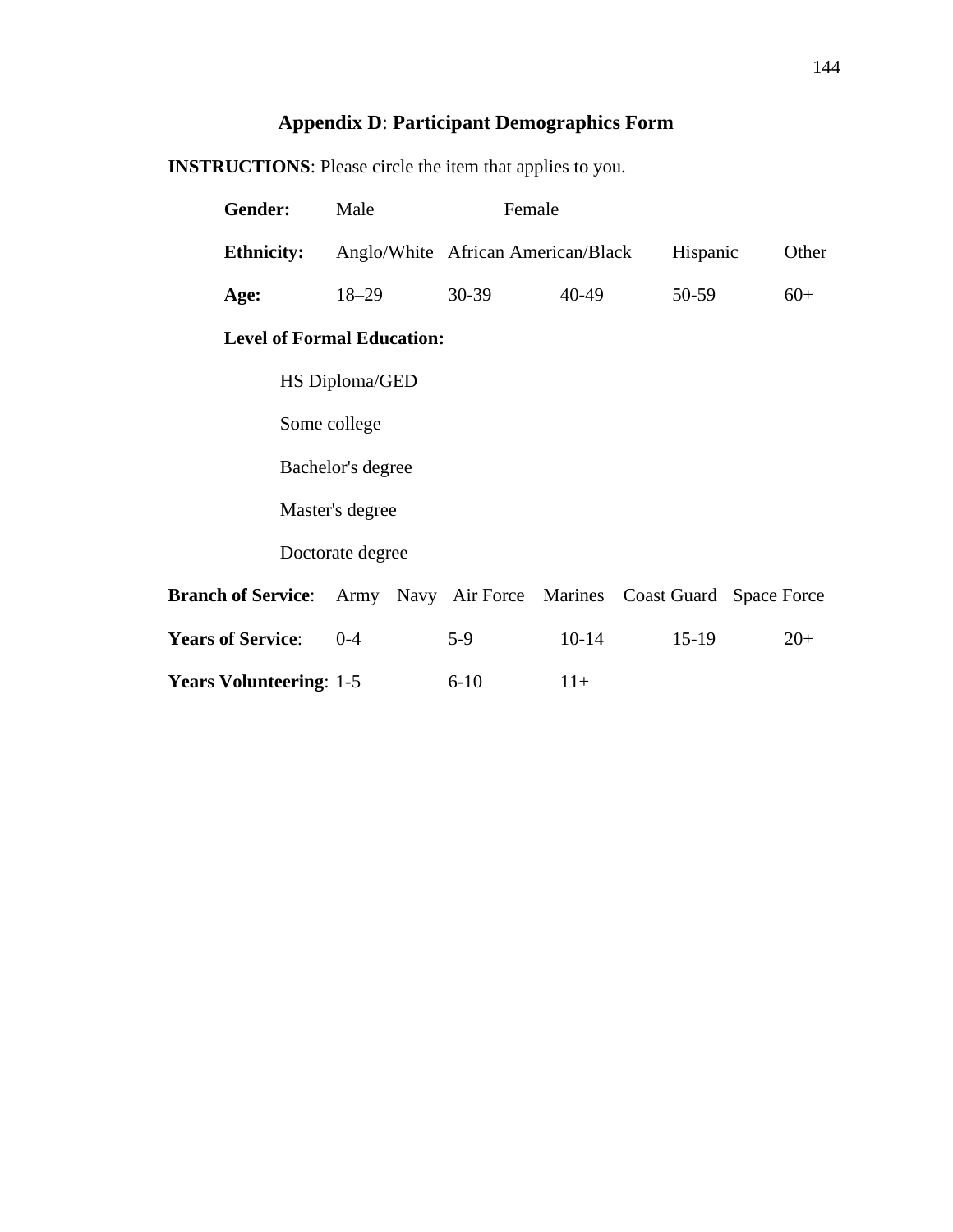## **Appendix E: First Follow-Up Email to Participants**

Dear Veteran,

Thank you for participating in this study. Your responses are extremely valuable to my research.

Attached is the transcript of our interview. Please review it and let me know if there is anything that needs to be changed or corrected. I will be using an alias to protect your identity in the write-up of the study. Again, thank you for your wonderful assistance. May your life be continuously filled with rich and rewarding times. Happy volunteering!

Your Comrade in Arms,

Felix E. Alexander, M.A., LCMHC, LCAS, **CCS**